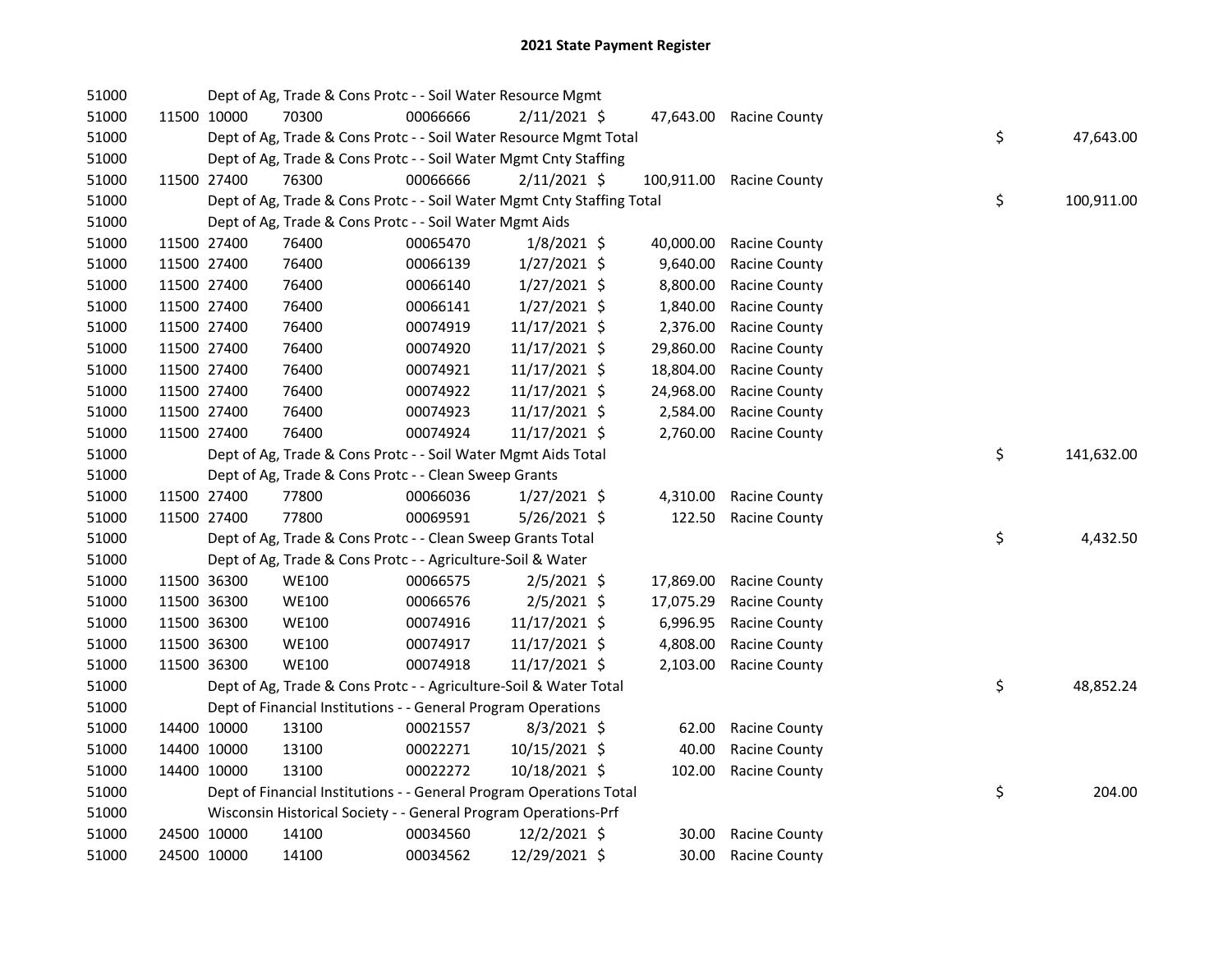| 51000 | Wisconsin Historical Society - - General Program Operations-Prf Total |          |                |           |                         | \$ | 60.00     |
|-------|-----------------------------------------------------------------------|----------|----------------|-----------|-------------------------|----|-----------|
| 51000 | Dept of Public Instruction - - Federal Aids, Local Aid                |          |                |           |                         |    |           |
| 51000 | 25500 10000<br>24100                                                  | 00267752 | $4/12/2021$ \$ | 5,646.28  | <b>Racine County</b>    |    |           |
| 51000 | 25500 10000<br>24100                                                  | 00268911 | $4/26/2021$ \$ | 4,608.72  | <b>Racine County</b>    |    |           |
| 51000 | 25500 10000<br>24100                                                  | 00270474 | $5/3/2021$ \$  | 4,958.48  | <b>Racine County</b>    |    |           |
| 51000 | 25500 10000<br>24100                                                  | 00272460 | $5/17/2021$ \$ | 4,165.12  | <b>Racine County</b>    |    |           |
| 51000 | 25500 10000<br>24100                                                  | 00280664 | $6/28/2021$ \$ | 35,911.86 | <b>Racine County</b>    |    |           |
| 51000 | 25500 10000<br>24100                                                  | 00282651 | 7/19/2021 \$   | 3,760.28  | <b>Racine County</b>    |    |           |
| 51000 | 25500 10000<br>24100                                                  | 00291927 | 9/27/2021 \$   | 15,935.64 | <b>Racine County</b>    |    |           |
| 51000 | 25500 10000<br>24100                                                  | 00292487 | 9/30/2021 \$   | 5,068.26  | <b>Racine County</b>    |    |           |
| 51000 | 25500 10000<br>24100                                                  | 00294376 | 10/18/2021 \$  | 4,791.69  | <b>Racine County</b>    |    |           |
| 51000 | 25500 10000<br>24100                                                  | 00297981 | 11/15/2021 \$  | 5,968.85  | <b>Racine County</b>    |    |           |
| 51000 | 25500 10000<br>24100                                                  | 00303058 | 12/20/2021 \$  | 4,891.28  | <b>Racine County</b>    |    |           |
| 51000 | Dept of Public Instruction - - Federal Aids, Local Aid Total          |          |                |           |                         | \$ | 95,706.46 |
| 51000 | Dept of Natural Resources - - Wetland Restoration - Fees; Pa          |          |                |           |                         |    |           |
| 51000 | 37000 10000<br>93400                                                  | 00462248 | $2/16/2021$ \$ | 3.00      | <b>Racine County</b>    |    |           |
| 51000 | Dept of Natural Resources - - Wetland Restoration - Fees; Pa Total    |          |                |           |                         | \$ | 3.00      |
| 51000 | Dept of Natural Resources - - GPO -Federal Funds                      |          |                |           |                         |    |           |
| 51000 | 37000 21200<br>38100                                                  | 00466878 | 3/12/2021 \$   |           | 10,265.90 Racine County |    |           |
| 51000 | Dept of Natural Resources - - GPO -Federal Funds Total                |          |                |           |                         | \$ | 10,265.90 |
| 51000 | Dept of Natural Resources - - Enf A - Boating Enforcement             |          |                |           |                         |    |           |
| 51000 | 37000 21200<br>55000                                                  | 00466878 | $3/12/2021$ \$ |           | 21,148.26 Racine County |    |           |
| 51000 | Dept of Natural Resources - - Enf A - Boating Enforcement Total       |          |                |           |                         | \$ | 21,148.26 |
| 51000 | Dept of Natural Resources - - Wildlife Damage Claims & Abat           |          |                |           |                         |    |           |
| 51000 | 55300<br>37000 21200                                                  | 00462731 | $2/16/2021$ \$ |           | 2,969.69 Racine County  |    |           |
| 51000 | Dept of Natural Resources - - Wildlife Damage Claims & Abat Total     |          |                |           |                         | \$ | 2,969.69  |
| 51000 | Dept of Natural Resources - - Ra- Cnty Snow Trail & Area Aid          |          |                |           |                         |    |           |
| 51000 | 57400<br>37000 21200                                                  | 00510711 | $9/27/2021$ \$ |           | 49,950.00 Racine County |    |           |
| 51000 | Dept of Natural Resources - - Ra- Cnty Snow Trail & Area Aid Total    |          |                |           |                         | \$ | 49,950.00 |
| 51000 | Dept of Natural Resources - - Ra- Snowmobile Trail Areas              |          |                |           |                         |    |           |
| 51000 | 37000 21200<br>57500                                                  | 00510065 | $9/27/2021$ \$ |           | 15,274.83 Racine County |    |           |
| 51000 | 37000 21200<br>57500                                                  | 00524756 | 12/22/2021 \$  | 12,212.57 | <b>Racine County</b>    |    |           |
| 51000 | Dept of Natural Resources - - Ra- Snowmobile Trail Areas Total        |          |                |           |                         | \$ | 27,487.40 |
| 51000 | Dept of Natural Resources - - Land Acquisition                        |          |                |           |                         |    |           |
| 51000 | 37000 36300<br>TA100                                                  | 00500843 | 8/27/2021 \$   | 6.00      | <b>Racine County</b>    |    |           |
| 51000 | Dept of Natural Resources - - Land Acquisition Total                  |          |                |           |                         | \$ | 6.00      |
| 51000 | WI Dept of Transportation - - Eldly&Disa Co/Aid Sf                    |          |                |           |                         |    |           |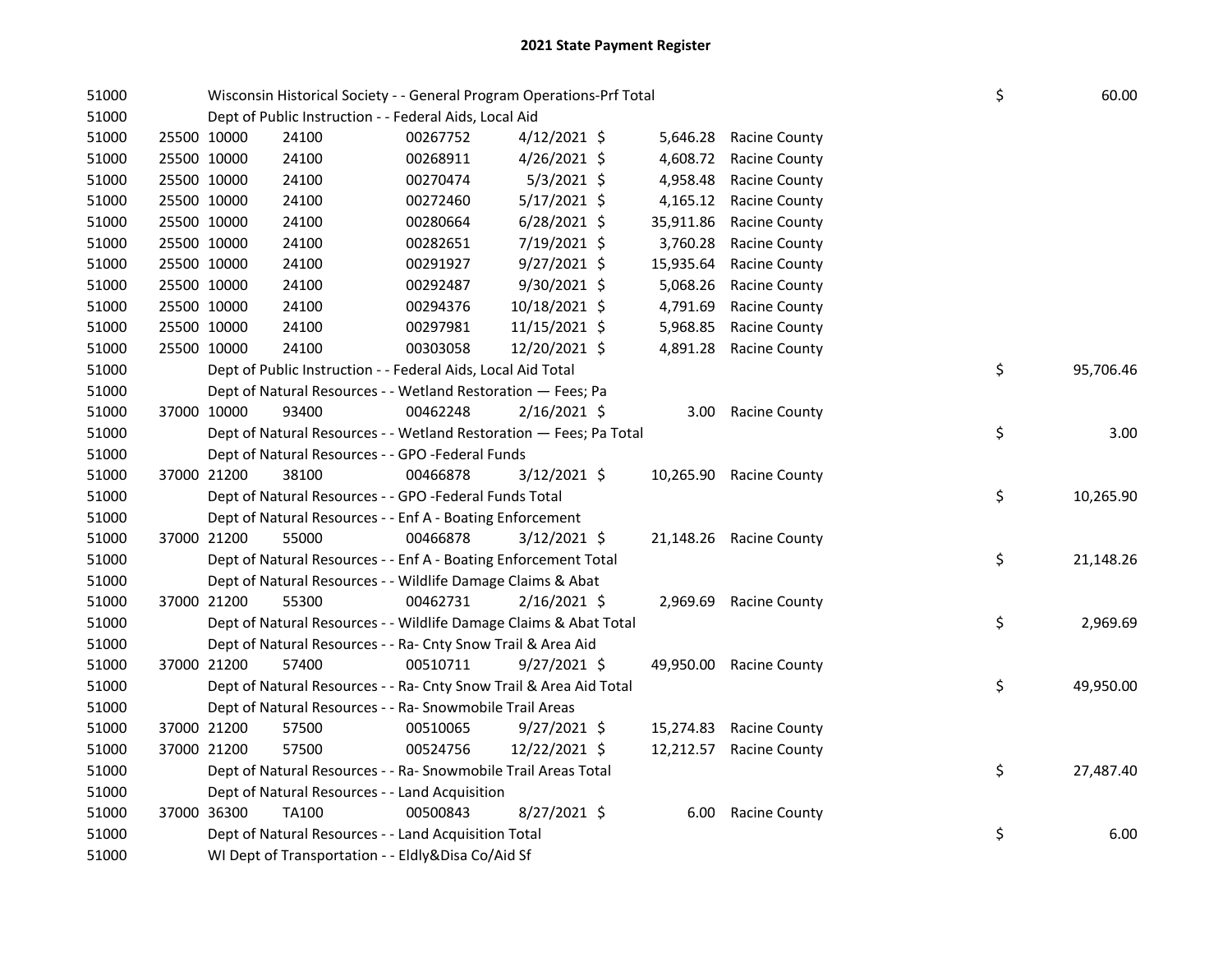| 51000 | 39500 21100 | 16800                                                    | 00664195 | $3/15/2021$ \$ | 526,459.00 | <b>Racine County</b> |    |            |
|-------|-------------|----------------------------------------------------------|----------|----------------|------------|----------------------|----|------------|
| 51000 |             | WI Dept of Transportation - - Eldly&Disa Co/Aid Sf Total |          |                |            |                      | \$ | 526,459.00 |
| 51000 |             | WI Dept of Transportation - - Eldly&Disa Aid Fd Fd       |          |                |            |                      |    |            |
| 51000 | 39500 21100 | 18300                                                    | 00655987 | 2/22/2021 \$   | 18,307.35  | <b>Racine County</b> |    |            |
| 51000 | 39500 21100 | 18300                                                    | 00742937 | $9/7/2021$ \$  | 15,842.41  | <b>Racine County</b> |    |            |
| 51000 | 39500 21100 | 18300                                                    | 00744315 | 9/9/2021 \$    | 4,910.59   | Racine County        |    |            |
| 51000 | 39500 21100 | 18300                                                    | 00778254 | 11/26/2021 \$  | 2,442.00   | Racine County        |    |            |
| 51000 |             | WI Dept of Transportation - - Eldly&Disa Aid Fd Fd Total |          |                |            |                      | \$ | 41,502.35  |
| 51000 |             | WI Dept of Transportation - - Hwy Sfty Loc Aid Ffd       |          |                |            |                      |    |            |
| 51000 | 39500 21100 | 18500                                                    | 00644025 | $1/25/2021$ \$ | 6,241.51   | <b>Racine County</b> |    |            |
| 51000 | 39500 21100 | 18500                                                    | 00644028 | $1/25/2021$ \$ | 3,379.02   | <b>Racine County</b> |    |            |
| 51000 | 39500 21100 | 18500                                                    | 00657286 | $2/23/2021$ \$ | 4,833.96   | <b>Racine County</b> |    |            |
| 51000 | 39500 21100 | 18500                                                    | 00657290 | $2/23/2021$ \$ | 2,818.47   | <b>Racine County</b> |    |            |
| 51000 | 39500 21100 | 18500                                                    | 00664841 | $3/15/2021$ \$ | 6,536.58   | Racine County        |    |            |
| 51000 | 39500 21100 | 18500                                                    | 00679493 | $4/15/2021$ \$ | 2,925.45   | <b>Racine County</b> |    |            |
| 51000 | 39500 21100 | 18500                                                    | 00679494 | $4/15/2021$ \$ | 3,551.73   | <b>Racine County</b> |    |            |
| 51000 | 39500 21100 | 18500                                                    | 00707240 | $6/16/2021$ \$ | 8,115.39   | Racine County        |    |            |
| 51000 | 39500 21100 | 18500                                                    | 00707241 | $6/16/2021$ \$ | 7,417.61   | <b>Racine County</b> |    |            |
| 51000 | 39500 21100 | 18500                                                    | 00707242 | $6/16/2021$ \$ | 2,847.09   | Racine County        |    |            |
| 51000 | 39500 21100 | 18500                                                    | 00723572 | 7/21/2021 \$   | 8,326.69   | Racine County        |    |            |
| 51000 | 39500 21100 | 18500                                                    | 00723586 | 7/21/2021 \$   | 3,788.27   | Racine County        |    |            |
| 51000 | 39500 21100 | 18500                                                    | 00742855 | $9/7/2021$ \$  | 6,762.76   | Racine County        |    |            |
| 51000 | 39500 21100 | 18500                                                    | 00743852 | 9/7/2021 \$    | 8,638.52   | <b>Racine County</b> |    |            |
| 51000 | 39500 21100 | 18500                                                    | 00743855 | $9/7/2021$ \$  | 6,287.06   | Racine County        |    |            |
| 51000 | 39500 21100 | 18500                                                    | 00743856 | $9/7/2021$ \$  | 3,263.64   | <b>Racine County</b> |    |            |
| 51000 | 39500 21100 | 18500                                                    | 00743857 | $9/7/2021$ \$  | 12,175.39  | Racine County        |    |            |
| 51000 | 39500 21100 | 18500                                                    | 00743858 | $9/7/2021$ \$  | 10,086.09  | <b>Racine County</b> |    |            |
| 51000 | 39500 21100 | 18500                                                    | 00764458 | 10/21/2021 \$  | 5,365.55   | Racine County        |    |            |
| 51000 | 39500 21100 | 18500                                                    | 00764459 | 10/21/2021 \$  | 4,007.11   | <b>Racine County</b> |    |            |
| 51000 | 39500 21100 | 18500                                                    | 00764463 | 10/21/2021 \$  | 17,525.55  | <b>Racine County</b> |    |            |
| 51000 | 39500 21100 | 18500                                                    | 00764464 | 10/21/2021 \$  | 18,752.31  | <b>Racine County</b> |    |            |
| 51000 | 39500 21100 | 18500                                                    | 00772319 | 11/10/2021 \$  | 9,266.77   | <b>Racine County</b> |    |            |
| 51000 | 39500 21100 | 18500                                                    | 00772320 | 11/10/2021 \$  | 16,118.91  | Racine County        |    |            |
| 51000 | 39500 21100 | 18500                                                    | 00786777 | 12/23/2021 \$  | 7,178.45   | Racine County        |    |            |
| 51000 | 39500 21100 | 18500                                                    | 00786778 | 12/23/2021 \$  | 3,980.69   | Racine County        |    |            |
| 51000 |             | WI Dept of Transportation - - Hwy Sfty Loc Aid Ffd Total |          |                |            |                      | \$ | 190,190.57 |
|       |             |                                                          |          |                |            |                      |    |            |

51000 WI Dept of Transportation - - Trans Aids To Co.-Sf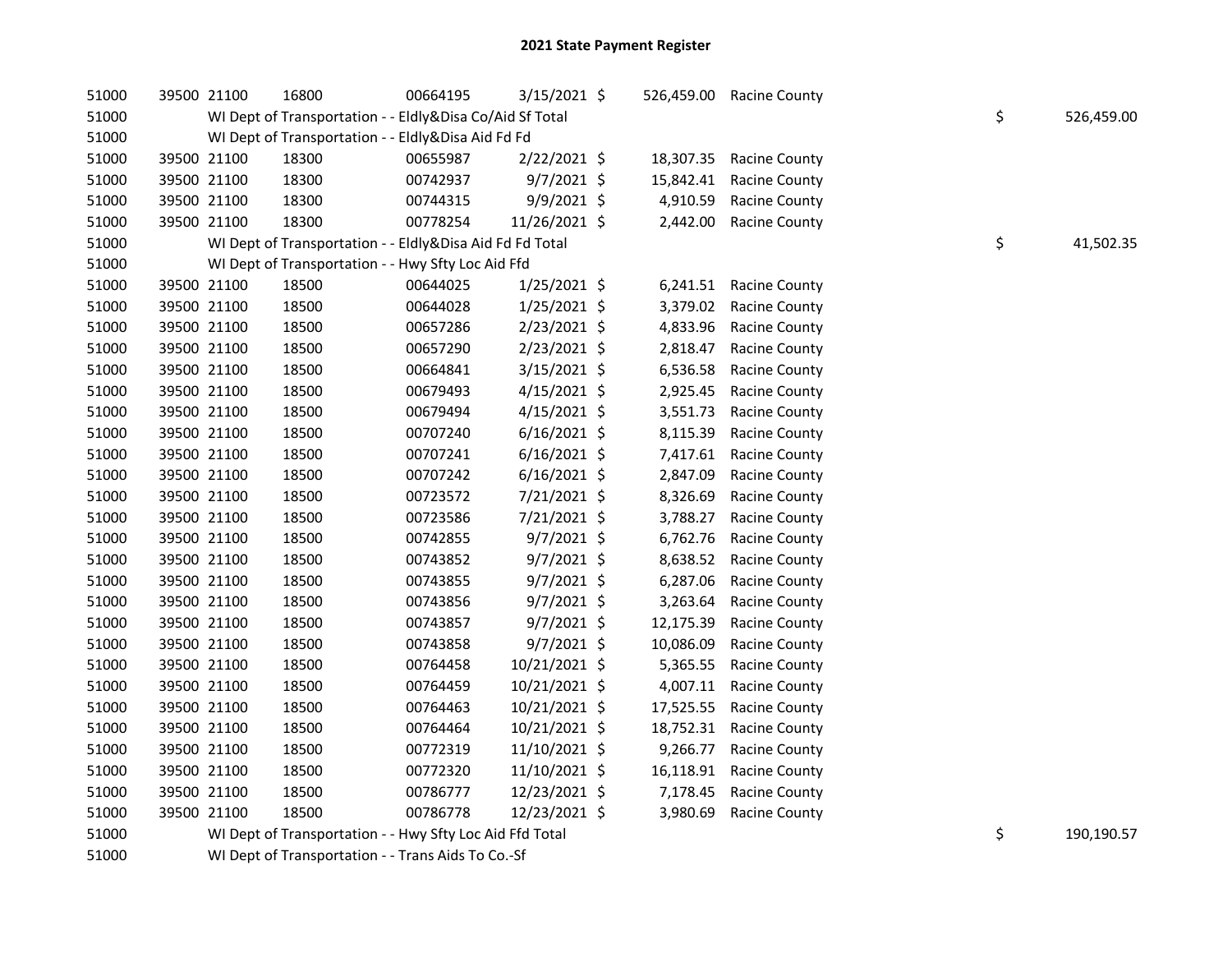| 51000 | 39500 21100 | 19000                                                    | 00631650 | $1/4/2021$ \$  | 692,165.47   | <b>Racine County</b>     |    |              |
|-------|-------------|----------------------------------------------------------|----------|----------------|--------------|--------------------------|----|--------------|
| 51000 | 39500 21100 | 19000                                                    | 00710745 | 7/6/2021 \$    | 1,384,330.94 | <b>Racine County</b>     |    |              |
| 51000 | 39500 21100 | 19000                                                    | 00751304 | 10/4/2021 \$   | 692,165.50   | <b>Racine County</b>     |    |              |
| 51000 |             | WI Dept of Transportation - - Trans Aids To Co.-Sf Total |          |                |              |                          | \$ | 2,768,661.91 |
| 51000 |             | WI Dept of Transportation - - Local Rds, Grants Sf       |          |                |              |                          |    |              |
| 51000 | 39500 21100 | 27000                                                    | 00714043 | $6/25/2021$ \$ |              | 147,053.34 Racine County |    |              |
| 51000 |             | WI Dept of Transportation - - Local Rds, Grants Sf Total |          |                |              |                          | \$ | 147,053.34   |
| 51000 |             | WI Dept of Transportation - - Loc Rd Imp Prg St Fd       |          |                |              |                          |    |              |
| 51000 | 39500 21100 | 27800                                                    | 00777361 | $12/1/2021$ \$ |              | 3,727.45 Racine County   |    |              |
| 51000 |             | WI Dept of Transportation - - Loc Rd Imp Prg St Fd Total |          |                |              |                          | \$ | 3,727.45     |
| 51000 |             | WI Dept of Transportation - - St Hwy Rehab, Sf           |          |                |              |                          |    |              |
| 51000 | 39500 21100 | 36300                                                    | 00684271 | 4/23/2021 \$   |              | 310,750.54 Racine County |    |              |
| 51000 |             | WI Dept of Transportation - - St Hwy Rehab, Sf Total     |          |                |              |                          | \$ | 310,750.54   |
| 51000 |             | WI Dept of Transportation - - Hwy Mgmt & Opers Sf        |          |                |              |                          |    |              |
| 51000 | 39500 21100 | 36500                                                    | 00645547 | $1/27/2021$ \$ | 801.74       | <b>Racine County</b>     |    |              |
| 51000 | 39500 21100 | 36500                                                    | 00645550 | 1/27/2021 \$   | 1,469.81     | <b>Racine County</b>     |    |              |
| 51000 | 39500 21100 | 36500                                                    | 00660739 | $3/2/2021$ \$  | 8,746.67     | <b>Racine County</b>     |    |              |
| 51000 | 39500 21100 | 36500                                                    | 00673560 | $4/2/2021$ \$  | 1,243.38     | Racine County            |    |              |
| 51000 | 39500 21100 | 36500                                                    | 00673570 | $4/2/2021$ \$  | 1,754.82     | <b>Racine County</b>     |    |              |
| 51000 | 39500 21100 | 36500                                                    | 00693631 | 5/14/2021 \$   | 1,154.47     | <b>Racine County</b>     |    |              |
| 51000 | 39500 21100 | 36500                                                    | 00721765 | 7/15/2021 \$   | 2,418.56     | <b>Racine County</b>     |    |              |
| 51000 | 39500 21100 | 36500                                                    | 00725063 | 7/26/2021 \$   | 1,087.87     | Racine County            |    |              |
| 51000 | 39500 21100 | 36500                                                    | 00733916 | 8/12/2021 \$   | 2,313.86     | Racine County            |    |              |
| 51000 | 39500 21100 | 36500                                                    | 00747197 | 9/16/2021 \$   | 1,020.88     | Racine County            |    |              |
| 51000 | 39500 21100 | 36500                                                    | 00762407 | 10/15/2021 \$  | 3,880.79     | <b>Racine County</b>     |    |              |
| 51000 | 39500 21100 | 36500                                                    | 00768167 | $11/1/2021$ \$ |              | 9,495.15 Racine County   |    |              |
| 51000 |             | WI Dept of Transportation - - Hwy Mgmt & Opers Sf Total  |          |                |              |                          | \$ | 35,388.00    |
| 51000 |             | WI Dept of Transportation - - Routine Maint Sf           |          |                |              |                          |    |              |
| 51000 | 39500 21100 | 36800                                                    | 00636370 | $1/5/2021$ \$  | 321,413.03   | <b>Racine County</b>     |    |              |
| 51000 | 39500 21100 | 36800                                                    | 00641560 | $1/19/2021$ \$ | 123,356.73   | <b>Racine County</b>     |    |              |
| 51000 | 39500 21100 | 36800                                                    | 00641561 | $1/19/2021$ \$ | 22,092.09    | <b>Racine County</b>     |    |              |
| 51000 | 39500 21100 | 36800                                                    | 00641562 | $1/19/2021$ \$ | 4,794.27     | <b>Racine County</b>     |    |              |
| 51000 | 39500 21100 | 36800                                                    | 00641563 | $1/19/2021$ \$ | 317.82       | <b>Racine County</b>     |    |              |
| 51000 | 39500 21100 | 36800                                                    | 00645547 | $1/27/2021$ \$ | 11,647.65    | <b>Racine County</b>     |    |              |
| 51000 | 39500 21100 | 36800                                                    | 00645550 | $1/27/2021$ \$ | 11,476.81    | <b>Racine County</b>     |    |              |
| 51000 | 39500 21100 | 36800                                                    | 00647580 | $2/2/2021$ \$  | 57,168.90    | Racine County            |    |              |
| 51000 | 39500 21100 | 36800                                                    | 00660322 | $3/2/2021$ \$  | 14,783.93    | <b>Racine County</b>     |    |              |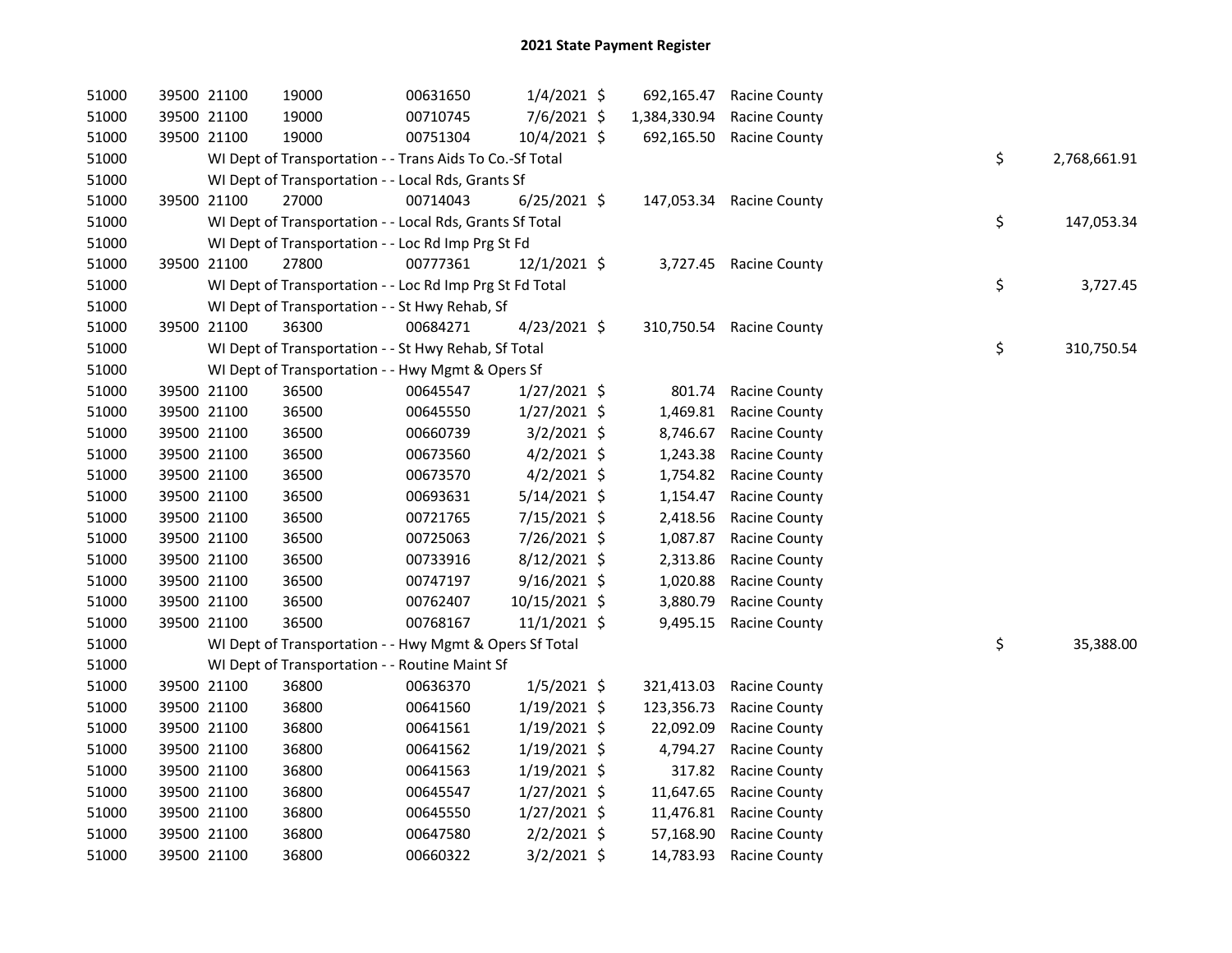| 51000 | 39500 21100 | 36800                                                | 00660739 | $3/2/2021$ \$  | 6,407.59   | <b>Racine County</b> |    |              |
|-------|-------------|------------------------------------------------------|----------|----------------|------------|----------------------|----|--------------|
| 51000 | 39500 21100 | 36800                                                | 00666324 | 3/18/2021 \$   | 277,259.09 | <b>Racine County</b> |    |              |
| 51000 | 39500 21100 | 36800                                                | 00672544 | 3/31/2021 \$   | 234.20     | Racine County        |    |              |
| 51000 | 39500 21100 | 36800                                                | 00673560 | $4/2/2021$ \$  | 17,963.89  | Racine County        |    |              |
| 51000 | 39500 21100 | 36800                                                | 00673570 | $4/2/2021$ \$  | 8,708.03   | Racine County        |    |              |
| 51000 | 39500 21100 | 36800                                                | 00680504 | 4/19/2021 \$   | 546,080.63 | Racine County        |    |              |
| 51000 | 39500 21100 | 36800                                                | 00680505 | $4/19/2021$ \$ | 495,283.89 | <b>Racine County</b> |    |              |
| 51000 | 39500 21100 | 36800                                                | 00693316 | $5/14/2021$ \$ | 746.40     | Racine County        |    |              |
| 51000 | 39500 21100 | 36800                                                | 00693631 | $5/14/2021$ \$ | 24,195.22  | <b>Racine County</b> |    |              |
| 51000 | 39500 21100 | 36800                                                | 00705490 | $6/11/2021$ \$ | 225.03     | Racine County        |    |              |
| 51000 | 39500 21100 | 36800                                                | 00715370 | $7/1/2021$ \$  | 202,794.81 | <b>Racine County</b> |    |              |
| 51000 | 39500 21100 | 36800                                                | 00715718 | $7/1/2021$ \$  | 47,492.27  | <b>Racine County</b> |    |              |
| 51000 | 39500 21100 | 36800                                                | 00719931 | 7/14/2021 \$   | 12,639.51  | <b>Racine County</b> |    |              |
| 51000 | 39500 21100 | 36800                                                | 00721765 | 7/15/2021 \$   | 7,647.77   | Racine County        |    |              |
| 51000 | 39500 21100 | 36800                                                | 00723682 | 7/22/2021 \$   | 197,854.95 | <b>Racine County</b> |    |              |
| 51000 | 39500 21100 | 36800                                                | 00725063 | 7/26/2021 \$   | 12,238.61  | <b>Racine County</b> |    |              |
| 51000 | 39500 21100 | 36800                                                | 00728204 | 8/2/2021 \$    | 186,833.65 | <b>Racine County</b> |    |              |
| 51000 | 39500 21100 | 36800                                                | 00733916 | 8/12/2021 \$   | 7,647.77   | Racine County        |    |              |
| 51000 | 39500 21100 | 36800                                                | 00744272 | $9/8/2021$ \$  | 154,981.21 | <b>Racine County</b> |    |              |
| 51000 | 39500 21100 | 36800                                                | 00747197 | 9/16/2021 \$   | 8,962.49   | <b>Racine County</b> |    |              |
| 51000 | 39500 21100 | 36800                                                | 00750070 | 9/23/2021 \$   | 130,314.81 | <b>Racine County</b> |    |              |
| 51000 | 39500 21100 | 36800                                                | 00762338 | 10/26/2021 \$  | 35,626.29  | <b>Racine County</b> |    |              |
| 51000 | 39500 21100 | 36800                                                | 00762339 | 10/14/2021 \$  | 295,279.80 | <b>Racine County</b> |    |              |
| 51000 | 39500 21100 | 36800                                                | 00762407 | 10/15/2021 \$  | 5,765.94   | <b>Racine County</b> |    |              |
| 51000 | 39500 21100 | 36800                                                | 00767237 | 10/28/2021 \$  | 71,649.31  | <b>Racine County</b> |    |              |
| 51000 | 39500 21100 | 36800                                                | 00767238 | 10/28/2021 \$  | 8,290.29   | <b>Racine County</b> |    |              |
| 51000 | 39500 21100 | 36800                                                | 00768167 | $11/1/2021$ \$ | 7,473.97   | <b>Racine County</b> |    |              |
| 51000 | 39500 21100 | 36800                                                | 00771340 | 11/8/2021 \$   | 19,074.76  | <b>Racine County</b> |    |              |
| 51000 | 39500 21100 | 36800                                                | 00771341 | 11/8/2021 \$   | 23,434.94  | <b>Racine County</b> |    |              |
| 51000 | 39500 21100 | 36800                                                | 00771342 | 11/8/2021 \$   | 19,846.14  | <b>Racine County</b> |    |              |
| 51000 | 39500 21100 | 36800                                                | 00778761 | 11/30/2021 \$  | 42,932.15  | <b>Racine County</b> |    |              |
| 51000 | 39500 21100 | 36800                                                | 00778762 | 11/30/2021 \$  | 214,816.18 | <b>Racine County</b> |    |              |
| 51000 | 39500 21100 | 36800                                                | 00779448 | 12/1/2021 \$   | 21,139.00  | <b>Racine County</b> |    |              |
| 51000 | 39500 21100 | 36800                                                | 00784168 | 12/15/2021 \$  | 80,740.48  | <b>Racine County</b> |    |              |
| 51000 | 39500 21100 | 36800                                                | 00784172 | 12/15/2021 \$  | 229,446.95 | <b>Racine County</b> |    |              |
| 51000 | 39500 21100 | 36800                                                | 00784178 | 12/15/2021 \$  | 12,648.07  | <b>Racine County</b> |    |              |
| 51000 |             | WI Dept of Transportation - - Routine Maint Sf Total |          |                |            |                      | \$ | 4,001,727.32 |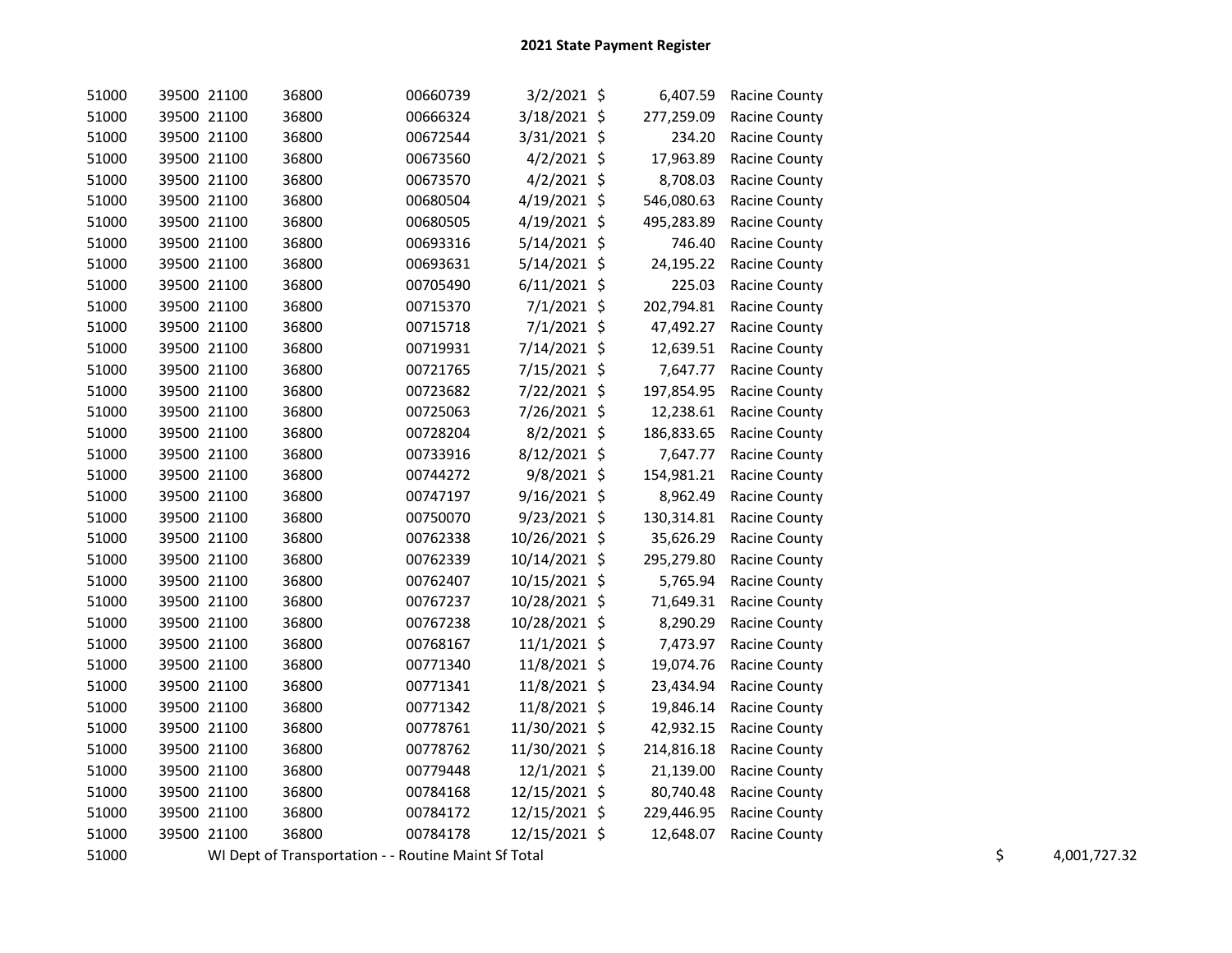| 51000 |             |             | Department of Corrections - - General Program Operations           |          |                |            |                      |    |           |
|-------|-------------|-------------|--------------------------------------------------------------------|----------|----------------|------------|----------------------|----|-----------|
| 51000 |             | 41000 10000 | 10100                                                              | 00419084 | $4/2/2021$ \$  | 2,025.00   | <b>Racine County</b> |    |           |
| 51000 |             | 41000 10000 | 10100                                                              | 00419086 | $4/2/2021$ \$  | 1,850.00   | Racine County        |    |           |
| 51000 |             | 41000 10000 | 10100                                                              | 00419090 | $4/12/2021$ \$ | 1,850.00   | Racine County        |    |           |
| 51000 |             | 41000 10000 | 10100                                                              | 00421721 | 4/19/2021 \$   | 1,950.00   | Racine County        |    |           |
| 51000 | 41000 10000 |             | 10100                                                              | 00435097 | 6/30/2021 \$   | 3,900.00   | <b>Racine County</b> |    |           |
| 51000 |             |             | Department of Corrections - - General Program Operations Total     |          |                |            |                      | \$ | 11,575.00 |
| 51000 |             |             | Department of Corrections - - Services For Community Correct       |          |                |            |                      |    |           |
| 51000 |             | 41000 10000 | 10200                                                              | 00406662 | $1/26/2021$ \$ | 270.29     | Racine County        |    |           |
| 51000 |             | 41000 10000 | 10200                                                              | 00411795 | 2/23/2021 \$   | 270.29     | Racine County        |    |           |
| 51000 |             | 41000 10000 | 10200                                                              | 00417121 | 3/25/2021 \$   | 270.29     | Racine County        |    |           |
| 51000 |             | 41000 10000 | 10200                                                              | 00422508 | 4/26/2021 \$   | 270.29     | <b>Racine County</b> |    |           |
| 51000 |             | 41000 10000 | 10200                                                              | 00428074 | 5/25/2021 \$   | 270.29     | Racine County        |    |           |
| 51000 |             | 41000 10000 | 10200                                                              | 00438594 | 7/13/2021 \$   | 270.29     | Racine County        |    |           |
| 51000 |             | 41000 10000 | 10200                                                              | 00440540 | 7/26/2021 \$   | 270.29     | Racine County        |    |           |
| 51000 |             | 41000 10000 | 10200                                                              | 00445826 | 8/25/2021 \$   | 272.99     | Racine County        |    |           |
| 51000 |             | 41000 10000 | 10200                                                              | 00451922 | 9/27/2021 \$   | 272.99     | Racine County        |    |           |
| 51000 |             | 41000 10000 | 10200                                                              | 00457534 | 10/25/2021 \$  | 272.99     | Racine County        |    |           |
| 51000 |             | 41000 10000 | 10200                                                              | 00463452 | 11/26/2021 \$  | 272.99     | Racine County        |    |           |
| 51000 |             | 41000 10000 | 10200                                                              | 00469433 | 12/27/2021 \$  | 272.99     | Racine County        |    |           |
| 51000 |             |             | Department of Corrections - - Services For Community Correct Total |          |                |            |                      | \$ | 3,256.98  |
| 51000 |             |             | Department of Corrections - - Institutional Repair And Maint       |          |                |            |                      |    |           |
| 51000 |             | 41000 10000 | 11000                                                              | 00419099 | $4/2/2021$ \$  | 3,188.89   | Racine County        |    |           |
| 51000 |             | 41000 10000 | 11000                                                              | 00423179 | 4/27/2021 \$   | 2,397.61   | <b>Racine County</b> |    |           |
| 51000 |             |             | Department of Corrections - - Institutional Repair And Maint Total |          |                |            |                      | \$ | 5,586.50  |
| 51000 |             |             | Department of Corrections - - Corrections Contracts And Agre       |          |                |            |                      |    |           |
| 51000 |             | 41000 10000 | 11400                                                              | 00402185 | $1/4/2021$ \$  | 93,399.90  | Racine County        |    |           |
| 51000 |             | 41000 10000 | 11400                                                              | 00406486 | $1/26/2021$ \$ | 83,776.88  | Racine County        |    |           |
| 51000 |             | 41000 10000 | 11400                                                              | 00411560 | $2/23/2021$ \$ | 54,496.14  | Racine County        |    |           |
| 51000 |             | 41000 10000 | 11400                                                              | 00412963 | $3/1/2021$ \$  | 61,288.86  | <b>Racine County</b> |    |           |
| 51000 |             | 41000 10000 | 11400                                                              | 00413124 | $3/2/2021$ \$  | 98,134.22  | Racine County        |    |           |
| 51000 |             | 41000 10000 | 11400                                                              | 00416762 | 3/18/2021 \$   | 127,672.26 | Racine County        |    |           |
| 51000 | 41000 10000 |             | 11400                                                              | 00417100 | 3/23/2021 \$   | 4,785.78   | Racine County        |    |           |
| 51000 |             | 41000 10000 | 11400                                                              | 00417102 | $3/23/2021$ \$ | 91,856.10  | <b>Racine County</b> |    |           |
| 51000 | 41000 10000 |             | 11400                                                              | 00420954 | $4/14/2021$ \$ | 126,128.46 | Racine County        |    |           |
| 51000 |             | 41000 10000 | 11400                                                              | 00423431 | $4/27/2021$ \$ | 4,528.48   | Racine County        |    |           |
| 51000 |             | 41000 10000 | 11400                                                              | 00423432 | $4/27/2021$ \$ | 91,341.50  | <b>Racine County</b> |    |           |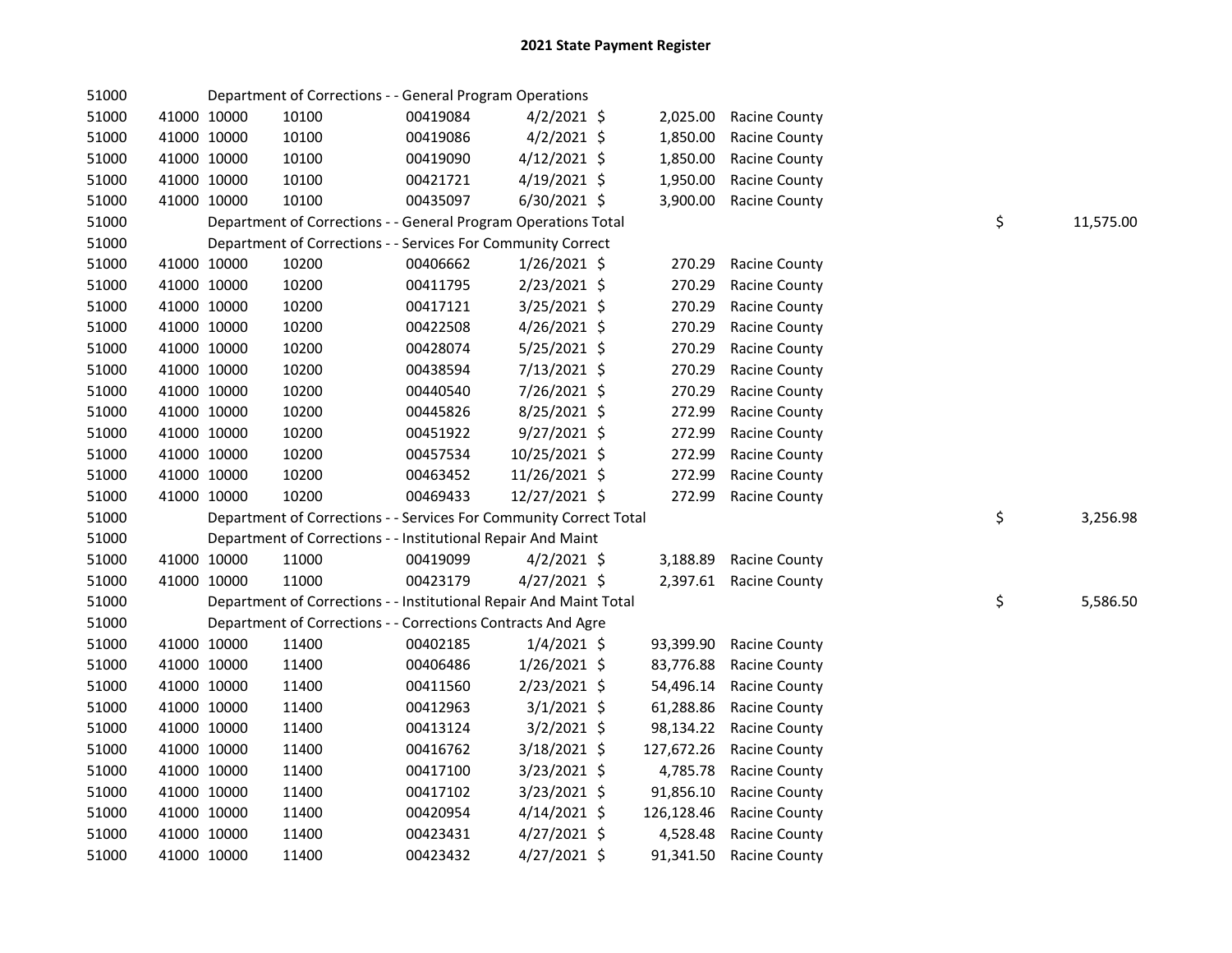| 51000 | 41000 10000 |             | 11400                                                              | 00423638 | 4/29/2021 \$   |            | 25,009.56 Racine County                                                                                       |                    |
|-------|-------------|-------------|--------------------------------------------------------------------|----------|----------------|------------|---------------------------------------------------------------------------------------------------------------|--------------------|
| 51000 | 41000 10000 |             | 11400                                                              | 00423650 | 4/29/2021 \$   | 19,194.58  | <b>Racine County</b>                                                                                          |                    |
| 51000 | 41000 10000 |             | 11400                                                              | 00423663 | $4/29/2021$ \$ | 18,988.74  | Racine County                                                                                                 |                    |
| 51000 | 41000 10000 |             | 11400                                                              | 00423677 | 4/29/2021 \$   | 17,599.32  | Racine County                                                                                                 |                    |
| 51000 | 41000 10000 |             | 11400                                                              | 00423685 | 4/29/2021 \$   | 27,736.94  | <b>Racine County</b>                                                                                          |                    |
| 51000 | 41000 10000 |             | 11400                                                              | 00429148 | $5/27/2021$ \$ | 33,294.62  | <b>Racine County</b>                                                                                          |                    |
| 51000 | 41000 10000 |             | 11400                                                              | 00429565 | $5/28/2021$ \$ | 9,262.80   | <b>Racine County</b>                                                                                          |                    |
| 51000 | 41000 10000 |             | 11400                                                              | 00429567 | $5/28/2021$ \$ | 80,946.58  | Racine County                                                                                                 |                    |
| 51000 | 41000 10000 |             | 11400                                                              | 00433075 | $6/17/2021$ \$ | 185,256.00 | <b>Racine County</b>                                                                                          |                    |
| 51000 | 41000 10000 |             | 11400                                                              | 00435081 | $6/28/2021$ \$ | 187,314.40 | <b>Racine County</b>                                                                                          |                    |
| 51000 | 41000 10000 |             | 11400                                                              | 00435790 | $6/30/2021$ \$ | 150,880.72 | <b>Racine County</b>                                                                                          |                    |
| 51000 | 41000 10000 |             | 11400                                                              | 00436909 | $7/7/2021$ \$  | 34,786.96  | <b>Racine County</b>                                                                                          |                    |
| 51000 | 41000 10000 |             | 11400                                                              | 00437069 | 7/8/2021 \$    | 8,542.36   | Racine County                                                                                                 |                    |
| 51000 |             | 41000 10000 | 11400                                                              | 00437921 | 7/12/2021 \$   | 69,779.76  | <b>Racine County</b>                                                                                          |                    |
| 51000 |             | 41000 10000 | 11400                                                              | 00438439 | 7/15/2021 \$   | 41,939.90  | Racine County                                                                                                 |                    |
| 51000 |             | 41000 10000 | 11400                                                              | 00439115 | 7/14/2021 \$   | 191,585.58 | <b>Racine County</b>                                                                                          |                    |
| 51000 |             | 41000 10000 | 11400                                                              | 00440532 | 7/22/2021 \$   | 70,654.58  | <b>Racine County</b>                                                                                          |                    |
| 51000 | 41000 10000 |             | 11400                                                              | 00440536 | 7/22/2021 \$   | 9,262.80   | Racine County                                                                                                 |                    |
| 51000 | 41000 10000 |             | 11400                                                              | 00447732 | $8/31/2021$ \$ | 8,233.60   | <b>Racine County</b>                                                                                          |                    |
| 51000 |             | 41000 10000 | 11400                                                              | 00448099 | $9/1/2021$ \$  | 72,507.14  | <b>Racine County</b>                                                                                          |                    |
| 51000 |             | 41000 10000 | 11400                                                              | 00454031 | $10/1/2021$ \$ | 8,079.22   | <b>Racine County</b>                                                                                          |                    |
| 51000 | 41000 10000 |             | 11400                                                              | 00454199 | 10/5/2021 \$   | 62,420.98  | Racine County                                                                                                 |                    |
| 51000 | 41000 10000 |             | 11400                                                              | 00457048 | 10/19/2021 \$  | 30,824.54  | Racine County                                                                                                 |                    |
| 51000 |             | 41000 10000 | 11400                                                              | 00457753 | 10/21/2021 \$  | 113,880.98 | <b>Racine County</b>                                                                                          |                    |
| 51000 |             | 41000 10000 | 11400                                                              | 00458846 | 10/26/2021 \$  | 93,091.14  | <b>Racine County</b>                                                                                          |                    |
| 51000 |             | 41000 10000 | 11400                                                              | 00465662 | 12/3/2021 \$   | 35,455.94  | <b>Racine County</b>                                                                                          |                    |
| 51000 | 41000 10000 |             | 11400                                                              | 00465664 | 12/3/2021 \$   | 45,593.56  | <b>Racine County</b>                                                                                          |                    |
| 51000 | 41000 10000 |             | 11400                                                              | 00465665 | 12/3/2021 \$   |            | 72,918.82 Racine County                                                                                       |                    |
| 51000 | 41000 10000 |             | 11400                                                              | 00466803 | 12/8/2021 \$   |            | 68,493.26 Racine County                                                                                       |                    |
| 51000 |             |             | Department of Corrections - - Corrections Contracts And Agre Total |          |                |            |                                                                                                               | \$<br>2,630,943.96 |
| 51000 |             |             |                                                                    |          |                |            | Department of Corrections - - Reimbursing Counties For Probation, Extended Supervision And Parole Holds       |                    |
| 51000 |             | 41000 10000 | 11600                                                              | 00459521 | 10/29/2021 \$  |            | 58,080.00 Racine County                                                                                       |                    |
| 51000 |             |             |                                                                    |          |                |            | Department of Corrections - - Reimbursing Counties For Probation, Extended Supervision And Parole Holds Total | \$<br>58,080.00    |
| 51000 |             |             | Department of Corrections - - Juvenile Corr Grant Prog             |          |                |            |                                                                                                               |                    |
| 51000 |             | 41000 36300 | <b>UZC10</b>                                                       | DFD10508 | $4/1/2021$ \$  |            | 183,662.75 Racine County                                                                                      |                    |
| 51000 |             | 41000 36300 | UZC10                                                              | DFD10629 | $6/21/2021$ \$ |            | 266,298.92 Racine County                                                                                      |                    |
| 51000 | 41000 36300 |             | UZC10                                                              | DFD20099 | $9/21/2021$ \$ |            | 103,805.82 Racine County                                                                                      |                    |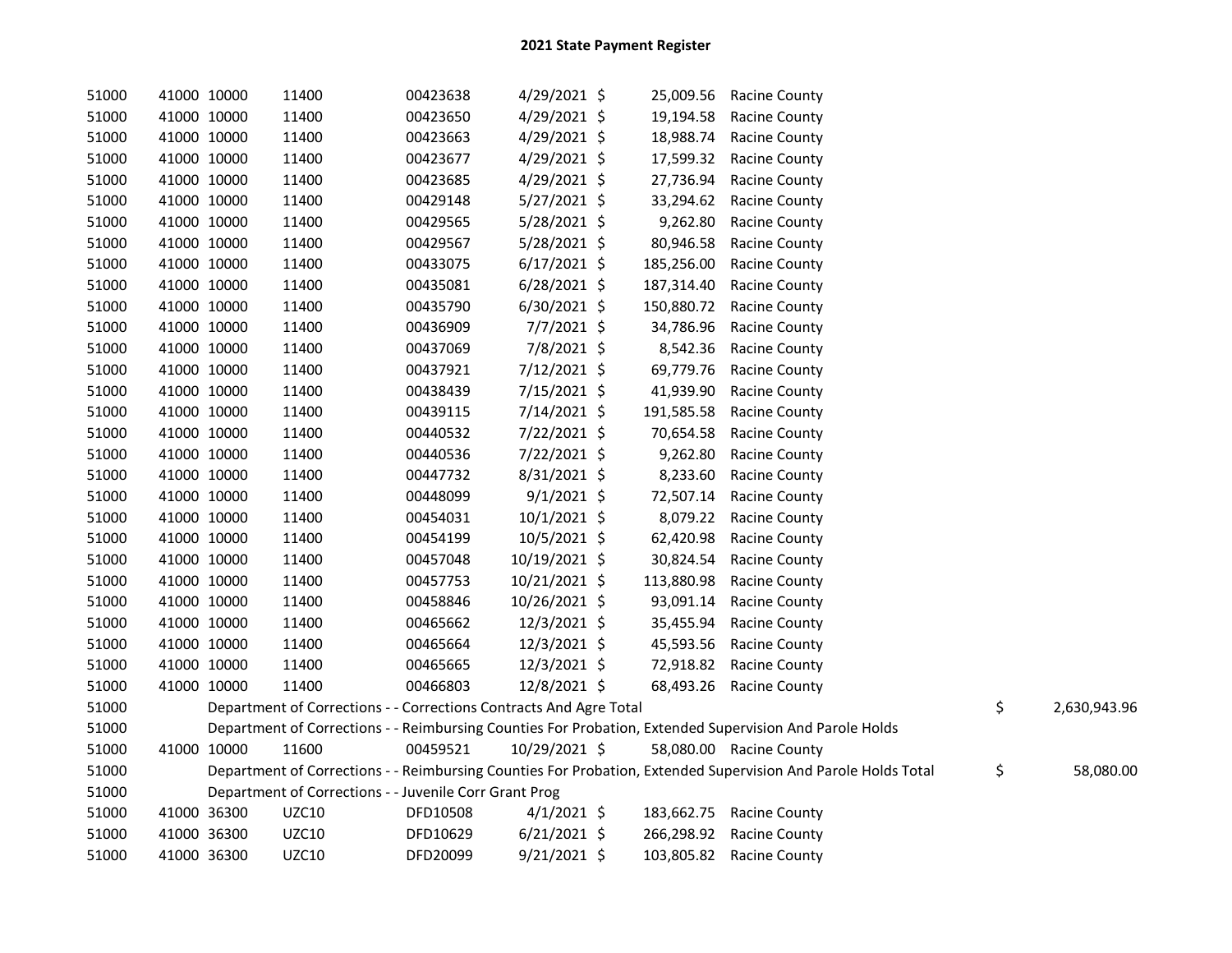|  |                                                                                                                                                                                                                                                                                                                                                                                                                                                 |          |                                                                                                                    |                                                                                                                                                                                                                                                                                                                                                                                                                                                                                                                                                                                                                                                                                                                                                                            |                                                                                                                                          |                                         | \$<br>553,767.49    |
|--|-------------------------------------------------------------------------------------------------------------------------------------------------------------------------------------------------------------------------------------------------------------------------------------------------------------------------------------------------------------------------------------------------------------------------------------------------|----------|--------------------------------------------------------------------------------------------------------------------|----------------------------------------------------------------------------------------------------------------------------------------------------------------------------------------------------------------------------------------------------------------------------------------------------------------------------------------------------------------------------------------------------------------------------------------------------------------------------------------------------------------------------------------------------------------------------------------------------------------------------------------------------------------------------------------------------------------------------------------------------------------------------|------------------------------------------------------------------------------------------------------------------------------------------|-----------------------------------------|---------------------|
|  |                                                                                                                                                                                                                                                                                                                                                                                                                                                 |          |                                                                                                                    |                                                                                                                                                                                                                                                                                                                                                                                                                                                                                                                                                                                                                                                                                                                                                                            |                                                                                                                                          |                                         |                     |
|  | X8070                                                                                                                                                                                                                                                                                                                                                                                                                                           | DFD10508 |                                                                                                                    | 35,715.52                                                                                                                                                                                                                                                                                                                                                                                                                                                                                                                                                                                                                                                                                                                                                                  | <b>Racine County</b>                                                                                                                     |                                         |                     |
|  | X8070                                                                                                                                                                                                                                                                                                                                                                                                                                           | DFD10629 |                                                                                                                    | 51,785.15                                                                                                                                                                                                                                                                                                                                                                                                                                                                                                                                                                                                                                                                                                                                                                  | <b>Racine County</b>                                                                                                                     |                                         |                     |
|  | X8070                                                                                                                                                                                                                                                                                                                                                                                                                                           | DFD20099 |                                                                                                                    | 20,186.34                                                                                                                                                                                                                                                                                                                                                                                                                                                                                                                                                                                                                                                                                                                                                                  |                                                                                                                                          |                                         |                     |
|  |                                                                                                                                                                                                                                                                                                                                                                                                                                                 |          |                                                                                                                    |                                                                                                                                                                                                                                                                                                                                                                                                                                                                                                                                                                                                                                                                                                                                                                            |                                                                                                                                          |                                         | \$<br>107,687.01    |
|  |                                                                                                                                                                                                                                                                                                                                                                                                                                                 |          |                                                                                                                    |                                                                                                                                                                                                                                                                                                                                                                                                                                                                                                                                                                                                                                                                                                                                                                            |                                                                                                                                          |                                         |                     |
|  | ZCW10                                                                                                                                                                                                                                                                                                                                                                                                                                           | DFD10508 |                                                                                                                    | 16,070.49                                                                                                                                                                                                                                                                                                                                                                                                                                                                                                                                                                                                                                                                                                                                                                  | <b>Racine County</b>                                                                                                                     |                                         |                     |
|  | ZCW10                                                                                                                                                                                                                                                                                                                                                                                                                                           | DFD10629 |                                                                                                                    | 23,301.16                                                                                                                                                                                                                                                                                                                                                                                                                                                                                                                                                                                                                                                                                                                                                                  | <b>Racine County</b>                                                                                                                     |                                         |                     |
|  | ZCW10                                                                                                                                                                                                                                                                                                                                                                                                                                           | DFD20099 |                                                                                                                    |                                                                                                                                                                                                                                                                                                                                                                                                                                                                                                                                                                                                                                                                                                                                                                            |                                                                                                                                          |                                         |                     |
|  |                                                                                                                                                                                                                                                                                                                                                                                                                                                 |          |                                                                                                                    |                                                                                                                                                                                                                                                                                                                                                                                                                                                                                                                                                                                                                                                                                                                                                                            |                                                                                                                                          |                                         | \$<br>48,454.66     |
|  |                                                                                                                                                                                                                                                                                                                                                                                                                                                 |          |                                                                                                                    |                                                                                                                                                                                                                                                                                                                                                                                                                                                                                                                                                                                                                                                                                                                                                                            |                                                                                                                                          |                                         |                     |
|  | 00000                                                                                                                                                                                                                                                                                                                                                                                                                                           | 92106    |                                                                                                                    | 1,193,610.00                                                                                                                                                                                                                                                                                                                                                                                                                                                                                                                                                                                                                                                                                                                                                               | <b>Racine County</b>                                                                                                                     |                                         |                     |
|  | 00000                                                                                                                                                                                                                                                                                                                                                                                                                                           | 92107    |                                                                                                                    | 431,196.00                                                                                                                                                                                                                                                                                                                                                                                                                                                                                                                                                                                                                                                                                                                                                                 | <b>Racine County</b>                                                                                                                     |                                         |                     |
|  | 00000                                                                                                                                                                                                                                                                                                                                                                                                                                           | 92108    |                                                                                                                    | 494,906.00                                                                                                                                                                                                                                                                                                                                                                                                                                                                                                                                                                                                                                                                                                                                                                 | <b>Racine County</b>                                                                                                                     |                                         |                     |
|  | 00000                                                                                                                                                                                                                                                                                                                                                                                                                                           | 92109    |                                                                                                                    | 532,712.00                                                                                                                                                                                                                                                                                                                                                                                                                                                                                                                                                                                                                                                                                                                                                                 | Racine County                                                                                                                            |                                         |                     |
|  | 00000                                                                                                                                                                                                                                                                                                                                                                                                                                           | 92110    |                                                                                                                    | 2,017,067.00                                                                                                                                                                                                                                                                                                                                                                                                                                                                                                                                                                                                                                                                                                                                                               | Racine County                                                                                                                            |                                         |                     |
|  | 00000                                                                                                                                                                                                                                                                                                                                                                                                                                           | 92111    |                                                                                                                    | 746,611.00                                                                                                                                                                                                                                                                                                                                                                                                                                                                                                                                                                                                                                                                                                                                                                 | Racine County                                                                                                                            |                                         |                     |
|  | 00000                                                                                                                                                                                                                                                                                                                                                                                                                                           | 92112    |                                                                                                                    | 4,002.00                                                                                                                                                                                                                                                                                                                                                                                                                                                                                                                                                                                                                                                                                                                                                                   | Racine County                                                                                                                            |                                         |                     |
|  | 00000                                                                                                                                                                                                                                                                                                                                                                                                                                           | 92200    |                                                                                                                    | 608,476.00                                                                                                                                                                                                                                                                                                                                                                                                                                                                                                                                                                                                                                                                                                                                                                 | <b>Racine County</b>                                                                                                                     |                                         |                     |
|  | 00000                                                                                                                                                                                                                                                                                                                                                                                                                                           | 92201    |                                                                                                                    | 1,914,631.00                                                                                                                                                                                                                                                                                                                                                                                                                                                                                                                                                                                                                                                                                                                                                               | Racine County                                                                                                                            |                                         |                     |
|  | 00000                                                                                                                                                                                                                                                                                                                                                                                                                                           | 92202    |                                                                                                                    | 1,452,889.00                                                                                                                                                                                                                                                                                                                                                                                                                                                                                                                                                                                                                                                                                                                                                               | Racine County                                                                                                                            |                                         |                     |
|  | 00000                                                                                                                                                                                                                                                                                                                                                                                                                                           | 92204    |                                                                                                                    | 663,116.00                                                                                                                                                                                                                                                                                                                                                                                                                                                                                                                                                                                                                                                                                                                                                                 | Racine County                                                                                                                            |                                         |                     |
|  | 00000                                                                                                                                                                                                                                                                                                                                                                                                                                           | 92206    |                                                                                                                    | 1,006,038.00                                                                                                                                                                                                                                                                                                                                                                                                                                                                                                                                                                                                                                                                                                                                                               | Racine County                                                                                                                            |                                         |                     |
|  | 00000                                                                                                                                                                                                                                                                                                                                                                                                                                           | 92207    |                                                                                                                    | 1,351,482.00                                                                                                                                                                                                                                                                                                                                                                                                                                                                                                                                                                                                                                                                                                                                                               | <b>Racine County</b>                                                                                                                     |                                         |                     |
|  |                                                                                                                                                                                                                                                                                                                                                                                                                                                 |          |                                                                                                                    |                                                                                                                                                                                                                                                                                                                                                                                                                                                                                                                                                                                                                                                                                                                                                                            |                                                                                                                                          |                                         | \$<br>12,416,736.00 |
|  |                                                                                                                                                                                                                                                                                                                                                                                                                                                 |          |                                                                                                                    |                                                                                                                                                                                                                                                                                                                                                                                                                                                                                                                                                                                                                                                                                                                                                                            |                                                                                                                                          |                                         |                     |
|  | 40100                                                                                                                                                                                                                                                                                                                                                                                                                                           | 00401543 |                                                                                                                    | 1.50                                                                                                                                                                                                                                                                                                                                                                                                                                                                                                                                                                                                                                                                                                                                                                       | <b>Racine County</b>                                                                                                                     |                                         |                     |
|  | 40100                                                                                                                                                                                                                                                                                                                                                                                                                                           | 00401544 |                                                                                                                    | 1.50                                                                                                                                                                                                                                                                                                                                                                                                                                                                                                                                                                                                                                                                                                                                                                       | Racine County                                                                                                                            |                                         |                     |
|  | 40100                                                                                                                                                                                                                                                                                                                                                                                                                                           | 00401554 |                                                                                                                    | 1.50                                                                                                                                                                                                                                                                                                                                                                                                                                                                                                                                                                                                                                                                                                                                                                       | Racine County                                                                                                                            |                                         |                     |
|  | 40100                                                                                                                                                                                                                                                                                                                                                                                                                                           | 00402586 |                                                                                                                    | 1.50                                                                                                                                                                                                                                                                                                                                                                                                                                                                                                                                                                                                                                                                                                                                                                       | Racine County                                                                                                                            |                                         |                     |
|  | 40100                                                                                                                                                                                                                                                                                                                                                                                                                                           | 00404959 |                                                                                                                    | 1.50                                                                                                                                                                                                                                                                                                                                                                                                                                                                                                                                                                                                                                                                                                                                                                       | Racine County                                                                                                                            |                                         |                     |
|  | 40100                                                                                                                                                                                                                                                                                                                                                                                                                                           | 00410130 |                                                                                                                    | 1.50                                                                                                                                                                                                                                                                                                                                                                                                                                                                                                                                                                                                                                                                                                                                                                       | Racine County                                                                                                                            |                                         |                     |
|  | 40100                                                                                                                                                                                                                                                                                                                                                                                                                                           | 00411735 |                                                                                                                    | 1.50                                                                                                                                                                                                                                                                                                                                                                                                                                                                                                                                                                                                                                                                                                                                                                       | Racine County                                                                                                                            |                                         |                     |
|  | 40100                                                                                                                                                                                                                                                                                                                                                                                                                                           | 00417225 |                                                                                                                    | 1.50                                                                                                                                                                                                                                                                                                                                                                                                                                                                                                                                                                                                                                                                                                                                                                       | Racine County                                                                                                                            |                                         |                     |
|  | 40100                                                                                                                                                                                                                                                                                                                                                                                                                                           | 00417235 |                                                                                                                    | 1.50                                                                                                                                                                                                                                                                                                                                                                                                                                                                                                                                                                                                                                                                                                                                                                       | Racine County                                                                                                                            |                                         |                     |
|  | 40100                                                                                                                                                                                                                                                                                                                                                                                                                                           | 00417238 |                                                                                                                    | 1.50                                                                                                                                                                                                                                                                                                                                                                                                                                                                                                                                                                                                                                                                                                                                                                       | <b>Racine County</b>                                                                                                                     |                                         |                     |
|  | 41000 36300<br>41000 36300<br>41000 36300<br>41000 36300<br>41000 36300<br>41000 36300<br>43500 10000<br>43500 10000<br>43500 10000<br>43500 10000<br>43500 10000<br>43500 10000<br>43500 10000<br>43500 10000<br>43500 10000<br>43500 10000<br>43500 10000<br>43500 10000<br>43500 10000<br>43500 10000<br>43500 10000<br>43500 10000<br>43500 10000<br>43500 10000<br>43500 10000<br>43500 10000<br>43500 10000<br>43500 10000<br>43500 10000 |          | Department of Health Services - - State/Federal Aids<br>Department of Health Services - - State/Federal Aids Total | Department of Corrections - - Juvenile Corr Grant Prog Total<br>Department of Corrections - - Type 1 Juv Corr Facs Statewide<br>$4/1/2021$ \$<br>$6/21/2021$ \$<br>$9/21/2021$ \$<br>Department of Corrections - - Building Commission - Projects<br>$4/1/2021$ \$<br>$6/21/2021$ \$<br>$9/21/2021$ \$<br>$1/4/2021$ \$<br>$2/1/2021$ \$<br>$3/1/2021$ \$<br>$4/1/2021$ \$<br>$5/3/2021$ \$<br>$6/1/2021$ \$<br>$6/16/2021$ \$<br>$7/1/2021$ \$<br>$8/2/2021$ \$<br>$9/1/2021$ \$<br>$10/1/2021$ \$<br>$11/1/2021$ \$<br>12/1/2021 \$<br>Department of Health Services - - General Program Operations<br>$1/5/2021$ \$<br>1/5/2021 \$<br>1/5/2021 \$<br>$1/12/2021$ \$<br>$1/20/2021$ \$<br>$2/16/2021$ \$<br>2/23/2021 \$<br>3/24/2021 \$<br>3/24/2021 \$<br>3/24/2021 \$ | Department of Corrections - - Type 1 Juv Corr Facs Statewide Total<br>Department of Corrections - - Building Commission - Projects Total | Racine County<br>9,083.01 Racine County |                     |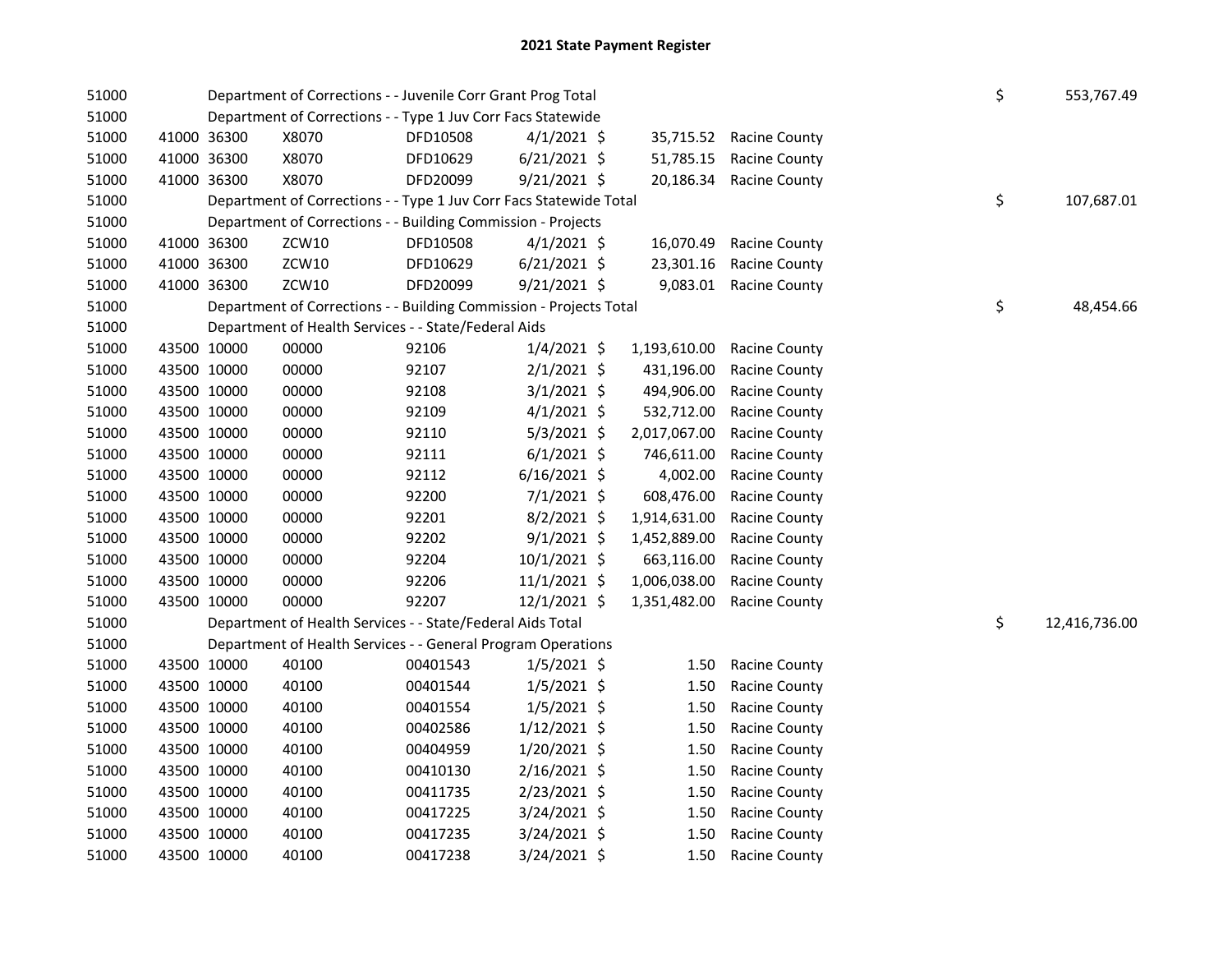| 51000 | 43500 10000 | 40100                                                              | 00421247 | $4/13/2021$ \$ | 15.00 | <b>Racine County</b> |             |
|-------|-------------|--------------------------------------------------------------------|----------|----------------|-------|----------------------|-------------|
| 51000 | 43500 10000 | 40100                                                              | 00421253 | 4/13/2021 \$   | 1.50  | <b>Racine County</b> |             |
| 51000 | 43500 10000 | 40100                                                              | 00423916 | $4/27/2021$ \$ | 1.50  | Racine County        |             |
| 51000 | 43500 10000 | 40100                                                              | 00424950 | $5/4/2021$ \$  | 1.50  | <b>Racine County</b> |             |
| 51000 | 43500 10000 | 40100                                                              | 00426312 | $5/11/2021$ \$ | 1.50  | <b>Racine County</b> |             |
| 51000 | 43500 10000 | 40100                                                              | 00427595 | 5/18/2021 \$   | 1.50  | <b>Racine County</b> |             |
| 51000 | 43500 10000 | 40100                                                              | 00432778 | $6/15/2021$ \$ | 1.50  | Racine County        |             |
| 51000 | 43500 10000 | 40100                                                              | 00432784 | $6/15/2021$ \$ | 15.00 | Racine County        |             |
| 51000 | 43500 10000 | 40100                                                              | 00435989 | $6/29/2021$ \$ | 1.50  | Racine County        |             |
| 51000 | 43500 10000 | 40100                                                              | 00435991 | $6/29/2021$ \$ | 1.50  | Racine County        |             |
| 51000 | 43500 10000 | 40100                                                              | 00437377 | $7/7/2021$ \$  | 1.50  | Racine County        |             |
| 51000 | 43500 10000 | 40100                                                              | 00445175 | 8/18/2021 \$   | 1.50  | <b>Racine County</b> |             |
| 51000 | 43500 10000 | 40100                                                              | 00452792 | 9/28/2021 \$   | 1.50  | Racine County        |             |
| 51000 | 43500 10000 | 40100                                                              | 00452807 | 9/28/2021 \$   | 1.50  | Racine County        |             |
| 51000 | 43500 10000 | 40100                                                              | 00455399 | 10/13/2021 \$  | 1.50  | Racine County        |             |
| 51000 | 43500 10000 | 40100                                                              | 00457157 | 10/19/2021 \$  | 1.50  | Racine County        |             |
| 51000 | 43500 10000 | 40100                                                              | 00462763 | 11/16/2021 \$  | 1.50  | Racine County        |             |
| 51000 | 43500 10000 | 40100                                                              | 00462775 | 11/16/2021 \$  | 1.50  | Racine County        |             |
| 51000 | 43500 10000 | 40100                                                              | 00468380 | 12/16/2021 \$  | 1.50  | Racine County        |             |
| 51000 | 43500 10000 | 40100                                                              | 00469335 | 12/21/2021 \$  | 1.50  | Racine County        |             |
| 51000 | 43500 10000 | 40100                                                              | 00470166 | 12/28/2021 \$  | 1.50  | <b>Racine County</b> |             |
| 51000 |             | Department of Health Services - - General Program Operations Total |          |                |       |                      | \$<br>73.50 |
| 51000 |             | Department of Health Services - - Medical Assistance State Admin   |          |                |       |                      |             |
| 51000 | 43500 10000 | 44000                                                              | 00401543 | $1/5/2021$ \$  | 1.50  | <b>Racine County</b> |             |
| 51000 | 43500 10000 | 44000                                                              | 00401544 | $1/5/2021$ \$  | 1.50  | Racine County        |             |
| 51000 | 43500 10000 | 44000                                                              | 00401554 | $1/5/2021$ \$  | 1.50  | Racine County        |             |
| 51000 | 43500 10000 | 44000                                                              | 00402586 | $1/12/2021$ \$ | 1.50  | Racine County        |             |
| 51000 | 43500 10000 | 44000                                                              | 00404959 | $1/20/2021$ \$ | 1.50  | Racine County        |             |
| 51000 | 43500 10000 | 44000                                                              | 00410130 | 2/16/2021 \$   | 1.50  | Racine County        |             |
| 51000 | 43500 10000 | 44000                                                              | 00411735 | $2/23/2021$ \$ | 1.50  | Racine County        |             |
| 51000 | 43500 10000 | 44000                                                              | 00417225 | 3/24/2021 \$   | 1.50  | Racine County        |             |
| 51000 | 43500 10000 | 44000                                                              | 00417235 | $3/24/2021$ \$ | 1.50  | Racine County        |             |
| 51000 | 43500 10000 | 44000                                                              | 00417238 | 3/24/2021 \$   | 1.50  | Racine County        |             |
| 51000 | 43500 10000 | 44000                                                              | 00421247 | $4/13/2021$ \$ | 15.00 | Racine County        |             |
| 51000 | 43500 10000 | 44000                                                              | 00421253 | $4/13/2021$ \$ | 1.50  | Racine County        |             |
| 51000 | 43500 10000 | 44000                                                              | 00423916 | $4/27/2021$ \$ | 1.50  | Racine County        |             |
| 51000 | 43500 10000 | 44000                                                              | 00424950 | 5/4/2021 \$    | 1.50  | <b>Racine County</b> |             |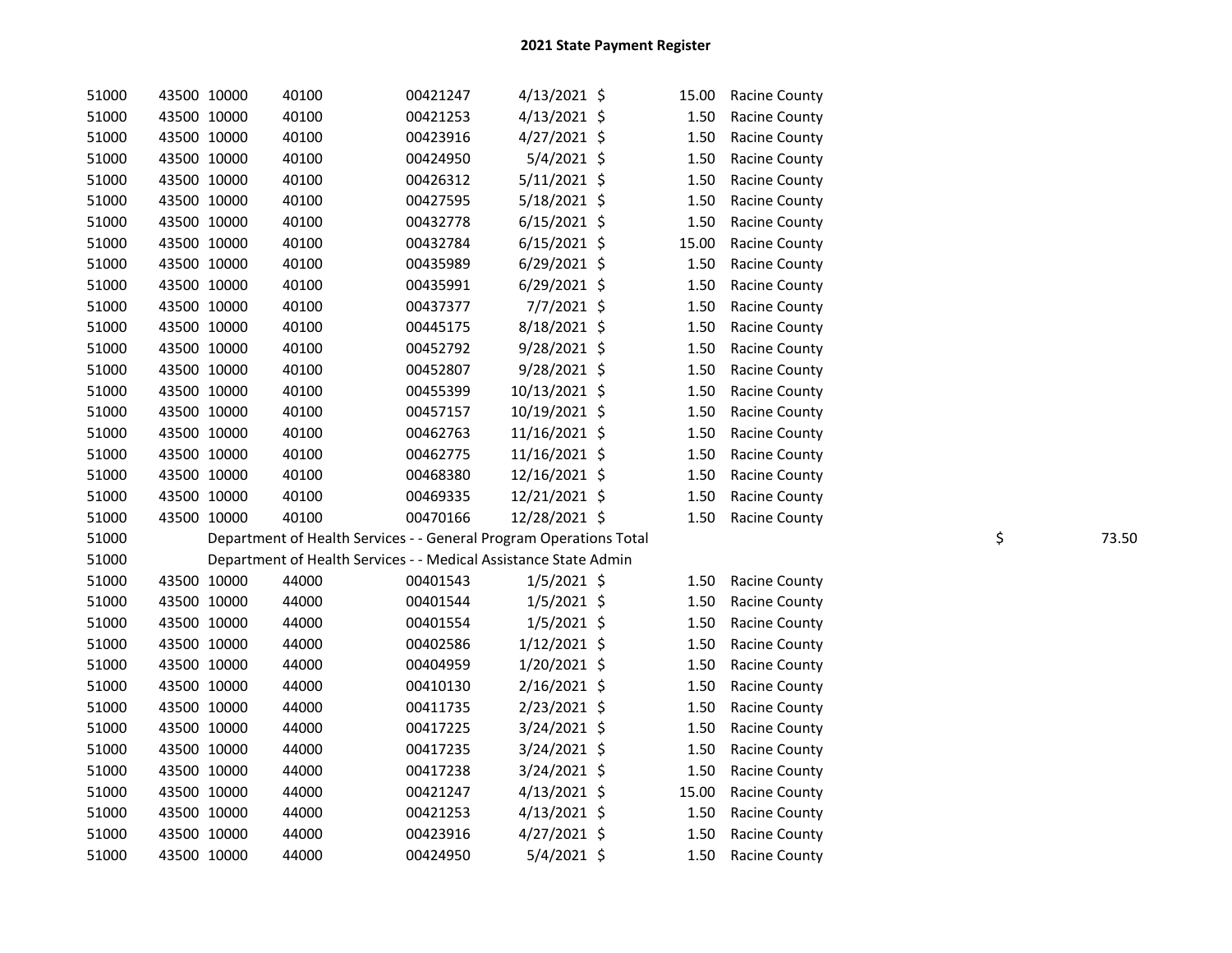| 51000 | 43500 10000 |             | 44000                                                                  | 00426312 | $5/11/2021$ \$ | 1.50       | <b>Racine County</b> |    |        |
|-------|-------------|-------------|------------------------------------------------------------------------|----------|----------------|------------|----------------------|----|--------|
| 51000 | 43500 10000 |             | 44000                                                                  | 00427595 | 5/18/2021 \$   | 1.50       | Racine County        |    |        |
| 51000 | 43500 10000 |             | 44000                                                                  | 00432778 | $6/15/2021$ \$ | 1.50       | <b>Racine County</b> |    |        |
| 51000 | 43500 10000 |             | 44000                                                                  | 00432784 | $6/15/2021$ \$ | 15.00      | <b>Racine County</b> |    |        |
| 51000 | 43500 10000 |             | 44000                                                                  | 00435989 | 6/29/2021 \$   | 1.50       | <b>Racine County</b> |    |        |
| 51000 | 43500 10000 |             | 44000                                                                  | 00435991 | $6/29/2021$ \$ | 1.50       | <b>Racine County</b> |    |        |
| 51000 | 43500 10000 |             | 44000                                                                  | 00437377 | 7/7/2021 \$    | 1.50       | <b>Racine County</b> |    |        |
| 51000 | 43500 10000 |             | 44000                                                                  | 00445175 | 8/18/2021 \$   | 1.50       | <b>Racine County</b> |    |        |
| 51000 | 43500 10000 |             | 44000                                                                  | 00452792 | $9/28/2021$ \$ | 1.50       | <b>Racine County</b> |    |        |
| 51000 | 43500 10000 |             | 44000                                                                  | 00452807 | $9/28/2021$ \$ | 1.50       | <b>Racine County</b> |    |        |
| 51000 | 43500 10000 |             | 44000                                                                  | 00455399 | 10/13/2021 \$  | 1.50       | <b>Racine County</b> |    |        |
| 51000 | 43500 10000 |             | 44000                                                                  | 00457157 | 10/19/2021 \$  | 1.50       | <b>Racine County</b> |    |        |
| 51000 | 43500 10000 |             | 44000                                                                  | 00462763 | 11/16/2021 \$  | 1.50       | Racine County        |    |        |
| 51000 | 43500 10000 |             | 44000                                                                  | 00462775 | 11/16/2021 \$  | 1.50       | <b>Racine County</b> |    |        |
| 51000 |             | 43500 10000 | 44000                                                                  | 00468380 | 12/16/2021 \$  | 1.50       | Racine County        |    |        |
| 51000 | 43500 10000 |             | 44000                                                                  | 00469335 | 12/21/2021 \$  | 1.50       | Racine County        |    |        |
| 51000 | 43500 10000 |             | 44000                                                                  | 00470166 | 12/28/2021 \$  | 1.50       | Racine County        |    |        |
| 51000 |             |             | Department of Health Services - - Medical Assistance State Admin Total |          |                |            |                      | \$ | 73.50  |
| 51000 |             |             | Department of Health Services - - Administrative And Support-Fis       |          |                |            |                      |    |        |
| 51000 |             | 43500 10000 | 82100                                                                  | 00408109 | $2/4/2021$ \$  | 5.00       | Racine County        |    |        |
| 51000 |             | 43500 10000 | 82100                                                                  | 00443746 | $8/11/2021$ \$ | 5.00       | Racine County        |    |        |
| 51000 |             | 43500 10000 | 82100                                                                  | 00443749 | 8/11/2021 \$   | 5.00       | Racine County        |    |        |
| 51000 | 43500 10000 |             | 82100                                                                  | 00463165 | 11/18/2021 \$  | 5.00       | Racine County        |    |        |
| 51000 |             |             | Department of Health Services - - Administrative And Support-Fis Total |          |                |            |                      |    | 20.00  |
| 51000 |             |             |                                                                        |          |                |            |                      | \$ |        |
| 51000 |             |             | Dept of Children and Families - - Fees For Administrative Servic       |          |                |            |                      |    |        |
|       |             | 43700 10000 | 23100                                                                  | 00080589 | $2/16/2021$ \$ | 235.00     | <b>Racine County</b> |    |        |
| 51000 |             | 43700 10000 | 23100                                                                  | 00083446 | 4/20/2021 \$   | 255.00     | <b>Racine County</b> |    |        |
| 51000 |             | 43700 10000 | 23100                                                                  | 00087329 | 7/23/2021 \$   | 165.00     | <b>Racine County</b> |    |        |
| 51000 | 43700 10000 |             | 23100                                                                  | 00090944 | 11/2/2021 \$   | 225.00     | <b>Racine County</b> |    |        |
| 51000 |             |             | Dept of Children and Families - - Fees For Administrative Servic Total |          |                |            |                      | \$ | 880.00 |
| 51000 |             |             | Dept of Children and Families - - General Aids                         |          |                |            |                      |    |        |
| 51000 |             | 43700 10000 | 99000                                                                  | 00079024 | $1/5/2021$ \$  | 364,546.30 | <b>Racine County</b> |    |        |
| 51000 |             | 43700 10000 | 99000                                                                  | 00079680 | $1/29/2021$ \$ | 20,381.83  | Racine County        |    |        |
| 51000 |             | 43700 10000 | 99000                                                                  | 00079787 | $1/29/2021$ \$ | 716,918.45 | <b>Racine County</b> |    |        |
| 51000 | 43700 10000 |             | 99000                                                                  | 00079961 | $2/1/2021$ \$  | 947.33     | Racine County        |    |        |
| 51000 | 43700 10000 |             | 99000                                                                  | 00080180 | $2/5/2021$ \$  | 555,010.82 | <b>Racine County</b> |    |        |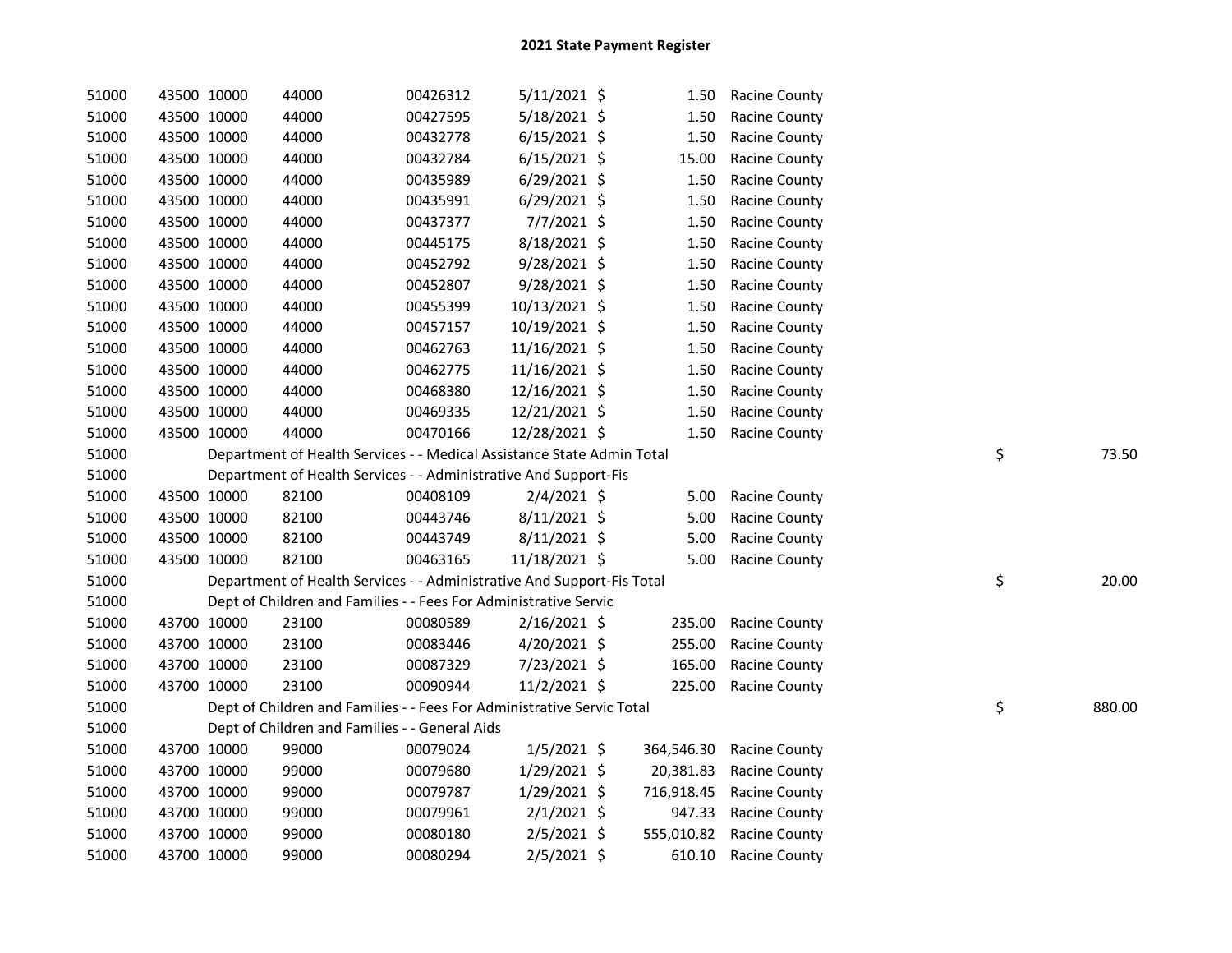| 51000 | 43700 10000 | 99000 | 00080950 | 2/26/2021 \$   | 43,043.67    | Racine County        |
|-------|-------------|-------|----------|----------------|--------------|----------------------|
| 51000 | 43700 10000 | 99000 | 00081203 | 3/4/2021 \$    | 1,251.25     | Racine County        |
| 51000 | 43700 10000 | 99000 | 00081253 | 3/5/2021 \$    | 760,506.28   | Racine County        |
| 51000 | 43700 10000 | 99000 | 00081334 | 3/5/2021 \$    | 4,177.11     | Racine County        |
| 51000 | 43700 10000 | 99000 | 00081416 | 3/8/2021 \$    | 24,050.00    | Racine County        |
| 51000 | 43700 10000 | 99000 | 00082400 | 3/30/2021 \$   | 27,645.18    | Racine County        |
| 51000 | 43700 10000 | 99000 | 00082586 | 4/5/2021 \$    | 890,347.91   | Racine County        |
| 51000 | 43700 10000 | 99000 | 00082667 | $4/5/2021$ \$  | 735,579.50   | Racine County        |
| 51000 | 43700 10000 | 99000 | 00082668 | 4/5/2021 \$    | 71,108.16    | Racine County        |
| 51000 | 43700 10000 | 99000 | 00082983 | $4/13/2021$ \$ | 275,182.16   | Racine County        |
| 51000 | 43700 10000 | 99000 | 00083911 | 4/30/2021 \$   | 779,221.86   | Racine County        |
| 51000 | 43700 10000 | 99000 | 00083912 | 4/30/2021 \$   | 45,496.24    | Racine County        |
| 51000 | 43700 10000 | 99000 | 00084128 | $5/5/2021$ \$  | 1,038,241.62 | Racine County        |
| 51000 | 43700 10000 | 99000 | 00084249 | 5/6/2021 \$    | 86,151.90    | Racine County        |
| 51000 | 43700 10000 | 99000 | 00084937 | 5/18/2021 \$   | 17,925.00    | Racine County        |
| 51000 | 43700 10000 | 99000 | 00085300 | 5/28/2021 \$   | 49,023.50    | Racine County        |
| 51000 | 43700 10000 | 99000 | 00085559 | $6/4/2021$ \$  | 25,035.42    | Racine County        |
| 51000 | 43700 10000 | 99000 | 00085641 | $6/7/2021$ \$  | 509,767.08   | <b>Racine County</b> |
| 51000 | 43700 10000 | 99000 | 00086356 | 6/30/2021 \$   | 54,242.75    | Racine County        |
| 51000 | 43700 10000 | 99000 | 00086572 | 7/1/2021 \$    | 7,428.00     | Racine County        |
| 51000 | 43700 10000 | 99000 | 00086700 | 7/8/2021 \$    | 351,356.82   | Racine County        |
| 51000 | 43700 10000 | 99000 | 00087575 | 7/30/2021 \$   | 77,059.89    | Racine County        |
| 51000 | 43700 10000 | 99000 | 00087576 | 7/30/2021 \$   | 664,074.49   | Racine County        |
| 51000 | 43700 10000 | 99000 | 00087711 | 7/30/2021 \$   | 220,556.00   | Racine County        |
| 51000 | 43700 10000 | 99000 | 00087763 | 8/4/2021 \$    | 2,285.88     | Racine County        |
| 51000 | 43700 10000 | 99000 | 00087945 | 8/5/2021 \$    | 617,341.18   | Racine County        |
| 51000 | 43700 10000 | 99000 | 00088657 | 8/30/2021 \$   | 57,625.81    | Racine County        |
| 51000 | 43700 10000 | 99000 | 00088949 | 9/7/2021 \$    | 3,835,608.50 | Racine County        |
| 51000 | 43700 10000 | 99000 | 00089129 | 9/10/2021 \$   | 232,389.00   | Racine County        |
| 51000 | 43700 10000 | 99000 | 00089712 | 9/30/2021 \$   | 51,081.92    | Racine County        |
| 51000 | 43700 10000 | 99000 | 00089921 | 10/5/2021 \$   | 536,214.75   | Racine County        |
| 51000 | 43700 10000 | 99000 | 00090655 | 10/29/2021 \$  | 61,772.78    | Racine County        |
| 51000 | 43700 10000 | 99000 | 00090769 | 10/29/2021 \$  | 610,267.72   | Racine County        |
| 51000 | 43700 10000 | 99000 | 00090887 | 11/3/2021 \$   | 47,427.11    | Racine County        |
| 51000 | 43700 10000 | 99000 | 00091038 | 11/5/2021 \$   | 851,608.63   | Racine County        |
| 51000 | 43700 10000 | 99000 | 00091417 | 11/19/2021 \$  | 86,118.06    | Racine County        |
| 51000 | 43700 10000 | 99000 | 00092127 | 12/3/2021 \$   | 21,532.23    | Racine County        |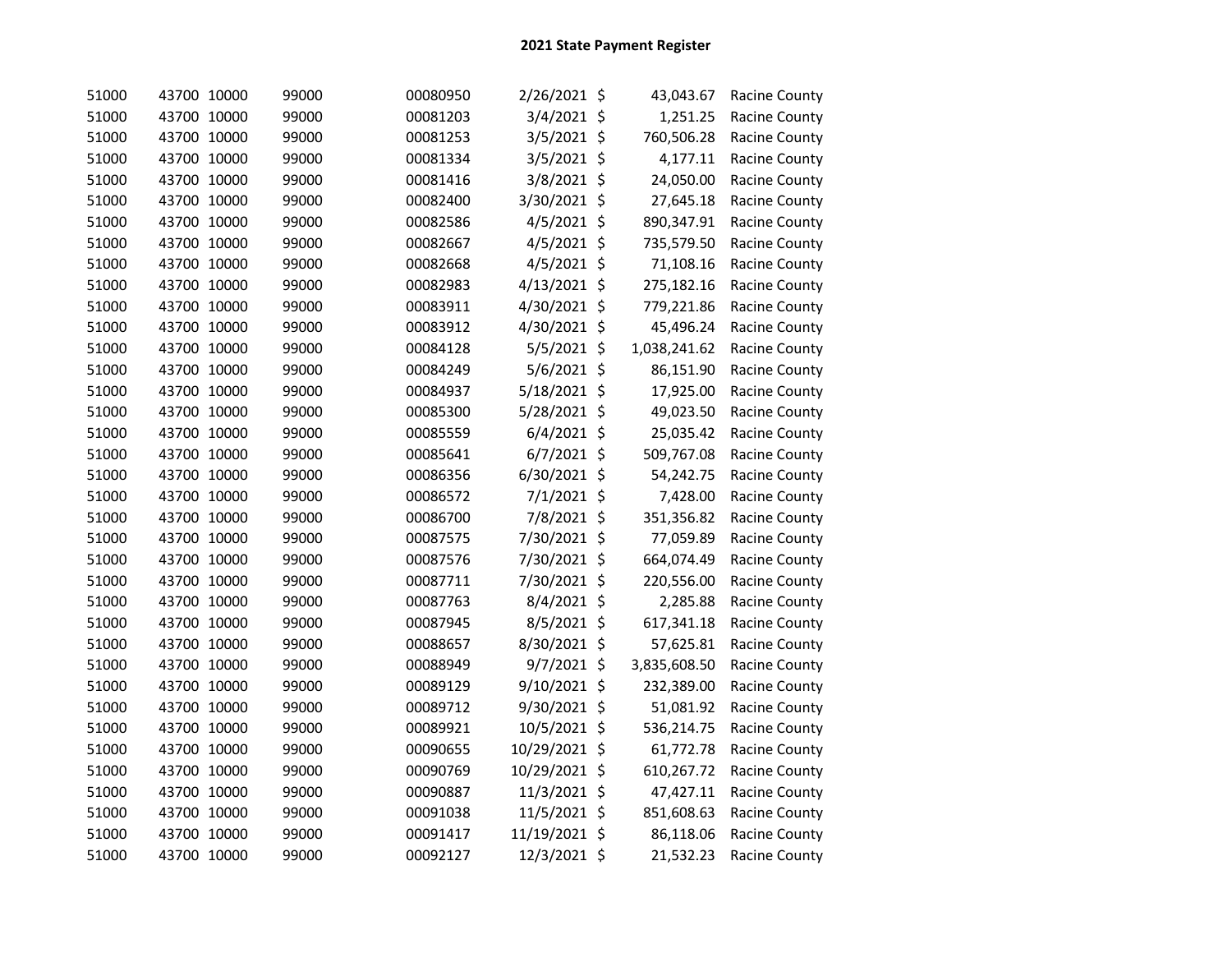| 51000 | 43700 10000 | 99000                                                                | 00092231 | 12/6/2021 \$   | 620,720.95 | <b>Racine County</b> |    |               |
|-------|-------------|----------------------------------------------------------------------|----------|----------------|------------|----------------------|----|---------------|
| 51000 | 43700 10000 | 99000                                                                | 00095626 | 12/30/2021 \$  | 78,697.15  | <b>Racine County</b> |    |               |
| 51000 |             | Dept of Children and Families - - General Aids Total                 |          |                |            |                      | \$ | 16,127,578.29 |
| 51000 |             | Dept of Workforce Development - - Wi Fast Forward Grants/Srvcs       |          |                |            |                      |    |               |
| 51000 | 44500 10000 | 10900                                                                | 00311485 | $1/14/2021$ \$ | 3,606.65   | Racine County        |    |               |
| 51000 | 44500 10000 | 10900                                                                | 00316490 | 2/26/2021 \$   | 8,476.87   | Racine County        |    |               |
| 51000 | 44500 10000 | 10900                                                                | 00323589 | 4/28/2021 \$   | 66,111.31  | Racine County        |    |               |
| 51000 | 44500 10000 | 10900                                                                | 00325460 | 5/14/2021 \$   | 24,116.85  | <b>Racine County</b> |    |               |
| 51000 |             | Dept of Workforce Development - - Wi Fast Forward Grants/Srvcs Total |          |                |            |                      | \$ | 102,311.68    |
| 51000 |             | Dept of Workforce Development - - Auxiliary Services                 |          |                |            |                      |    |               |
| 51000 | 44500 10000 | 13000                                                                | 00310368 | $1/4/2021$ \$  | 345.00     | Racine County        |    |               |
| 51000 | 44500 10000 | 13000                                                                | 00313458 | $2/2/2021$ \$  | 305.00     | Racine County        |    |               |
| 51000 | 44500 10000 | 13000                                                                | 00317088 | $3/2/2021$ \$  | 330.00     | <b>Racine County</b> |    |               |
| 51000 | 44500 10000 | 13000                                                                | 00320896 | $4/2/2021$ \$  | 385.00     | Racine County        |    |               |
| 51000 | 44500 10000 | 13000                                                                | 00324441 | $5/4/2021$ \$  | 370.00     | Racine County        |    |               |
| 51000 | 44500 10000 | 13000                                                                | 00327634 | $6/2/2021$ \$  | 330.00     | Racine County        |    |               |
| 51000 | 44500 10000 | 13000                                                                | 00331418 | $7/2/2021$ \$  | 295.00     | Racine County        |    |               |
| 51000 | 44500 10000 | 13000                                                                | 00335317 | 8/3/2021 \$    | 290.00     | Racine County        |    |               |
| 51000 | 44500 10000 | 13000                                                                | 00339110 | $9/2/2021$ \$  | 245.00     | <b>Racine County</b> |    |               |
| 51000 | 44500 10000 | 13000                                                                | 00343097 | 10/4/2021 \$   | 250.00     | Racine County        |    |               |
| 51000 | 44500 10000 | 13000                                                                | 00347137 | 11/2/2021 \$   | 320.00     | Racine County        |    |               |
| 51000 | 44500 10000 | 13000                                                                | 00350783 | 12/2/2021 \$   | 230.00     | <b>Racine County</b> |    |               |
| 51000 |             | Dept of Workforce Development - - Auxiliary Services Total           |          |                |            |                      | \$ | 3,695.00      |
| 51000 |             | Dept of Workforce Development - - Workforce Invest And Assist        |          |                |            |                      |    |               |
| 51000 | 44500 10000 | 14100                                                                | 00312262 | $1/21/2021$ \$ | 1,191.92   | Racine County        |    |               |
| 51000 | 44500 10000 | 14100                                                                | 00315504 | 2/19/2021 \$   | 1,191.92   | <b>Racine County</b> |    |               |
| 51000 | 44500 10000 | 14100                                                                | 00319269 | 3/22/2021 \$   | 1,191.92   | <b>Racine County</b> |    |               |
| 51000 | 44500 10000 | 14100                                                                | 00323086 | 4/23/2021 \$   | 1,191.92   | Racine County        |    |               |
| 51000 | 44500 10000 | 14100                                                                | 00326139 | 5/20/2021 \$   | 1,191.92   | Racine County        |    |               |
| 51000 | 44500 10000 | 14100                                                                | 00331898 | 7/6/2021 \$    | 1,215.76   | Racine County        |    |               |
| 51000 | 44500 10000 | 14100                                                                | 00333489 | 7/20/2021 \$   | 1,215.76   | <b>Racine County</b> |    |               |
| 51000 | 44500 10000 | 14100                                                                | 00337484 | 8/20/2021 \$   | 1,215.76   | <b>Racine County</b> |    |               |
| 51000 | 44500 10000 | 14100                                                                | 00341129 | 9/20/2021 \$   | 1,215.76   | Racine County        |    |               |
| 51000 | 44500 10000 | 14100                                                                | 00345712 | 10/21/2021 \$  | 1,215.76   | <b>Racine County</b> |    |               |
| 51000 | 44500 10000 | 14100                                                                | 00349753 | 11/24/2021 \$  | 1,215.76   | Racine County        |    |               |
| 51000 | 44500 10000 | 14100                                                                | 00353329 | 12/20/2021 \$  | 1,215.76   | <b>Racine County</b> |    |               |
|       |             |                                                                      |          |                |            |                      |    |               |

51000 Dept of Workforce Development - - Workforce Invest And Assist Total 5 1000 September 2014,469.92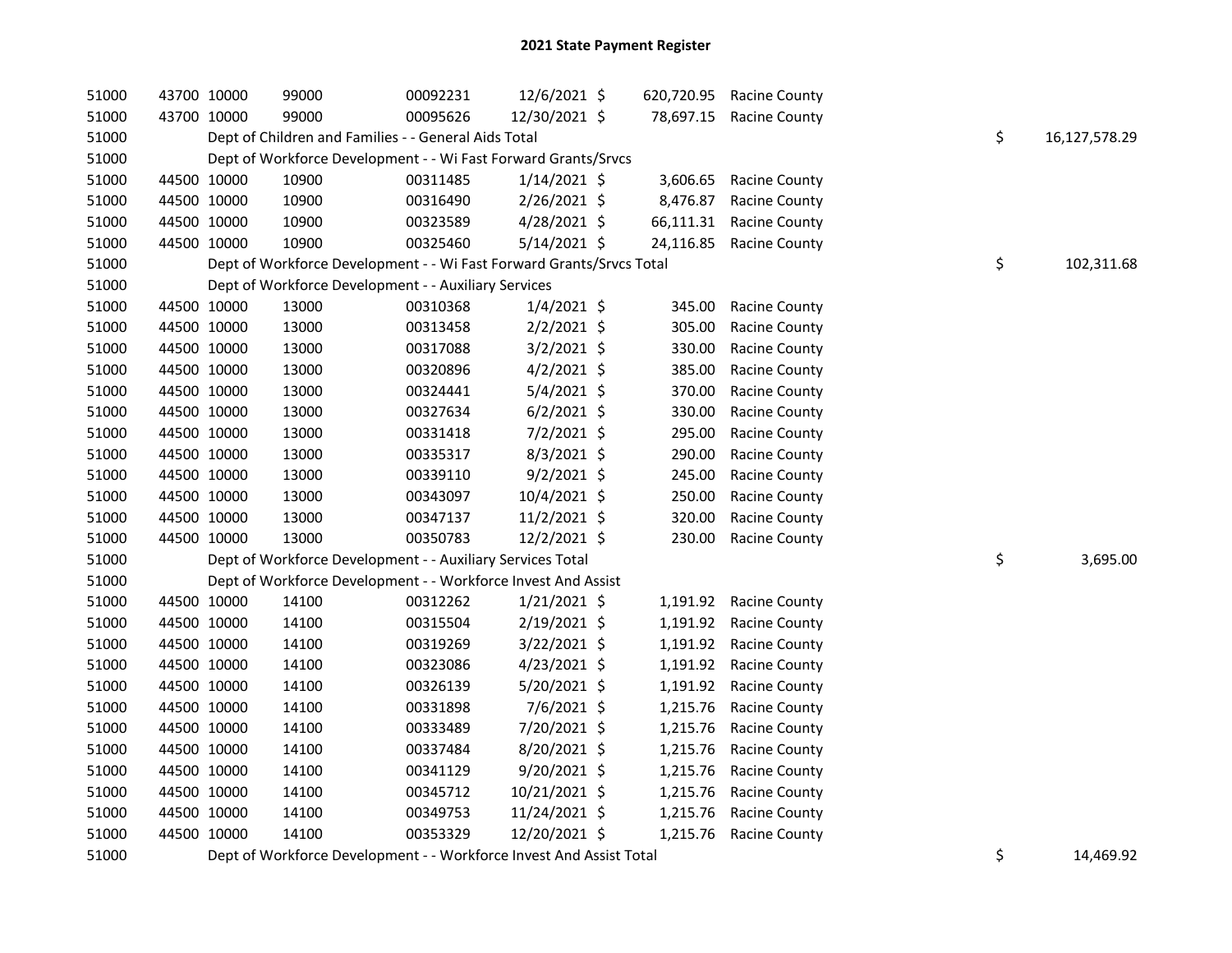| 51000 |             |             | Dept of Workforce Development - - Ui Admin Fed                        |          |                |           |                        |    |           |
|-------|-------------|-------------|-----------------------------------------------------------------------|----------|----------------|-----------|------------------------|----|-----------|
| 51000 |             | 44500 10000 | 15100                                                                 | 00333453 | 7/19/2021 \$   | 75.00     | Racine County          |    |           |
| 51000 |             |             | Dept of Workforce Development - - Ui Admin Fed Total                  |          |                |           |                        | \$ | 75.00     |
| 51000 |             |             | Dept of Workforce Development - - Wc Ops Uninsured Emplyr Admin       |          |                |           |                        |    |           |
| 51000 |             | 44500 22700 | 17700                                                                 | 00315936 | 2/23/2021 \$   | 85.00     | Racine County          |    |           |
| 51000 |             | 44500 22700 | 17700                                                                 | 00315937 | 2/23/2021 \$   | 10.00     | Racine County          |    |           |
| 51000 |             | 44500 22700 | 17700                                                                 | 00337532 | 8/23/2021 \$   | 45.00     | Racine County          |    |           |
| 51000 |             | 44500 22700 | 17700                                                                 | 00337533 | 8/23/2021 \$   | 70.00     | <b>Racine County</b>   |    |           |
| 51000 |             |             | Dept of Workforce Development - - Wc Ops Uninsured Emplyr Admin Total |          |                |           |                        | \$ | 210.00    |
| 51000 |             |             | Department of Justice - - Legal Expenses                              |          |                |           |                        |    |           |
| 51000 |             | 45500 10000 | 10400                                                                 | 00092824 | $1/6/2021$ \$  | 62.00     | <b>Racine County</b>   |    |           |
| 51000 |             | 45500 10000 | 10400                                                                 | 00092827 | $1/5/2021$ \$  | 62.00     | <b>Racine County</b>   |    |           |
| 51000 |             |             | Department of Justice - - Legal Expenses Total                        |          |                |           |                        | \$ | 124.00    |
| 51000 |             |             | Department of Justice - - Drug Trafficking Resp Grants                |          |                |           |                        |    |           |
| 51000 |             | 45500 10000 | 20800                                                                 | 00101795 | $9/3/2021$ \$  | 49,200.00 | Racine County          |    |           |
| 51000 |             |             | Department of Justice - - Drug Trafficking Resp Grants Total          |          |                |           |                        | \$ | 49,200.00 |
| 51000 |             |             | Department of Justice - - Officer training reimbursement              |          |                |           |                        |    |           |
| 51000 |             | 45500 10000 | 21400                                                                 | 00105857 | 11/23/2021 \$  | 3,360.00  | Racine County          |    |           |
| 51000 |             | 45500 10000 | 21400                                                                 | 00105858 | 11/24/2021 \$  | 33,440.00 | Racine County          |    |           |
| 51000 |             |             | Department of Justice - - Officer training reimbursement Total        |          |                |           |                        | \$ | 36,800.00 |
| 51000 |             |             | Department of Justice - - Crime Laboratories, Dna                     |          |                |           |                        |    |           |
| 51000 |             | 45500 10000 | 22100                                                                 | 00100370 | 7/14/2021 \$   |           | 5,510.00 Racine County |    |           |
| 51000 |             |             | Department of Justice - - Crime Laboratories, Dna Total               |          |                |           |                        | \$ | 5,510.00  |
| 51000 |             |             | Department of Justice - - Law Enforcement Train, Local                |          |                |           |                        |    |           |
| 51000 |             | 45500 10000 | 23100                                                                 | 00093719 | $1/25/2021$ \$ | 9,182.94  | <b>Racine County</b>   |    |           |
| 51000 |             | 45500 10000 | 23100                                                                 | 00095044 | $2/22/2021$ \$ | 1,029.60  | Racine County          |    |           |
| 51000 |             | 45500 10000 | 23100                                                                 | 00099954 | 7/12/2021 \$   | 1,088.10  | Racine County          |    |           |
| 51000 |             | 45500 10000 | 23100                                                                 | 00101097 | 8/9/2021 \$    | 4,766.30  | Racine County          |    |           |
| 51000 |             | 45500 10000 | 23100                                                                 | 00101098 | $8/9/2021$ \$  | 725.40    | Racine County          |    |           |
| 51000 |             |             | Department of Justice - - Law Enforcement Train, Local Total          |          |                |           |                        | \$ | 16,792.34 |
| 51000 |             |             | Department of Justice - - Federal Aid, Local Assistance               |          |                |           |                        |    |           |
| 51000 |             | 45500 10000 | 25100                                                                 | 00093407 | $1/21/2021$ \$ | 7,500.00  | Racine County          |    |           |
| 51000 |             | 45500 10000 | 25100                                                                 | 00094234 | 2/8/2021 \$    | 9,990.92  | Racine County          |    |           |
| 51000 |             | 45500 10000 | 25100                                                                 | 00094920 | 2/19/2021 \$   | 8,949.42  | Racine County          |    |           |
| 51000 |             | 45500 10000 | 25100                                                                 | 00100915 | 8/4/2021 \$    | 953.05    | <b>Racine County</b>   |    |           |
| 51000 | 45500 10000 |             | 25100                                                                 | 00101200 | $8/11/2021$ \$ | 22,562.10 | <b>Racine County</b>   |    |           |
| 51000 | 45500 10000 |             | 25100                                                                 | 00104628 | 11/5/2021 \$   | 11,930.09 | <b>Racine County</b>   |    |           |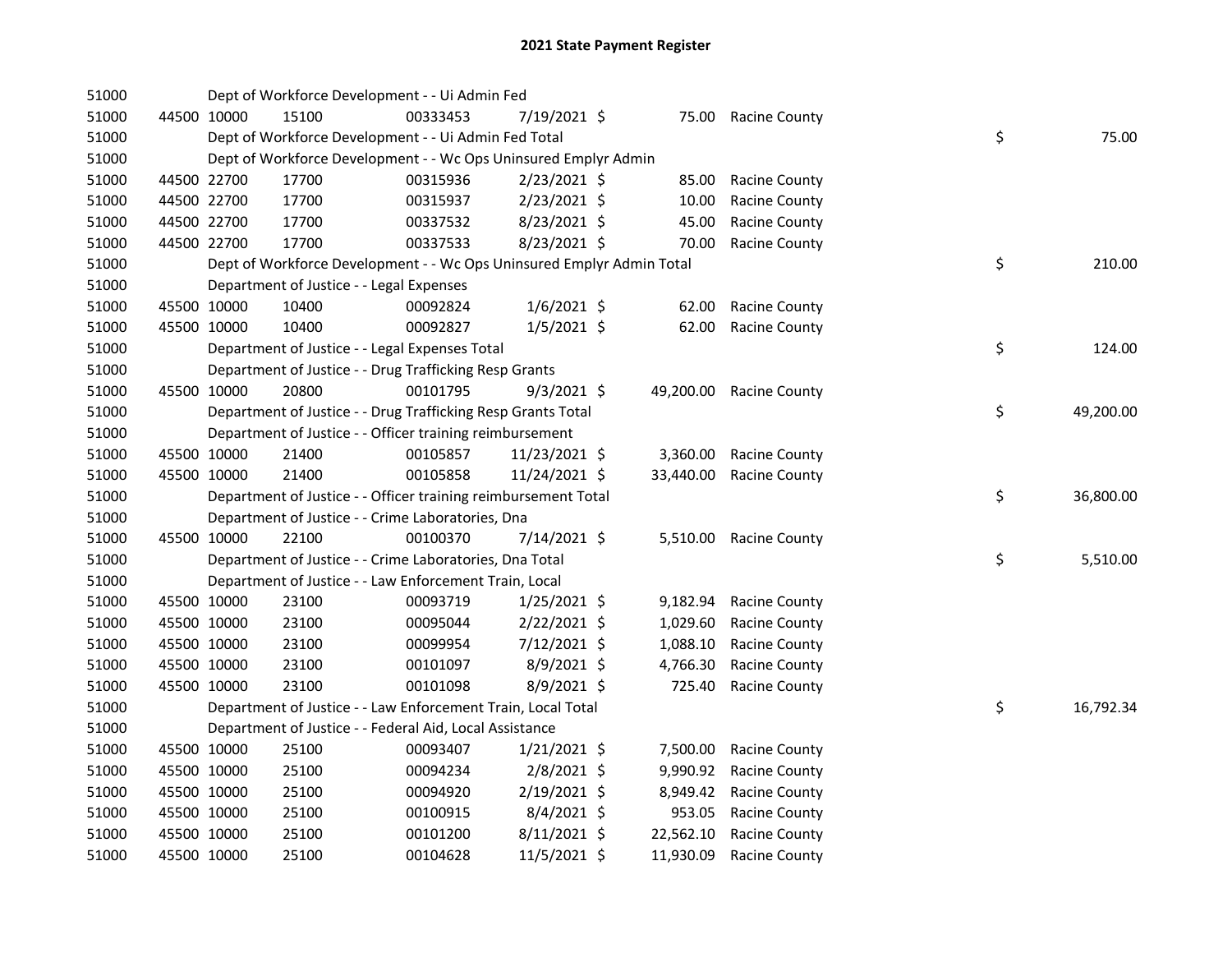| 51000 | 45500 10000 |             | 25100                                                                  | 00106200 | 12/8/2021 \$   |            | 3,482.42 Racine County  |    |            |
|-------|-------------|-------------|------------------------------------------------------------------------|----------|----------------|------------|-------------------------|----|------------|
| 51000 |             |             | Department of Justice - - Federal Aid, Local Assistance Total          |          |                |            |                         | \$ | 65,368.00  |
| 51000 |             |             | Department of Justice - - Alt Prosecution Alcohol Drugs                |          |                |            |                         |    |            |
| 51000 | 45500 10000 |             | 27100                                                                  | 00094956 | $2/22/2021$ \$ | 56,423.54  | Racine County           |    |            |
| 51000 | 45500 10000 |             | 27100                                                                  | 00097827 | $5/7/2021$ \$  | 11,097.00  | Racine County           |    |            |
| 51000 | 45500 10000 |             | 27100                                                                  | 00101709 | 8/27/2021 \$   | 14,198.64  | Racine County           |    |            |
| 51000 | 45500 10000 |             | 27100                                                                  | 00103761 | 10/25/2021 \$  | 64,800.76  | Racine County           |    |            |
| 51000 |             |             | Department of Justice - - Alt Prosecution Alcohol Drugs Total          |          |                |            |                         | \$ | 146,519.94 |
| 51000 |             |             | Department of Justice - - Internet Crimes Against Childr               |          |                |            |                         |    |            |
| 51000 | 45500 10000 |             | 28400                                                                  | 00098682 | $6/3/2021$ \$  | 81.64      | Racine County           |    |            |
| 51000 | 45500 10000 |             | 28400                                                                  | 00099382 | 7/6/2021 \$    | 952.17     | Racine County           |    |            |
| 51000 | 45500 10000 |             | 28400                                                                  | 00104796 | 11/10/2021 \$  | 694.30     | Racine County           |    |            |
| 51000 |             |             | Department of Justice - - Internet Crimes Against Childr Total         |          |                |            |                         | \$ | 1,728.11   |
| 51000 |             |             | Department of Justice - - Gifts, Grants And Proceeds                   |          |                |            |                         |    |            |
| 51000 | 45500 10000 |             | 32100                                                                  | 00101265 | $8/13/2021$ \$ | 625.00     | Racine County           |    |            |
| 51000 |             |             | Department of Justice - - Gifts, Grants And Proceeds Total             |          |                |            |                         | \$ | 625.00     |
| 51000 |             |             | Department of Justice - - Crime Victim Witness Assist                  |          |                |            |                         |    |            |
| 51000 | 45500 10000 |             | 53200                                                                  | 00095465 | $3/5/2021$ \$  | 79,518.12  | Racine County           |    |            |
| 51000 | 45500 10000 |             | 53200                                                                  | 00100559 | 7/15/2021 \$   | 105,944.00 | <b>Racine County</b>    |    |            |
| 51000 |             |             | Department of Justice - - Crime Victim Witness Assist Total            |          |                |            |                         | \$ | 185,462.12 |
| 51000 |             |             | Department of Justice - - Federal Aid, Victim Assistance               |          |                |            |                         |    |            |
| 51000 | 45500 10000 |             | 54200                                                                  | 00095487 | $3/2/2021$ \$  | 30,960.00  | Racine County           |    |            |
| 51000 | 45500 10000 |             | 54200                                                                  | 00097486 | 4/29/2021 \$   | 21,558.00  | Racine County           |    |            |
| 51000 | 45500 10000 |             | 54200                                                                  | 00101067 | 8/3/2021 \$    | 31,111.00  | Racine County           |    |            |
| 51000 | 45500 10000 |             | 54200                                                                  | 00105223 | 11/12/2021 \$  | 21,496.00  | Racine County           |    |            |
| 51000 |             |             | Department of Justice - - Federal Aid, Victim Assistance Total         |          |                |            |                         | \$ | 105,125.00 |
| 51000 |             |             | Department of Military Affairs - - Emergency Response Training         |          |                |            |                         |    |            |
| 51000 | 46500 10000 |             | 31000                                                                  | 00095345 | $6/11/2021$ \$ | 6,000.00   | <b>Racine County</b>    |    |            |
| 51000 |             | 46500 10000 | 31000                                                                  | 00096022 | $6/22/2021$ \$ | 10,000.00  | Racine County           |    |            |
| 51000 |             |             | Department of Military Affairs - - Emergency Response Training Total   |          |                |            |                         | \$ | 16,000.00  |
| 51000 |             |             | Department of Military Affairs - - Local Emer Planning Grants          |          |                |            |                         |    |            |
| 51000 | 46500 10000 |             | 33700                                                                  | 00090215 | $2/23/2021$ \$ | 36,231.73  | <b>Racine County</b>    |    |            |
| 51000 |             |             | Department of Military Affairs - - Local Emer Planning Grants Total    |          |                |            |                         | \$ | 36,231.73  |
| 51000 |             |             | Department of Military Affairs - - Federal Aid, Local Assistance       |          |                |            |                         |    |            |
| 51000 | 46500 10000 |             | 34200                                                                  | 00090173 | $2/22/2021$ \$ |            | 99,679.91 Racine County |    |            |
| 51000 |             |             | Department of Military Affairs - - Federal Aid, Local Assistance Total |          |                |            |                         | \$ | 99,679.91  |
| 51000 |             |             | Department of Military Affairs - - Next Generation 911                 |          |                |            |                         |    |            |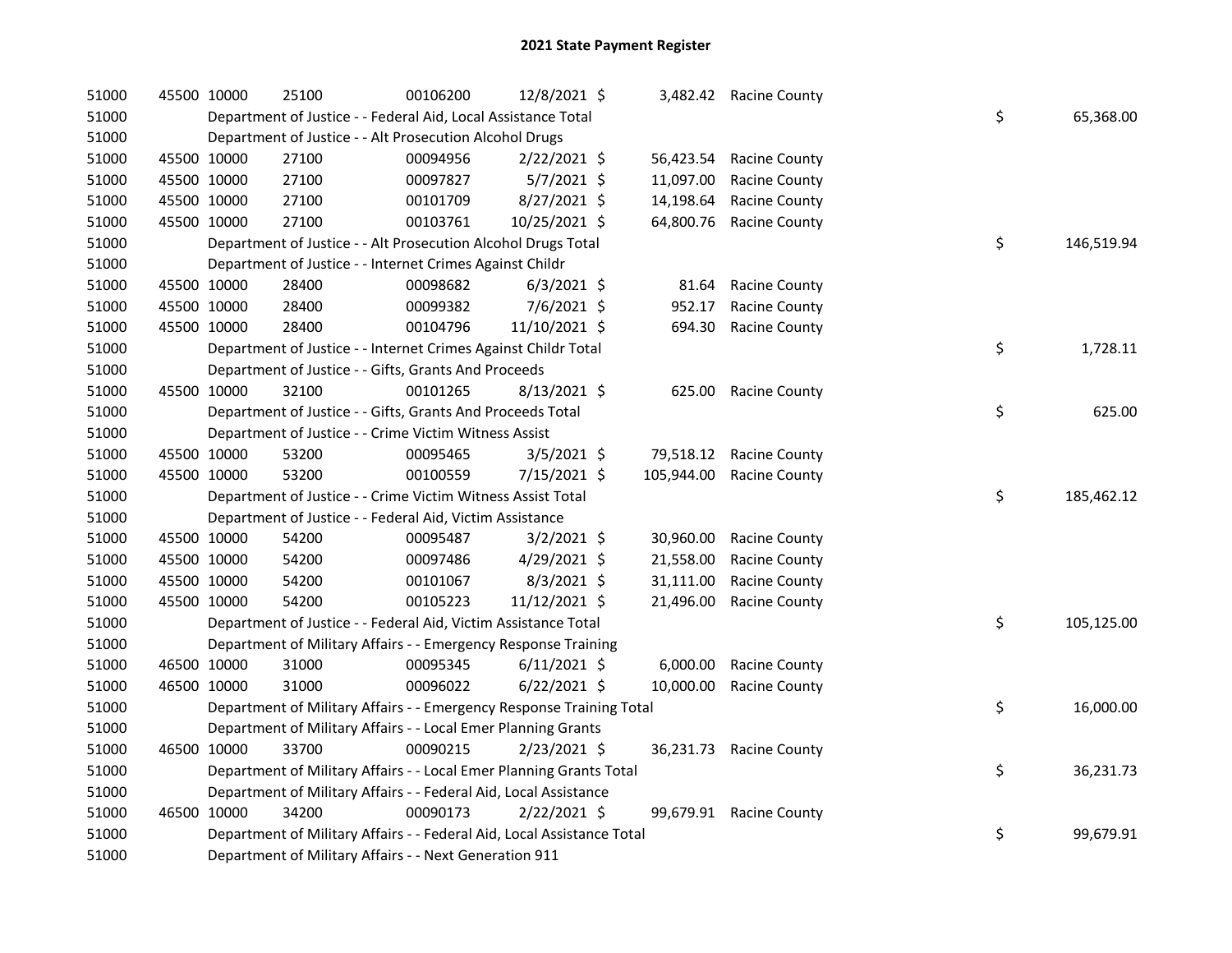| 51000 | 46500 23900 |             | 36800                                                                 | 00094323 | $6/4/2021$ \$  | 525.00    | Racine County        |    |            |
|-------|-------------|-------------|-----------------------------------------------------------------------|----------|----------------|-----------|----------------------|----|------------|
| 51000 |             |             | Department of Military Affairs - - Next Generation 911 Total          |          |                |           |                      | \$ | 525.00     |
| 51000 |             |             | Department of Veterans Affairs - - County Grants                      |          |                |           |                      |    |            |
| 51000 |             | 48500 58200 | 26700                                                                 | 00091455 | 3/12/2021 \$   | 13,000.00 | <b>Racine County</b> |    |            |
| 51000 |             |             | Department of Veterans Affairs - - County Grants Total                |          |                |           |                      | \$ | 13,000.00  |
| 51000 |             |             | Department of Administration - - Federal Aid, Local Assistance        |          |                |           |                      |    |            |
| 51000 |             | 50500 10000 | 15500                                                                 | 00138402 | $1/15/2021$ \$ | 12,152.85 | <b>Racine County</b> |    |            |
| 51000 |             | 50500 10000 | 15500                                                                 | 00139984 | $1/29/2021$ \$ | 39,691.60 | Racine County        |    |            |
| 51000 |             | 50500 10000 | 15500                                                                 | 00141639 | $3/2/2021$ \$  | 36,735.52 | Racine County        |    |            |
| 51000 |             | 50500 10000 | 15500                                                                 | 00143177 | 3/30/2021 \$   | 35,802.78 | Racine County        |    |            |
| 51000 |             | 50500 10000 | 15500                                                                 | 00145750 | $5/17/2021$ \$ | 17,620.44 | Racine County        |    |            |
| 51000 |             | 50500 10000 | 15500                                                                 | 00146471 | $6/1/2021$ \$  | 23,320.11 | Racine County        |    |            |
| 51000 |             | 50500 10000 | 15500                                                                 | 00147844 | $6/29/2021$ \$ | 84,446.87 | Racine County        |    |            |
| 51000 |             | 50500 10000 | 15500                                                                 | 00149882 | $8/5/2021$ \$  | 38,895.26 | Racine County        |    |            |
| 51000 |             | 50500 10000 | 15500                                                                 | 00151859 | $9/15/2021$ \$ | 30,603.01 | Racine County        |    |            |
| 51000 |             | 50500 10000 | 15500                                                                 | 00152536 | 9/29/2021 \$   | 34,135.97 | Racine County        |    |            |
| 51000 |             | 50500 10000 | 15500                                                                 | 00153960 | 10/29/2021 \$  | 4,286.00  | <b>Racine County</b> |    |            |
| 51000 |             |             | Department of Administration - - Federal Aid, Local Assistance Total  |          |                |           |                      | \$ | 357,690.41 |
| 51000 |             |             | Department of Administration - - Low-Income Assistance Grants         |          |                |           |                      |    |            |
| 51000 |             | 50500 23500 | 37100                                                                 | 00138402 | $1/15/2021$ \$ | 24,941.00 | Racine County        |    |            |
| 51000 |             | 50500 23500 | 37100                                                                 | 00143177 | 3/30/2021 \$   | 26,383.19 | Racine County        |    |            |
| 51000 |             | 50500 23500 | 37100                                                                 | 00145750 | $5/17/2021$ \$ | 18,975.65 | <b>Racine County</b> |    |            |
| 51000 |             | 50500 23500 | 37100                                                                 | 00146471 | $6/1/2021$ \$  | 22,082.53 | <b>Racine County</b> |    |            |
| 51000 |             | 50500 23500 | 37100                                                                 | 00147844 | 6/29/2021 \$   | 7,383.63  | <b>Racine County</b> |    |            |
| 51000 |             | 50500 23500 | 37100                                                                 | 00149882 | 8/5/2021 \$    | 349.00    | Racine County        |    |            |
| 51000 |             | 50500 23500 | 37100                                                                 | 00151859 | 9/15/2021 \$   | 1,285.11  | <b>Racine County</b> |    |            |
| 51000 |             | 50500 23500 | 37100                                                                 | 00152536 | 9/29/2021 \$   | 162.04    | Racine County        |    |            |
| 51000 |             | 50500 23500 | 37100                                                                 | 00153960 | 10/29/2021 \$  | 277.00    | <b>Racine County</b> |    |            |
| 51000 |             |             | Department of Administration - - Low-Income Assistance Grants Total   |          |                |           |                      | \$ | 101,839.15 |
| 51000 |             |             | Department of Administration - - Land Information Program; Loca       |          |                |           |                      |    |            |
| 51000 |             | 50500 26900 | 17300                                                                 | 00138502 | $1/29/2021$ \$ | 1,000.00  | <b>Racine County</b> |    |            |
| 51000 |             | 50500 26900 | 17300                                                                 | 00145264 | $5/12/2021$ \$ | 25,000.00 | Racine County        |    |            |
| 51000 |             | 50500 26900 | 17300                                                                 | 00145546 | $5/12/2021$ \$ | 25,000.00 | <b>Racine County</b> |    |            |
| 51000 |             |             | Department of Administration - - Land Information Program; Loca Total |          |                |           |                      | \$ | 51,000.00  |
| 51000 |             |             | Public Defender Board - - Trial Representation                        |          |                |           |                      |    |            |
| 51000 |             | 55000 10000 | 10300                                                                 | 00301736 | 7/16/2021 \$   | 80.00     | <b>Racine County</b> |    |            |
| 51000 |             | 55000 10000 | 10300                                                                 | 00312597 | 12/8/2021 \$   | 13.00     | <b>Racine County</b> |    |            |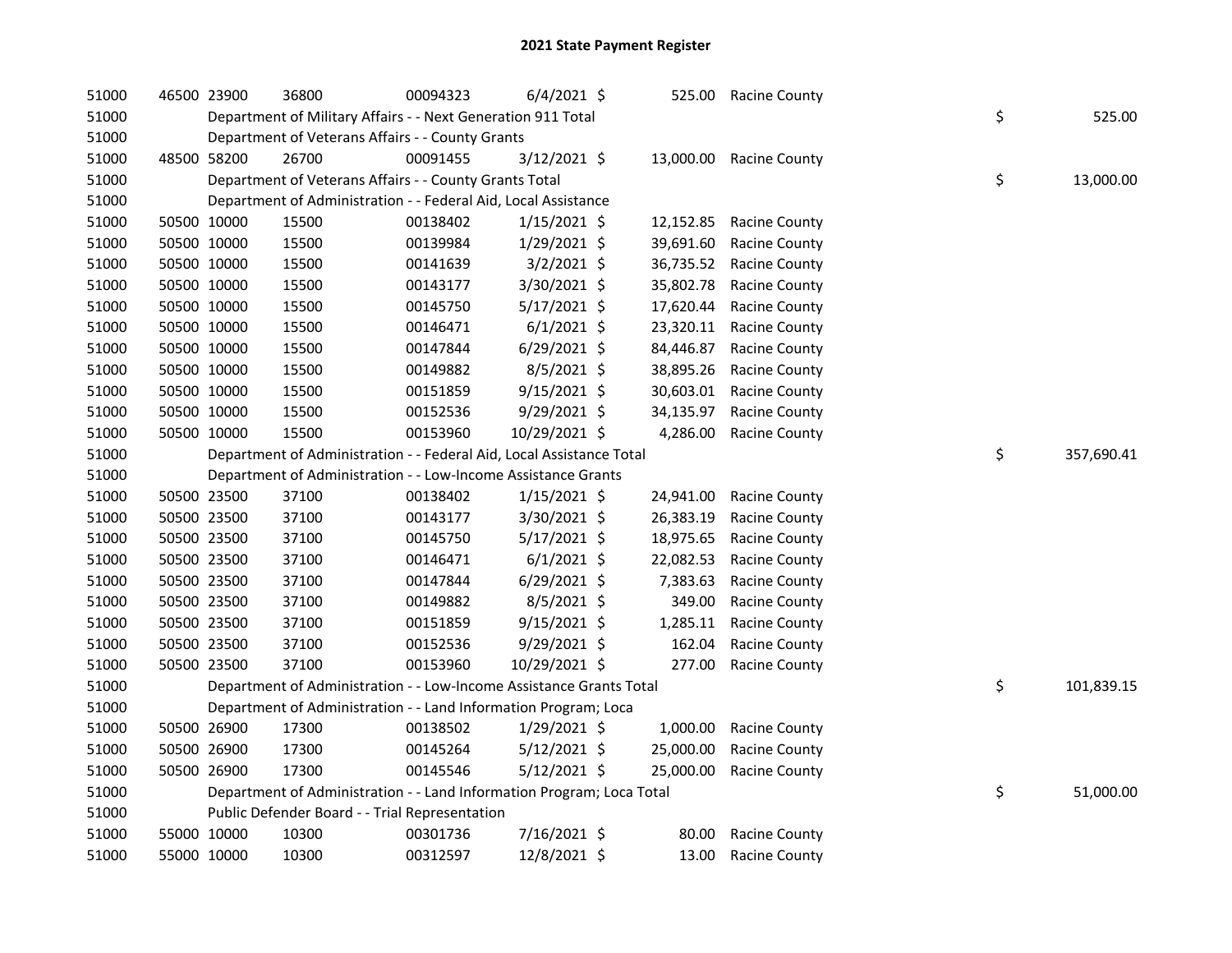| 51000 | 55000 10000 | 10300                                                   | 00315901 | 12/8/2021 \$   | 5.00      | <b>Racine County</b>                                                                                    |                 |
|-------|-------------|---------------------------------------------------------|----------|----------------|-----------|---------------------------------------------------------------------------------------------------------|-----------------|
| 51000 | 55000 10000 | 10300                                                   | 00315902 | 12/8/2021 \$   | 5.00      | <b>Racine County</b>                                                                                    |                 |
| 51000 | 55000 10000 | 10300                                                   | 00315903 | 12/3/2021 \$   | 13.00     | <b>Racine County</b>                                                                                    |                 |
| 51000 |             | Public Defender Board - - Trial Representation Total    |          |                |           |                                                                                                         | \$<br>116.00    |
| 51000 |             |                                                         |          |                |           | Public Defender Board - - Transcript, Discovery and Records Provided to the Public Defender Board       |                 |
| 51000 | 55000 10000 | 10600                                                   | 00278523 | $2/22/2021$ \$ |           | 822.20 Racine County                                                                                    |                 |
| 51000 | 55000 10000 | 10600                                                   | 00278524 | $2/22/2021$ \$ | 1,675.80  | <b>Racine County</b>                                                                                    |                 |
| 51000 | 55000 10000 | 10600                                                   | 00278572 | $2/22/2021$ \$ | 3,556.80  | Racine County                                                                                           |                 |
| 51000 | 55000 10000 | 10600                                                   | 00291143 | 5/19/2021 \$   | 3,123.60  | Racine County                                                                                           |                 |
| 51000 | 55000 10000 | 10600                                                   | 00301732 | 7/30/2021 \$   | 3,024.00  | Racine County                                                                                           |                 |
| 51000 | 55000 10000 | 10600                                                   | 00301744 | 7/16/2021 \$   | 71.20     | Racine County                                                                                           |                 |
| 51000 | 55000 10000 | 10600                                                   | 00306402 | $10/1/2021$ \$ | 1.00      | <b>Racine County</b>                                                                                    |                 |
| 51000 | 55000 10000 | 10600                                                   | 00311741 | 12/2/2021 \$   |           | 3,552.40 Racine County                                                                                  |                 |
| 51000 |             |                                                         |          |                |           | Public Defender Board - - Transcript, Discovery and Records Provided to the Public Defender Board Total | \$<br>15,827.00 |
| 51000 |             | Department of Revenue - - GPR Earned                    |          |                |           |                                                                                                         |                 |
| 51000 | 56600 10000 | 100GE                                                   | 00192179 | 2/22/2021 \$   | 3.00      | <b>Racine County</b>                                                                                    |                 |
| 51000 | 56600 10000 | 100GE                                                   | 00201806 | $5/6/2021$ \$  | 3.00      | <b>Racine County</b>                                                                                    |                 |
| 51000 | 56600 10000 | 100GE                                                   | 00201810 | $5/6/2021$ \$  | 3.00      | Racine County                                                                                           |                 |
| 51000 | 56600 10000 | 100GE                                                   | 00209514 | 7/8/2021 \$    | 3.00      | Racine County                                                                                           |                 |
| 51000 | 56600 10000 | 100GE                                                   | 00210312 | 7/15/2021 \$   | 3.00      | <b>Racine County</b>                                                                                    |                 |
| 51000 | 56600 10000 | 100GE                                                   | 00210313 | 7/15/2021 \$   | 3.00      | <b>Racine County</b>                                                                                    |                 |
| 51000 | 56600 10000 | 100GE                                                   | 00215239 | $9/15/2021$ \$ | 3.00      | Racine County                                                                                           |                 |
| 51000 | 56600 10000 | 100GE                                                   | 00215798 | 9/24/2021 \$   | 3.00      | Racine County                                                                                           |                 |
| 51000 | 56600 10000 | 100GE                                                   | 00222094 | 12/14/2021 \$  | 3.00      | <b>Racine County</b>                                                                                    |                 |
| 51000 |             | Department of Revenue - - GPR Earned Total              |          |                |           |                                                                                                         | \$<br>27.00     |
| 51000 |             | Department of Revenue - - Misc Revenue Holding Clearing |          |                |           |                                                                                                         |                 |
| 51000 | 56600 10000 | 99500                                                   | 00188974 | $1/8/2021$ \$  |           | 9,073.86 Racine County                                                                                  |                 |
| 51000 | 56600 10000 | 99500                                                   | 00188976 | $1/8/2021$ \$  | 75,341.56 | Racine County                                                                                           |                 |
| 51000 | 56600 10000 | 99500                                                   | 00189184 | $1/11/2021$ \$ | 25.79     | Racine County                                                                                           |                 |
| 51000 | 56600 10000 | 99500                                                   | 00189681 | $1/19/2021$ \$ | 99.20     | <b>Racine County</b>                                                                                    |                 |
| 51000 | 56600 10000 | 99500                                                   | 00190481 | $2/1/2021$ \$  | 507.47    | <b>Racine County</b>                                                                                    |                 |
| 51000 | 56600 10000 | 99500                                                   | 00191041 | $2/5/2021$ \$  | 450.00    | <b>Racine County</b>                                                                                    |                 |
| 51000 | 56600 10000 | 99500                                                   | 00191042 | $2/5/2021$ \$  | 3,876.44  | <b>Racine County</b>                                                                                    |                 |
| 51000 | 56600 10000 | 99500                                                   | 00191044 | $2/5/2021$ \$  | 77,089.75 | <b>Racine County</b>                                                                                    |                 |
| 51000 | 56600 10000 | 99500                                                   | 00191252 | $2/8/2021$ \$  | 464.77    | <b>Racine County</b>                                                                                    |                 |
| 51000 | 56600 10000 | 99500                                                   | 00191650 | 2/16/2021 \$   | 110.00    | <b>Racine County</b>                                                                                    |                 |
| 51000 | 56600 10000 | 99500                                                   | 00191651 | 2/16/2021 \$   | 274.25    | <b>Racine County</b>                                                                                    |                 |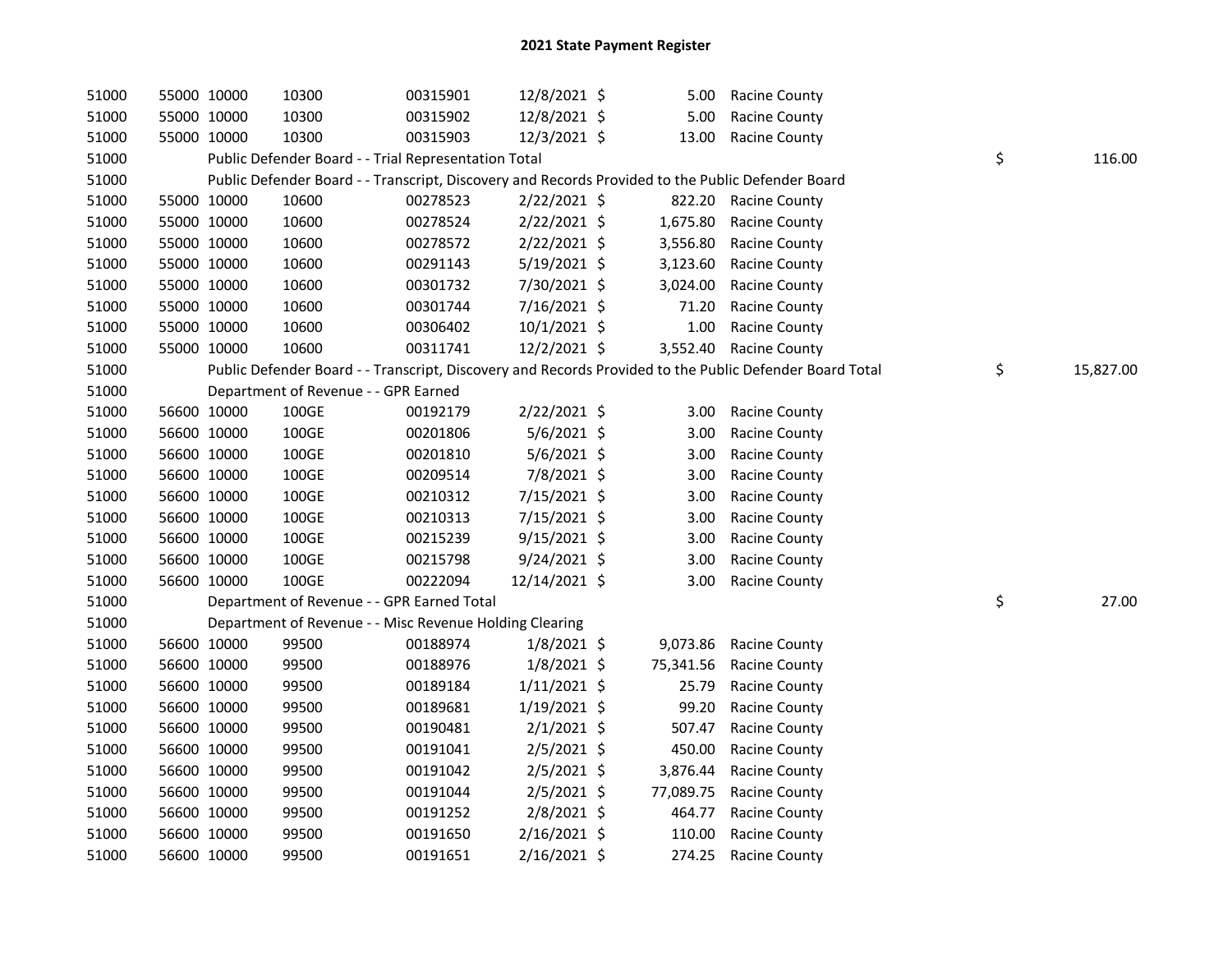| 51000 | 56600 10000 | 99500 | 00192037 | 2/22/2021 \$ | 50.00      | Racine County |
|-------|-------------|-------|----------|--------------|------------|---------------|
| 51000 | 56600 10000 | 99500 | 00192038 | 2/22/2021 \$ | 264.08     | Racine County |
| 51000 | 56600 10000 | 99500 | 00192039 | 2/22/2021 \$ | 958.11     | Racine County |
| 51000 | 56600 10000 | 99500 | 00192865 | 3/1/2021 \$  | 6,951.91   | Racine County |
| 51000 | 56600 10000 | 99500 | 00192866 | 3/1/2021 \$  | 6,920.00   | Racine County |
| 51000 | 56600 10000 | 99500 | 00192867 | 3/1/2021 \$  | 13,450.49  | Racine County |
| 51000 | 56600 10000 | 99500 | 00192868 | 3/1/2021 \$  | 86,475.26  | Racine County |
| 51000 | 56600 10000 | 99500 | 00193659 | 3/5/2021 \$  | 279.34     | Racine County |
| 51000 | 56600 10000 | 99500 | 00193660 | 3/5/2021 \$  | 10,844.31  | Racine County |
| 51000 | 56600 10000 | 99500 | 00193662 | 3/5/2021 \$  | 276,555.71 | Racine County |
| 51000 | 56600 10000 | 99500 | 00194260 | 3/8/2021 \$  | 1,387.38   | Racine County |
| 51000 | 56600 10000 | 99500 | 00194261 | 3/8/2021 \$  | 3,585.00   | Racine County |
| 51000 | 56600 10000 | 99500 | 00194262 | 3/8/2021 \$  | 5,970.86   | Racine County |
| 51000 | 56600 10000 | 99500 | 00194263 | 3/8/2021 \$  | 28,342.72  | Racine County |
| 51000 | 56600 10000 | 99500 | 00195117 | 3/15/2021 \$ | 2,096.90   | Racine County |
| 51000 | 56600 10000 | 99500 | 00195118 | 3/15/2021 \$ | 970.07     | Racine County |
| 51000 | 56600 10000 | 99500 | 00195119 | 3/15/2021 \$ | 4,837.91   | Racine County |
| 51000 | 56600 10000 | 99500 | 00195120 | 3/15/2021 \$ | 27,757.27  | Racine County |
| 51000 | 56600 10000 | 99500 | 00195930 | 3/22/2021 \$ | 1,737.27   | Racine County |
| 51000 | 56600 10000 | 99500 | 00195931 | 3/22/2021 \$ | 3,392.00   | Racine County |
| 51000 | 56600 10000 | 99500 | 00195932 | 3/22/2021 \$ | 2,260.37   | Racine County |
| 51000 | 56600 10000 | 99500 | 00195933 | 3/22/2021 \$ | 20,755.35  | Racine County |
| 51000 | 56600 10000 | 99500 | 00196605 | 3/29/2021 \$ | 1,204.20   | Racine County |
| 51000 | 56600 10000 | 99500 | 00196606 | 3/29/2021 \$ | 3,163.17   | Racine County |
| 51000 | 56600 10000 | 99500 | 00196607 | 3/29/2021 \$ | 2,233.00   | Racine County |
| 51000 | 56600 10000 | 99500 | 00196608 | 3/29/2021 \$ | 9,926.51   | Racine County |
| 51000 | 56600 10000 | 99500 | 00197351 | 4/5/2021 \$  | 1,294.00   | Racine County |
| 51000 | 56600 10000 | 99500 | 00197352 | 4/5/2021 \$  | 3,424.00   | Racine County |
| 51000 | 56600 10000 | 99500 | 00197353 | 4/5/2021 \$  | 2,931.66   | Racine County |
| 51000 | 56600 10000 | 99500 | 00197354 | 4/5/2021 \$  | 13,883.54  | Racine County |
| 51000 | 56600 10000 | 99500 | 00197944 | 4/7/2021 \$  | 1,184.31   | Racine County |
| 51000 | 56600 10000 | 99500 | 00197945 | 4/7/2021 \$  | 26,228.43  | Racine County |
| 51000 | 56600 10000 | 99500 | 00197947 | 4/7/2021 \$  | 268,408.23 | Racine County |
| 51000 | 56600 10000 | 99500 | 00198546 | 4/12/2021 \$ | 1,782.95   | Racine County |
| 51000 | 56600 10000 | 99500 | 00198547 | 4/12/2021 \$ | 1,885.00   | Racine County |
| 51000 | 56600 10000 | 99500 | 00198548 | 4/12/2021 \$ | 1,066.00   | Racine County |
| 51000 | 56600 10000 | 99500 | 00198549 | 4/12/2021 \$ | 11,287.62  | Racine County |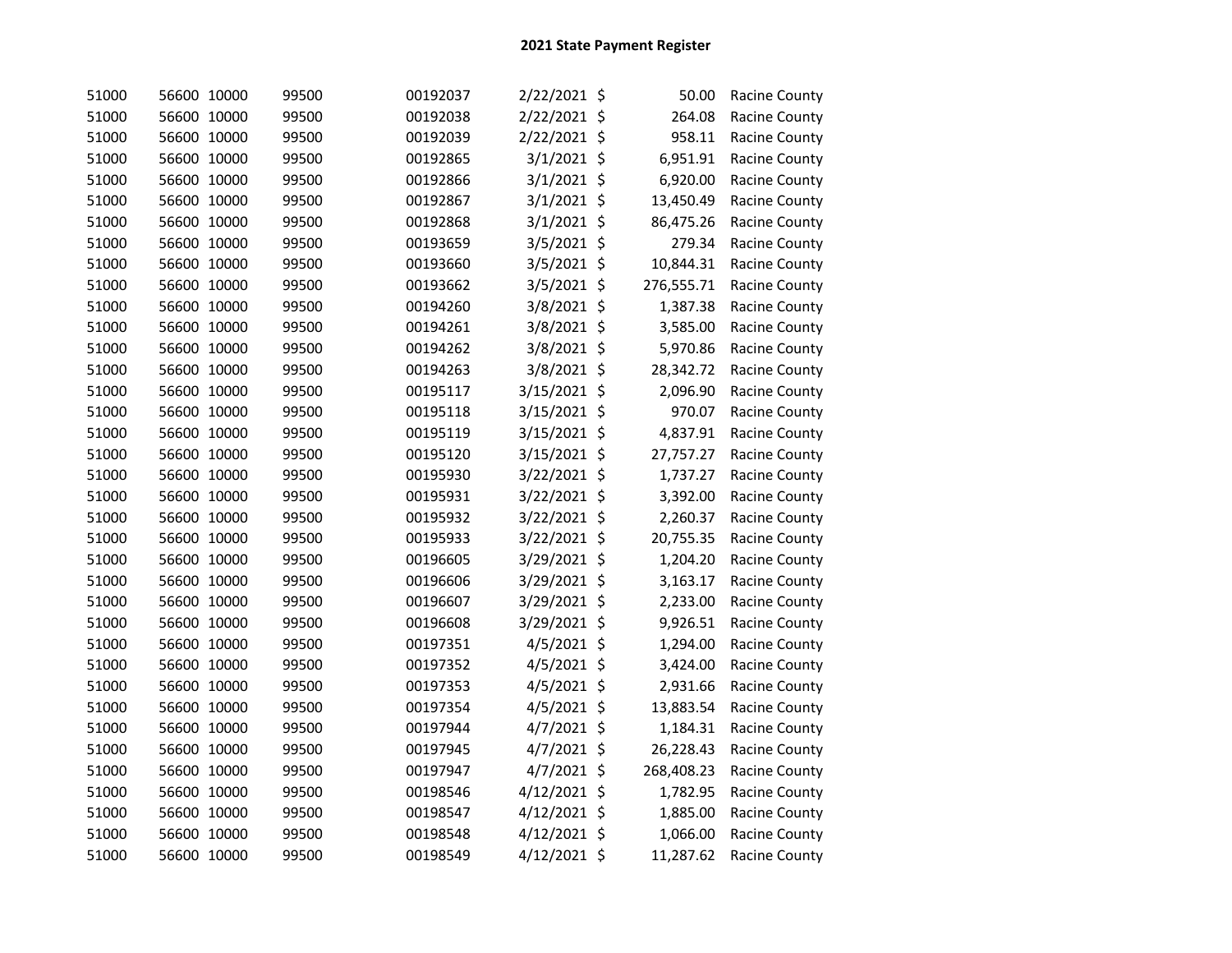| 51000 | 56600 10000 | 99500 | 00199281 | 4/20/2021 \$  | 2,111.51   | <b>Racine County</b> |
|-------|-------------|-------|----------|---------------|------------|----------------------|
| 51000 | 56600 10000 | 99500 | 00199282 | 4/20/2021 \$  | 3,017.00   | Racine County        |
| 51000 | 56600 10000 | 99500 | 00199283 | 4/20/2021 \$  | 590.00     | Racine County        |
| 51000 | 56600 10000 | 99500 | 00199284 | 4/20/2021 \$  | 8,149.15   | Racine County        |
| 51000 | 56600 10000 | 99500 | 00199928 | 4/26/2021 \$  | 536.80     | Racine County        |
| 51000 | 56600 10000 | 99500 | 00199929 | 4/26/2021 \$  | 2,230.12   | Racine County        |
| 51000 | 56600 10000 | 99500 | 00199930 | 4/26/2021 \$  | 219.05     | Racine County        |
| 51000 | 56600 10000 | 99500 | 00199931 | 4/26/2021 \$  | 11,062.22  | Racine County        |
| 51000 | 56600 10000 | 99500 | 00200513 | 5/3/2021 \$   | 633.00     | Racine County        |
| 51000 | 56600 10000 | 99500 | 00200514 | $5/3/2021$ \$ | 1,598.77   | Racine County        |
| 51000 | 56600 10000 | 99500 | 00200515 | 5/3/2021 \$   | 1,300.00   | Racine County        |
| 51000 | 56600 10000 | 99500 | 00200517 | 5/3/2021 \$   | 8,556.69   | Racine County        |
| 51000 | 56600 10000 | 99500 | 00201301 | 5/7/2021 \$   | 3,873.16   | Racine County        |
| 51000 | 56600 10000 | 99500 | 00201302 | 5/7/2021 \$   | 4,748.70   | Racine County        |
| 51000 | 56600 10000 | 99500 | 00201304 | 5/7/2021 \$   | 154,010.87 | <b>Racine County</b> |
| 51000 | 56600 10000 | 99500 | 00201709 | 5/10/2021 \$  | 2,502.00   | Racine County        |
| 51000 | 56600 10000 | 99500 | 00201710 | 5/10/2021 \$  | 2,465.00   | Racine County        |
| 51000 | 56600 10000 | 99500 | 00201711 | 5/10/2021 \$  | 1,335.00   | Racine County        |
| 51000 | 56600 10000 | 99500 | 00201712 | 5/10/2021 \$  | 4,239.96   | <b>Racine County</b> |
| 51000 | 56600 10000 | 99500 | 00202353 | 5/17/2021 \$  | 847.54     | Racine County        |
| 51000 | 56600 10000 | 99500 | 00202354 | 5/17/2021 \$  | 2,387.00   | Racine County        |
| 51000 | 56600 10000 | 99500 | 00202355 | 5/17/2021 \$  | 430.57     | Racine County        |
| 51000 | 56600 10000 | 99500 | 00202356 | 5/17/2021 \$  | 7,702.01   | Racine County        |
| 51000 | 56600 10000 | 99500 | 00203086 | 5/24/2021 \$  | 410.00     | Racine County        |
| 51000 | 56600 10000 | 99500 | 00203087 | 5/24/2021 \$  | 1,157.84   | Racine County        |
| 51000 | 56600 10000 | 99500 | 00203088 | 5/24/2021 \$  | 1,380.76   | Racine County        |
| 51000 | 56600 10000 | 99500 | 00203089 | 5/24/2021 \$  | 10,888.25  | <b>Racine County</b> |
| 51000 | 56600 10000 | 99500 | 00203778 | $6/1/2021$ \$ | 826.00     | Racine County        |
| 51000 | 56600 10000 | 99500 | 00203779 | $6/1/2021$ \$ | 1,476.65   | Racine County        |
| 51000 | 56600 10000 | 99500 | 00203780 | $6/1/2021$ \$ | 1,584.25   | Racine County        |
| 51000 | 56600 10000 | 99500 | 00203781 | $6/1/2021$ \$ | 7,797.08   | Racine County        |
| 51000 | 56600 10000 | 99500 | 00204530 | $6/7/2021$ \$ | 4,425.07   | Racine County        |
| 51000 | 56600 10000 | 99500 | 00204531 | $6/7/2021$ \$ | 6,514.30   | Racine County        |
| 51000 | 56600 10000 | 99500 | 00204533 | $6/7/2021$ \$ | 164,557.59 | <b>Racine County</b> |
| 51000 | 56600 10000 | 99500 | 00204822 | $6/7/2021$ \$ | 12.00      | Racine County        |
| 51000 | 56600 10000 | 99500 | 00204823 | $6/7/2021$ \$ | 3,728.00   | Racine County        |
| 51000 | 56600 10000 | 99500 | 00204824 | $6/7/2021$ \$ | 669.00     | Racine County        |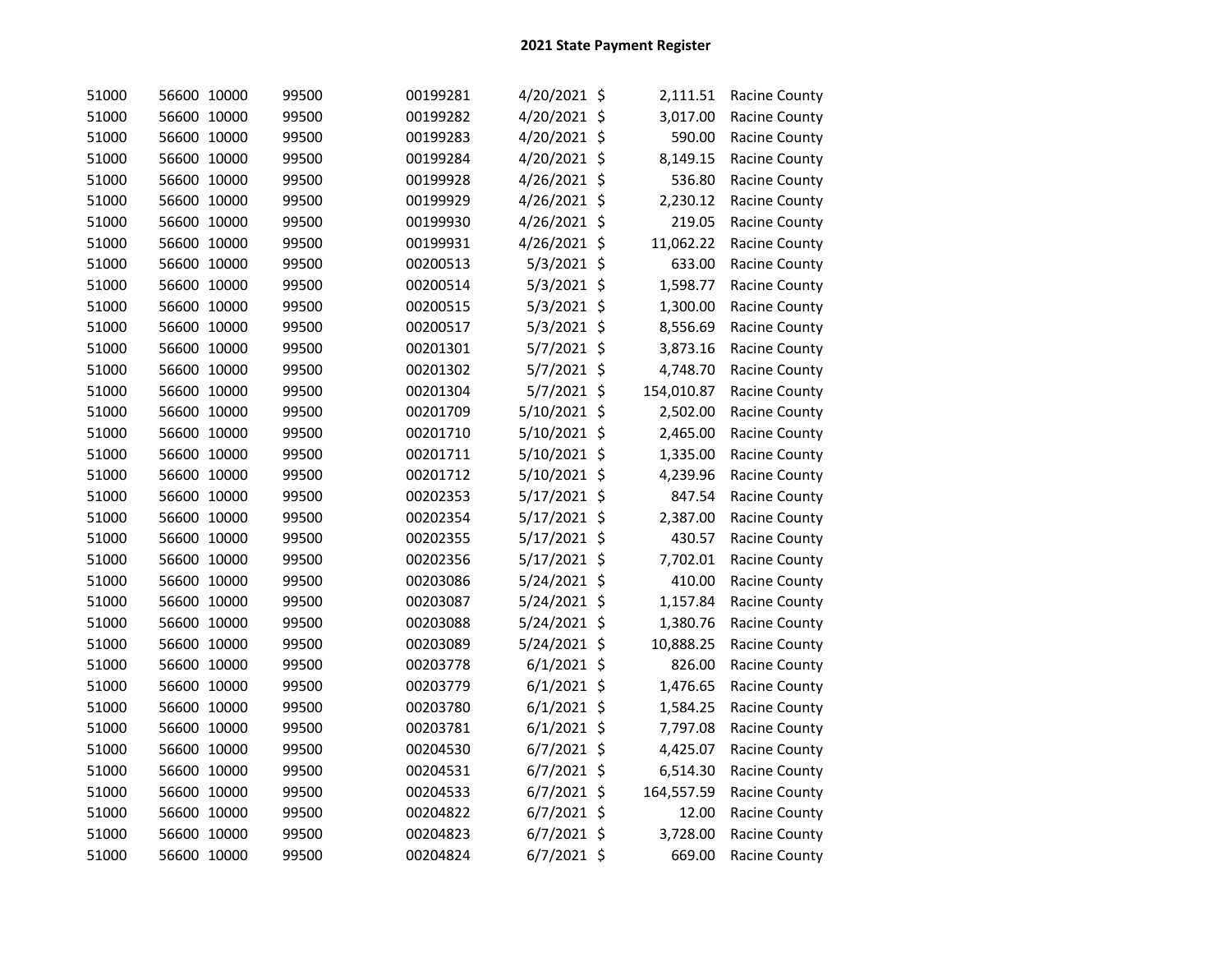| 51000 | 56600 10000 | 99500 | 00204825 | $6/7/2021$ \$  | 2,166.81   | Racine County        |
|-------|-------------|-------|----------|----------------|------------|----------------------|
| 51000 | 56600 10000 | 99500 | 00205423 | $6/14/2021$ \$ | 290.60     | Racine County        |
| 51000 | 56600 10000 | 99500 | 00205424 | $6/14/2021$ \$ | 723.80     | Racine County        |
| 51000 | 56600 10000 | 99500 | 00205425 | 6/14/2021 \$   | 240.00     | Racine County        |
| 51000 | 56600 10000 | 99500 | 00205426 | 6/14/2021 \$   | 4,962.91   | Racine County        |
| 51000 | 56600 10000 | 99500 | 00205917 | 6/21/2021 \$   | 563.29     | Racine County        |
| 51000 | 56600 10000 | 99500 | 00205918 | 6/21/2021 \$   | 6,345.44   | Racine County        |
| 51000 | 56600 10000 | 99500 | 00208134 | 6/28/2021 \$   | 660.00     | Racine County        |
| 51000 | 56600 10000 | 99500 | 00208135 | 6/28/2021 \$   | 559.00     | Racine County        |
| 51000 | 56600 10000 | 99500 | 00208136 | 6/28/2021 \$   | 1,216.96   | Racine County        |
| 51000 | 56600 10000 | 99500 | 00208570 | 7/6/2021 \$    | 105.10     | Racine County        |
| 51000 | 56600 10000 | 99500 | 00208571 | 7/6/2021 \$    | 355.00     | Racine County        |
| 51000 | 56600 10000 | 99500 | 00208572 | 7/6/2021 \$    | 4,530.68   | Racine County        |
| 51000 | 56600 10000 | 99500 | 00209096 | 7/8/2021 \$    | 3,063.67   | Racine County        |
| 51000 | 56600 10000 | 99500 | 00209097 | 7/8/2021 \$    | 4,676.40   | Racine County        |
| 51000 | 56600 10000 | 99500 | 00209099 | 7/8/2021 \$    | 192,708.67 | <b>Racine County</b> |
| 51000 | 56600 10000 | 99500 | 00209443 | 7/12/2021 \$   | 120.00     | Racine County        |
| 51000 | 56600 10000 | 99500 | 00209444 | 7/12/2021 \$   | 521.00     | Racine County        |
| 51000 | 56600 10000 | 99500 | 00209445 | 7/12/2021 \$   | 1,810.61   | Racine County        |
| 51000 | 56600 10000 | 99500 | 00210233 | 7/19/2021 \$   | 1,317.00   | Racine County        |
| 51000 | 56600 10000 | 99500 | 00210234 | 7/19/2021 \$   | 2,479.97   | Racine County        |
| 51000 | 56600 10000 | 99500 | 00210848 | 7/26/2021 \$   | 50.00      | Racine County        |
| 51000 | 56600 10000 | 99500 | 00210849 | 7/26/2021 \$   | 1,369.00   | Racine County        |
| 51000 | 56600 10000 | 99500 | 00210850 | 7/26/2021 \$   | 576.30     | Racine County        |
| 51000 | 56600 10000 | 99500 | 00210851 | 7/26/2021 \$   | 1,551.46   | Racine County        |
| 51000 | 56600 10000 | 99500 | 00211844 | 8/6/2021 \$    | 2,003.11   | Racine County        |
| 51000 | 56600 10000 | 99500 | 00211845 | 8/6/2021 \$    | 5,623.26   | Racine County        |
| 51000 | 56600 10000 | 99500 | 00211847 | 8/6/2021 \$    | 111,949.30 | Racine County        |
| 51000 | 56600 10000 | 99500 | 00212195 | 8/9/2021 \$    | 60.00      | Racine County        |
| 51000 | 56600 10000 | 99500 | 00212196 | 8/9/2021 \$    | 2,965.00   | Racine County        |
| 51000 | 56600 10000 | 99500 | 00212197 | 8/9/2021 \$    | 212.55     | Racine County        |
| 51000 | 56600 10000 | 99500 | 00212198 | 8/9/2021 \$    | 2,545.38   | Racine County        |
| 51000 | 56600 10000 | 99500 | 00212693 | 8/16/2021 \$   | 104.00     | Racine County        |
| 51000 | 56600 10000 | 99500 | 00212694 | 8/16/2021 \$   | 1,403.82   | Racine County        |
| 51000 | 56600 10000 | 99500 | 00213157 | 8/23/2021 \$   | 1,708.59   | Racine County        |
| 51000 | 56600 10000 | 99500 | 00213582 | 8/30/2021 \$   | 255.00     | Racine County        |
| 51000 | 56600 10000 | 99500 | 00213583 | 8/30/2021 \$   | 2,102.99   | Racine County        |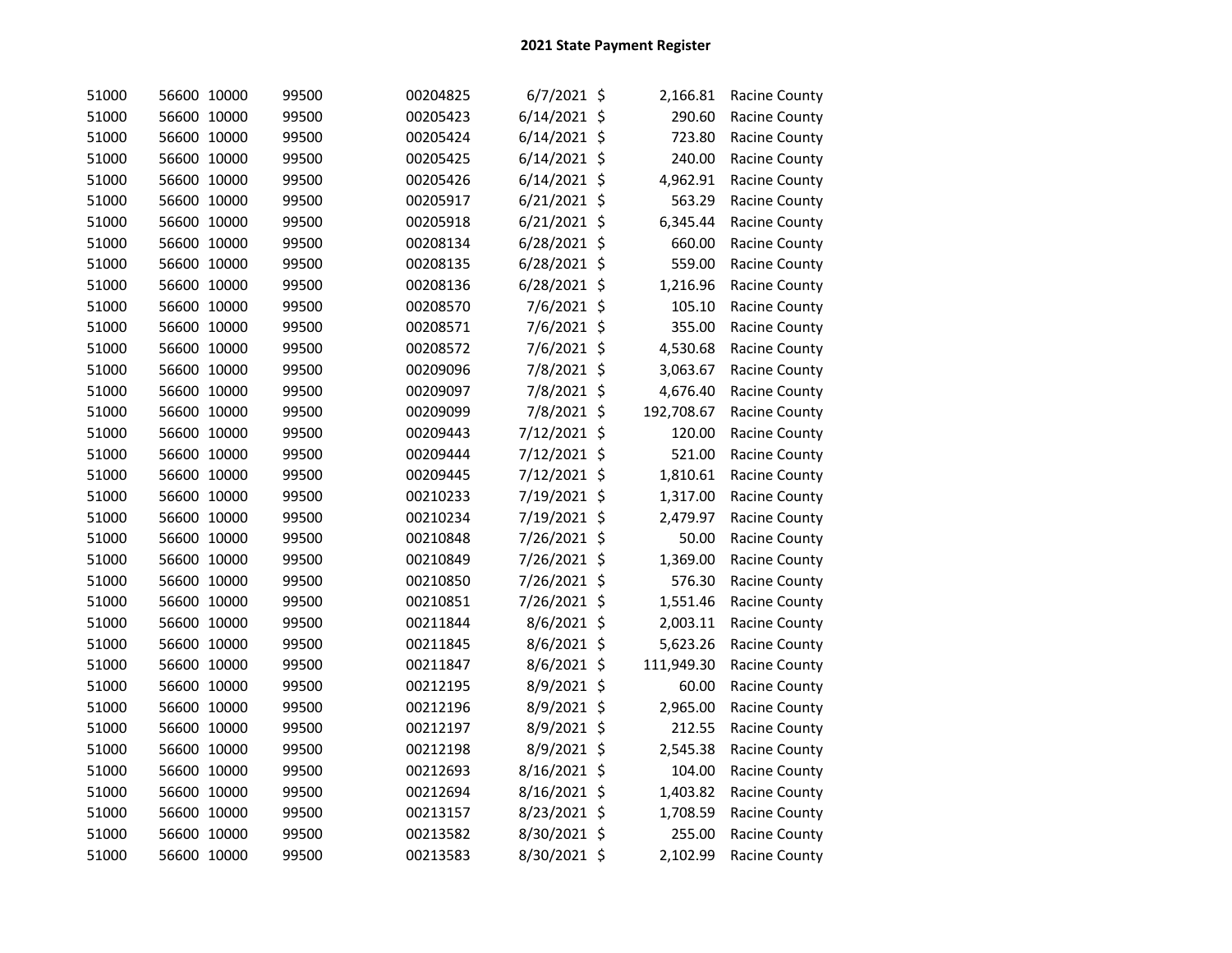| 51000 | 56600 10000 | 99500 | 00214024 | 9/7/2021 \$   | 13.00      | <b>Racine County</b> |
|-------|-------------|-------|----------|---------------|------------|----------------------|
| 51000 | 56600 10000 | 99500 | 00214025 | 9/7/2021 \$   | 551.79     | Racine County        |
| 51000 | 56600 10000 | 99500 | 00214458 | 9/8/2021 \$   | 16,782.31  | Racine County        |
| 51000 | 56600 10000 | 99500 | 00214459 | 9/8/2021 \$   | 4,309.86   | Racine County        |
| 51000 | 56600 10000 | 99500 | 00214461 | 9/8/2021 \$   | 124,606.34 | Racine County        |
| 51000 | 56600 10000 | 99500 | 00214812 | 9/13/2021 \$  | 344.53     | Racine County        |
| 51000 | 56600 10000 | 99500 | 00215346 | 9/20/2021 \$  | 186.00     | Racine County        |
| 51000 | 56600 10000 | 99500 | 00215705 | 9/27/2021 \$  | 320.00     | Racine County        |
| 51000 | 56600 10000 | 99500 | 00215706 | 9/27/2021 \$  | 241.85     | Racine County        |
| 51000 | 56600 10000 | 99500 | 00216151 | 10/4/2021 \$  | 152.00     | Racine County        |
| 51000 | 56600 10000 | 99500 | 00216706 | 10/7/2021 \$  | 31,156.49  | Racine County        |
| 51000 | 56600 10000 | 99500 | 00216707 | 10/7/2021 \$  | 7,956.16   | Racine County        |
| 51000 | 56600 10000 | 99500 | 00216709 | 10/7/2021 \$  | 114,788.96 | Racine County        |
| 51000 | 56600 10000 | 99500 | 00217073 | 10/12/2021 \$ | 65.00      | Racine County        |
| 51000 | 56600 10000 | 99500 | 00217074 | 10/12/2021 \$ | 587.00     | Racine County        |
| 51000 | 56600 10000 | 99500 | 00217515 | 10/18/2021 \$ | 725.40     | Racine County        |
| 51000 | 56600 10000 | 99500 | 00218141 | 10/25/2021 \$ | 692.00     | Racine County        |
| 51000 | 56600 10000 | 99500 | 00218142 | 10/25/2021 \$ | 2,334.80   | Racine County        |
| 51000 | 56600 10000 | 99500 | 00218143 | 10/25/2021 \$ | 80.00      | Racine County        |
| 51000 | 56600 10000 | 99500 | 00218144 | 10/25/2021 \$ | 1,142.22   | Racine County        |
| 51000 | 56600 10000 | 99500 | 00218626 | 11/1/2021 \$  | 1,020.00   | Racine County        |
| 51000 | 56600 10000 | 99500 | 00218627 | 11/1/2021 \$  | 717.94     | Racine County        |
| 51000 | 56600 10000 | 99500 | 00219298 | 11/5/2021 \$  | 3,934.09   | Racine County        |
| 51000 | 56600 10000 | 99500 | 00219299 | 11/5/2021 \$  | 4,765.81   | Racine County        |
| 51000 | 56600 10000 | 99500 | 00219301 | 11/5/2021 \$  | 104,779.16 | Racine County        |
| 51000 | 56600 10000 | 99500 | 00219562 | 11/8/2021 \$  | 6,371.00   | Racine County        |
| 51000 | 56600 10000 | 99500 | 00219563 | 11/8/2021 \$  | 424.42     | Racine County        |
| 51000 | 56600 10000 | 99500 | 00220011 | 11/16/2021 \$ | 271.35     | Racine County        |
| 51000 | 56600 10000 | 99500 | 00220383 | 11/22/2021 \$ | 80.53      | Racine County        |
| 51000 | 56600 10000 | 99500 | 00220790 | 11/30/2021 \$ | 453.19     | Racine County        |
| 51000 | 56600 10000 | 99500 | 00221057 | 12/6/2021 \$  | 150.00     | Racine County        |
| 51000 | 56600 10000 | 99500 | 00221058 | 12/6/2021 \$  | 392.59     | Racine County        |
| 51000 | 56600 10000 | 99500 | 00221448 | 12/7/2021 \$  | 8,830.96   | Racine County        |
| 51000 | 56600 10000 | 99500 | 00221449 | 12/7/2021 \$  | 5,604.94   | Racine County        |
| 51000 | 56600 10000 | 99500 | 00221451 | 12/7/2021 \$  | 107,661.89 | Racine County        |
| 51000 | 56600 10000 | 99500 | 00221850 | 12/13/2021 \$ | 686.47     | Racine County        |
| 51000 | 56600 10000 | 99500 | 00222253 | 12/20/2021 \$ | 81.63      | Racine County        |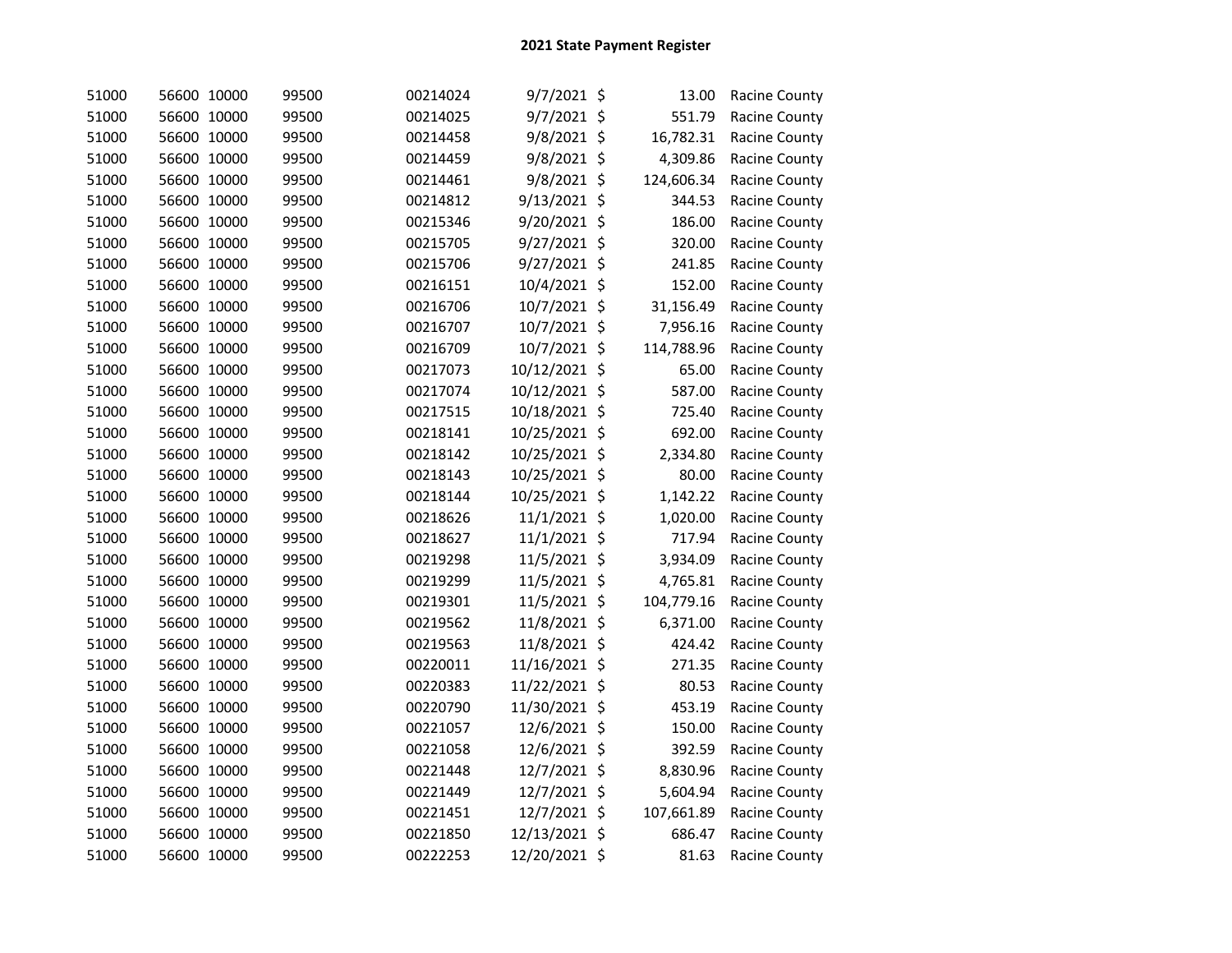## 2021 State Payment Register

| 51000 |             |             | Department of Revenue - - Misc Revenue Holding Clearing Total         |          |                |               |                      | \$ | 2,370,189.28  |
|-------|-------------|-------------|-----------------------------------------------------------------------|----------|----------------|---------------|----------------------|----|---------------|
| 51000 |             |             | Circuit Courts - - Circuit Court Costs                                |          |                |               |                      |    |               |
| 51000 |             | 62500 10000 | 10500                                                                 | 00002128 | $2/1/2021$ \$  | 403,657.00    | <b>Racine County</b> |    |               |
| 51000 |             | 62500 10000 | 10500                                                                 | 00002203 | 7/14/2021 \$   | 11,727.24     | <b>Racine County</b> |    |               |
| 51000 |             | 62500 10000 | 10500                                                                 | 00002261 | 7/26/2021 \$   | 695,493.00    | <b>Racine County</b> |    |               |
| 51000 |             |             | Circuit Courts - - Circuit Court Costs Total                          |          |                |               |                      | \$ | 1,110,877.24  |
| 51000 |             |             | Supreme Court - - General Program Operations                          |          |                |               |                      |    |               |
| 51000 | 68000 10000 |             | 20100                                                                 | 00012547 | 4/30/2021 \$   | 315.85        | <b>Racine County</b> |    |               |
| 51000 |             |             | Supreme Court - - General Program Operations Total                    |          |                |               |                      | \$ | 315.85        |
| 51000 |             |             | Supreme Court - - Federal Aid                                         |          |                |               |                      |    |               |
| 51000 | 68000 10000 |             | 24100                                                                 | 00013602 | 8/19/2021 \$   | 432.26        | <b>Racine County</b> |    |               |
| 51000 | 68000 10000 |             | 24100                                                                 | 00013617 | $9/1/2021$ \$  | 385.85        | Racine County        |    |               |
| 51000 |             |             | Supreme Court - - Federal Aid Total                                   |          |                |               |                      | \$ | 818.11        |
| 51000 |             |             | Shared Revenue and Tax Relief - - County And Municipal Aid            |          |                |               |                      |    |               |
| 51000 |             | 83500 10000 | 10500                                                                 | 00082043 | 7/26/2021 \$   | 352,407.29    | <b>Racine County</b> |    |               |
| 51000 |             | 83500 10000 | 10500                                                                 | 00089146 | 11/15/2021 \$  | 1,996,974.65  | <b>Racine County</b> |    |               |
| 51000 |             |             | Shared Revenue and Tax Relief - - County And Municipal Aid Total      |          |                |               |                      | \$ | 2,349,381.94  |
| 51000 |             |             | Shared Revenue and Tax Relief - - Exempt Computer Aid                 |          |                |               |                      |    |               |
| 51000 |             | 83500 10000 | 10900                                                                 | 00083365 | 7/26/2021 \$   | 363,083.73    | <b>Racine County</b> |    |               |
| 51000 |             |             | Shared Revenue and Tax Relief - - Exempt Computer Aid Total           |          |                |               |                      | \$ | 363,083.73    |
| 51000 |             |             | Shared Revenue and Tax Relief - - Utility Aid                         |          |                |               |                      |    |               |
| 51000 |             | 83500 10000 | 11000                                                                 | 00082043 | 7/26/2021 \$   | 67,785.46     | <b>Racine County</b> |    |               |
| 51000 | 83500 10000 |             | 11000                                                                 | 00089146 | 11/15/2021 \$  | 413,385.69    | <b>Racine County</b> |    |               |
| 51000 |             |             | Shared Revenue and Tax Relief - - Utility Aid Total                   |          |                |               |                      | \$ | 481,171.15    |
| 51000 |             |             | Shared Revenue and Tax Relief - - Personal Property Aid               |          |                |               |                      |    |               |
| 51000 | 83500 10000 |             | 11100                                                                 | 00076551 | $5/3/2021$ \$  | 336,973.96    | Racine County        |    |               |
| 51000 |             |             | Shared Revenue and Tax Relief - - Personal Property Aid Total         |          |                |               |                      | \$ | 336,973.96    |
| 51000 |             |             | Shared Revenue and Tax Relief - - School Lvy Tx/First Dollar Cr       |          |                |               |                      |    |               |
| 51000 |             | 83500 10000 | 30200                                                                 | 00082737 | 7/26/2021 \$   | 13,506,267.24 | <b>Racine County</b> |    |               |
| 51000 |             | 83500 10000 | 30200                                                                 | 00086132 | 7/26/2021 \$   | 1,696,301.74  | <b>Racine County</b> |    |               |
| 51000 |             |             | Shared Revenue and Tax Relief - - School Lvy Tx/First Dollar Cr Total |          |                |               |                      | \$ | 15,202,568.98 |
| 51000 |             |             | Shared Revenue and Tax Relief - - Baseball Stadium District Tax       |          |                |               |                      |    |               |
| 51000 | 83500 10000 |             | 43300                                                                 | 00087805 | $11/1/2021$ \$ | 76,636.96     | <b>Racine County</b> |    |               |
| 51000 |             |             | Shared Revenue and Tax Relief - - Baseball Stadium District Tax Total |          |                |               |                      | \$ | 76,636.96     |
| 51000 |             |             | Shared Revenue and Tax Relief - - Lottery & Gaming Credit             |          |                |               |                      |    |               |
| 51000 |             | 83500 52100 | 36300                                                                 | 00074615 | $3/22/2021$ \$ | 2,926,621.97  | <b>Racine County</b> |    |               |
| 51000 |             |             | Shared Revenue and Tax Relief - - Lottery & Gaming Credit Total       |          |                |               |                      | \$ | 2,926,621.97  |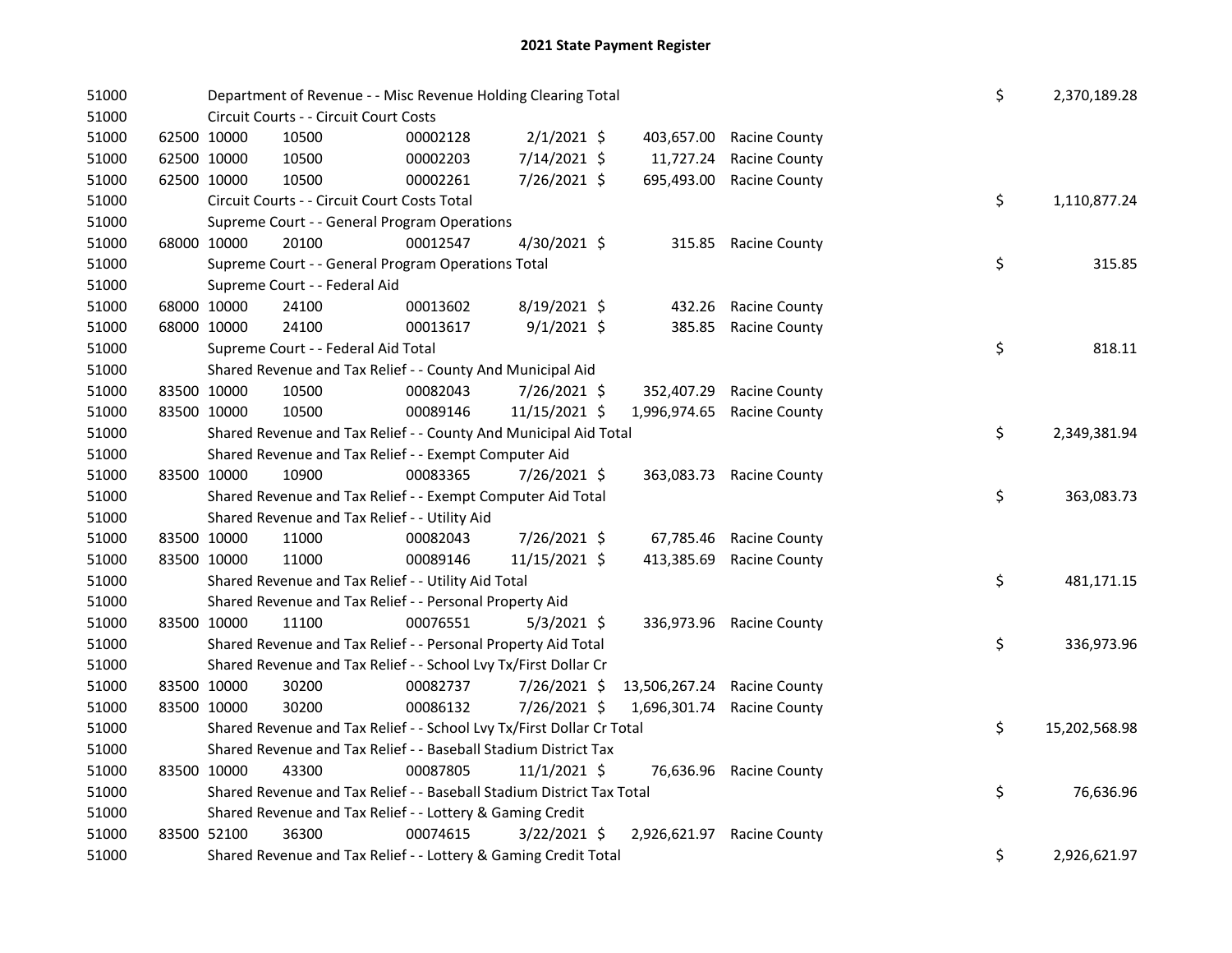$51000$  Total  $\frac{1}{5}$  67,186,036.30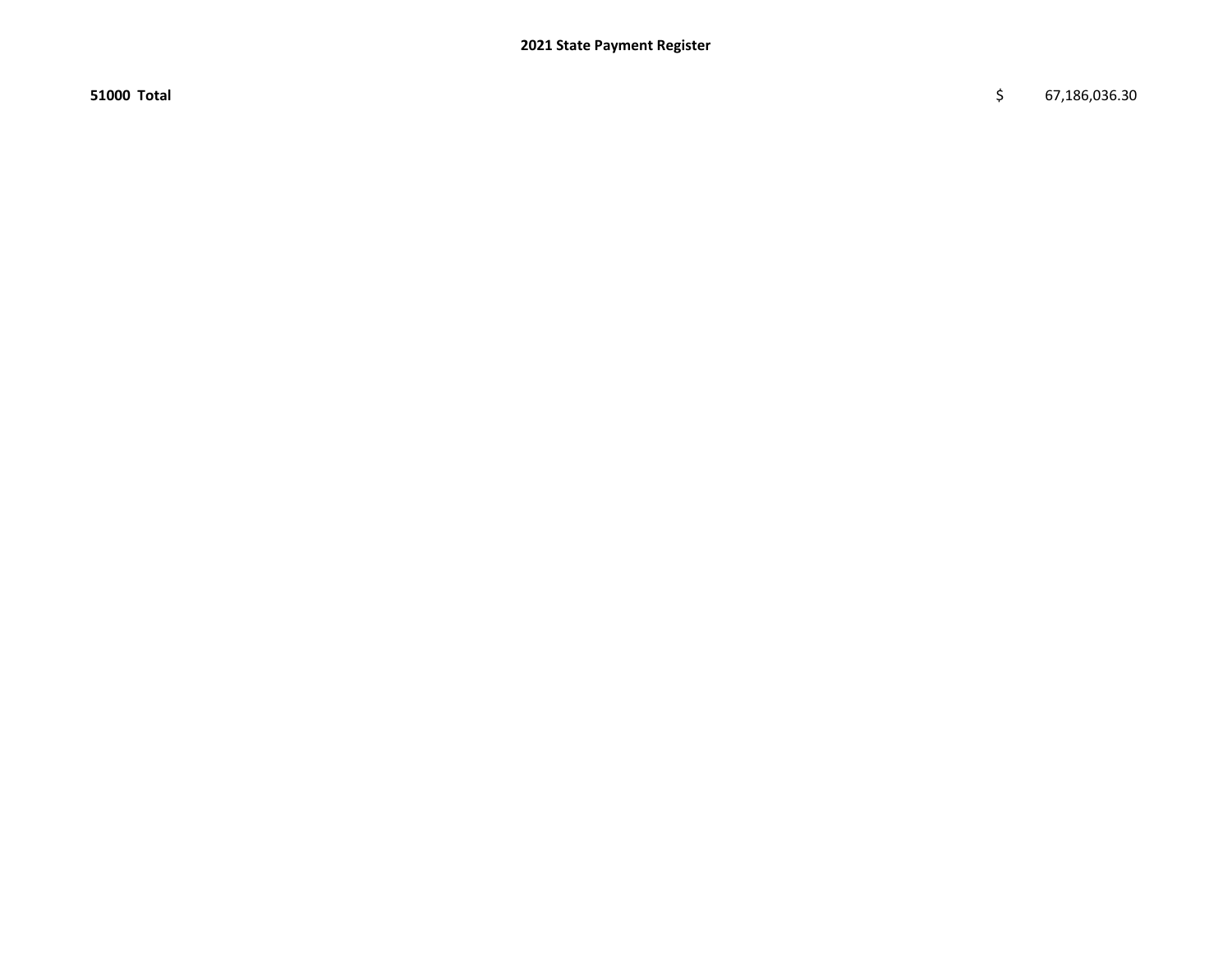| 51002 |             | Dept of Safety & Prof Services - - Fire Dues Distribution          |          |                |  |                               |    |            |
|-------|-------------|--------------------------------------------------------------------|----------|----------------|--|-------------------------------|----|------------|
| 51002 | 16500 10000 | 22500                                                              | 00041569 | 7/15/2021 \$   |  | 29,856.17 Town Of Burlington  |    |            |
| 51002 |             | Dept of Safety & Prof Services - - Fire Dues Distribution Total    |          |                |  |                               | \$ | 29,856.17  |
| 51002 |             | Dept of Natural Resources - - Aids In Lieu Of Taxes - Gener        |          |                |  |                               |    |            |
| 51002 | 37000 10000 | 50300                                                              | 00459658 | $1/27/2021$ \$ |  | 2,322.96 Town Of Burlington   |    |            |
| 51002 | 37000 10000 | 50300                                                              | 00459659 | $1/27/2021$ \$ |  | 2,956.15 Town Of Burlington   |    |            |
| 51002 | 37000 10000 | 50300                                                              | 00476137 | $4/21/2021$ \$ |  | 301.81 Town Of Burlington     |    |            |
| 51002 |             | Dept of Natural Resources - - Aids In Lieu Of Taxes - Gener Total  |          |                |  |                               | \$ | 5,580.92   |
| 51002 |             | Dept of Natural Resources - - GPO -Federal Funds                   |          |                |  |                               |    |            |
| 51002 | 37000 21200 | 38100                                                              | 00466815 | 3/12/2021 \$   |  | 6,232.81 Town Of Burlington   |    |            |
| 51002 |             | Dept of Natural Resources - - GPO -Federal Funds Total             |          |                |  |                               | \$ | 6,232.81   |
| 51002 |             | Dept of Natural Resources - - Enf A - Boating Enforcement          |          |                |  |                               |    |            |
| 51002 | 37000 21200 | 55000                                                              | 00466815 | 3/12/2021 \$   |  | 12,839.90 Town Of Burlington  |    |            |
| 51002 |             | Dept of Natural Resources - - Enf A - Boating Enforcement Total    |          |                |  |                               | \$ | 12,839.90  |
| 51002 |             | Dept of Natural Resources - - Resaids - Cnty Forst, Cl & Mfl       |          |                |  |                               |    |            |
| 51002 | 37000 21200 | 57100                                                              | 00488254 | $6/14/2021$ \$ |  | 34.60 Town Of Burlington      |    |            |
| 51002 |             | Dept of Natural Resources - - Resaids - Cnty Forst, Cl & Mfl Total |          |                |  |                               | \$ | 34.60      |
| 51002 |             | Dept of Natural Resources - - Aids In Lieu Of Taxes - Sum S        |          |                |  |                               |    |            |
| 51002 | 37000 21200 | 57900                                                              | 00476136 | $4/21/2021$ \$ |  | 291.70 Town Of Burlington     |    |            |
| 51002 |             | Dept of Natural Resources - - Aids In Lieu Of Taxes - Sum S Total  |          |                |  |                               | \$ | 291.70     |
| 51002 |             | Dept of Natural Resources - - Fin Asst For Responsible Units       |          |                |  |                               |    |            |
| 51002 | 37000 27400 | 67000                                                              | 00483687 | $5/21/2021$ \$ |  | 19,310.20 Town Of Burlington  |    |            |
| 51002 |             | Dept of Natural Resources - - Fin Asst For Responsible Units Total |          |                |  |                               | \$ | 19,310.20  |
| 51002 |             | WI Dept of Transportation - - Trns Aids To Mnc.-Sf                 |          |                |  |                               |    |            |
| 51002 | 39500 21100 | 19100                                                              | 00632940 | $1/4/2021$ \$  |  | 48,712.76 Town Of Burlington  |    |            |
| 51002 | 39500 21100 | 19100                                                              | 00668547 | $4/5/2021$ \$  |  | 48,712.76 Town Of Burlington  |    |            |
| 51002 | 39500 21100 | 19100                                                              | 00712035 | 7/6/2021 \$    |  | 48,712.76 Town Of Burlington  |    |            |
| 51002 | 39500 21100 | 19100                                                              | 00752594 | 10/4/2021 \$   |  | 48,712.79 Town Of Burlington  |    |            |
| 51002 |             | WI Dept of Transportation - - Trns Aids To Mnc.-Sf Total           |          |                |  |                               | \$ | 194,851.07 |
| 51002 |             | Department of Justice - - Officer training reimbursement           |          |                |  |                               |    |            |
| 51002 | 45500 10000 | 21400                                                              | 00105030 | 11/10/2021 \$  |  | 640.00 Town Of Burlington     |    |            |
| 51002 |             | Department of Justice - - Officer training reimbursement Total     |          |                |  |                               | \$ | 640.00     |
| 51002 |             | Department of Revenue - - Gifts And Grants                         |          |                |  |                               |    |            |
| 51002 | 56600 10000 | 12100                                                              | 00207349 | $6/25/2021$ \$ |  | 343,469.86 Town Of Burlington |    |            |
| 51002 |             | Department of Revenue - - Gifts And Grants Total                   |          |                |  |                               | \$ | 343,469.86 |
| 51002 |             | Shared Revenue and Tax Relief - - County And Municipal Aid         |          |                |  |                               |    |            |
| 51002 | 83500 10000 | 10500                                                              | 00089130 | 11/15/2021 \$  |  | 45,818.05 Town Of Burlington  |    |            |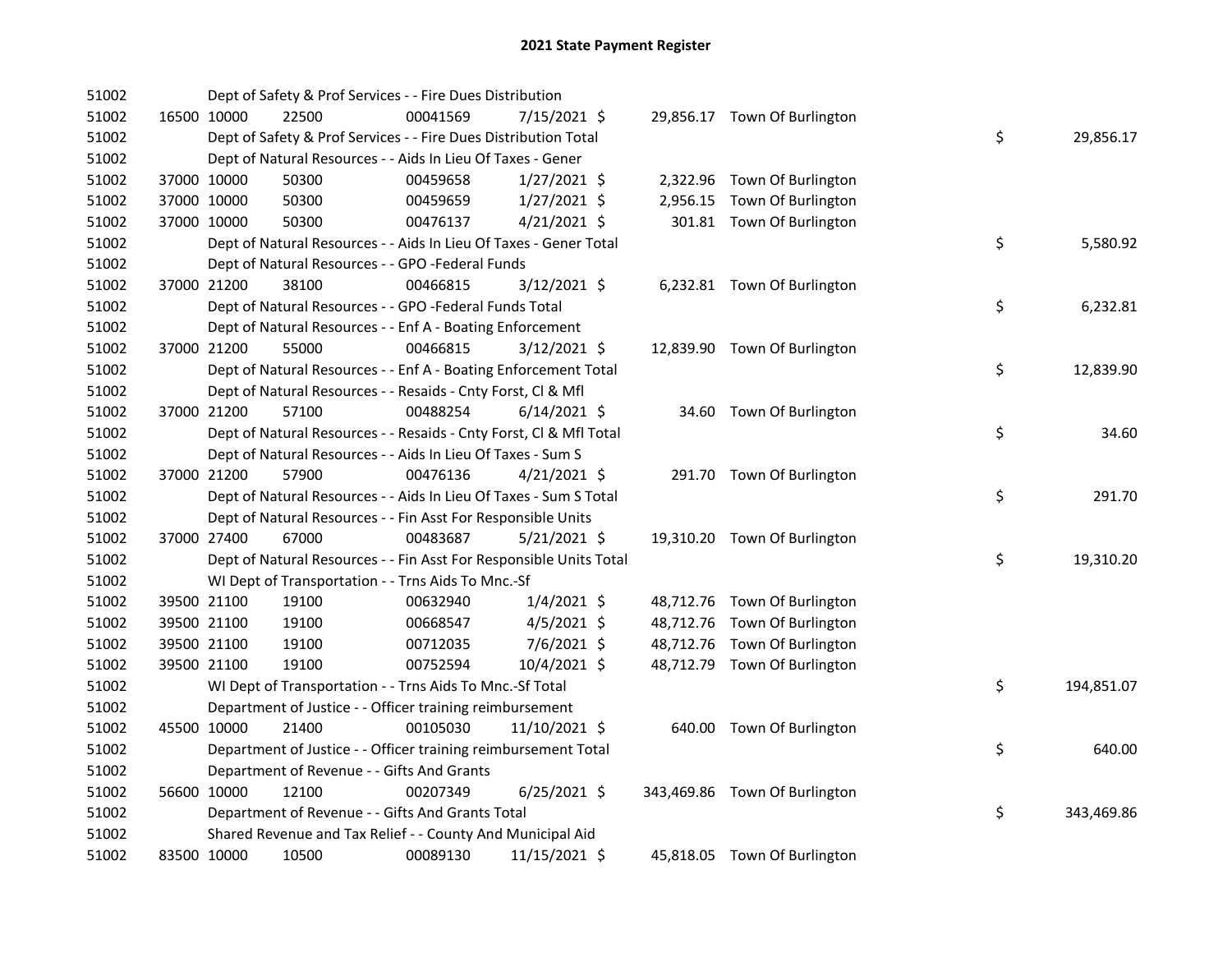| 51002       |             |       | Shared Revenue and Tax Relief - - County And Municipal Aid Total              | \$       | 45,818.05      |           |                    |    |            |
|-------------|-------------|-------|-------------------------------------------------------------------------------|----------|----------------|-----------|--------------------|----|------------|
| 51002       |             |       | Shared Revenue and Tax Relief - - Exempt Computer Aid                         |          |                |           |                    |    |            |
| 51002       | 83500       | 10000 | 10900                                                                         | 00084584 | 7/26/2021 \$   | 526.90    | Town Of Burlington |    |            |
| 51002       |             |       | Shared Revenue and Tax Relief - - Exempt Computer Aid Total                   |          |                |           |                    | \$ | 526.90     |
| 51002       |             |       | Shared Revenue and Tax Relief - - Utility Aid                                 |          |                |           |                    |    |            |
| 51002       | 83500 10000 |       | 11000                                                                         | 00082027 | 7/26/2021 \$   | 2,801.18  | Town Of Burlington |    |            |
| 51002       | 83500 10000 |       | 11000                                                                         | 00089130 | 11/15/2021 \$  | 19,657.64 | Town Of Burlington |    |            |
| 51002       |             |       | Shared Revenue and Tax Relief - - Utility Aid Total                           |          |                |           |                    | \$ | 22,458.82  |
| 51002       |             |       | Shared Revenue and Tax Relief - - Personal Property Aid                       |          |                |           |                    |    |            |
| 51002       | 83500 10000 |       | 11100                                                                         | 00077766 | $5/3/2021$ \$  | 17,970.64 | Town Of Burlington |    |            |
| 51002       |             |       | Shared Revenue and Tax Relief - - Personal Property Aid Total                 |          |                |           |                    | \$ | 17,970.64  |
| 51002       |             |       | Shared Revenue and Tax Relief - - State Aid; Video Service Provider Fee       |          |                |           |                    |    |            |
| 51002       | 83500 10000 |       | 11200                                                                         | 00083109 | $7/26/2021$ \$ | 14,188.39 | Town Of Burlington |    |            |
| 51002       | 83500 10000 |       | 11200                                                                         | 00087030 | $9/24/2021$ \$ | 1,075.18  | Town Of Burlington |    |            |
| 51002       |             |       | Shared Revenue and Tax Relief - - State Aid; Video Service Provider Fee Total |          |                |           |                    | \$ | 15,263.57  |
| 51002       |             |       | Shared Revenue and Tax Relief - - Lottery & Gaming Credit                     |          |                |           |                    |    |            |
| 51002       | 83500 52100 |       | 36300                                                                         | 00074358 | $3/22/2021$ \$ | 5,762.76  | Town Of Burlington |    |            |
| 51002       |             |       | Shared Revenue and Tax Relief - - Lottery & Gaming Credit Total               |          |                |           |                    | \$ | 5,762.76   |
| 51002 Total |             |       |                                                                               |          |                |           |                    |    | 720,907.97 |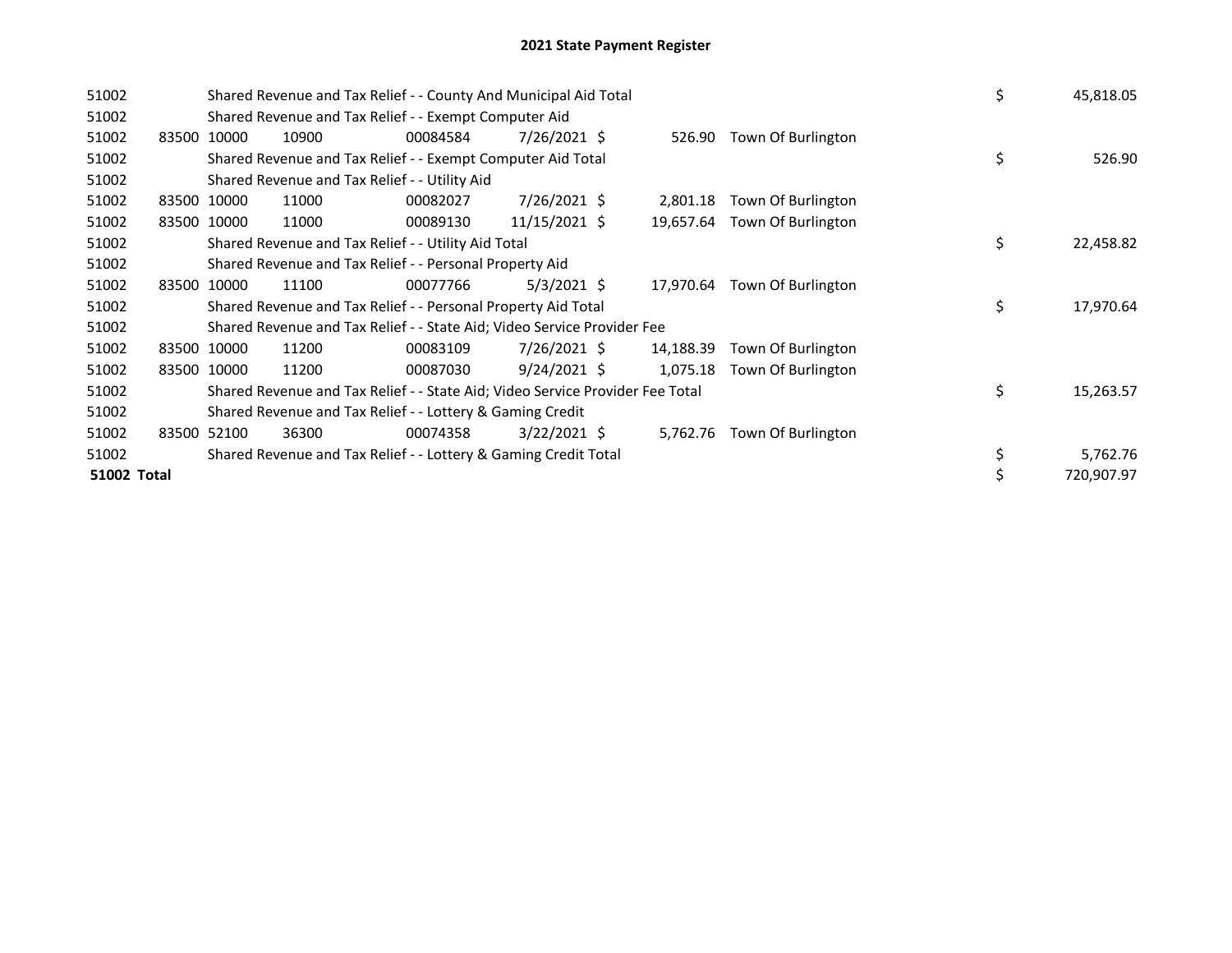| 51006 |             | Dept of Safety & Prof Services - - Fire Dues Distribution          |          |                |          |                         |    |           |
|-------|-------------|--------------------------------------------------------------------|----------|----------------|----------|-------------------------|----|-----------|
| 51006 | 16500 10000 | 22500                                                              | 00041571 | 7/16/2021 \$   |          | 16,289.55 Town Of Dover |    |           |
| 51006 |             | Dept of Safety & Prof Services - - Fire Dues Distribution Total    |          |                |          |                         | \$ | 16,289.55 |
| 51006 |             | Dept of Natural Resources - - Aids In Lieu Of Taxes - Gener        |          |                |          |                         |    |           |
| 51006 | 37000 10000 | 50300                                                              | 00459661 | 1/28/2021 \$   |          | 2.65 Town Of Dover      |    |           |
| 51006 | 37000 10000 | 50300                                                              | 00459662 | 1/28/2021 \$   | 1,624.93 | Town Of Dover           |    |           |
| 51006 | 37000 10000 | 50300                                                              | 00459663 | 1/28/2021 \$   | 145.86   | Town Of Dover           |    |           |
| 51006 | 37000 10000 | 50300                                                              | 00476185 | $4/21/2021$ \$ | 136.12   | Town Of Dover           |    |           |
| 51006 | 37000 10000 | 50300                                                              | 00476186 | $4/21/2021$ \$ |          | 62.40 Town Of Dover     |    |           |
| 51006 |             | Dept of Natural Resources - - Aids In Lieu Of Taxes - Gener Total  |          |                |          |                         | \$ | 1,971.96  |
| 51006 |             | Dept of Natural Resources - - GPO -Federal Funds                   |          |                |          |                         |    |           |
| 51006 | 37000 21200 | 38100                                                              | 00466829 | 3/12/2021 \$   |          | 4,024.57 Town Of Dover  |    |           |
| 51006 |             | Dept of Natural Resources - - GPO -Federal Funds Total             |          |                |          |                         | \$ | 4,024.57  |
| 51006 |             | Dept of Natural Resources - - Enf A - Boating Enforcement          |          |                |          |                         |    |           |
| 51006 | 37000 21200 | 55000                                                              | 00466829 | $3/12/2021$ \$ |          | 8,290.82 Town Of Dover  |    |           |
| 51006 |             | Dept of Natural Resources - - Enf A - Boating Enforcement Total    |          |                |          |                         | \$ | 8,290.82  |
| 51006 |             | Dept of Natural Resources - - Resaids - Cnty Forst, Cl & Mfl       |          |                |          |                         |    |           |
| 51006 | 37000 21200 | 57100                                                              | 00488255 | $6/14/2021$ \$ |          | 21.40 Town Of Dover     |    |           |
| 51006 |             | Dept of Natural Resources - - Resaids - Cnty Forst, Cl & Mfl Total |          |                |          |                         | \$ | 21.40     |
| 51006 |             | Dept of Natural Resources - - Aids In Lieu Of Taxes - Sum S        |          |                |          |                         |    |           |
| 51006 | 37000 21200 | 57900                                                              | 00476184 | $4/21/2021$ \$ |          | 1.46 Town Of Dover      |    |           |
| 51006 | 37000 21200 | 57900                                                              | 00476187 | $4/21/2021$ \$ |          | 6.24 Town Of Dover      |    |           |
| 51006 |             | Dept of Natural Resources - - Aids In Lieu Of Taxes - Sum S Total  |          |                |          |                         | \$ | 7.70      |
| 51006 |             | Dept of Natural Resources - - Fin Asst For Responsible Units       |          |                |          |                         |    |           |
| 51006 | 37000 27400 | 67000                                                              | 00483346 | $5/21/2021$ \$ |          | 3,757.27 Town Of Dover  |    |           |
| 51006 |             | Dept of Natural Resources - - Fin Asst For Responsible Units Total |          |                |          |                         | \$ | 3,757.27  |
| 51006 |             | WI Dept of Transportation - - Trns Aids To Mnc.-Sf                 |          |                |          |                         |    |           |
| 51006 | 39500 21100 | 19100                                                              | 00632941 | $1/4/2021$ \$  |          | 24,959.43 Town Of Dover |    |           |
| 51006 | 39500 21100 | 19100                                                              | 00668548 | $4/5/2021$ \$  |          | 24,959.43 Town Of Dover |    |           |
| 51006 | 39500 21100 | 19100                                                              | 00712036 | 7/6/2021 \$    |          | 24,959.43 Town Of Dover |    |           |
| 51006 | 39500 21100 | 19100                                                              | 00752595 | 10/4/2021 \$   |          | 24,959.43 Town Of Dover |    |           |
| 51006 |             | WI Dept of Transportation - - Trns Aids To Mnc.-Sf Total           |          |                |          |                         | \$ | 99,837.72 |
| 51006 |             | WI Dept of Transportation - - Loc Rd Imp Prg St Fd                 |          |                |          |                         |    |           |
| 51006 | 39500 21100 | 27800                                                              | 00771062 | 11/5/2021 \$   |          | 22,165.37 Town Of Dover |    |           |
| 51006 |             | WI Dept of Transportation - - Loc Rd Imp Prg St Fd Total           |          |                |          |                         | \$ | 22,165.37 |
| 51006 |             | Department of Justice - - Officer training reimbursement           |          |                |          |                         |    |           |
| 51006 | 45500 10000 | 21400                                                              | 00105007 | 11/15/2021 \$  |          | 1,120.00 Town Of Dover  |    |           |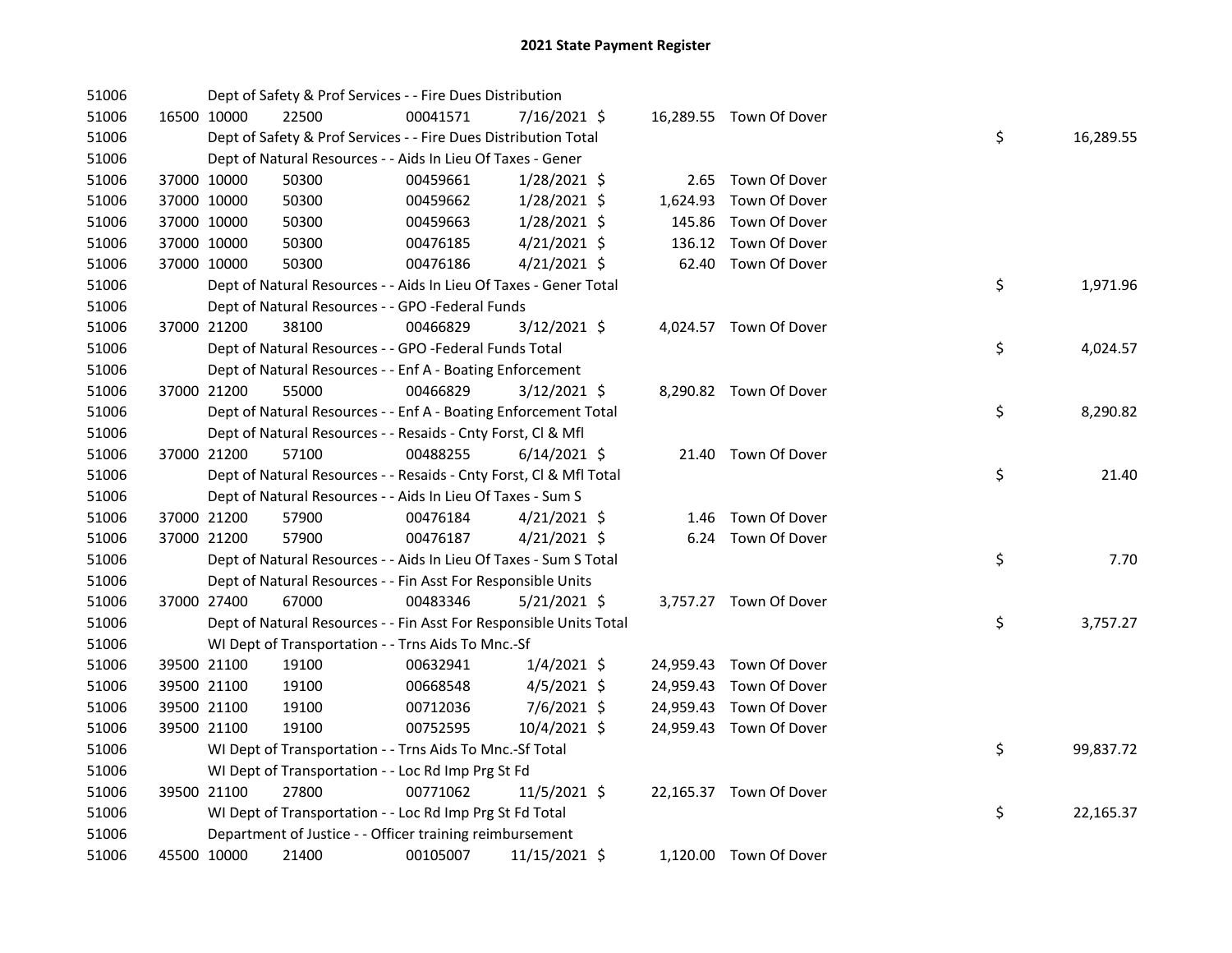| 51006 |             |                                                               | Department of Justice - - Officer training reimbursement Total                |          |                |  |          |                          |  |    | 1,120.00   |
|-------|-------------|---------------------------------------------------------------|-------------------------------------------------------------------------------|----------|----------------|--|----------|--------------------------|--|----|------------|
| 51006 |             |                                                               | Department of Veterans Affairs - - Gifts And Grants, King                     |          |                |  |          |                          |  |    |            |
| 51006 | 48500 15200 |                                                               | 13600                                                                         | 00099604 | $9/16/2021$ \$ |  |          | 49,315.00 Town Of Dover  |  |    |            |
| 51006 |             |                                                               | Department of Veterans Affairs - - Gifts And Grants, King Total               |          |                |  |          |                          |  | \$ | 49,315.00  |
| 51006 |             |                                                               | Department of Revenue - - Gifts And Grants                                    |          |                |  |          |                          |  |    |            |
| 51006 | 56600 10000 |                                                               | 12100                                                                         | 00207350 | $6/25/2021$ \$ |  |          | 223,990.71 Town Of Dover |  |    |            |
| 51006 |             |                                                               | Department of Revenue - - Gifts And Grants Total                              |          |                |  |          |                          |  | \$ | 223,990.71 |
| 51006 |             |                                                               | Department of Revenue - - Misc Revenue Holding Clearing                       |          |                |  |          |                          |  |    |            |
| 51006 | 56600 10000 |                                                               | 99500                                                                         | 00191030 | $2/5/2021$ \$  |  |          | 446.48 Town Of Dover     |  |    |            |
| 51006 | 56600 10000 |                                                               | 99500                                                                         | 00193648 | 3/5/2021 \$    |  | 1,074.67 | Town Of Dover            |  |    |            |
| 51006 | 56600 10000 |                                                               | 99500                                                                         | 00194249 | 3/8/2021 \$    |  |          | 114.00 Town Of Dover     |  |    |            |
| 51006 | 56600 10000 |                                                               | 99500                                                                         | 00196596 | 3/29/2021 \$   |  |          | 266.00 Town Of Dover     |  |    |            |
| 51006 | 56600 10000 |                                                               | 99500                                                                         | 00197932 | $4/7/2021$ \$  |  |          | 713.61 Town Of Dover     |  |    |            |
| 51006 | 56600 10000 |                                                               | 99500                                                                         | 00201290 | $5/7/2021$ \$  |  | 25.00    | Town Of Dover            |  |    |            |
| 51006 | 56600 10000 |                                                               | 99500                                                                         | 00201704 | $5/10/2021$ \$ |  | 41.17    | Town Of Dover            |  |    |            |
| 51006 | 56600 10000 |                                                               | 99500                                                                         | 00204518 | $6/7/2021$ \$  |  | 404.50   | Town Of Dover            |  |    |            |
| 51006 | 56600 10000 |                                                               | 99500                                                                         | 00209084 | 7/8/2021 \$    |  | 273.20   | Town Of Dover            |  |    |            |
| 51006 | 56600 10000 |                                                               | 99500                                                                         | 00211832 | $8/6/2021$ \$  |  | 300.55   | Town Of Dover            |  |    |            |
| 51006 | 56600 10000 |                                                               | 99500                                                                         | 00214446 | 9/8/2021 \$    |  | 48.11    | Town Of Dover            |  |    |            |
| 51006 | 56600 10000 |                                                               | 99500                                                                         | 00216694 | 10/7/2021 \$   |  | 161.03   | Town Of Dover            |  |    |            |
| 51006 | 56600 10000 |                                                               | 99500                                                                         | 00219286 | 11/5/2021 \$   |  | 194.36   | Town Of Dover            |  |    |            |
| 51006 | 56600 10000 |                                                               | 99500                                                                         | 00221436 | 12/7/2021 \$   |  |          | 149.00 Town Of Dover     |  |    |            |
| 51006 |             |                                                               | Department of Revenue - - Misc Revenue Holding Clearing Total                 |          |                |  |          |                          |  | \$ | 4,211.68   |
| 51006 |             |                                                               | Shared Revenue and Tax Relief - - County And Municipal Aid                    |          |                |  |          |                          |  |    |            |
| 51006 | 83500 10000 |                                                               | 10500                                                                         | 00082028 | 7/26/2021 \$   |  |          | 8,108.69 Town Of Dover   |  |    |            |
| 51006 | 83500 10000 |                                                               | 10500                                                                         | 00089131 | 11/15/2021 \$  |  |          | 45,949.21 Town Of Dover  |  |    |            |
| 51006 |             |                                                               | Shared Revenue and Tax Relief - - County And Municipal Aid Total              |          |                |  |          |                          |  | \$ | 54,057.90  |
| 51006 |             |                                                               | Shared Revenue and Tax Relief - - Exempt Computer Aid                         |          |                |  |          |                          |  |    |            |
| 51006 | 83500 10000 |                                                               | 10900                                                                         | 00084585 | 7/26/2021 \$   |  |          | 80.02 Town Of Dover      |  |    |            |
| 51006 |             |                                                               | Shared Revenue and Tax Relief - - Exempt Computer Aid Total                   |          |                |  |          |                          |  | \$ | 80.02      |
| 51006 |             |                                                               | Shared Revenue and Tax Relief - - Personal Property Aid                       |          |                |  |          |                          |  |    |            |
| 51006 | 83500 10000 |                                                               | 11100                                                                         | 00077767 | 5/3/2021 \$    |  |          | 3,210.33 Town Of Dover   |  |    |            |
| 51006 |             |                                                               | Shared Revenue and Tax Relief - - Personal Property Aid Total                 |          |                |  |          |                          |  | \$ | 3,210.33   |
| 51006 |             |                                                               | Shared Revenue and Tax Relief - - State Aid; Video Service Provider Fee       |          |                |  |          |                          |  |    |            |
| 51006 | 83500 10000 |                                                               | 11200                                                                         | 00083110 | 7/26/2021 \$   |  |          | 6,804.80 Town Of Dover   |  |    |            |
| 51006 |             |                                                               | Shared Revenue and Tax Relief - - State Aid; Video Service Provider Fee Total |          |                |  |          |                          |  | \$ | 6,804.80   |
| 51006 |             | Shared Revenue and Tax Relief - - Payments For Municipal Svcs |                                                                               |          |                |  |          |                          |  |    |            |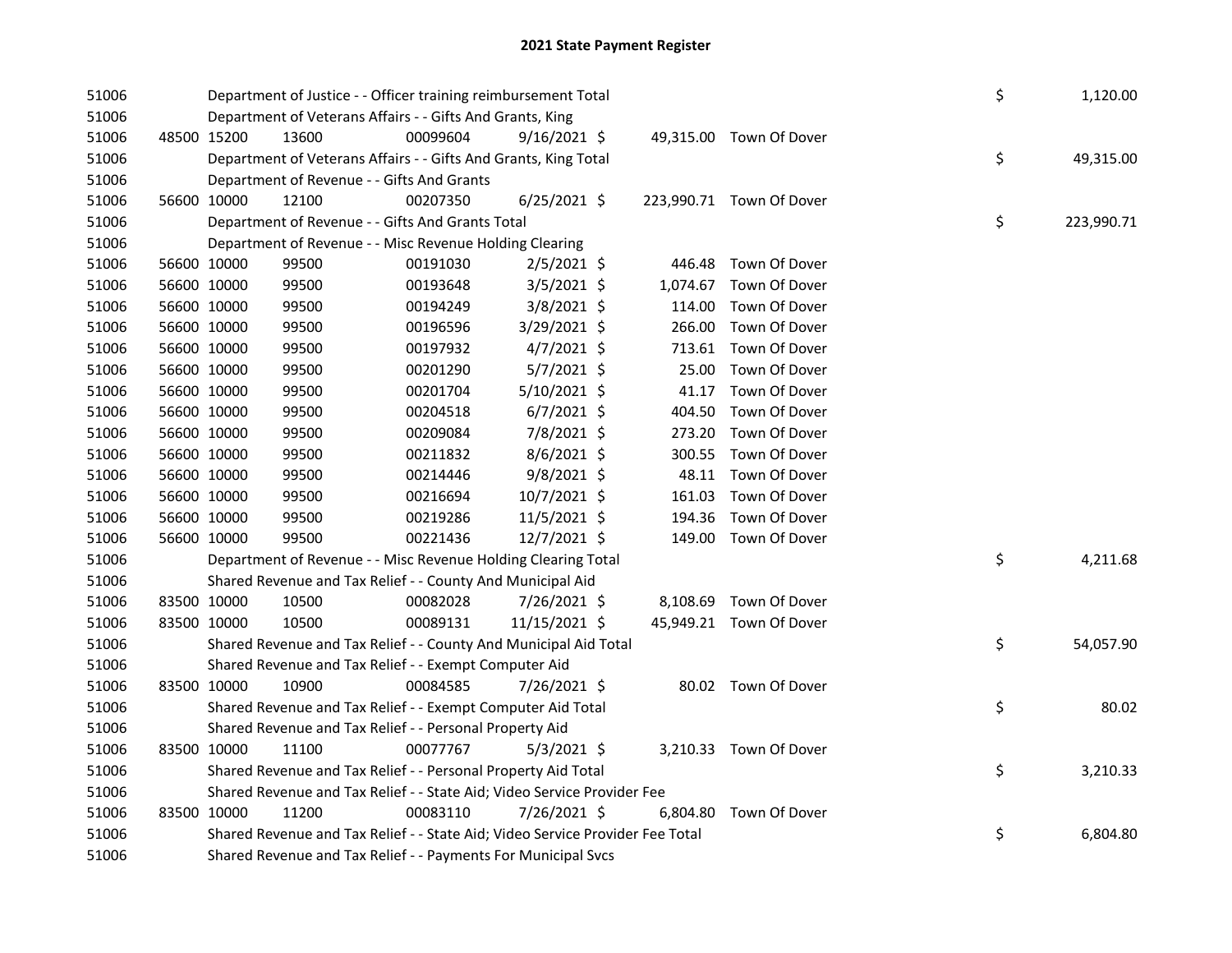## 2021 State Payment Register

| 51006 | 83500 10000 |                                                                 | 50100 | 00073745                                                            | $2/1/2021$ \$  |  | 49.327.85 | Town Of Dover |  |            |  |
|-------|-------------|-----------------------------------------------------------------|-------|---------------------------------------------------------------------|----------------|--|-----------|---------------|--|------------|--|
| 51006 |             |                                                                 |       | Shared Revenue and Tax Relief - - Payments For Municipal Svcs Total |                |  |           |               |  | 49.327.85  |  |
| 51006 |             | Shared Revenue and Tax Relief - - Lottery & Gaming Credit       |       |                                                                     |                |  |           |               |  |            |  |
| 51006 | 83500 52100 |                                                                 | 36300 | 00074359                                                            | $3/22/2021$ \$ |  | 11.623.68 | Town Of Dover |  |            |  |
| 51006 |             | Shared Revenue and Tax Relief - - Lottery & Gaming Credit Total |       |                                                                     |                |  |           |               |  |            |  |
|       | 51006 Total |                                                                 |       |                                                                     |                |  |           |               |  | 560,108.33 |  |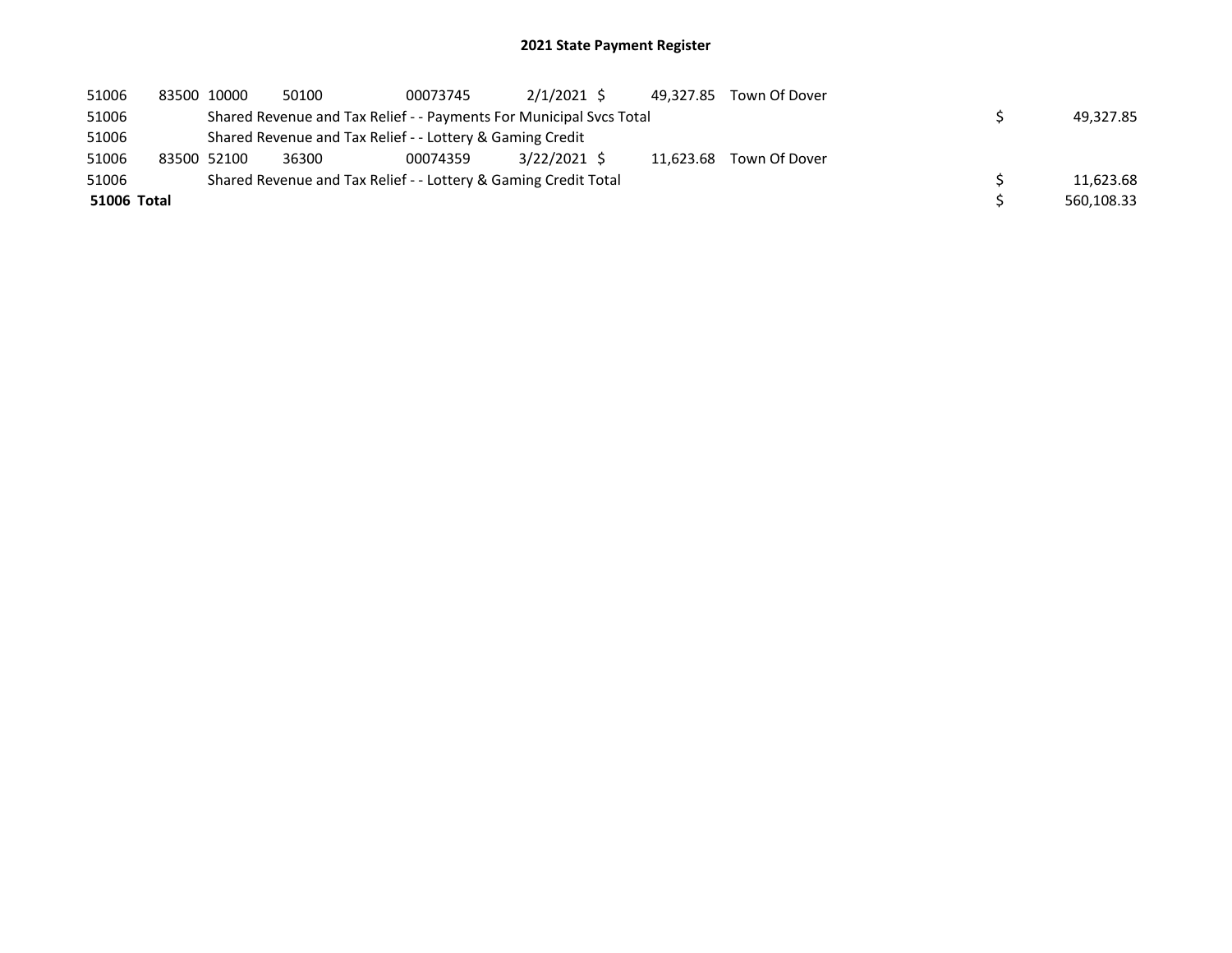| 51010 | Dept of Safety & Prof Services - - Fire Dues Distribution          |          |                |                           |                  |
|-------|--------------------------------------------------------------------|----------|----------------|---------------------------|------------------|
| 51010 | 16500 10000<br>22500                                               | 00041575 | 7/16/2021 \$   | 37,345.23 Town Of Norway  |                  |
| 51010 | Dept of Safety & Prof Services - - Fire Dues Distribution Total    |          |                |                           | \$<br>37,345.23  |
| 51010 | Dept of Natural Resources - - Aids In Lieu Of Taxes - Gener        |          |                |                           |                  |
| 51010 | 37000 10000<br>50300                                               | 00459683 | 1/28/2021 \$   | 18.30 Town Of Norway      |                  |
| 51010 | 37000 10000<br>50300                                               | 00459684 | 1/28/2021 \$   | 1,418.96 Town Of Norway   |                  |
| 51010 | 37000 10000<br>50300                                               | 00476367 | $4/21/2021$ \$ | 164.62 Town Of Norway     |                  |
| 51010 | 37000 10000<br>50300                                               | 00476368 | $4/21/2021$ \$ | 104.08 Town Of Norway     |                  |
| 51010 | Dept of Natural Resources - - Aids In Lieu Of Taxes - Gener Total  |          |                |                           | \$<br>1,705.96   |
| 51010 | Dept of Natural Resources - - GPO -Federal Funds                   |          |                |                           |                  |
| 51010 | 38100<br>37000 21200                                               | 00466864 | $3/12/2021$ \$ | 4,136.84 Town Of Norway   |                  |
| 51010 | Dept of Natural Resources - - GPO -Federal Funds Total             |          |                |                           | \$<br>4,136.84   |
| 51010 | Dept of Natural Resources - - Enf A - Boating Enforcement          |          |                |                           |                  |
| 51010 | 37000 21200<br>55000                                               | 00466864 | $3/12/2021$ \$ | 8,522.10 Town Of Norway   |                  |
| 51010 | Dept of Natural Resources - - Enf A - Boating Enforcement Total    |          |                |                           | \$<br>8,522.10   |
| 51010 | Dept of Natural Resources - - Resaids - Cnty Forst, Cl & Mfl       |          |                |                           |                  |
| 51010 | 57100<br>37000 21200                                               | 00488256 | 6/14/2021 \$   | 17.44 Town Of Norway      |                  |
| 51010 | Dept of Natural Resources - - Resaids - Cnty Forst, CI & Mfl Total |          |                |                           | \$<br>17.44      |
| 51010 | Dept of Natural Resources - - Aids In Lieu Of Taxes - Sum S        |          |                |                           |                  |
| 51010 | 57900<br>37000 21200                                               | 00476369 | $4/21/2021$ \$ | 1.00 Town Of Norway       |                  |
| 51010 | Dept of Natural Resources - - Aids In Lieu Of Taxes - Sum S Total  |          |                |                           | \$<br>1.00       |
| 51010 | Dept of Natural Resources - - Ea - Urban Nonpoint Source           |          |                |                           |                  |
| 51010 | 65800<br>37000 27400                                               | 00474160 | $4/16/2021$ \$ | 26,539.00 Town Of Norway  |                  |
| 51010 | Dept of Natural Resources - - Ea - Urban Nonpoint Source Total     |          |                |                           | \$<br>26,539.00  |
| 51010 | Dept of Natural Resources - - Fin Asst For Responsible Units       |          |                |                           |                  |
| 51010 | 37000 27400<br>67000                                               | 00483917 | $5/21/2021$ \$ | 24,384.61 Town Of Norway  |                  |
| 51010 | Dept of Natural Resources - - Fin Asst For Responsible Units Total |          |                |                           | \$<br>24,384.61  |
| 51010 | WI Dept of Transportation - - Trns Aids To Mnc.-Sf                 |          |                |                           |                  |
| 51010 | 39500 21100<br>19100                                               | 00632942 | $1/4/2021$ \$  | 40,542.22 Town Of Norway  |                  |
| 51010 | 39500 21100<br>19100                                               | 00668549 | $4/5/2021$ \$  | 40,542.22 Town Of Norway  |                  |
| 51010 | 39500 21100<br>19100                                               | 00712037 | 7/6/2021 \$    | 40,542.22 Town Of Norway  |                  |
| 51010 | 39500 21100<br>19100                                               | 00752596 | 10/4/2021 \$   | 40,542.24 Town Of Norway  |                  |
| 51010 | WI Dept of Transportation - - Trns Aids To Mnc.-Sf Total           |          |                |                           | \$<br>162,168.90 |
| 51010 | WI Dept of Transportation - - Local Rds, Grants Sf                 |          |                |                           |                  |
| 51010 | 27000<br>39500 21100                                               | 00715299 | $6/30/2021$ \$ | 187,502.27 Town Of Norway |                  |
| 51010 | WI Dept of Transportation - - Local Rds, Grants Sf Total           |          |                |                           | \$<br>187,502.27 |
| 51010 | WI Dept of Transportation - - Loc Rd Imp Prg St Fd                 |          |                |                           |                  |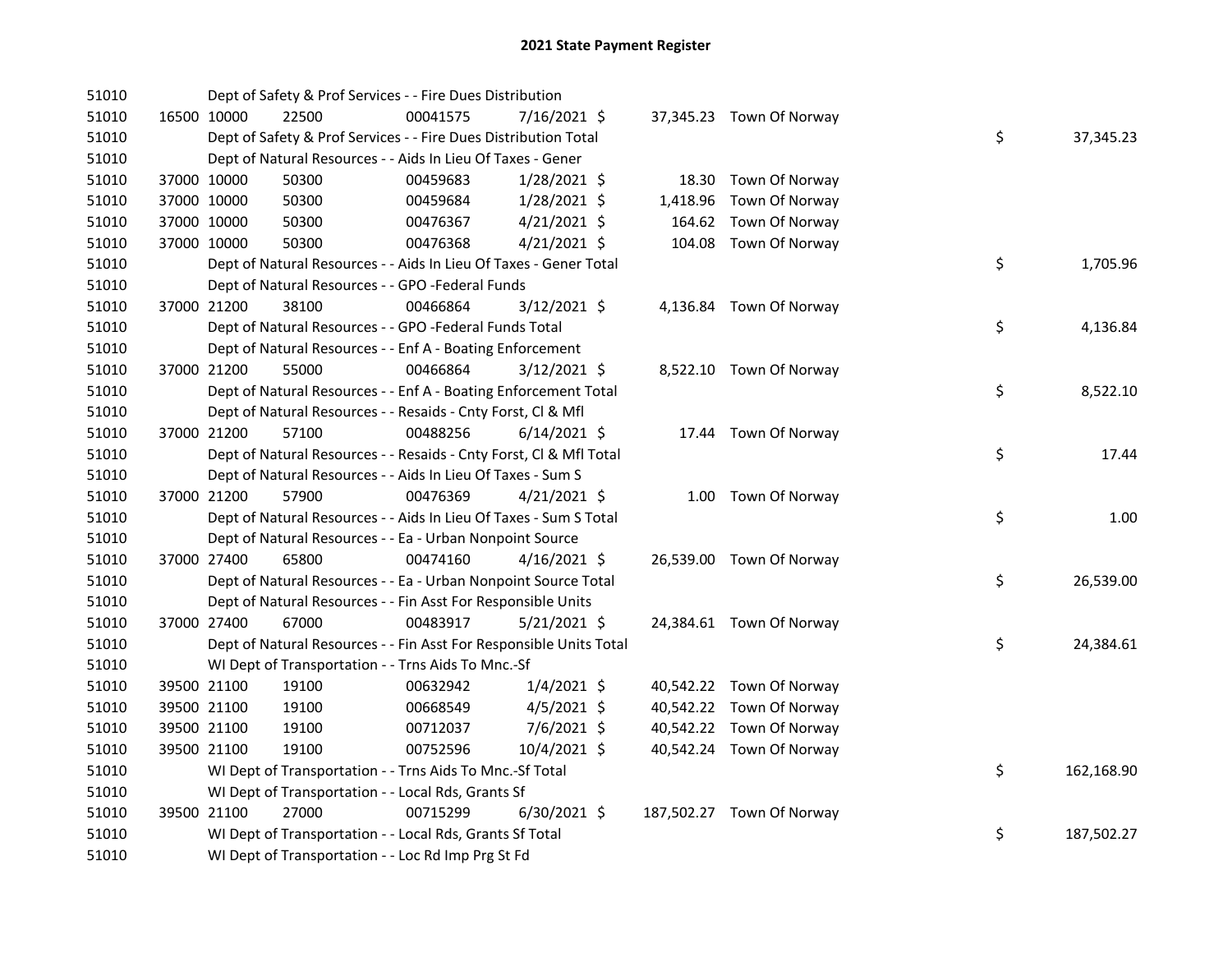| 51010 | 39500 21100 | 27800                                                            | 00717898 | 7/7/2021 \$    |          | 15,336.30 Town Of Norway  |    |            |
|-------|-------------|------------------------------------------------------------------|----------|----------------|----------|---------------------------|----|------------|
| 51010 |             | WI Dept of Transportation - - Loc Rd Imp Prg St Fd Total         |          |                |          |                           | \$ | 15,336.30  |
| 51010 |             | Department of Justice - - Officer training reimbursement         |          |                |          |                           |    |            |
| 51010 | 45500 10000 | 21400                                                            | 00105680 | 11/22/2021 \$  |          | 640.00 Town Of Norway     |    |            |
| 51010 |             | Department of Justice - - Officer training reimbursement Total   |          |                |          |                           | \$ | 640.00     |
| 51010 |             | Department of Revenue - - Gifts And Grants                       |          |                |          |                           |    |            |
| 51010 | 56600 10000 | 12100                                                            | 00207351 | $6/25/2021$ \$ |          | 426,838.37 Town Of Norway |    |            |
| 51010 |             | Department of Revenue - - Gifts And Grants Total                 |          |                |          |                           | \$ | 426,838.37 |
| 51010 |             | Department of Revenue - - Misc Revenue Holding Clearing          |          |                |          |                           |    |            |
| 51010 | 56600 10000 | 99500                                                            | 00188965 | $1/8/2021$ \$  |          | 891.65 Town Of Norway     |    |            |
| 51010 | 56600 10000 | 99500                                                            | 00191032 | 2/5/2021 \$    | 486.00   | Town Of Norway            |    |            |
| 51010 | 56600 10000 | 99500                                                            | 00192854 | $3/1/2021$ \$  | 20.00    | Town Of Norway            |    |            |
| 51010 | 56600 10000 | 99500                                                            | 00193650 | $3/5/2021$ \$  | 3,105.89 | Town Of Norway            |    |            |
| 51010 | 56600 10000 | 99500                                                            | 00195109 | 3/15/2021 \$   |          | 141.22 Town Of Norway     |    |            |
| 51010 | 56600 10000 | 99500                                                            | 00195922 | 3/22/2021 \$   | 252.80   | Town Of Norway            |    |            |
| 51010 | 56600 10000 | 99500                                                            | 00197934 | 4/7/2021 \$    | 2,466.00 | Town Of Norway            |    |            |
| 51010 | 56600 10000 | 99500                                                            | 00199920 | $4/26/2021$ \$ | 60.00    | Town Of Norway            |    |            |
| 51010 | 56600 10000 | 99500                                                            | 00201292 | 5/10/2021 \$   | 706.08   | Town Of Norway            |    |            |
| 51010 | 56600 10000 | 99500                                                            | 00202348 | 5/17/2021 \$   | 49.20    | Town Of Norway            |    |            |
| 51010 | 56600 10000 | 99500                                                            | 00204520 | $6/7/2021$ \$  | 580.39   | Town Of Norway            |    |            |
| 51010 | 56600 10000 | 99500                                                            | 00209086 | 7/8/2021 \$    | 366.12   | Town Of Norway            |    |            |
| 51010 | 56600 10000 | 99500                                                            | 00211834 | 8/6/2021 \$    | 710.27   | Town Of Norway            |    |            |
| 51010 | 56600 10000 | 99500                                                            | 00212190 | 8/9/2021 \$    | 48.80    | Town Of Norway            |    |            |
| 51010 | 56600 10000 | 99500                                                            | 00214448 | 9/8/2021 \$    | 878.37   | Town Of Norway            |    |            |
| 51010 | 56600 10000 | 99500                                                            | 00216696 | 10/7/2021 \$   | 646.39   | Town Of Norway            |    |            |
| 51010 | 56600 10000 | 99500                                                            | 00219288 | 11/5/2021 \$   | 249.30   | Town Of Norway            |    |            |
| 51010 | 56600 10000 | 99500                                                            | 00221438 | 12/7/2021 \$   |          | 336.20 Town Of Norway     |    |            |
| 51010 |             | Department of Revenue - - Misc Revenue Holding Clearing Total    |          |                |          |                           | \$ | 11,994.68  |
| 51010 |             | Shared Revenue and Tax Relief - - County And Municipal Aid       |          |                |          |                           |    |            |
| 51010 | 83500 10000 | 10500                                                            | 00082029 | 7/26/2021 \$   |          | 13,342.12 Town Of Norway  |    |            |
| 51010 | 83500 10000 | 10500                                                            | 00089132 | 11/15/2021 \$  |          | 75,605.32 Town Of Norway  |    |            |
| 51010 |             | Shared Revenue and Tax Relief - - County And Municipal Aid Total |          |                |          |                           | \$ | 88,947.44  |
| 51010 |             | Shared Revenue and Tax Relief - - Exempt Computer Aid            |          |                |          |                           |    |            |
| 51010 | 83500 10000 | 10900                                                            | 00084586 | 7/26/2021 \$   |          | 178.75 Town Of Norway     |    |            |
| 51010 |             | Shared Revenue and Tax Relief - - Exempt Computer Aid Total      |          |                |          |                           | \$ | 178.75     |
| 51010 |             | Shared Revenue and Tax Relief - - Utility Aid                    |          |                |          |                           |    |            |
| 51010 | 83500 10000 | 11000                                                            | 00082029 | 7/26/2021 \$   |          | 504.85 Town Of Norway     |    |            |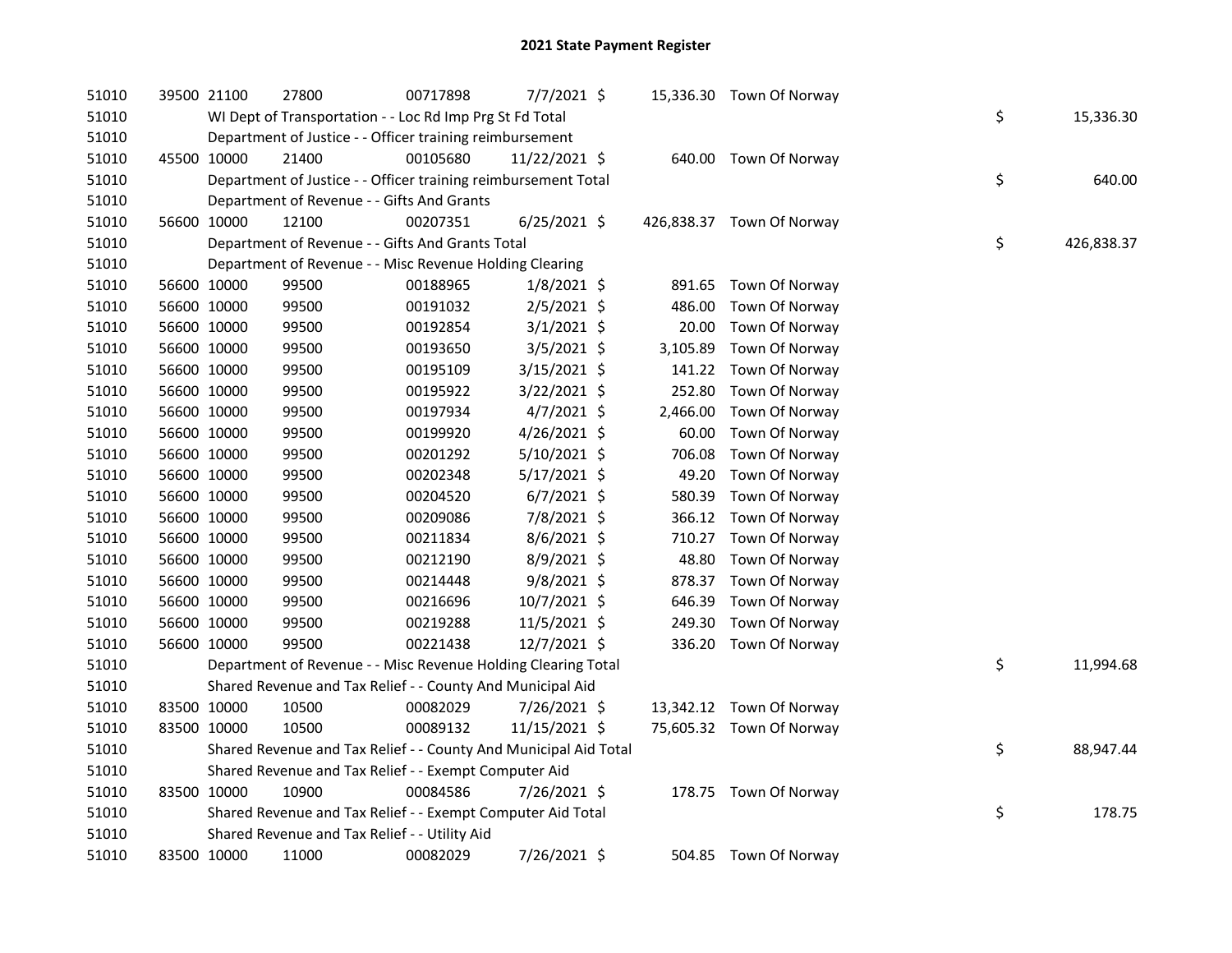| 51010       | 83500 10000 | 11000 | 00089132                                                                      | 11/15/2021 \$ | 2,922.73  | Town Of Norway |              |
|-------------|-------------|-------|-------------------------------------------------------------------------------|---------------|-----------|----------------|--------------|
| 51010       |             |       | Shared Revenue and Tax Relief - - Utility Aid Total                           |               |           |                | 3,427.58     |
| 51010       |             |       | Shared Revenue and Tax Relief - - Personal Property Aid                       |               |           |                |              |
| 51010       | 83500 10000 | 11100 | 00077768                                                                      | 5/3/2021 \$   | 4.370.43  | Town Of Norway |              |
| 51010       |             |       | Shared Revenue and Tax Relief - - Personal Property Aid Total                 |               |           |                | 4,370.43     |
| 51010       |             |       | Shared Revenue and Tax Relief - - State Aid; Video Service Provider Fee       |               |           |                |              |
| 51010       | 83500 10000 | 11200 | 00083111                                                                      | 7/26/2021 \$  | 19.614.66 | Town Of Norway |              |
| 51010       |             |       | Shared Revenue and Tax Relief - - State Aid; Video Service Provider Fee Total |               |           |                | 19.614.66    |
| 51010 Total |             |       |                                                                               |               |           |                | 1,023,671.56 |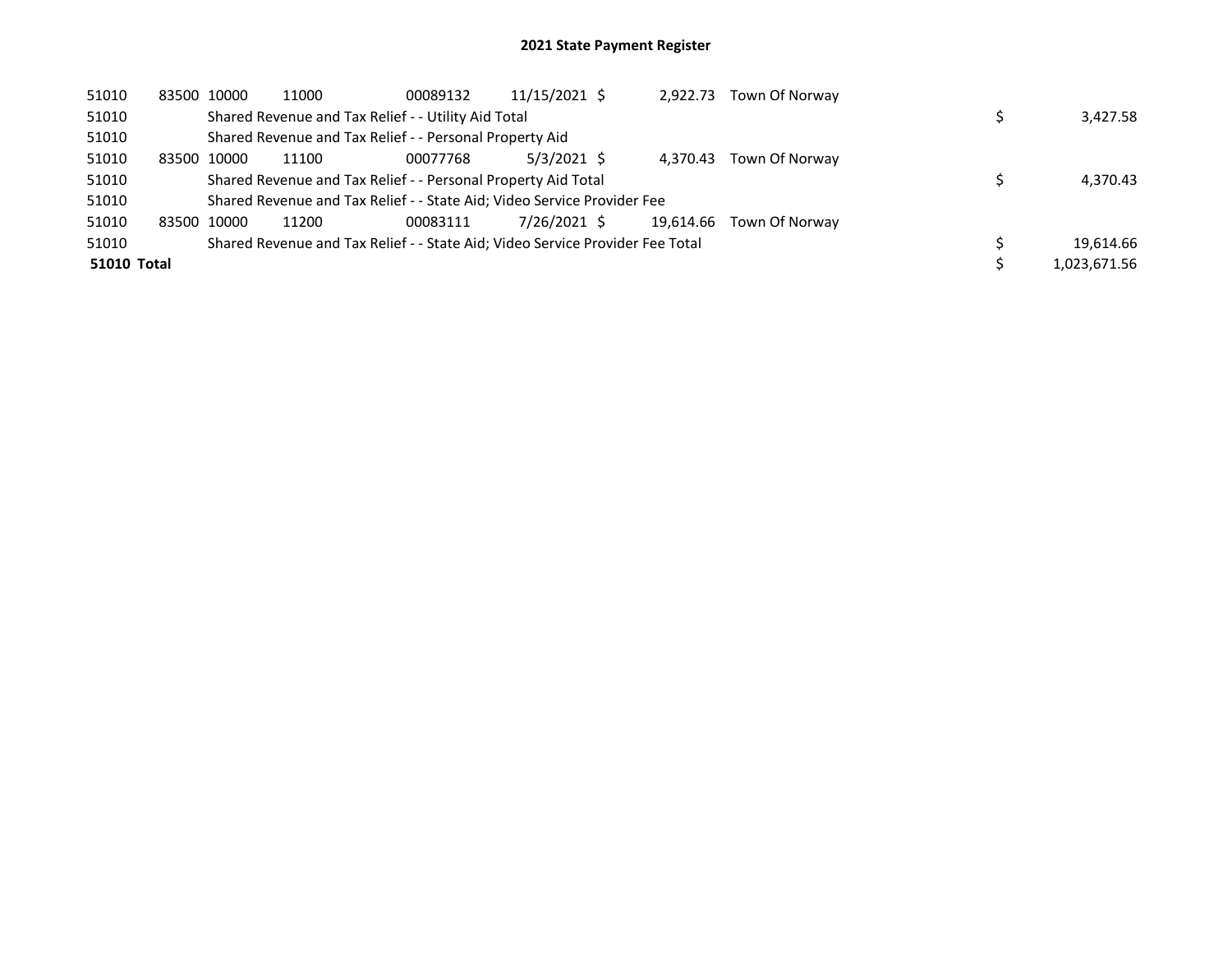| 51016 |             | Dept of Safety & Prof Services - - Fire Dues Distribution          |          |                |           |                              |    |           |
|-------|-------------|--------------------------------------------------------------------|----------|----------------|-----------|------------------------------|----|-----------|
| 51016 | 16500 10000 | 22500                                                              | 00041580 | $7/16/2021$ \$ |           | 30,441.74 Waterford, Town of |    |           |
| 51016 |             | Dept of Safety & Prof Services - - Fire Dues Distribution Total    |          |                |           |                              | \$ | 30,441.74 |
| 51016 |             | Dept of Natural Resources - - Aids In Lieu Of Taxes - Gener        |          |                |           |                              |    |           |
| 51016 | 37000 10000 | 50300                                                              | 00459697 | 1/28/2021 \$   |           | 442.35 Waterford, Town of    |    |           |
| 51016 | 37000 10000 | 50300                                                              | 00459698 | 1/28/2021 \$   | 23,715.20 | Waterford, Town of           |    |           |
| 51016 | 37000 10000 | 50300                                                              | 00476528 | $4/21/2021$ \$ |           | 205.81 Waterford, Town of    |    |           |
| 51016 |             | Dept of Natural Resources - - Aids In Lieu Of Taxes - Gener Total  |          |                |           |                              | \$ | 24,363.36 |
| 51016 |             | Dept of Natural Resources - - Taxes & Assessmts-Conserv Fund       |          |                |           |                              |    |           |
| 51016 | 37000 21200 | 16900                                                              | 00459195 | 1/28/2021 \$   |           | 250.00 Waterford, Town of    |    |           |
| 51016 | 37000 21200 | 16900                                                              | 00459196 | 1/28/2021 \$   | 250.00    | Waterford, Town of           |    |           |
| 51016 | 37000 21200 | 16900                                                              | 00459197 | $1/28/2021$ \$ | 250.00    | Waterford, Town of           |    |           |
| 51016 | 37000 21200 | 16900                                                              | 00459198 | 1/28/2021 \$   | 250.00    | Waterford, Town of           |    |           |
| 51016 | 37000 21200 | 16900                                                              | 00459199 | $1/28/2021$ \$ | 250.00    | Waterford, Town of           |    |           |
| 51016 | 37000 21200 | 16900                                                              | 00459200 | 1/28/2021 \$   | 250.00    | Waterford, Town of           |    |           |
| 51016 | 37000 21200 | 16900                                                              | 00459201 | 1/28/2021 \$   | 250.00    | Waterford, Town of           |    |           |
| 51016 | 37000 21200 | 16900                                                              | 00459202 | $1/28/2021$ \$ | 250.00    | Waterford, Town of           |    |           |
| 51016 | 37000 21200 | 16900                                                              | 00459203 | $1/28/2021$ \$ | 250.00    | Waterford, Town of           |    |           |
| 51016 | 37000 21200 | 16900                                                              | 00459204 | 1/28/2021 \$   | 250.00    | Waterford, Town of           |    |           |
| 51016 | 37000 21200 | 16900                                                              | 00459205 | $1/28/2021$ \$ | 250.00    | Waterford, Town of           |    |           |
| 51016 | 37000 21200 | 16900                                                              | 00459206 | 1/28/2021 \$   | 250.00    | Waterford, Town of           |    |           |
| 51016 | 37000 21200 | 16900                                                              | 00459207 | 1/28/2021 \$   |           | 250.00 Waterford, Town of    |    |           |
| 51016 |             | Dept of Natural Resources - - Taxes & Assessmts-Conserv Fund Total |          |                |           |                              | \$ | 3,250.00  |
| 51016 |             | Dept of Natural Resources - - GPO -Federal Funds                   |          |                |           |                              |    |           |
| 51016 | 37000 21200 | 38100                                                              | 00466898 | $3/12/2021$ \$ |           | 5,009.06 Waterford, Town of  |    |           |
| 51016 |             | Dept of Natural Resources - - GPO -Federal Funds Total             |          |                |           |                              | \$ | 5,009.06  |
| 51016 |             | Dept of Natural Resources - - Enf A - Boating Enforcement          |          |                |           |                              |    |           |
| 51016 | 37000 21200 | 55000                                                              | 00466898 | $3/12/2021$ \$ |           | 10,318.91 Waterford, Town of |    |           |
| 51016 |             | Dept of Natural Resources - - Enf A - Boating Enforcement Total    |          |                |           |                              | \$ | 10,318.91 |
| 51016 |             | Dept of Natural Resources - - Resaids - Cnty Forst, CI & Mfl       |          |                |           |                              |    |           |
| 51016 | 37000 21200 | 57100                                                              | 00488257 | $6/14/2021$ \$ |           | 10.80 Waterford, Town of     |    |           |
| 51016 |             | Dept of Natural Resources - - Resaids - Cnty Forst, Cl & Mfl Total |          |                |           |                              | \$ | 10.80     |
| 51016 |             | Dept of Natural Resources - - Aids In Lieu Of Taxes - Sum S        |          |                |           |                              |    |           |
| 51016 | 37000 21200 | 57900                                                              | 00476529 | $4/21/2021$ \$ |           | 626.98 Waterford, Town of    |    |           |
| 51016 |             | Dept of Natural Resources - - Aids In Lieu Of Taxes - Sum S Total  |          |                |           |                              | \$ | 626.98    |
| 51016 |             | Dept of Natural Resources - - Fin Asst For Responsible Units       |          |                |           |                              |    |           |
| 51016 | 37000 27400 | 67000                                                              | 00483284 | $5/21/2021$ \$ |           | 17,851.19 Waterford, Town of |    |           |
|       |             |                                                                    |          |                |           |                              |    |           |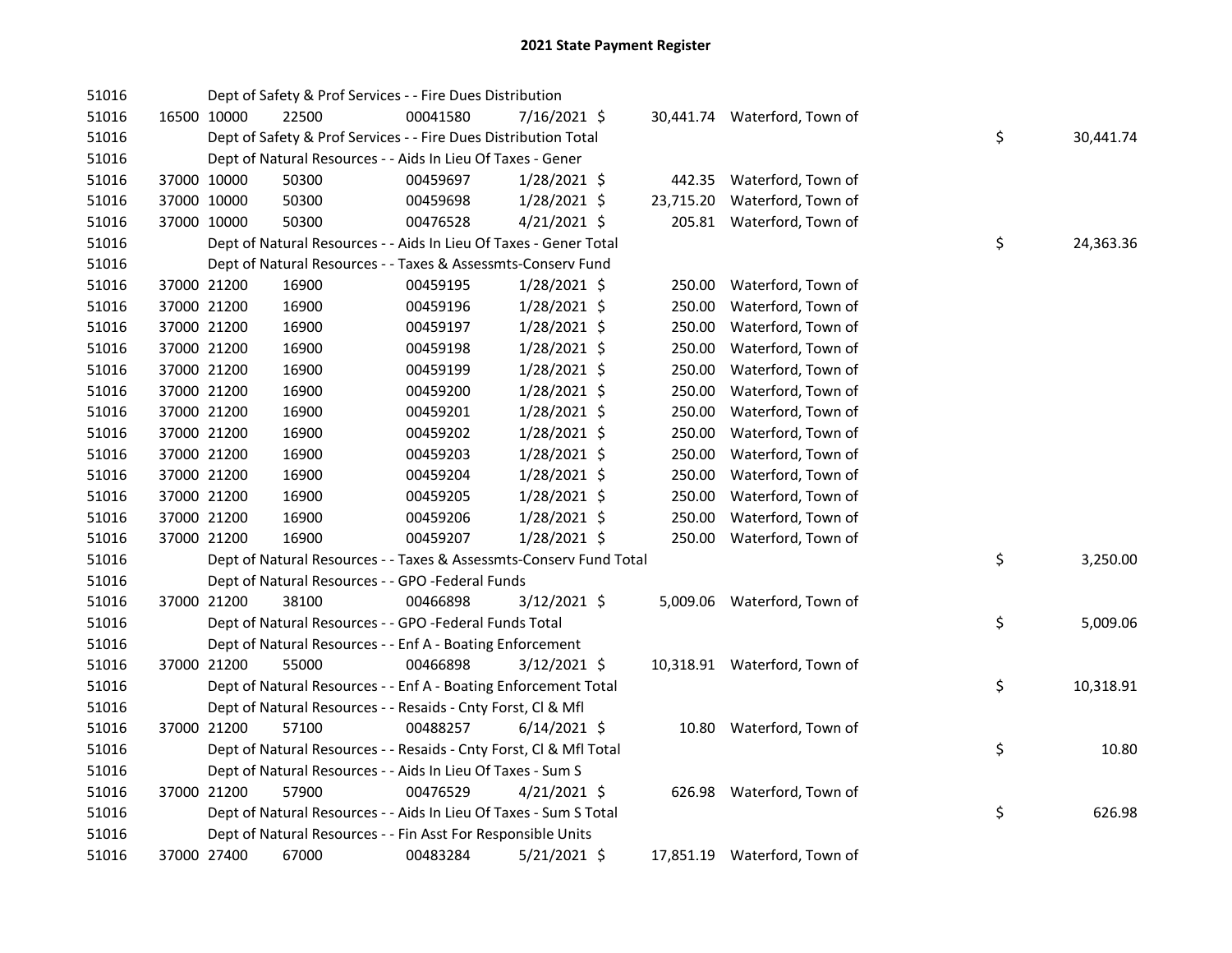| 51016 |             | Dept of Natural Resources - - Fin Asst For Responsible Units Total |          |                |           |                                                                                                         | \$<br>17,851.19  |
|-------|-------------|--------------------------------------------------------------------|----------|----------------|-----------|---------------------------------------------------------------------------------------------------------|------------------|
| 51016 |             | Dept of Natural Resources - - Land Acquisition                     |          |                |           |                                                                                                         |                  |
| 51016 | 37000 36300 | TA100                                                              | 00478112 | $4/29/2021$ \$ |           | 1,850.00 Waterford, Town of                                                                             |                  |
| 51016 |             | Dept of Natural Resources - - Land Acquisition Total               |          |                |           |                                                                                                         | \$<br>1,850.00   |
| 51016 |             | WI Dept of Transportation - - Trns Aids To Mnc.-Sf                 |          |                |           |                                                                                                         |                  |
| 51016 | 39500 21100 | 19100                                                              | 00632943 | $1/4/2021$ \$  |           | 52,859.63 Waterford, Town of                                                                            |                  |
| 51016 | 39500 21100 | 19100                                                              | 00668550 | $4/5/2021$ \$  | 52,859.63 | Waterford, Town of                                                                                      |                  |
| 51016 | 39500 21100 | 19100                                                              | 00712038 | $7/6/2021$ \$  |           | 52,859.63 Waterford, Town of                                                                            |                  |
| 51016 | 39500 21100 | 19100                                                              | 00752597 | 10/4/2021 \$   |           | 52,859.63 Waterford, Town of                                                                            |                  |
| 51016 |             | WI Dept of Transportation - - Trns Aids To Mnc.-Sf Total           |          |                |           |                                                                                                         | \$<br>211,438.52 |
| 51016 |             | Department of Justice - - Law Enforcement Train, Local             |          |                |           |                                                                                                         |                  |
| 51016 | 45500 10000 | 23100                                                              | 00106075 | 11/30/2021 \$  |           | 1,440.00 Waterford, Town of                                                                             |                  |
| 51016 |             | Department of Justice - - Law Enforcement Train, Local Total       |          |                |           |                                                                                                         | \$<br>1,440.00   |
| 51016 |             |                                                                    |          |                |           | Public Defender Board - - Transcript, Discovery and Records Provided to the Public Defender Board       |                  |
| 51016 | 55000 10000 | 10600                                                              | 00275631 | $1/26/2021$ \$ |           | 5.00 Waterford, Town of                                                                                 |                  |
| 51016 |             |                                                                    |          |                |           | Public Defender Board - - Transcript, Discovery and Records Provided to the Public Defender Board Total | \$<br>5.00       |
| 51016 |             | Department of Revenue - - Gifts And Grants                         |          |                |           |                                                                                                         |                  |
| 51016 | 56600 10000 | 12100                                                              | 00207352 | $6/25/2021$ \$ |           | 340,748.48 Waterford, Town of                                                                           |                  |
| 51016 |             | Department of Revenue - - Gifts And Grants Total                   |          |                |           |                                                                                                         | \$<br>340,748.48 |
| 51016 |             | Department of Revenue - - Misc Revenue Holding Clearing            |          |                |           |                                                                                                         |                  |
| 51016 | 56600 10000 | 99500                                                              | 00188969 | $1/8/2021$ \$  |           | 340.30 Waterford, Town of                                                                               |                  |
| 51016 | 56600 10000 | 99500                                                              | 00191036 | $2/5/2021$ \$  |           | 629.71 Waterford, Town of                                                                               |                  |
| 51016 | 56600 10000 | 99500                                                              | 00192862 | $3/1/2021$ \$  |           | 2,997.44 Waterford, Town of                                                                             |                  |
| 51016 | 56600 10000 | 99500                                                              | 00193654 | 3/5/2021 \$    |           | 1,615.85 Waterford, Town of                                                                             |                  |
| 51016 | 56600 10000 | 99500                                                              | 00195927 | 3/22/2021 \$   |           | 721.14 Waterford, Town of                                                                               |                  |
| 51016 | 56600 10000 | 99500                                                              | 00197349 | $4/5/2021$ \$  |           | 235.33 Waterford, Town of                                                                               |                  |
| 51016 | 56600 10000 | 99500                                                              | 00197939 | $4/7/2021$ \$  |           | 577.45 Waterford, Town of                                                                               |                  |
| 51016 | 56600 10000 | 99500                                                              | 00198545 | $4/12/2021$ \$ | 615.60    | Waterford, Town of                                                                                      |                  |
| 51016 | 56600 10000 | 99500                                                              | 00199925 | 4/26/2021 \$   | 70.22     | Waterford, Town of                                                                                      |                  |
| 51016 | 56600 10000 | 99500                                                              | 00201297 | 5/7/2021 \$    | 256.50    | Waterford, Town of                                                                                      |                  |
| 51016 | 56600 10000 | 99500                                                              | 00201707 | 5/10/2021 \$   |           | 226.27 Waterford, Town of                                                                               |                  |
| 51016 | 56600 10000 | 99500                                                              | 00204525 | $6/7/2021$ \$  |           | 1,949.54 Waterford, Town of                                                                             |                  |
| 51016 | 56600 10000 | 99500                                                              | 00205421 | $6/14/2021$ \$ | 228.65    | Waterford, Town of                                                                                      |                  |
| 51016 | 56600 10000 | 99500                                                              | 00209091 | 7/8/2021 \$    | 1,231.26  | Waterford, Town of                                                                                      |                  |
| 51016 | 56600 10000 | 99500                                                              | 00209441 | 7/12/2021 \$   |           | 372.97 Waterford, Town of                                                                               |                  |
| 51016 | 56600 10000 | 99500                                                              | 00211839 | 8/6/2021 \$    | 684.10    | Waterford, Town of                                                                                      |                  |
| 51016 | 56600 10000 | 99500                                                              | 00212193 | 8/9/2021 \$    | 88.80     | Waterford, Town of                                                                                      |                  |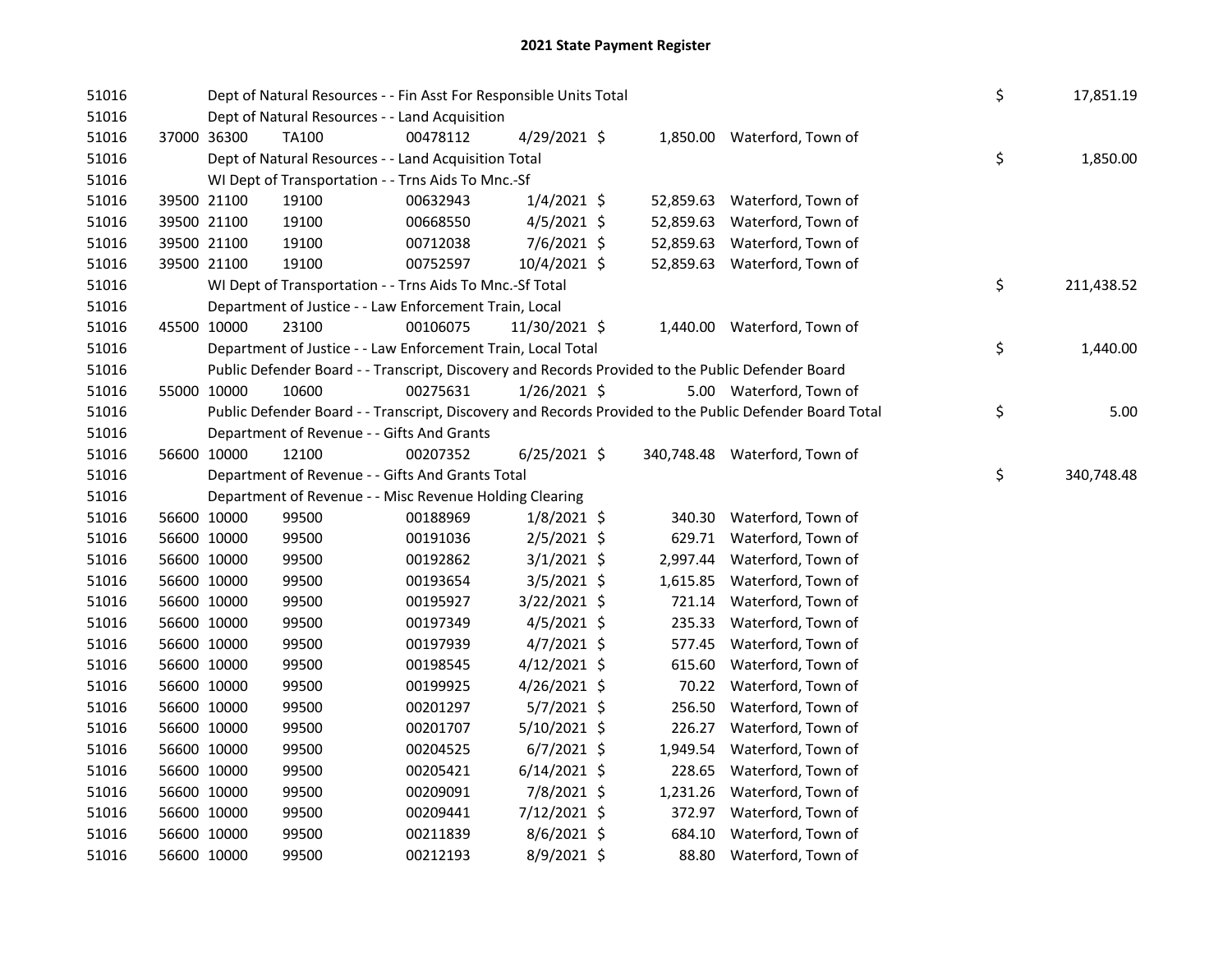| 51016              |       | 56600 10000 | 99500                                                                         | 00214453 | $9/8/2021$ \$  | 298.52    | Waterford, Town of           |    |            |
|--------------------|-------|-------------|-------------------------------------------------------------------------------|----------|----------------|-----------|------------------------------|----|------------|
| 51016              |       | 56600 10000 | 99500                                                                         | 00216701 | $10/7/2021$ \$ | 1,087.25  | Waterford, Town of           |    |            |
| 51016              |       | 56600 10000 | 99500                                                                         | 00218140 | 10/25/2021 \$  | 887.88    | Waterford, Town of           |    |            |
| 51016              |       | 56600 10000 | 99500                                                                         | 00219293 | $11/5/2021$ \$ | 659.30    | Waterford, Town of           |    |            |
| 51016              | 56600 | 10000       | 99500                                                                         | 00221443 | 12/7/2021 \$   | 1,044.19  | Waterford, Town of           |    |            |
| 51016              |       |             | Department of Revenue - - Misc Revenue Holding Clearing Total                 |          |                |           |                              | \$ | 16,818.27  |
| 51016              |       |             | Shared Revenue and Tax Relief - - County And Municipal Aid                    |          |                |           |                              |    |            |
| 51016              |       | 83500 10000 | 10500                                                                         | 00082030 | 7/26/2021 \$   |           | 10,724.76 Waterford, Town of |    |            |
| 51016              |       | 83500 10000 | 10500                                                                         | 00089133 | 11/15/2021 \$  |           | 60,773.61 Waterford, Town of |    |            |
| 51016              |       |             | Shared Revenue and Tax Relief - - County And Municipal Aid Total              |          |                |           |                              | \$ | 71,498.37  |
| 51016              |       |             | Shared Revenue and Tax Relief - - Exempt Computer Aid                         |          |                |           |                              |    |            |
| 51016              |       | 83500 10000 | 10900                                                                         | 00084587 | 7/26/2021 \$   |           | 223.44 Waterford, Town of    |    |            |
| 51016              |       |             | Shared Revenue and Tax Relief - - Exempt Computer Aid Total                   |          |                |           |                              | \$ | 223.44     |
| 51016              |       |             | Shared Revenue and Tax Relief - - Utility Aid                                 |          |                |           |                              |    |            |
| 51016              |       | 83500 10000 | 11000                                                                         | 00082030 | 7/26/2021 \$   | 471.96    | Waterford, Town of           |    |            |
| 51016              |       | 83500 10000 | 11000                                                                         | 00089133 | 11/15/2021 \$  |           | 2,848.16 Waterford, Town of  |    |            |
| 51016              |       |             | Shared Revenue and Tax Relief - - Utility Aid Total                           |          |                |           |                              | \$ | 3,320.12   |
| 51016              |       |             | Shared Revenue and Tax Relief - - Personal Property Aid                       |          |                |           |                              |    |            |
| 51016              |       | 83500 10000 | 11100                                                                         | 00077769 | $5/3/2021$ \$  |           | 3,219.48 Waterford, Town of  |    |            |
| 51016              |       |             | Shared Revenue and Tax Relief - - Personal Property Aid Total                 |          |                |           |                              | \$ | 3,219.48   |
| 51016              |       |             | Shared Revenue and Tax Relief - - State Aid; Video Service Provider Fee       |          |                |           |                              |    |            |
| 51016              |       | 83500 10000 | 11200                                                                         | 00083112 | 7/26/2021 \$   | 16,704.38 | Waterford, Town of           |    |            |
| 51016              |       |             | Shared Revenue and Tax Relief - - State Aid; Video Service Provider Fee Total |          |                |           |                              | \$ | 16,704.38  |
| 51016              |       |             | Shared Revenue and Tax Relief - - Payments For Municipal Svcs                 |          |                |           |                              |    |            |
| 51016              |       | 83500 10000 | 50100                                                                         | 00073747 | $2/1/2021$ \$  |           | 34.71 Waterford, Town of     |    |            |
| 51016              |       |             | Shared Revenue and Tax Relief - - Payments For Municipal Svcs Total           |          |                |           |                              | \$ | 34.71      |
| <b>51016 Total</b> |       |             |                                                                               |          |                |           |                              | \$ | 759,172.81 |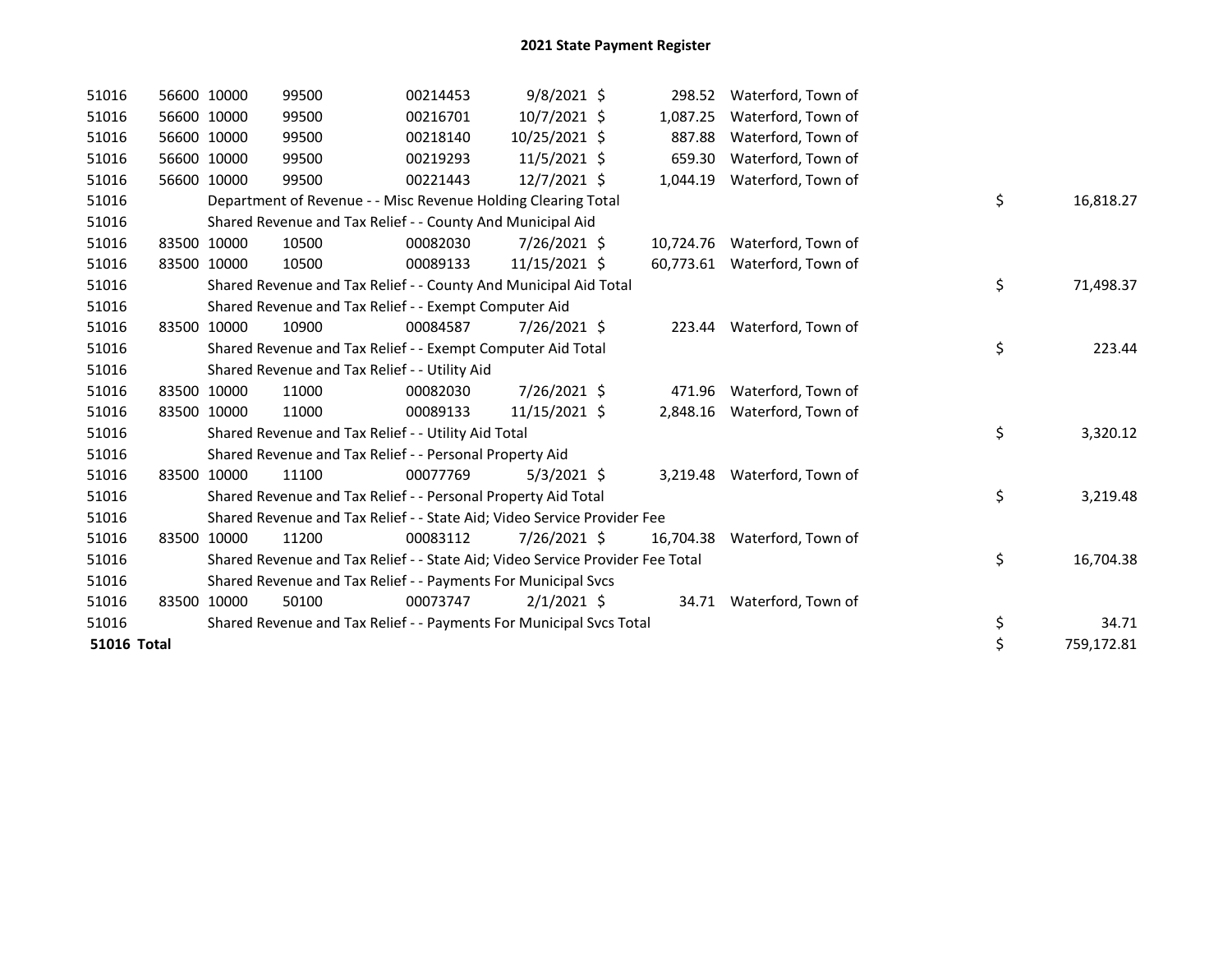| 51104 |             | Dept of Safety & Prof Services - - Fire Dues Distribution          |          |                |          |                                 |    |              |
|-------|-------------|--------------------------------------------------------------------|----------|----------------|----------|---------------------------------|----|--------------|
| 51104 | 16500 10000 | 22500                                                              | 00041570 | 7/16/2021 \$   |          | 102,994.29 Village Of Caledonia |    |              |
| 51104 |             | Dept of Safety & Prof Services - - Fire Dues Distribution Total    |          |                |          |                                 | \$ | 102,994.29   |
| 51104 |             | Dept of Natural Resources - - Seg Earned                           |          |                |          |                                 |    |              |
| 51104 | 37000 21200 | 100SE                                                              | 00474023 | $4/15/2021$ \$ |          | 5,030.86 Village Of Caledonia   |    |              |
| 51104 |             | Dept of Natural Resources - - Seg Earned Total                     |          |                |          |                                 | \$ | 5,030.86     |
| 51104 |             | Dept of Natural Resources - - Resaids - Cnty Forst, Cl & Mfl       |          |                |          |                                 |    |              |
| 51104 | 37000 21200 | 57100                                                              | 00488258 | $6/14/2021$ \$ |          | 12.60 Village Of Caledonia      |    |              |
| 51104 |             | Dept of Natural Resources - - Resaids - Cnty Forst, Cl & Mfl Total |          |                |          |                                 | \$ | 12.60        |
| 51104 |             | Dept of Natural Resources - - Fin Asst For Responsible Units       |          |                |          |                                 |    |              |
| 51104 | 37000 27400 | 67000                                                              | 00483833 | $5/21/2021$ \$ |          | 61,221.08 Village Of Caledonia  |    |              |
| 51104 |             | Dept of Natural Resources - - Fin Asst For Responsible Units Total |          |                |          |                                 | \$ | 61,221.08    |
| 51104 |             | Dept of Natural Resources - - Recycling Consolidation Grants       |          |                |          |                                 |    |              |
| 51104 | 37000 27400 | 67300                                                              | 00483833 | 5/21/2021 \$   |          | 6,462.15 Village Of Caledonia   |    |              |
| 51104 |             | Dept of Natural Resources - - Recycling Consolidation Grants Total |          |                |          |                                 | \$ | 6,462.15     |
| 51104 |             | Dept of Natural Resources - - GPO - Sd Water Loan Prog, Fed        |          |                |          |                                 |    |              |
| 51104 | 37000 57300 | 48200                                                              | 00455079 | $1/7/2021$ \$  |          | 7,917.00 Village Of Caledonia   |    |              |
| 51104 | 37000 57300 | 48200                                                              | 00468686 | $3/31/2021$ \$ | 6,232.00 | Village Of Caledonia            |    |              |
| 51104 | 37000 57300 | 48200                                                              | 00491928 | 7/16/2021 \$   | 6,232.00 | Village Of Caledonia            |    |              |
| 51104 | 37000 57300 | 48200                                                              | 00515593 | 11/12/2021 \$  |          | 6,232.00 Village Of Caledonia   |    |              |
| 51104 |             | Dept of Natural Resources - - GPO - Sd Water Loan Prog, Fed Total  |          |                |          |                                 | \$ | 26,613.00    |
| 51104 |             | WI Dept of Transportation - - Conn Hwy Aids St Fds                 |          |                |          |                                 |    |              |
| 51104 | 39500 21100 | 16200                                                              | 00633597 | $1/4/2021$ \$  | 9,480.60 | Village Of Caledonia            |    |              |
| 51104 | 39500 21100 | 16200                                                              | 00669204 | 4/5/2021 \$    | 9,480.60 | Village Of Caledonia            |    |              |
| 51104 | 39500 21100 | 16200                                                              | 00712692 | 7/6/2021 \$    | 9,480.60 | Village Of Caledonia            |    |              |
| 51104 | 39500 21100 | 16200                                                              | 00753251 | 10/4/2021 \$   |          | 9,480.61 Village Of Caledonia   |    |              |
| 51104 |             | WI Dept of Transportation - - Conn Hwy Aids St Fds Total           |          |                |          |                                 | \$ | 37,922.41    |
| 51104 |             | WI Dept of Transportation - - Trns Aids To Mnc.-Sf                 |          |                |          |                                 |    |              |
| 51104 | 39500 21100 | 19100                                                              | 00632944 | $1/4/2021$ \$  |          | 361,979.43 Village Of Caledonia |    |              |
| 51104 | 39500 21100 | 19100                                                              | 00668551 | $4/5/2021$ \$  |          | 361,979.43 Village Of Caledonia |    |              |
| 51104 | 39500 21100 | 19100                                                              | 00712039 | 7/6/2021 \$    |          | 361,979.43 Village Of Caledonia |    |              |
| 51104 | 39500 21100 | 19100                                                              | 00752598 | 10/4/2021 \$   |          | 361,979.43 Village Of Caledonia |    |              |
| 51104 |             | WI Dept of Transportation - - Trns Aids To Mnc.-Sf Total           |          |                |          |                                 | \$ | 1,447,917.72 |
| 51104 |             | WI Dept of Transportation - - Loc Rd Imp Prg St Fd                 |          |                |          |                                 |    |              |
| 51104 | 39500 21100 | 27800                                                              | 00772286 | 11/9/2021 \$   |          | 70,569.28 Village Of Caledonia  |    |              |
| 51104 |             | WI Dept of Transportation - - Loc Rd Imp Prg St Fd Total           |          |                |          |                                 | \$ | 70,569.28    |
| 51104 |             | Child Abuse & Neglect Prev Bd - - General Aids                     |          |                |          |                                 |    |              |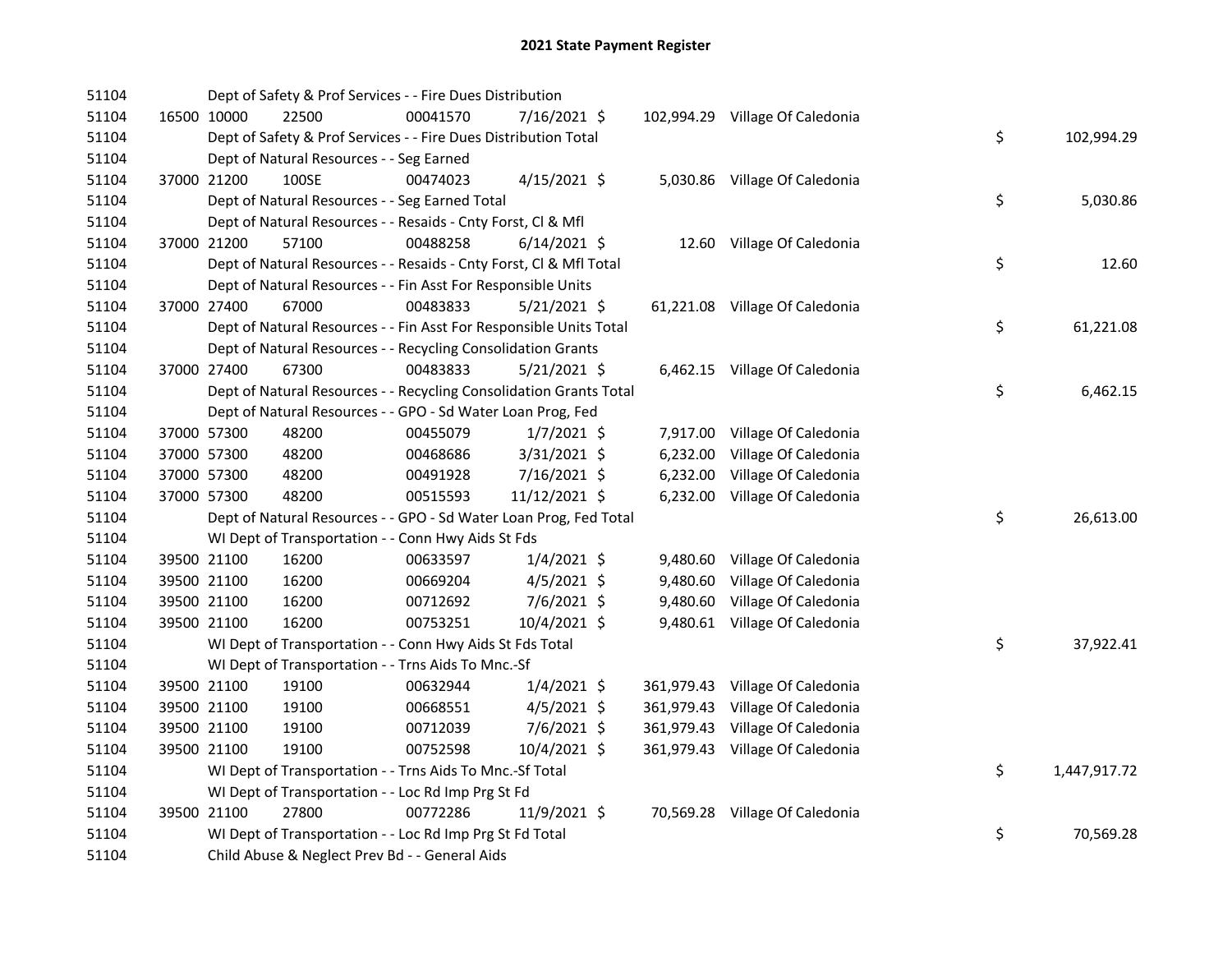| 51104 | 43300 10000 |             | 99000                                                                                             | 00003037                | 10/1/2021 \$   |       | 74,999.90 Village Of Caledonia |    |           |
|-------|-------------|-------------|---------------------------------------------------------------------------------------------------|-------------------------|----------------|-------|--------------------------------|----|-----------|
| 51104 |             |             | Child Abuse & Neglect Prev Bd - - General Aids Total                                              |                         |                |       |                                | \$ | 74,999.90 |
| 51104 |             |             | Department of Health Services - - Prepaid Medical Transport Reimbursement                         |                         |                |       |                                |    |           |
| 51104 | 43500 10000 |             | 16300                                                                                             | AMBULANCE 11/15/2021 \$ |                |       | 20,637.46 Village Of Caledonia |    |           |
| 51104 |             |             | Department of Health Services - - Prepaid Medical Transport Reimbursement Total                   |                         |                |       |                                | \$ | 20,637.46 |
| 51104 |             |             | Department of Justice - - Officer training reimbursement                                          |                         |                |       |                                |    |           |
| 51104 | 45500 10000 |             | 21400                                                                                             | 00105034                | 11/12/2021 \$  |       | 5,120.00 Village Of Caledonia  |    |           |
| 51104 |             |             | Department of Justice - - Officer training reimbursement Total                                    |                         |                |       |                                | \$ | 5,120.00  |
| 51104 |             |             | Department of Justice - - Crime Laboratories, Dna                                                 |                         |                |       |                                |    |           |
| 51104 | 45500 10000 |             | 22100                                                                                             | 00100313                | 7/14/2021 \$   |       | 10.00 Village Of Caledonia     |    |           |
| 51104 |             |             | Department of Justice - - Crime Laboratories, Dna Total                                           |                         |                |       |                                | \$ | 10.00     |
| 51104 |             |             | Public Defender Board - - Transcript, Discovery and Records Provided to the Public Defender Board |                         |                |       |                                |    |           |
| 51104 | 55000 10000 |             | 10600                                                                                             | 00275521                | $1/26/2021$ \$ |       | 5.00 Village Of Caledonia      |    |           |
| 51104 | 55000 10000 |             | 10600                                                                                             | 00275522                | $1/26/2021$ \$ | 5.00  | Village Of Caledonia           |    |           |
| 51104 |             | 55000 10000 | 10600                                                                                             | 00275523                | $1/26/2021$ \$ | 10.00 | Village Of Caledonia           |    |           |
| 51104 |             | 55000 10000 | 10600                                                                                             | 00275524                | $1/26/2021$ \$ | 5.00  | Village Of Caledonia           |    |           |
| 51104 |             | 55000 10000 | 10600                                                                                             | 00275525                | $1/26/2021$ \$ | 15.00 | Village Of Caledonia           |    |           |
| 51104 |             | 55000 10000 | 10600                                                                                             | 00275526                | 1/26/2021 \$   | 5.00  | Village Of Caledonia           |    |           |
| 51104 |             | 55000 10000 | 10600                                                                                             | 00275527                | 1/26/2021 \$   | 5.00  | Village Of Caledonia           |    |           |
| 51104 |             | 55000 10000 | 10600                                                                                             | 00275528                | 1/26/2021 \$   | 20.00 | Village Of Caledonia           |    |           |
| 51104 |             | 55000 10000 | 10600                                                                                             | 00282068                | 3/22/2021 \$   | 5.00  | Village Of Caledonia           |    |           |
| 51104 |             | 55000 10000 | 10600                                                                                             | 00282069                | 3/22/2021 \$   | 15.00 | Village Of Caledonia           |    |           |
| 51104 |             | 55000 10000 | 10600                                                                                             | 00287627                | 4/30/2021 \$   | 10.00 | Village Of Caledonia           |    |           |
| 51104 |             | 55000 10000 | 10600                                                                                             | 00287628                | 4/30/2021 \$   | 10.00 | Village Of Caledonia           |    |           |
| 51104 |             | 55000 10000 | 10600                                                                                             | 00287629                | 4/30/2021 \$   | 5.00  | Village Of Caledonia           |    |           |
| 51104 |             | 55000 10000 | 10600                                                                                             | 00287630                | 4/30/2021 \$   | 5.00  | Village Of Caledonia           |    |           |
| 51104 |             | 55000 10000 | 10600                                                                                             | 00291298                | 5/21/2021 \$   | 5.00  | Village Of Caledonia           |    |           |
| 51104 |             | 55000 10000 | 10600                                                                                             | 00298086                | 6/30/2021 \$   | 20.00 | Village Of Caledonia           |    |           |
| 51104 | 55000 10000 |             | 10600                                                                                             | 00298087                | 6/30/2021 \$   | 5.00  | Village Of Caledonia           |    |           |
| 51104 |             | 55000 10000 | 10600                                                                                             | 00298088                | 6/30/2021 \$   | 5.00  | Village Of Caledonia           |    |           |
| 51104 |             | 55000 10000 | 10600                                                                                             | 00298089                | $6/30/2021$ \$ | 10.00 | Village Of Caledonia           |    |           |
| 51104 |             | 55000 10000 | 10600                                                                                             | 00298090                | $6/30/2021$ \$ | 5.00  | Village Of Caledonia           |    |           |
| 51104 |             | 55000 10000 | 10600                                                                                             | 00298091                | 6/30/2021 \$   | 5.00  | Village Of Caledonia           |    |           |
| 51104 | 55000 10000 |             | 10600                                                                                             | 00298092                | $6/30/2021$ \$ | 5.00  | Village Of Caledonia           |    |           |
| 51104 | 55000 10000 |             | 10600                                                                                             | 00298093                | $6/30/2021$ \$ | 10.00 | Village Of Caledonia           |    |           |
| 51104 | 55000 10000 |             | 10600                                                                                             | 00298094                | $6/30/2021$ \$ | 5.00  | Village Of Caledonia           |    |           |
| 51104 |             | 55000 10000 | 10600                                                                                             | 00298095                | 6/30/2021 \$   | 5.00  | Village Of Caledonia           |    |           |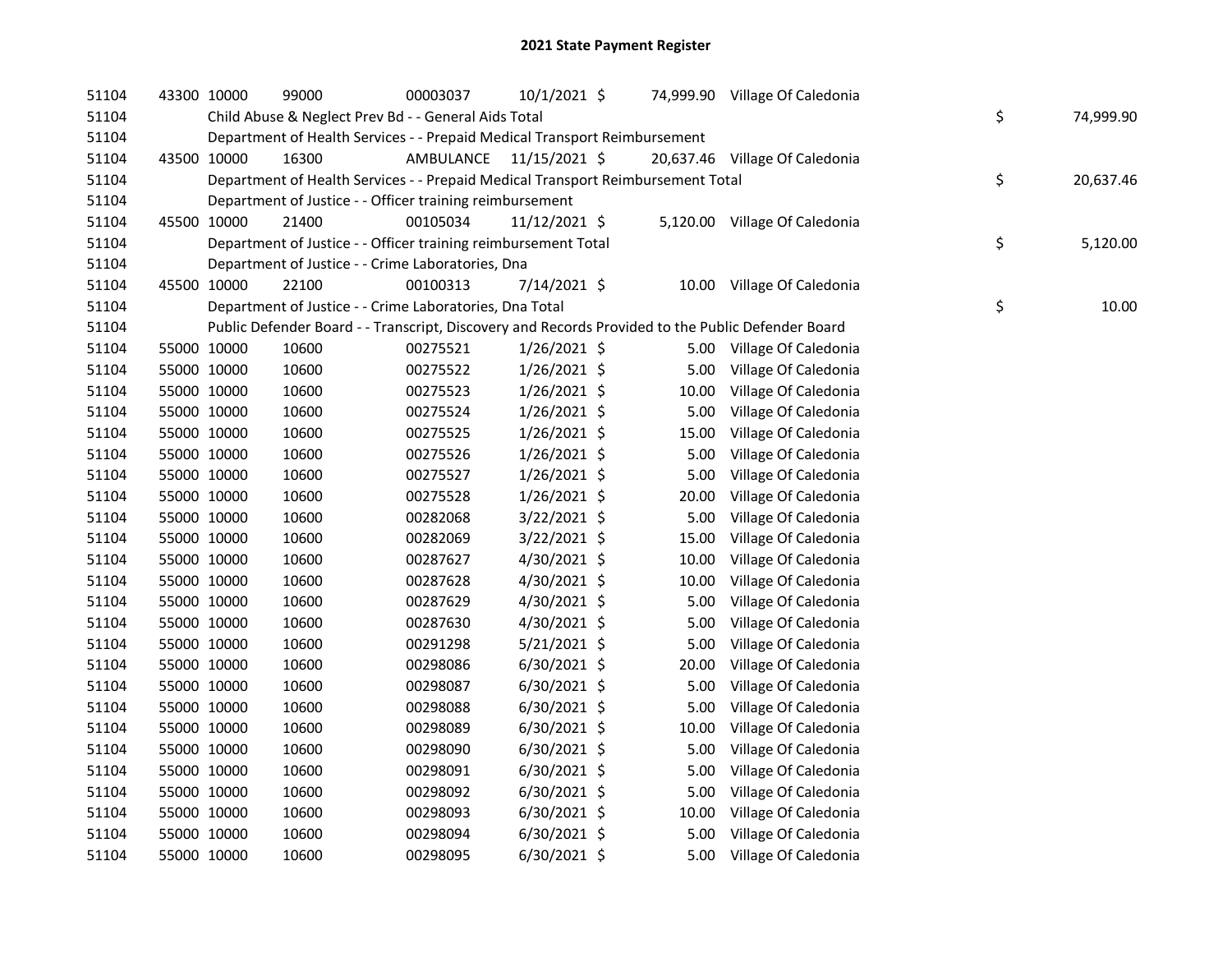| 51104 | 55000 10000 | 10600 | 00298096 | 6/30/2021 \$  |         | 5.00  | Village Of Caledonia |
|-------|-------------|-------|----------|---------------|---------|-------|----------------------|
| 51104 | 55000 10000 | 10600 | 00298097 | 6/30/2021 \$  |         | 5.00  | Village Of Caledonia |
| 51104 | 55000 10000 | 10600 | 00298098 | 6/30/2021 \$  |         | 5.00  | Village Of Caledonia |
| 51104 | 55000 10000 | 10600 | 00298099 | 6/30/2021     | $\zeta$ | 5.00  | Village Of Caledonia |
| 51104 | 55000 10000 | 10600 | 00298100 | 6/30/2021     | \$      | 15.00 | Village Of Caledonia |
| 51104 | 55000 10000 | 10600 | 00298101 | 6/30/2021     | \$      | 5.00  | Village Of Caledonia |
| 51104 | 55000 10000 | 10600 | 00298102 | 6/30/2021     | \$      | 10.00 | Village Of Caledonia |
| 51104 | 55000 10000 | 10600 | 00298103 | 6/30/2021     | \$      | 5.00  | Village Of Caledonia |
| 51104 | 55000 10000 | 10600 | 00298104 | 6/30/2021     | \$      | 10.00 | Village Of Caledonia |
| 51104 | 55000 10000 | 10600 | 00299157 | 7/1/2021      | \$      | 5.00  | Village Of Caledonia |
| 51104 | 55000 10000 | 10600 | 00299158 | 7/1/2021 \$   |         | 5.00  | Village Of Caledonia |
| 51104 | 55000 10000 | 10600 | 00299159 | 7/1/2021 \$   |         | 10.00 | Village Of Caledonia |
| 51104 | 55000 10000 | 10600 | 00299160 | 7/1/2021 \$   |         | 10.00 | Village Of Caledonia |
| 51104 | 55000 10000 | 10600 | 00299471 | 7/1/2021 \$   |         | 5.00  | Village Of Caledonia |
| 51104 | 55000 10000 | 10600 | 00299472 | 7/1/2021 \$   |         | 5.00  | Village Of Caledonia |
| 51104 | 55000 10000 | 10600 | 00302359 | 7/27/2021 \$  |         | 20.00 | Village Of Caledonia |
| 51104 | 55000 10000 | 10600 | 00304900 | 8/20/2021 \$  |         | 10.00 | Village Of Caledonia |
| 51104 | 55000 10000 | 10600 | 00304901 | 8/27/2021 \$  |         | 5.00  | Village Of Caledonia |
| 51104 | 55000 10000 | 10600 | 00304902 | 8/20/2021 \$  |         | 5.00  | Village Of Caledonia |
| 51104 | 55000 10000 | 10600 | 00304903 | 8/20/2021 \$  |         | 10.00 | Village Of Caledonia |
| 51104 | 55000 10000 | 10600 | 00304904 | 8/20/2021 \$  |         | 10.00 | Village Of Caledonia |
| 51104 | 55000 10000 | 10600 | 00306416 | 9/14/2021 \$  |         | 5.00  | Village Of Caledonia |
| 51104 | 55000 10000 | 10600 | 00307068 | 9/17/2021 \$  |         | 5.00  | Village Of Caledonia |
| 51104 | 55000 10000 | 10600 | 00307583 | 9/28/2021 \$  |         | 10.00 | Village Of Caledonia |
| 51104 | 55000 10000 | 10600 | 00310635 | 10/25/2021 \$ |         | 10.00 | Village Of Caledonia |
| 51104 | 55000 10000 | 10600 | 00310636 | 10/25/2021 \$ |         | 10.00 | Village Of Caledonia |
| 51104 | 55000 10000 | 10600 | 00310637 | 11/3/2021 \$  |         | 5.00  | Village Of Caledonia |
| 51104 | 55000 10000 | 10600 | 00311432 | 11/5/2021 \$  |         | 5.00  | Village Of Caledonia |
| 51104 | 55000 10000 | 10600 | 00311433 | 11/5/2021 \$  |         | 5.00  | Village Of Caledonia |
| 51104 | 55000 10000 | 10600 | 00311434 | 11/5/2021 \$  |         | 5.00  | Village Of Caledonia |
| 51104 | 55000 10000 | 10600 | 00311435 | 11/5/2021 \$  |         | 5.00  | Village Of Caledonia |
| 51104 | 55000 10000 | 10600 | 00311436 | 11/5/2021 \$  |         | 15.00 | Village Of Caledonia |
| 51104 | 55000 10000 | 10600 | 00311437 | 11/5/2021 \$  |         | 5.00  | Village Of Caledonia |
| 51104 | 55000 10000 | 10600 | 00311438 | 11/5/2021 \$  |         | 10.00 | Village Of Caledonia |
| 51104 | 55000 10000 | 10600 | 00311439 | 11/12/2021 \$ |         | 5.00  | Village Of Caledonia |
| 51104 | 55000 10000 | 10600 | 00311448 | 11/5/2021 \$  |         | 5.00  | Village Of Caledonia |
| 51104 | 55000 10000 | 10600 | 00317370 | 12/22/2021 \$ |         | 10.00 | Village Of Caledonia |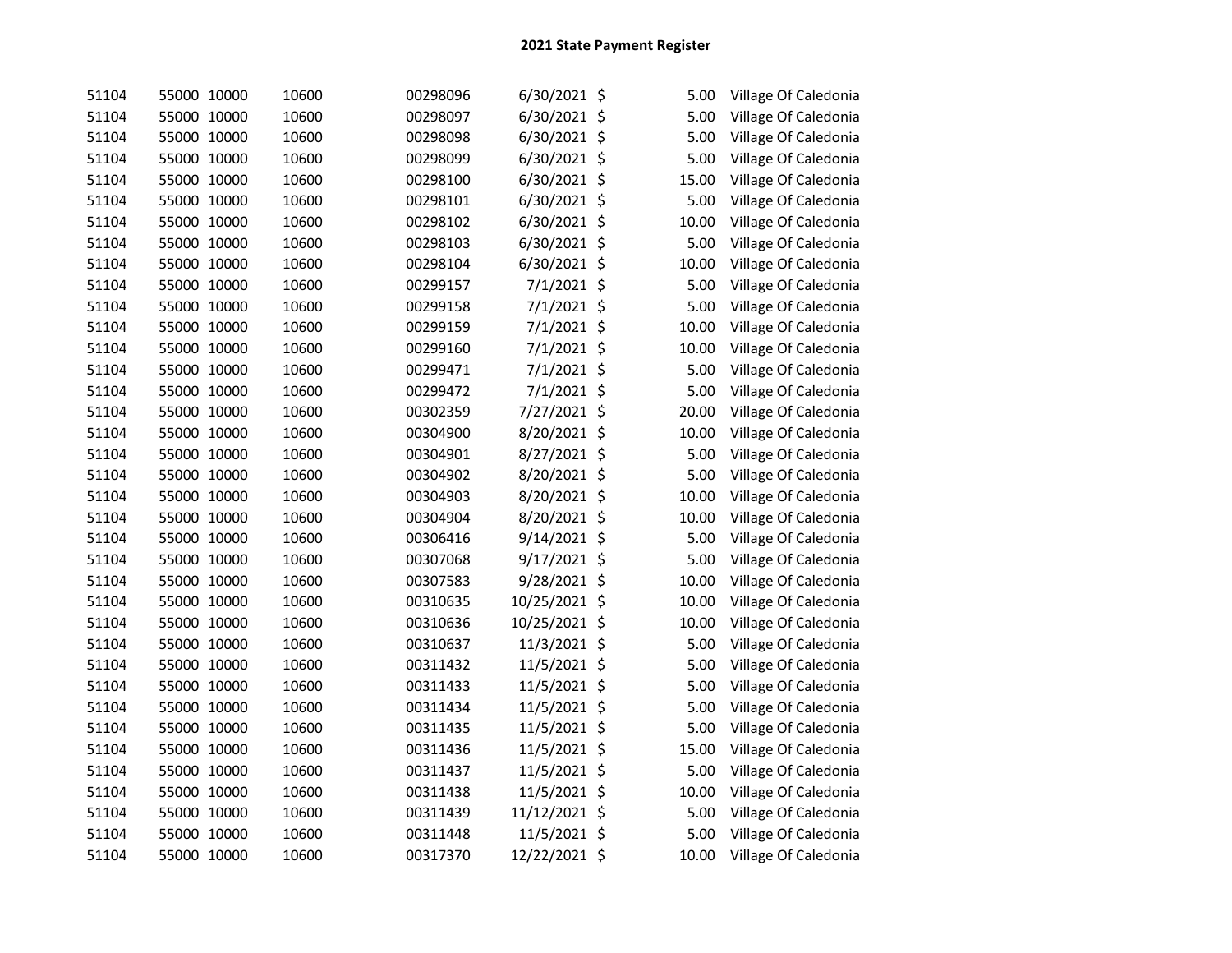## 2021 State Payment Register

| 51104 |             |             |                                                                       |          | Public Defender Board - - Transcript, Discovery and Records Provided to the Public Defender Board Total | \$        | 480.00                            |    |              |
|-------|-------------|-------------|-----------------------------------------------------------------------|----------|---------------------------------------------------------------------------------------------------------|-----------|-----------------------------------|----|--------------|
| 51104 |             |             | Department of Revenue - - Gifts And Grants                            |          |                                                                                                         |           |                                   |    |              |
| 51104 | 56600 10000 |             | 12100                                                                 | 00207353 | $6/25/2021$ \$                                                                                          |           | 1,322,853.53 Village Of Caledonia |    |              |
| 51104 |             |             | Department of Revenue - - Gifts And Grants Total                      |          |                                                                                                         |           |                                   | \$ | 1,322,853.53 |
| 51104 |             |             | Department of Revenue - - Misc Revenue Holding Clearing               |          |                                                                                                         |           |                                   |    |              |
| 51104 |             | 56600 10000 | 99500                                                                 | 00188963 | $1/8/2021$ \$                                                                                           | 2,577.50  | Village Of Caledonia              |    |              |
| 51104 | 56600 10000 |             | 99500                                                                 | 00188964 | 1/8/2021 \$                                                                                             | 11,830.77 | Village Of Caledonia              |    |              |
| 51104 | 56600 10000 |             | 99500                                                                 | 00191029 | $2/5/2021$ \$                                                                                           | 1,566.91  | Village Of Caledonia              |    |              |
| 51104 | 56600 10000 |             | 99500                                                                 | 00191031 | $2/5/2021$ \$                                                                                           | 7,854.58  | Village Of Caledonia              |    |              |
| 51104 | 56600 10000 |             | 99500                                                                 | 00192464 | $3/1/2021$ \$                                                                                           | 48.82     | Village Of Caledonia              |    |              |
| 51104 | 56600 10000 |             | 99500                                                                 | 00193647 | $3/5/2021$ \$                                                                                           | 6,530.43  | Village Of Caledonia              |    |              |
| 51104 | 56600 10000 |             | 99500                                                                 | 00193649 | $3/5/2021$ \$                                                                                           | 28,901.44 | Village Of Caledonia              |    |              |
| 51104 | 56600 10000 |             | 99500                                                                 | 00197931 | $4/7/2021$ \$                                                                                           | 5,195.31  | Village Of Caledonia              |    |              |
| 51104 | 56600 10000 |             | 99500                                                                 | 00197933 | $4/7/2021$ \$                                                                                           | 36,096.33 | Village Of Caledonia              |    |              |
| 51104 | 56600 10000 |             | 99500                                                                 | 00199694 | 4/26/2021 \$                                                                                            | 528.00    | Village Of Caledonia              |    |              |
| 51104 | 56600 10000 |             | 99500                                                                 | 00201289 | 5/7/2021 \$                                                                                             | 4,587.33  | Village Of Caledonia              |    |              |
| 51104 | 56600 10000 |             | 99500                                                                 | 00201291 | 5/7/2021 \$                                                                                             | 17,197.07 | Village Of Caledonia              |    |              |
| 51104 | 56600 10000 |             | 99500                                                                 | 00204517 | $6/7/2021$ \$                                                                                           | 3,459.84  | Village Of Caledonia              |    |              |
| 51104 | 56600 10000 |             | 99500                                                                 | 00204519 | $6/7/2021$ \$                                                                                           | 17,644.10 | Village Of Caledonia              |    |              |
| 51104 | 56600 10000 |             | 99500                                                                 | 00204701 | $6/7/2021$ \$                                                                                           | 529.50    | Village Of Caledonia              |    |              |
| 51104 | 56600 10000 |             | 99500                                                                 | 00209083 | 7/8/2021 \$                                                                                             | 1,414.78  | Village Of Caledonia              |    |              |
| 51104 | 56600 10000 |             | 99500                                                                 | 00209085 | 7/8/2021 \$                                                                                             | 16,622.43 | Village Of Caledonia              |    |              |
| 51104 | 56600 10000 |             | 99500                                                                 | 00211831 | 8/6/2021 \$                                                                                             | 2,006.17  | Village Of Caledonia              |    |              |
| 51104 | 56600 10000 |             | 99500                                                                 | 00211833 | 8/6/2021 \$                                                                                             | 9,350.16  | Village Of Caledonia              |    |              |
| 51104 | 56600 10000 |             | 99500                                                                 | 00214445 | $9/8/2021$ \$                                                                                           | 538.36    | Village Of Caledonia              |    |              |
| 51104 | 56600 10000 |             | 99500                                                                 | 00214447 | $9/8/2021$ \$                                                                                           | 13,330.41 | Village Of Caledonia              |    |              |
| 51104 | 56600 10000 |             | 99500                                                                 | 00216693 | 10/7/2021 \$                                                                                            | 1,530.42  | Village Of Caledonia              |    |              |
| 51104 | 56600 10000 |             | 99500                                                                 | 00216695 | 10/7/2021 \$                                                                                            | 12,681.98 | Village Of Caledonia              |    |              |
| 51104 | 56600 10000 |             | 99500                                                                 | 00219285 | 11/5/2021 \$                                                                                            | 851.34    | Village Of Caledonia              |    |              |
| 51104 | 56600 10000 |             | 99500                                                                 | 00219287 | 11/5/2021 \$                                                                                            | 10,432.86 | Village Of Caledonia              |    |              |
| 51104 | 56600 10000 |             | 99500                                                                 | 00221435 | 12/7/2021 \$                                                                                            | 674.77    | Village Of Caledonia              |    |              |
| 51104 | 56600 10000 |             | 99500                                                                 | 00221437 | 12/7/2021 \$                                                                                            |           | 7,727.91 Village Of Caledonia     |    |              |
| 51104 |             |             | Department of Revenue - - Misc Revenue Holding Clearing Total         |          |                                                                                                         |           |                                   | \$ | 221,709.52   |
| 51104 |             |             | Shared Revenue and Tax Relief - - Expenditure Restraint Program       |          |                                                                                                         |           |                                   |    |              |
| 51104 | 83500 10000 |             | 10100                                                                 | 00082031 | 7/26/2021 \$                                                                                            |           | 231,062.86 Village Of Caledonia   |    |              |
| 51104 |             |             | Shared Revenue and Tax Relief - - Expenditure Restraint Program Total |          |                                                                                                         |           |                                   | \$ | 231,062.86   |
| 51104 |             |             | Shared Revenue and Tax Relief - - County And Municipal Aid            |          |                                                                                                         |           |                                   |    |              |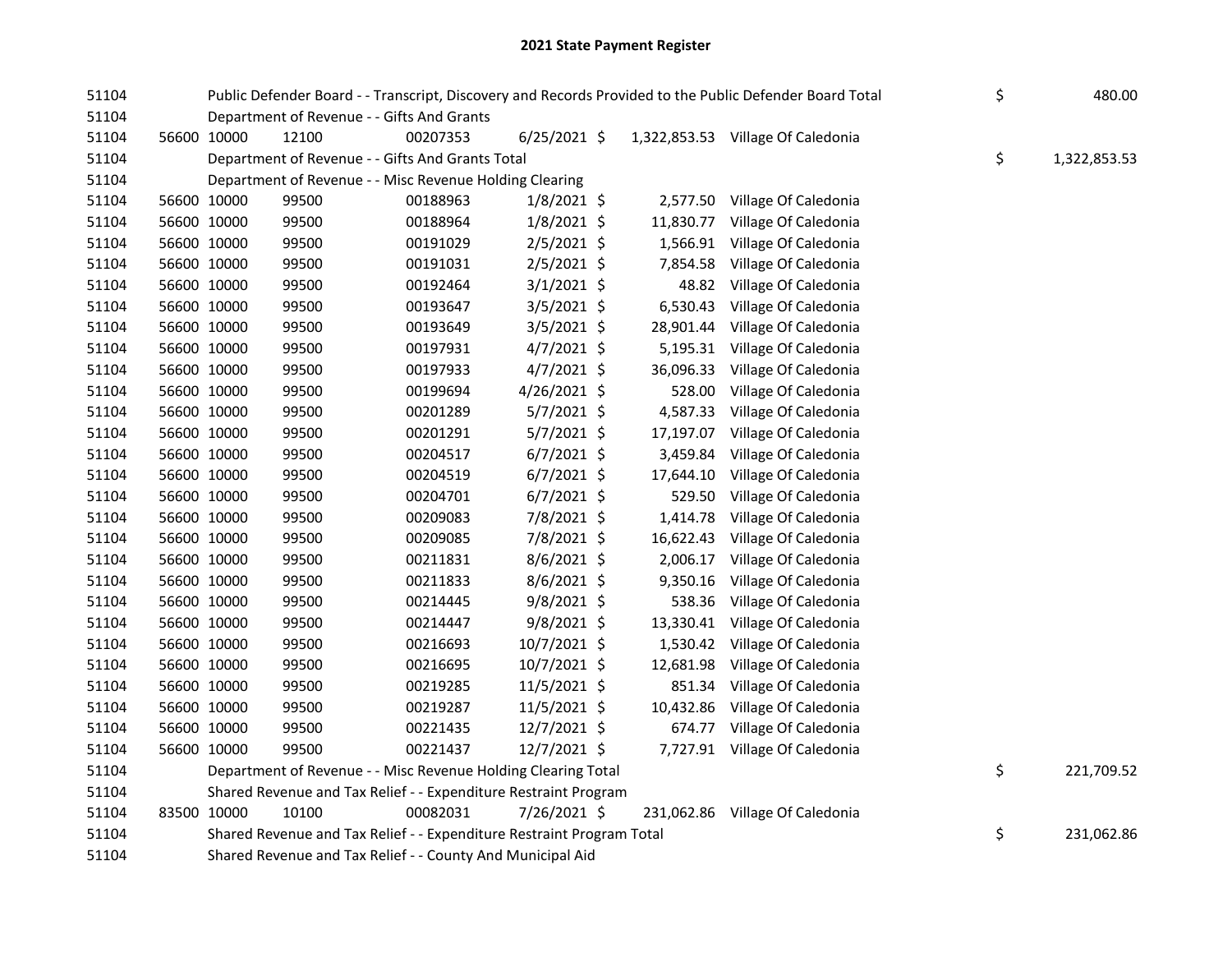| 51104              | 83500 10000 | 10500                                                                         | 00082031 | 7/26/2021 \$   | 77,581.29    | Village Of Caledonia              |    |               |
|--------------------|-------------|-------------------------------------------------------------------------------|----------|----------------|--------------|-----------------------------------|----|---------------|
| 51104              | 83500 10000 | 10500                                                                         | 00089134 | 11/15/2021 \$  | 418.989.83   | Village Of Caledonia              |    |               |
| 51104              |             | Shared Revenue and Tax Relief - - County And Municipal Aid Total              |          |                |              |                                   | \$ | 496,571.12    |
| 51104              |             | Shared Revenue and Tax Relief - - Exempt Computer Aid                         |          |                |              |                                   |    |               |
| 51104              | 83500 10000 | 10900                                                                         | 00084588 | 7/26/2021 \$   | 6,438.19     | Village Of Caledonia              |    |               |
| 51104              | 83500 10000 | 10900                                                                         | 00085895 | 7/26/2021 \$   | 21,714.61    | Village Of Caledonia              |    |               |
| 51104              |             | Shared Revenue and Tax Relief - - Exempt Computer Aid Total                   |          |                |              |                                   | \$ | 28,152.80     |
| 51104              |             | Shared Revenue and Tax Relief - - Utility Aid                                 |          |                |              |                                   |    |               |
| 51104              | 83500 10000 | 11000                                                                         | 00082031 | 7/26/2021 \$   | 18,506.52    | Village Of Caledonia              |    |               |
| 51104              | 83500 10000 | 11000                                                                         | 00089134 | 11/15/2021 \$  |              | 122,330.44 Village Of Caledonia   |    |               |
| 51104              |             | Shared Revenue and Tax Relief - - Utility Aid Total                           |          |                |              |                                   | \$ | 140,836.96    |
| 51104              |             | Shared Revenue and Tax Relief - - Personal Property Aid                       |          |                |              |                                   |    |               |
| 51104              | 83500 10000 | 11100                                                                         | 00077770 | $5/3/2021$ \$  | 31,573.52    | Village Of Caledonia              |    |               |
| 51104              | 83500 10000 | 11100                                                                         | 00078983 | $5/3/2021$ \$  | 41,401.11    | Village Of Caledonia              |    |               |
| 51104              |             | Shared Revenue and Tax Relief - - Personal Property Aid Total                 |          |                |              |                                   | \$ | 72,974.63     |
| 51104              |             | Shared Revenue and Tax Relief - - State Aid; Video Service Provider Fee       |          |                |              |                                   |    |               |
| 51104              | 83500 10000 | 11200                                                                         | 00083113 | 7/26/2021 \$   | 66,694.11    | Village Of Caledonia              |    |               |
| 51104              |             | Shared Revenue and Tax Relief - - State Aid; Video Service Provider Fee Total |          |                |              |                                   | \$ | 66,694.11     |
| 51104              |             | Shared Revenue and Tax Relief - - School Lvy Tx/First Dollar Cr               |          |                |              |                                   |    |               |
| 51104              | 83500 10000 | 30200                                                                         | 00082734 | 7/26/2021 \$   | 3,952,678.59 | Village Of Caledonia              |    |               |
| 51104              | 83500 10000 | 30200                                                                         | 00086129 | 7/26/2021 \$   | 640,599.03   | Village Of Caledonia              |    |               |
| 51104              |             | Shared Revenue and Tax Relief - - School Lvy Tx/First Dollar Cr Total         |          |                |              |                                   | \$ | 4,593,277.62  |
| 51104              |             | Shared Revenue and Tax Relief - - Lottery & Gaming Credit                     |          |                |              |                                   |    |               |
| 51104              | 83500 52100 | 36300                                                                         | 00074612 | $3/22/2021$ \$ |              | 1,213,907.82 Village Of Caledonia |    |               |
| 51104              |             | Shared Revenue and Tax Relief - - Lottery & Gaming Credit Total               |          |                |              |                                   | \$ | 1,213,907.82  |
| <b>51104 Total</b> |             |                                                                               |          |                |              |                                   | \$ | 10,248,031.72 |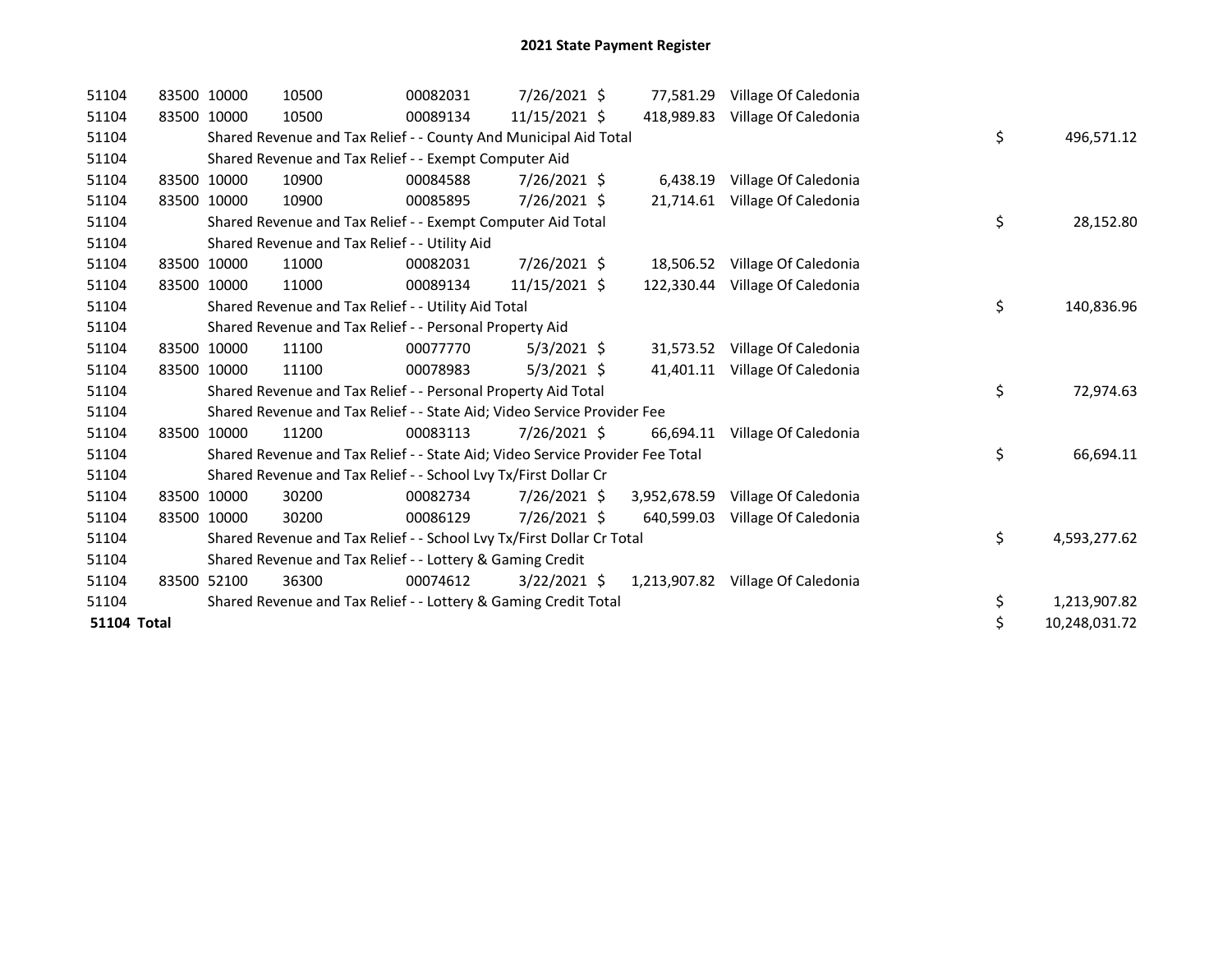| 51121       |             | Dept of Safety & Prof Services - - Fire Dues Distribution                     |          |                |  |                                   |    |           |
|-------------|-------------|-------------------------------------------------------------------------------|----------|----------------|--|-----------------------------------|----|-----------|
| 51121       | 16500 10000 | 22500                                                                         | 00041572 | $7/16/2021$ \$ |  | 1,880.86 Village Of Elmwood Park  |    |           |
| 51121       |             | Dept of Safety & Prof Services - - Fire Dues Distribution Total               |          |                |  |                                   | \$ | 1,880.86  |
| 51121       |             | Dept of Natural Resources - - Fin Asst For Responsible Units                  |          |                |  |                                   |    |           |
| 51121       | 37000 27400 | 67000                                                                         | 00482995 | $5/21/2021$ \$ |  | 2,801.67 Village Of Elmwood Park  |    |           |
| 51121       |             | Dept of Natural Resources - - Fin Asst For Responsible Units Total            |          |                |  |                                   | \$ | 2,801.67  |
| 51121       |             | WI Dept of Transportation - - Trns Aids To Mnc.-Sf                            |          |                |  |                                   |    |           |
| 51121       | 39500 21100 | 19100                                                                         | 00632945 | $1/4/2021$ \$  |  | 1,609.65 Village Of Elmwood Park  |    |           |
| 51121       | 39500 21100 | 19100                                                                         | 00668552 | $4/5/2021$ \$  |  | 1,609.65 Village Of Elmwood Park  |    |           |
| 51121       | 39500 21100 | 19100                                                                         | 00712040 | 7/6/2021 \$    |  | 1,609.65 Village Of Elmwood Park  |    |           |
| 51121       | 39500 21100 | 19100                                                                         | 00752599 | 10/4/2021 \$   |  | 1,609.65 Village Of Elmwood Park  |    |           |
| 51121       |             | WI Dept of Transportation - - Trns Aids To Mnc.-Sf Total                      |          |                |  |                                   | \$ | 6,438.60  |
| 51121       |             | WI Dept of Transportation - - Loc Rd Imp Prg St Fd                            |          |                |  |                                   |    |           |
| 51121       | 39500 21100 | 27800                                                                         | 00775074 | 11/19/2021 \$  |  | 17,826.84 Village Of Elmwood Park |    |           |
| 51121       |             | WI Dept of Transportation - - Loc Rd Imp Prg St Fd Total                      |          |                |  |                                   | \$ | 17,826.84 |
| 51121       |             | Department of Revenue - - Gifts And Grants                                    |          |                |  |                                   |    |           |
| 51121       | 56600 10000 | 12100                                                                         | 00207354 | $6/25/2021$ \$ |  | 25,800.80 Village Of Elmwood Park |    |           |
| 51121       |             | Department of Revenue - - Gifts And Grants Total                              |          |                |  |                                   | \$ | 25,800.80 |
| 51121       |             | Shared Revenue and Tax Relief - - County And Municipal Aid                    |          |                |  |                                   |    |           |
| 51121       | 83500 10000 | 10500                                                                         | 00082032 | 7/26/2021 \$   |  | 1,912.48 Village Of Elmwood Park  |    |           |
| 51121       | 83500 10000 | 10500                                                                         | 00089135 | 11/15/2021 \$  |  | 10,837.37 Village Of Elmwood Park |    |           |
| 51121       |             | Shared Revenue and Tax Relief - - County And Municipal Aid Total              |          |                |  |                                   | \$ | 12,749.85 |
| 51121       |             | Shared Revenue and Tax Relief - - Exempt Computer Aid                         |          |                |  |                                   |    |           |
| 51121       | 83500 10000 | 10900                                                                         | 00084589 | 7/26/2021 \$   |  | 29.10 Village Of Elmwood Park     |    |           |
| 51121       |             | Shared Revenue and Tax Relief - - Exempt Computer Aid Total                   |          |                |  |                                   | \$ | 29.10     |
| 51121       |             | Shared Revenue and Tax Relief - - Personal Property Aid                       |          |                |  |                                   |    |           |
| 51121       | 83500 10000 | 11100                                                                         | 00077771 | $5/3/2021$ \$  |  | 540.28 Village Of Elmwood Park    |    |           |
| 51121       |             | Shared Revenue and Tax Relief - - Personal Property Aid Total                 |          |                |  |                                   | \$ | 540.28    |
| 51121       |             | Shared Revenue and Tax Relief - - State Aid; Video Service Provider Fee       |          |                |  |                                   |    |           |
| 51121       | 83500 10000 | 11200                                                                         | 00083114 | 7/26/2021 \$   |  | 1,169.33 Village Of Elmwood Park  |    |           |
| 51121       |             | Shared Revenue and Tax Relief - - State Aid; Video Service Provider Fee Total |          |                |  |                                   | \$ | 1,169.33  |
| 51121 Total |             |                                                                               |          |                |  |                                   | \$ | 69,237.33 |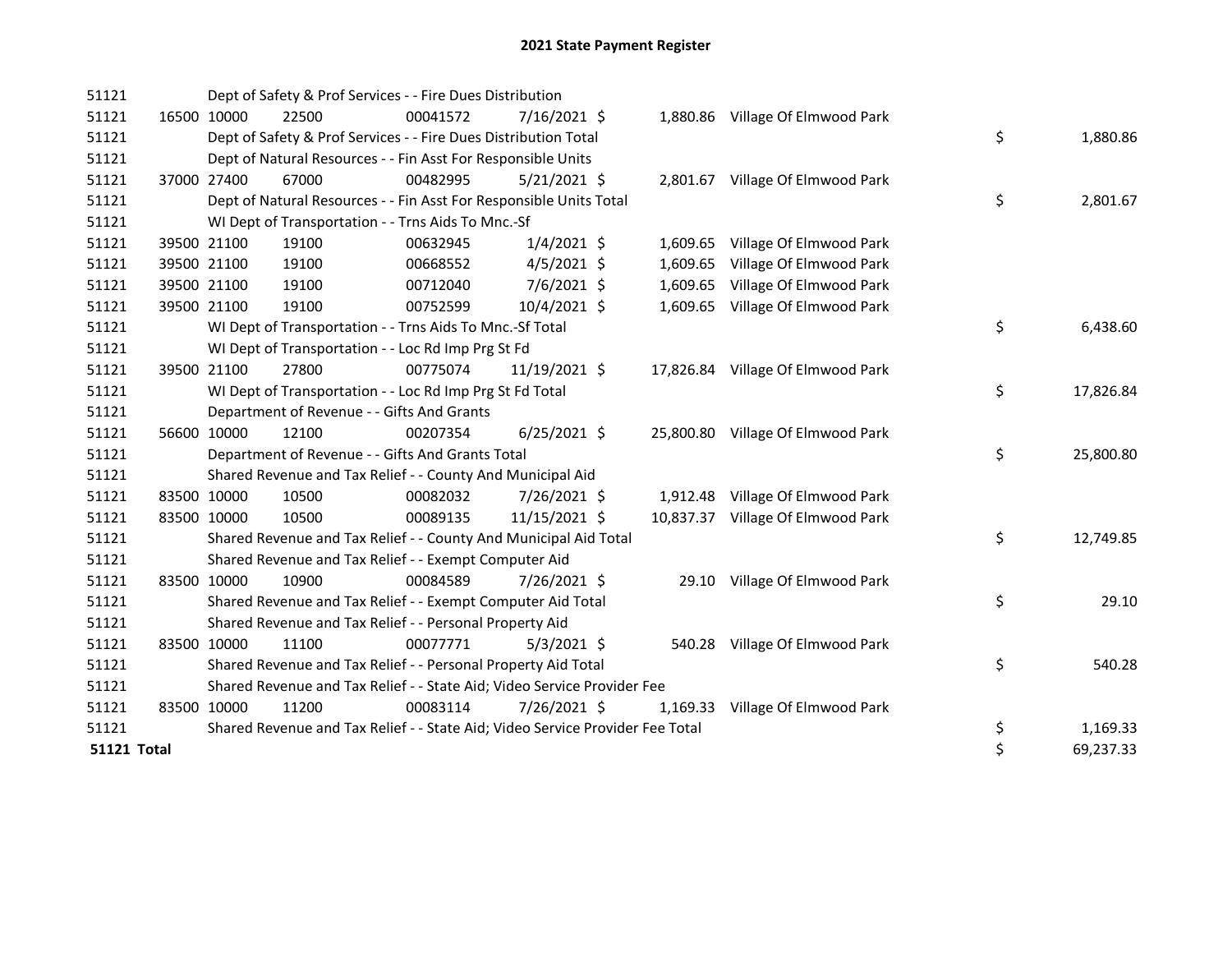| 51151 |             | Dept of Safety & Prof Services - - Fire Dues Distribution          |          |                |           |                                      |                  |
|-------|-------------|--------------------------------------------------------------------|----------|----------------|-----------|--------------------------------------|------------------|
| 51151 | 16500 10000 | 22500                                                              | 00041573 | 7/15/2021 \$   |           | 150,901.56 Village Of Mount Pleasant |                  |
| 51151 |             | Dept of Safety & Prof Services - - Fire Dues Distribution Total    |          |                |           |                                      | \$<br>150,901.56 |
| 51151 |             | Dept of Natural Resources - - GPO - Federal Funds                  |          |                |           |                                      |                  |
| 51151 | 37000 10000 | 94100                                                              | 00461454 | 2/12/2021 \$   | 7,874.25  | Village Of Mount Pleasant            |                  |
| 51151 | 37000 10000 | 94100                                                              | 00471555 | $4/5/2021$ \$  | 779.75    | Village Of Mount Pleasant            |                  |
| 51151 | 37000 10000 | 94100                                                              | 00479162 | $5/7/2021$ \$  | 9,016.00  | Village Of Mount Pleasant            |                  |
| 51151 | 37000 10000 | 94100                                                              | 00479164 | 5/20/2021 \$   | 19,281.50 | Village Of Mount Pleasant            |                  |
| 51151 | 37000 10000 | 94100                                                              | 00488798 | $6/17/2021$ \$ | 736.50    | Village Of Mount Pleasant            |                  |
| 51151 | 37000 10000 | 94100                                                              | 00488799 | $6/10/2021$ \$ | 410.80    | Village Of Mount Pleasant            |                  |
| 51151 | 37000 10000 | 94100                                                              | 00507675 | 9/9/2021 \$    | 3,350.00  | Village Of Mount Pleasant            |                  |
| 51151 | 37000 10000 | 94100                                                              | 00507678 | 9/9/2021 \$    |           | 4,074.25 Village Of Mount Pleasant   |                  |
| 51151 | 37000 10000 | 94100                                                              | 00519854 | 12/9/2021 \$   |           | 70,934.95 Village Of Mount Pleasant  |                  |
| 51151 |             | Dept of Natural Resources - - GPO - Federal Funds Total            |          |                |           |                                      | \$<br>116,458.00 |
| 51151 |             | Dept of Natural Resources - - GPO--State Funds                     |          |                |           |                                      |                  |
| 51151 | 37000 21200 | 36100                                                              | 00474985 | 4/22/2021 \$   |           | 45.00 Village Of Mount Pleasant      |                  |
| 51151 |             | Dept of Natural Resources - - GPO--State Funds Total               |          |                |           |                                      | \$<br>45.00      |
| 51151 |             | Dept of Natural Resources - - Fin Asst For Responsible Units       |          |                |           |                                      |                  |
| 51151 | 37000 27400 | 67000                                                              | 00483518 | $5/21/2021$ \$ |           | 24,757.88 Village Of Mount Pleasant  |                  |
| 51151 |             | Dept of Natural Resources - - Fin Asst For Responsible Units Total |          |                |           |                                      | \$<br>24,757.88  |
| 51151 |             | Dept of Natural Resources - - Recycling Consolidation Grants       |          |                |           |                                      |                  |
| 51151 | 37000 27400 | 67300                                                              | 00483518 | $5/21/2021$ \$ |           | 6,922.68 Village Of Mount Pleasant   |                  |
| 51151 |             | Dept of Natural Resources - - Recycling Consolidation Grants Total |          |                |           |                                      | \$<br>6,922.68   |
| 51151 |             | WI Dept of Transportation - - Conn Hwy Aids St Fds                 |          |                |           |                                      |                  |
| 51151 | 39500 21100 | 16200                                                              | 00633598 | $1/4/2021$ \$  |           | 2,501.82 Village Of Mount Pleasant   |                  |
| 51151 | 39500 21100 | 16200                                                              | 00669205 | $4/5/2021$ \$  |           | 2,501.82 Village Of Mount Pleasant   |                  |
| 51151 | 39500 21100 | 16200                                                              | 00712693 | $7/6/2021$ \$  |           | 2,501.82 Village Of Mount Pleasant   |                  |
| 51151 | 39500 21100 | 16200                                                              | 00753252 | $10/4/2021$ \$ |           | 2,501.84 Village Of Mount Pleasant   |                  |
| 51151 |             | WI Dept of Transportation - - Conn Hwy Aids St Fds Total           |          |                |           |                                      | \$<br>10,007.30  |
| 51151 |             | WI Dept of Transportation - - Hwy Sfty Loc Aid Ffd                 |          |                |           |                                      |                  |
| 51151 | 39500 21100 | 18500                                                              | 00636425 | $1/6/2021$ \$  |           | 4,108.18 Village Of Mount Pleasant   |                  |
| 51151 | 39500 21100 | 18500                                                              | 00636431 | $1/6/2021$ \$  |           | 3,439.08 Village Of Mount Pleasant   |                  |
| 51151 | 39500 21100 | 18500                                                              | 00646800 | $1/29/2021$ \$ |           | 6,236.85 Village Of Mount Pleasant   |                  |
| 51151 | 39500 21100 | 18500                                                              | 00646803 | 1/29/2021 \$   |           | 4,815.39 Village Of Mount Pleasant   |                  |
| 51151 | 39500 21100 | 18500                                                              | 00655970 | 2/22/2021 \$   |           | 11,529.63 Village Of Mount Pleasant  |                  |
| 51151 | 39500 21100 | 18500                                                              | 00671802 | $3/29/2021$ \$ |           | 8,718.63 Village Of Mount Pleasant   |                  |
| 51151 | 39500 21100 | 18500                                                              | 00671803 | 3/29/2021 \$   |           | 5,599.42 Village Of Mount Pleasant   |                  |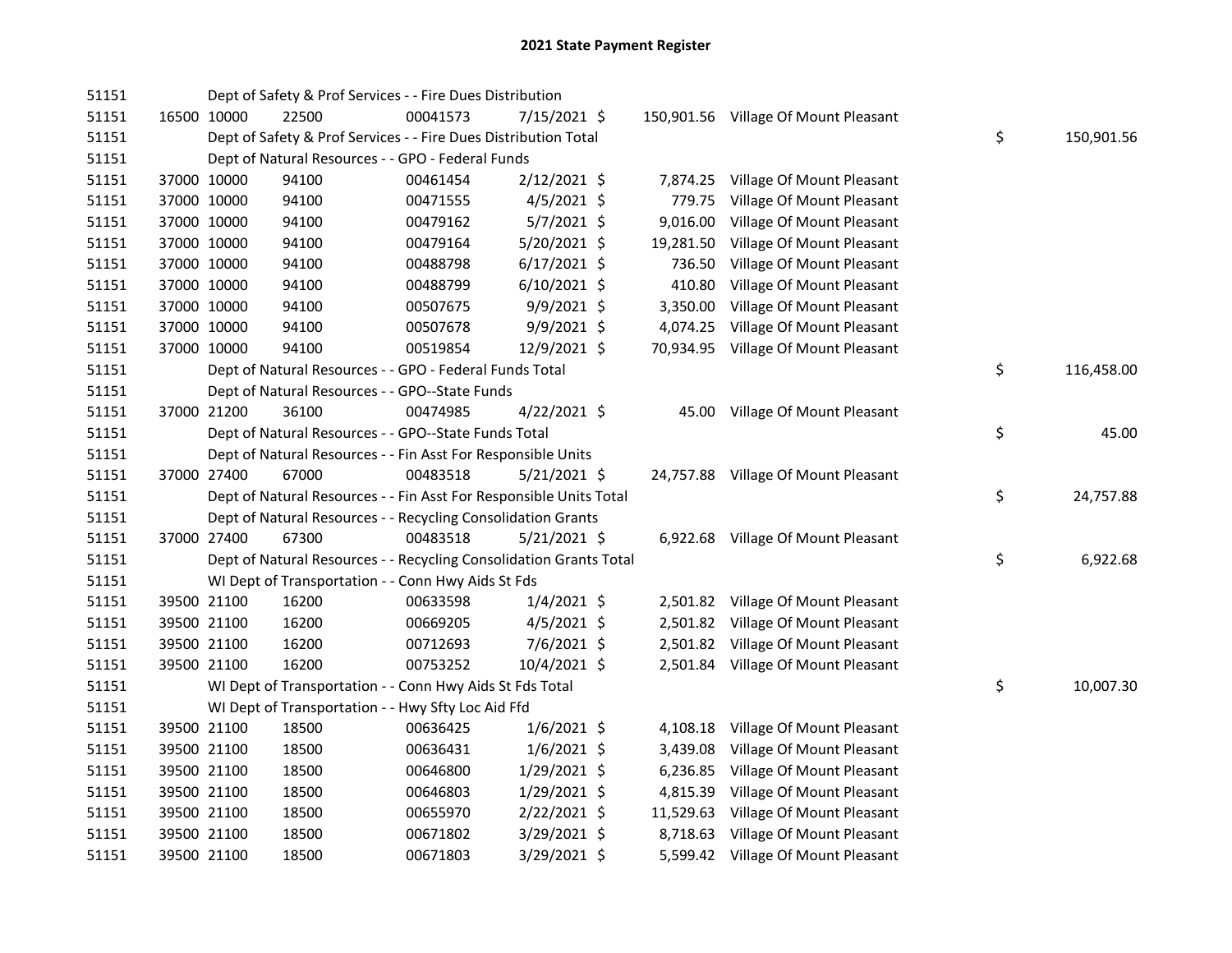| 51151 | 39500 21100 | 18500                                                    | 00671804 | 3/29/2021 \$   |          | 5,747.03 Village Of Mount Pleasant     |                    |
|-------|-------------|----------------------------------------------------------|----------|----------------|----------|----------------------------------------|--------------------|
| 51151 | 39500 21100 | 18500                                                    | 00682956 | 4/23/2021 \$   |          | 9,432.25 Village Of Mount Pleasant     |                    |
| 51151 | 39500 21100 | 18500                                                    | 00693185 | $5/13/2021$ \$ |          | 10,839.04 Village Of Mount Pleasant    |                    |
| 51151 | 39500 21100 | 18500                                                    | 00693190 | $5/13/2021$ \$ |          | 3,084.00 Village Of Mount Pleasant     |                    |
| 51151 | 39500 21100 | 18500                                                    | 00693195 | $5/13/2021$ \$ |          | 6,614.11 Village Of Mount Pleasant     |                    |
| 51151 | 39500 21100 | 18500                                                    | 00693196 | $5/13/2021$ \$ | 6,401.30 | Village Of Mount Pleasant              |                    |
| 51151 | 39500 21100 | 18500                                                    | 00702908 | $6/7/2021$ \$  | 3,009.58 | Village Of Mount Pleasant              |                    |
| 51151 | 39500 21100 | 18500                                                    | 00724113 | 7/23/2021 \$   | 3,109.86 | Village Of Mount Pleasant              |                    |
| 51151 | 39500 21100 | 18500                                                    | 00724117 | 7/23/2021 \$   | 9,224.71 | Village Of Mount Pleasant              |                    |
| 51151 | 39500 21100 | 18500                                                    | 00724118 | 7/23/2021 \$   |          | 8,744.25 Village Of Mount Pleasant     |                    |
| 51151 | 39500 21100 | 18500                                                    | 00724124 | 7/23/2021 \$   | 6,175.59 | Village Of Mount Pleasant              |                    |
| 51151 | 39500 21100 | 18500                                                    | 00724125 | 7/23/2021 \$   | 6,419.86 | Village Of Mount Pleasant              |                    |
| 51151 | 39500 21100 | 18500                                                    | 00741017 | $9/1/2021$ \$  | 4,101.14 | Village Of Mount Pleasant              |                    |
| 51151 | 39500 21100 | 18500                                                    | 00741018 | $9/1/2021$ \$  | 5,970.42 | Village Of Mount Pleasant              |                    |
| 51151 | 39500 21100 | 18500                                                    | 00748137 | 9/20/2021 \$   |          | 8,775.41 Village Of Mount Pleasant     |                    |
| 51151 | 39500 21100 | 18500                                                    | 00748138 | 9/20/2021 \$   | 6,817.37 | Village Of Mount Pleasant              |                    |
| 51151 | 39500 21100 | 18500                                                    | 00748139 | 9/20/2021 \$   | 2,812.16 | Village Of Mount Pleasant              |                    |
| 51151 | 39500 21100 | 18500                                                    | 00748140 | 9/20/2021 \$   | 2,983.20 | Village Of Mount Pleasant              |                    |
| 51151 | 39500 21100 | 18500                                                    | 00748144 | $9/20/2021$ \$ |          | 5,019.18 Village Of Mount Pleasant     |                    |
| 51151 | 39500 21100 | 18500                                                    | 00748145 | 9/20/2021 \$   | 5,459.38 | Village Of Mount Pleasant              |                    |
| 51151 | 39500 21100 | 18500                                                    | 00748146 | 9/20/2021 \$   |          | 8,958.78 Village Of Mount Pleasant     |                    |
| 51151 | 39500 21100 | 18500                                                    | 00777312 | 11/24/2021 \$  |          | 6,182.35 Village Of Mount Pleasant     |                    |
| 51151 | 39500 21100 | 18500                                                    | 00777316 | 11/24/2021 \$  |          | 4,417.81 Village Of Mount Pleasant     |                    |
| 51151 | 39500 21100 | 18500                                                    | 00777320 | 11/24/2021 \$  |          | 7,876.47 Village Of Mount Pleasant     |                    |
| 51151 | 39500 21100 | 18500                                                    | 00786329 | 12/22/2021 \$  |          | 2,289.42 Village Of Mount Pleasant     |                    |
| 51151 | 39500 21100 | 18500                                                    | 00786331 | 12/22/2021 \$  |          | 1,871.17 Village Of Mount Pleasant     |                    |
| 51151 |             | WI Dept of Transportation - - Hwy Sfty Loc Aid Ffd Total |          |                |          |                                        | \$<br>196,783.02   |
| 51151 |             | WI Dept of Transportation - - Trns Aids To Mnc.-Sf       |          |                |          |                                        |                    |
| 51151 | 39500 21100 | 19100                                                    | 00632946 | $1/4/2021$ \$  |          | 336,731.73 Village Of Mount Pleasant   |                    |
| 51151 | 39500 21100 | 19100                                                    | 00668553 | $4/5/2021$ \$  |          | 336,731.73 Village Of Mount Pleasant   |                    |
| 51151 | 39500 21100 | 19100                                                    | 00712041 | 7/6/2021 \$    |          | 336,731.73 Village Of Mount Pleasant   |                    |
| 51151 | 39500 21100 | 19100                                                    | 00752600 | 10/4/2021 \$   |          | 336,731.74 Village Of Mount Pleasant   |                    |
| 51151 |             | WI Dept of Transportation - - Trns Aids To Mnc.-Sf Total |          |                |          |                                        | \$<br>1,346,926.93 |
| 51151 |             | WI Dept of Transportation - - St Hwy Rehab, Sf           |          |                |          |                                        |                    |
| 51151 | 39500 21100 | 36300                                                    | 00678933 | $4/14/2021$ \$ |          | 67,702.44 Village Of Mount Pleasant    |                    |
| 51151 | 39500 21100 | 36300                                                    | 00738391 | 8/24/2021 \$   |          | 3,850,000.00 Village Of Mount Pleasant |                    |
| 51151 |             | WI Dept of Transportation - - St Hwy Rehab, Sf Total     |          |                |          |                                        | \$<br>3,917,702.44 |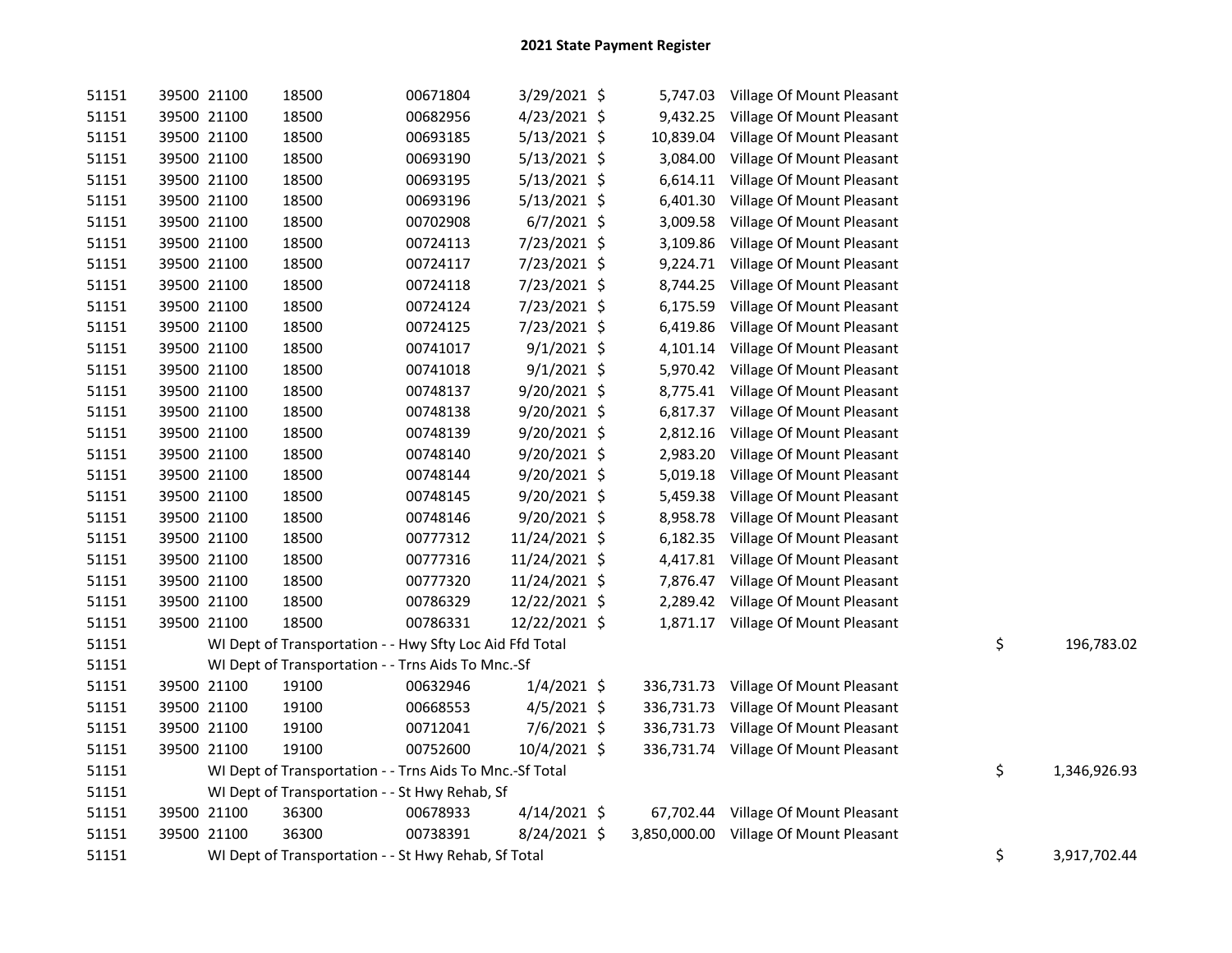| 51151 |             | Department of Corrections - - General Program Operations                        |           |                |        |                                        |                    |
|-------|-------------|---------------------------------------------------------------------------------|-----------|----------------|--------|----------------------------------------|--------------------|
| 51151 | 41000 10000 | 10100                                                                           | 00438031  | 7/12/2021 \$   |        | 465.00 Village Of Mount Pleasant       |                    |
| 51151 |             | Department of Corrections - - General Program Operations Total                  |           |                |        |                                        | \$<br>465.00       |
| 51151 |             | Department of Health Services - - Emergency Medical Services, Ai                |           |                |        |                                        |                    |
| 51151 | 43500 10000 | 11900                                                                           | 00412307  | $3/1/2021$ \$  |        | 5,310.30 Village Of Mount Pleasant     |                    |
| 51151 |             | Department of Health Services - - Emergency Medical Services, Ai Total          |           |                |        |                                        | \$<br>5,310.30     |
| 51151 |             | Department of Health Services - - Prepaid Medical Transport Reimbursement       |           |                |        |                                        |                    |
| 51151 | 43500 10000 | 16300                                                                           | AMBULANCE | 11/15/2021 \$  |        | 34,543.93 Village Of Mount Pleasant    |                    |
| 51151 |             | Department of Health Services - - Prepaid Medical Transport Reimbursement Total |           |                |        |                                        | \$<br>34,543.93    |
| 51151 |             | Department of Justice - - Officer training reimbursement                        |           |                |        |                                        |                    |
| 51151 | 45500 10000 | 21400                                                                           | 00105657  | 11/19/2021 \$  |        | 8,960.00 Village Of Mount Pleasant     |                    |
| 51151 |             | Department of Justice - - Officer training reimbursement Total                  |           |                |        |                                        | \$<br>8,960.00     |
| 51151 |             | Department of Justice - - Federal Aid, Local Assistance                         |           |                |        |                                        |                    |
| 51151 | 45500 10000 | 25100                                                                           | 00097441  | 4/30/2021 \$   |        | 10,339.34 Village Of Mount Pleasant    |                    |
| 51151 | 45500 10000 | 25100                                                                           | 00100981  | $8/6/2021$ \$  | 489.42 | Village Of Mount Pleasant              |                    |
| 51151 | 45500 10000 | 25100                                                                           | 00103558  | 10/25/2021 \$  |        | 1,289.40 Village Of Mount Pleasant     |                    |
| 51151 |             | Department of Justice - - Federal Aid, Local Assistance Total                   |           |                |        |                                        | \$<br>12,118.16    |
| 51151 |             | Department of Military Affairs - - Energy Costs, Energy-Related A               |           |                |        |                                        |                    |
| 51151 | 46500 10000 | 10600                                                                           | 00087549  | $1/11/2021$ \$ | 250.00 | Village Of Mount Pleasant              |                    |
| 51151 | 46500 10000 | 10600                                                                           | 00092728  | 4/19/2021 \$   | 262.04 | Village Of Mount Pleasant              |                    |
| 51151 | 46500 10000 | 10600                                                                           | 00097128  | 7/14/2021 \$   | 262.04 | Village Of Mount Pleasant              |                    |
| 51151 | 46500 10000 | 10600                                                                           | 00101304  | 10/13/2021 \$  |        | 262.04 Village Of Mount Pleasant       |                    |
| 51151 |             | Department of Military Affairs - - Energy Costs, Energy-Related A Total         |           |                |        |                                        | \$<br>1,036.12     |
| 51151 |             | Department of Administration - - Hv Trans Ln Annual Impact Fee                  |           |                |        |                                        |                    |
| 51151 | 50500 10000 | 17400                                                                           | 00144347  | $5/3/2021$ \$  |        | 87,726.00 Village Of Mount Pleasant    |                    |
| 51151 |             | Department of Administration - - Hv Trans Ln Annual Impact Fee Total            |           |                |        |                                        | \$<br>87,726.00    |
| 51151 |             | Commissioners of Public Lands - - Balsht Common School Fund                     |           |                |        |                                        |                    |
| 51151 | 50700 37400 | 57700                                                                           | 00003853  | 10/5/2021 \$   |        | 700,000.00 Village Of Mount Pleasant   |                    |
| 51151 |             | Commissioners of Public Lands - - Balsht Common School Fund Total               |           |                |        |                                        | \$<br>700,000.00   |
| 51151 |             | Department of Revenue - - Gifts And Grants                                      |           |                |        |                                        |                    |
| 51151 | 56600 10000 | 12100                                                                           | 00207355  | $6/25/2021$ \$ |        | 1,417,316.90 Village Of Mount Pleasant |                    |
| 51151 |             | Department of Revenue - - Gifts And Grants Total                                |           |                |        |                                        | \$<br>1,417,316.90 |
| 51151 |             | Department of Revenue - - Misc Revenue Holding Clearing                         |           |                |        |                                        |                    |
| 51151 | 56600 10000 | 99500                                                                           | 00188972  | $1/8/2021$ \$  |        | 8,746.51 Village Of Mount Pleasant     |                    |
| 51151 | 56600 10000 | 99500                                                                           | 00191039  | $2/5/2021$ \$  |        | 13,280.79 Village Of Mount Pleasant    |                    |
| 51151 | 56600 10000 | 99500                                                                           | 00192034  | $2/22/2021$ \$ |        | 594.00 Village Of Mount Pleasant       |                    |
| 51151 | 56600 10000 | 99500                                                                           | 00192851  | $3/1/2021$ \$  |        | 1,542.88 Village Of Mount Pleasant     |                    |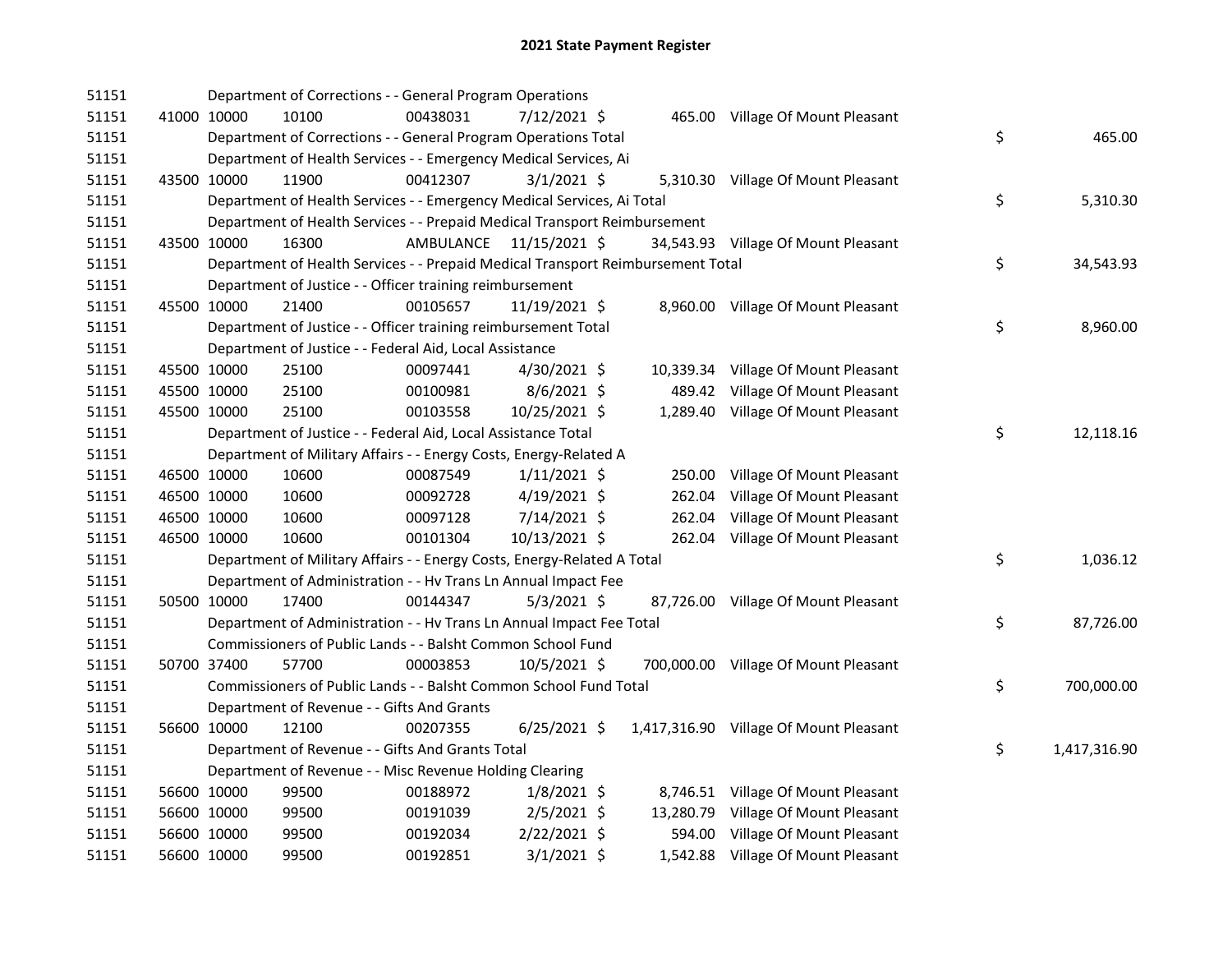| 51151 | 56600 10000 | 99500                                                            | 00192853 | $3/1/2021$ \$  |           | 971.60 Village Of Mount Pleasant     |                  |
|-------|-------------|------------------------------------------------------------------|----------|----------------|-----------|--------------------------------------|------------------|
| 51151 | 56600 10000 | 99500                                                            | 00193657 | $3/5/2021$ \$  | 35,643.83 | Village Of Mount Pleasant            |                  |
| 51151 | 56600 10000 | 99500                                                            | 00194251 | $3/8/2021$ \$  | 409.52    | Village Of Mount Pleasant            |                  |
| 51151 | 56600 10000 | 99500                                                            | 00195108 | 3/15/2021 \$   | 1,070.25  | Village Of Mount Pleasant            |                  |
| 51151 | 56600 10000 | 99500                                                            | 00196597 | $3/29/2021$ \$ | 509.00    | Village Of Mount Pleasant            |                  |
| 51151 | 56600 10000 | 99500                                                            | 00196598 | 3/29/2021 \$   | 813.50    | Village Of Mount Pleasant            |                  |
| 51151 | 56600 10000 | 99500                                                            | 00197344 | $4/5/2021$ \$  | 1,053.42  | Village Of Mount Pleasant            |                  |
| 51151 | 56600 10000 | 99500                                                            | 00197942 | $4/7/2021$ \$  | 59,733.18 | Village Of Mount Pleasant            |                  |
| 51151 | 56600 10000 | 99500                                                            | 00199274 | $4/20/2021$ \$ | 326.60    | Village Of Mount Pleasant            |                  |
| 51151 | 56600 10000 | 99500                                                            | 00199917 | 4/26/2021 \$   | 555.51    | Village Of Mount Pleasant            |                  |
| 51151 | 56600 10000 | 99500                                                            | 00199919 | 4/26/2021 \$   | 175.80    | Village Of Mount Pleasant            |                  |
| 51151 | 56600 10000 | 99500                                                            | 00200509 | $5/3/2021$ \$  | 759.99    | Village Of Mount Pleasant            |                  |
| 51151 | 56600 10000 | 99500                                                            | 00201300 | $5/7/2021$ \$  | 24,550.22 | Village Of Mount Pleasant            |                  |
| 51151 | 56600 10000 | 99500                                                            | 00201705 | 5/10/2021 \$   | 145.40    | Village Of Mount Pleasant            |                  |
| 51151 | 56600 10000 | 99500                                                            | 00202346 | $5/17/2021$ \$ | 83.00     | Village Of Mount Pleasant            |                  |
| 51151 | 56600 10000 | 99500                                                            | 00203078 | 5/24/2021 \$   | 1,004.00  | Village Of Mount Pleasant            |                  |
| 51151 | 56600 10000 | 99500                                                            | 00203080 | 5/24/2021 \$   | 50.59     | Village Of Mount Pleasant            |                  |
| 51151 | 56600 10000 | 99500                                                            | 00203773 | $6/1/2021$ \$  | 151.60    | Village Of Mount Pleasant            |                  |
| 51151 | 56600 10000 | 99500                                                            | 00204528 | $6/7/2021$ \$  | 18,232.79 | Village Of Mount Pleasant            |                  |
| 51151 | 56600 10000 | 99500                                                            | 00204819 | $6/7/2021$ \$  | 278.00    | Village Of Mount Pleasant            |                  |
| 51151 | 56600 10000 | 99500                                                            | 00205419 | $6/14/2021$ \$ | 257.67    | Village Of Mount Pleasant            |                  |
| 51151 | 56600 10000 | 99500                                                            | 00205913 | $6/21/2021$ \$ | 224.80    | Village Of Mount Pleasant            |                  |
| 51151 | 56600 10000 | 99500                                                            | 00209094 | 7/8/2021 \$    | 16,503.31 | Village Of Mount Pleasant            |                  |
| 51151 | 56600 10000 | 99500                                                            | 00209439 | 7/12/2021 \$   | 172.56    | Village Of Mount Pleasant            |                  |
| 51151 | 56600 10000 | 99500                                                            | 00210231 | 7/19/2021 \$   | 62.80     | Village Of Mount Pleasant            |                  |
| 51151 | 56600 10000 | 99500                                                            | 00210843 | 7/26/2021 \$   | 180.36    | Village Of Mount Pleasant            |                  |
| 51151 | 56600 10000 | 99500                                                            | 00211842 | $8/6/2021$ \$  | 9,231.84  | Village Of Mount Pleasant            |                  |
| 51151 | 56600 10000 | 99500                                                            | 00214456 | $9/8/2021$ \$  | 11,853.54 | Village Of Mount Pleasant            |                  |
| 51151 | 56600 10000 | 99500                                                            | 00216704 | $10/7/2021$ \$ | 9,643.90  | Village Of Mount Pleasant            |                  |
| 51151 | 56600 10000 | 99500                                                            | 00219296 | 11/5/2021 \$   |           | 9,923.92 Village Of Mount Pleasant   |                  |
| 51151 | 56600 10000 | 99500                                                            | 00221446 | 12/7/2021 \$   |           | 8,911.10 Village Of Mount Pleasant   |                  |
| 51151 |             | Department of Revenue - - Misc Revenue Holding Clearing Total    |          |                |           |                                      | \$<br>237,647.78 |
| 51151 |             | Shared Revenue and Tax Relief - - County And Municipal Aid       |          |                |           |                                      |                  |
| 51151 | 83500 10000 | 10500                                                            | 00082033 | 7/26/2021 \$   |           | 45,116.96 Village Of Mount Pleasant  |                  |
| 51151 | 83500 10000 | 10500                                                            | 00089136 | 11/15/2021 \$  |           | 221,118.84 Village Of Mount Pleasant |                  |
| 51151 |             | Shared Revenue and Tax Relief - - County And Municipal Aid Total |          |                |           |                                      | \$<br>266,235.80 |
| 51151 |             | Shared Revenue and Tax Relief - - Exempt Computer Aid            |          |                |           |                                      |                  |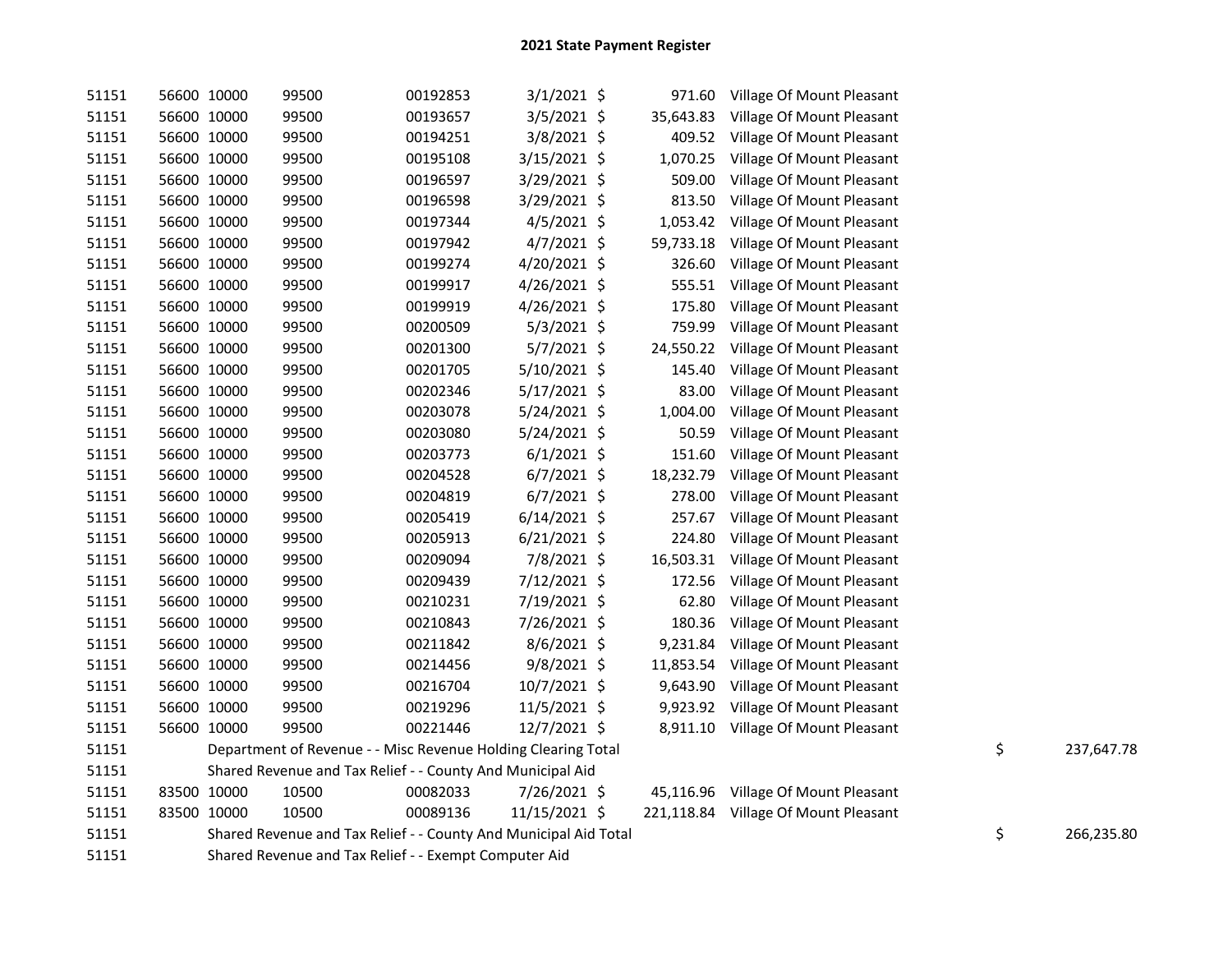| 51151              | 83500 10000 | 10900                                                                         | 00084590 | 7/26/2021 \$   |              | 94,307.26 Village Of Mount Pleasant |                     |
|--------------------|-------------|-------------------------------------------------------------------------------|----------|----------------|--------------|-------------------------------------|---------------------|
| 51151              | 83500 10000 | 10900                                                                         | 00085896 | 7/26/2021 \$   | 281,185.66   | Village Of Mount Pleasant           |                     |
| 51151              |             | Shared Revenue and Tax Relief - - Exempt Computer Aid Total                   |          |                |              |                                     | \$<br>375,492.92    |
| 51151              |             | Shared Revenue and Tax Relief - - Utility Aid                                 |          |                |              |                                     |                     |
| 51151              | 83500 10000 | 11000                                                                         | 00082033 | 7/26/2021 \$   | 47.538.49    | Village Of Mount Pleasant           |                     |
| 51151              | 83500 10000 | 11000                                                                         | 00089136 | 11/15/2021 \$  | 295,435.74   | Village Of Mount Pleasant           |                     |
| 51151              |             | Shared Revenue and Tax Relief - - Utility Aid Total                           |          |                |              |                                     | \$<br>342,974.23    |
| 51151              |             | Shared Revenue and Tax Relief - - Personal Property Aid                       |          |                |              |                                     |                     |
| 51151              | 83500 10000 | 11100                                                                         | 00077772 | $5/3/2021$ \$  | 115.433.14   | Village Of Mount Pleasant           |                     |
| 51151              | 83500 10000 | 11100                                                                         | 00078984 | $5/3/2021$ \$  | 5,911.01     | Village Of Mount Pleasant           |                     |
| 51151              |             | Shared Revenue and Tax Relief - - Personal Property Aid Total                 |          |                |              |                                     | \$<br>121,344.15    |
| 51151              |             | Shared Revenue and Tax Relief - - State Aid; Video Service Provider Fee       |          |                |              |                                     |                     |
| 51151              | 83500 10000 | 11200                                                                         | 00083115 | $7/26/2021$ \$ | 83.681.99    | Village Of Mount Pleasant           |                     |
| 51151              |             | Shared Revenue and Tax Relief - - State Aid; Video Service Provider Fee Total |          |                |              |                                     | \$<br>83,681.99     |
| 51151              |             | Shared Revenue and Tax Relief - - School Lvy Tx/First Dollar Cr               |          |                |              |                                     |                     |
| 51151              | 83500 10000 | 30200                                                                         | 00082735 | 7/26/2021 \$   | 5,091,921.20 | Village Of Mount Pleasant           |                     |
| 51151              | 83500 10000 | 30200                                                                         | 00086130 | 7/26/2021 \$   | 746,692.35   | Village Of Mount Pleasant           |                     |
| 51151              |             | Shared Revenue and Tax Relief - - School Lvy Tx/First Dollar Cr Total         |          |                |              |                                     | \$<br>5,838,613.55  |
| 51151              |             | Shared Revenue and Tax Relief - - Lottery & Gaming Credit                     |          |                |              |                                     |                     |
| 51151              | 83500 52100 | 36300                                                                         | 00074360 | $3/22/2021$ \$ | 266.76       | Village Of Mount Pleasant           |                     |
| 51151              | 83500 52100 | 36300                                                                         | 00074613 | $3/22/2021$ \$ | 1,295,993.74 | Village Of Mount Pleasant           |                     |
| 51151              |             | Shared Revenue and Tax Relief - - Lottery & Gaming Credit Total               |          |                |              |                                     | \$<br>1,296,260.50  |
| <b>51151 Total</b> |             |                                                                               |          |                |              |                                     | \$<br>16,600,232.14 |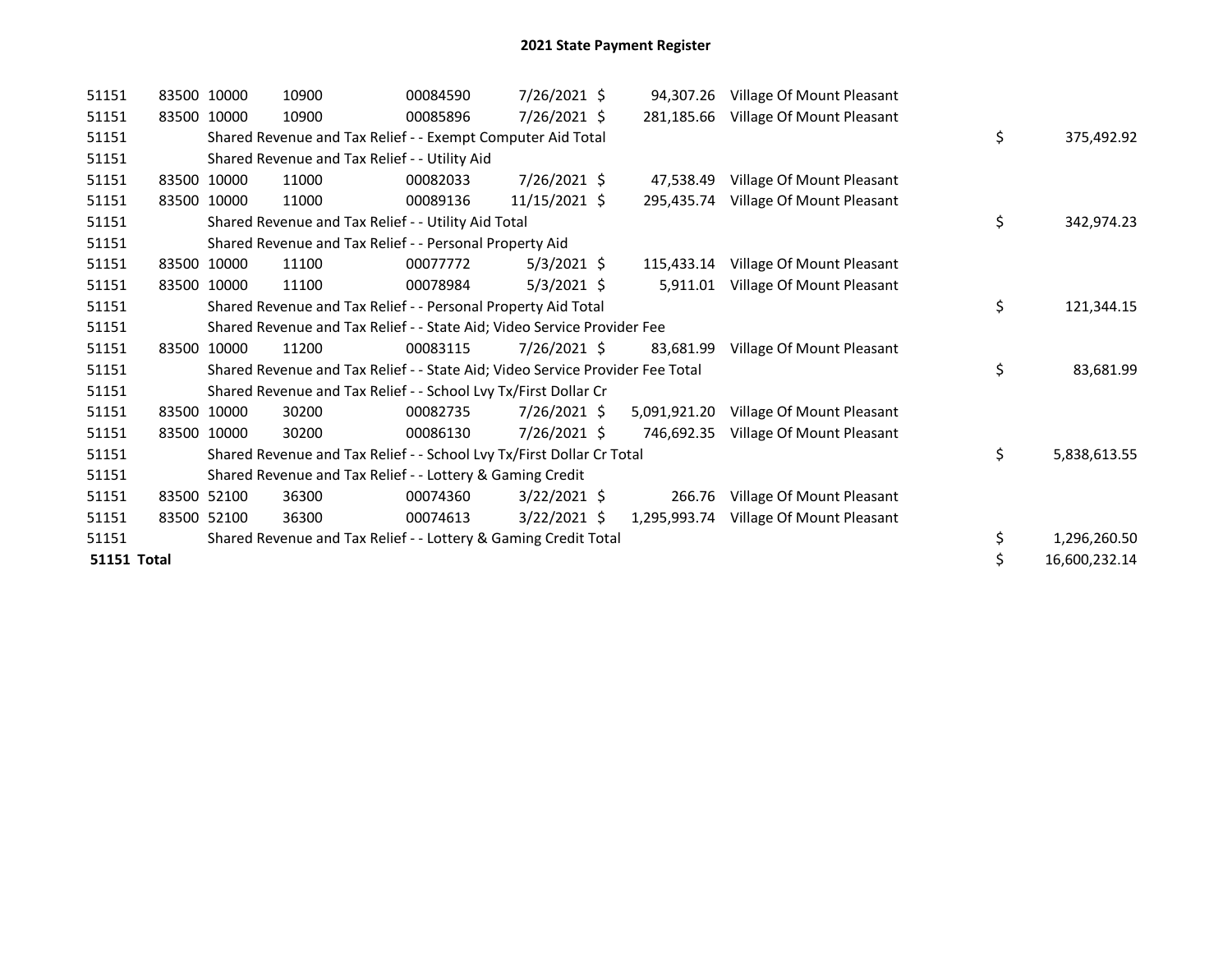| 51161              |       |             | Dept of Safety & Prof Services - - Fire Dues Distribution                     |          |                |          |                                |    |           |
|--------------------|-------|-------------|-------------------------------------------------------------------------------|----------|----------------|----------|--------------------------------|----|-----------|
| 51161              | 16500 | 10000       | 22500                                                                         | 00041574 | $7/16/2021$ \$ |          | 1,605.53 Village Of North Bay  |    |           |
| 51161              |       |             | Dept of Safety & Prof Services - - Fire Dues Distribution Total               |          |                |          |                                | \$ | 1,605.53  |
| 51161              |       |             | Dept of Natural Resources - - Fin Asst For Responsible Units                  |          |                |          |                                |    |           |
| 51161              |       | 37000 27400 | 67000                                                                         | 00483747 | $5/21/2021$ \$ |          | 1,667.43 Village Of North Bay  |    |           |
| 51161              |       |             | Dept of Natural Resources - - Fin Asst For Responsible Units Total            |          |                |          |                                | \$ | 1,667.43  |
| 51161              |       |             | WI Dept of Transportation - - Trns Aids To Mnc.-Sf                            |          |                |          |                                |    |           |
| 51161              |       | 39500 21100 | 19100                                                                         | 00632947 | $1/4/2021$ \$  | 4,207.37 | Village Of North Bay           |    |           |
| 51161              |       | 39500 21100 | 19100                                                                         | 00668554 | $4/5/2021$ \$  | 4,207.37 | Village Of North Bay           |    |           |
| 51161              |       | 39500 21100 | 19100                                                                         | 00712042 | $7/6/2021$ \$  | 4,207.37 | Village Of North Bay           |    |           |
| 51161              |       | 39500 21100 | 19100                                                                         | 00752601 | $10/4/2021$ \$ | 4,207.37 | Village Of North Bay           |    |           |
| 51161              |       |             | WI Dept of Transportation - - Trns Aids To Mnc.-Sf Total                      |          |                |          |                                | \$ | 16,829.48 |
| 51161              |       |             | Department of Revenue - - Gifts And Grants                                    |          |                |          |                                |    |           |
| 51161              | 56600 | 10000       | 12100                                                                         | 00207356 | $6/25/2021$ \$ |          | 12,246.22 Village Of North Bay |    |           |
| 51161              |       |             | Department of Revenue - - Gifts And Grants Total                              |          |                |          |                                | \$ | 12,246.22 |
| 51161              |       |             | Shared Revenue and Tax Relief - - Exempt Computer Aid                         |          |                |          |                                |    |           |
| 51161              | 83500 | 10000       | 10900                                                                         | 00084591 | 7/26/2021 \$   |          | 5.19 Village Of North Bay      |    |           |
| 51161              |       |             | Shared Revenue and Tax Relief - - Exempt Computer Aid Total                   |          |                |          |                                | \$ | 5.19      |
| 51161              |       |             | Shared Revenue and Tax Relief - - State Aid; Video Service Provider Fee       |          |                |          |                                |    |           |
| 51161              | 83500 | 10000       | 11200                                                                         | 00083116 | 7/26/2021 \$   | 906.08   | Village Of North Bay           |    |           |
| 51161              |       |             | Shared Revenue and Tax Relief - - State Aid; Video Service Provider Fee Total |          |                |          |                                | \$ | 906.08    |
| <b>51161 Total</b> |       |             |                                                                               |          |                |          |                                | \$ | 33,259.93 |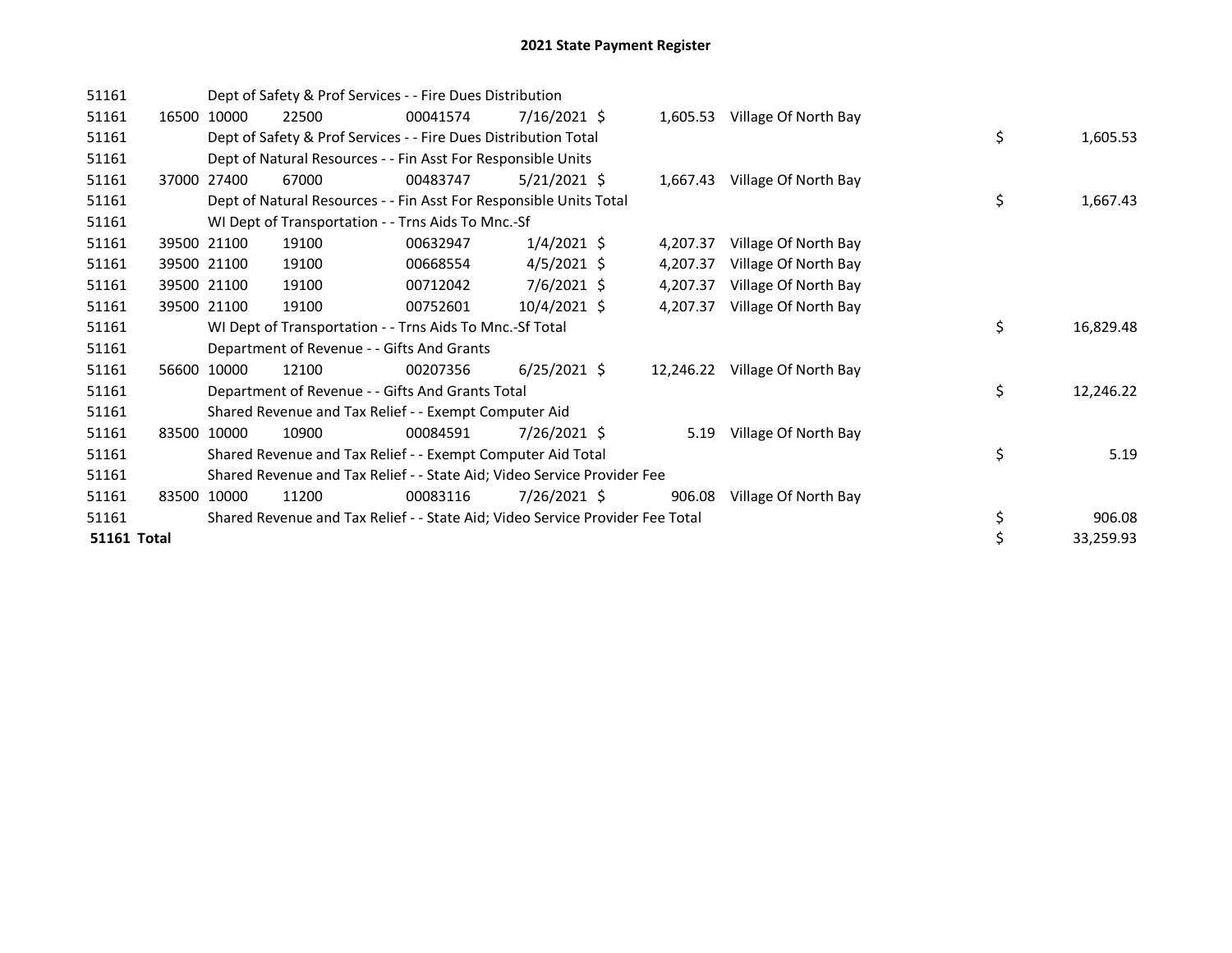| 51168 |             | Dept of Safety & Prof Services - - Fire Dues Distribution                       |           |                |           |                               |    |            |
|-------|-------------|---------------------------------------------------------------------------------|-----------|----------------|-----------|-------------------------------|----|------------|
| 51168 | 16500 10000 | 22500                                                                           | 00040206  | 7/12/2021 \$   |           | 22,226.89 Village of Raymond  |    |            |
| 51168 |             | Dept of Safety & Prof Services - - Fire Dues Distribution Total                 |           |                |           |                               | \$ | 22,226.89  |
| 51168 |             | Dept of Natural Resources - - Resaids - Cnty Forst, Cl & Mfl                    |           |                |           |                               |    |            |
| 51168 | 37000 21200 | 57100                                                                           | 00488259  | $6/14/2021$ \$ |           | 40.62 Village of Raymond      |    |            |
| 51168 |             | Dept of Natural Resources - - Resaids - Cnty Forst, Cl & Mfl Total              |           |                |           |                               | \$ | 40.62      |
| 51168 |             | Dept of Natural Resources - - Fin Asst For Responsible Units                    |           |                |           |                               |    |            |
| 51168 | 37000 27400 | 67000                                                                           | 00483842  | $5/21/2021$ \$ |           | 397.05 Village of Raymond     |    |            |
| 51168 |             | Dept of Natural Resources - - Fin Asst For Responsible Units Total              |           |                |           |                               | \$ | 397.05     |
| 51168 |             | WI Dept of Transportation - - Trns Aids To Mnc.-Sf                              |           |                |           |                               |    |            |
| 51168 | 39500 21100 | 19100                                                                           | 00632948  | $1/4/2021$ \$  | 41,050.04 | Village of Raymond            |    |            |
| 51168 | 39500 21100 | 19100                                                                           | 00668555  | $4/5/2021$ \$  | 41,050.04 | Village of Raymond            |    |            |
| 51168 | 39500 21100 | 19100                                                                           | 00712043  | 7/6/2021 \$    | 41,050.04 | Village of Raymond            |    |            |
| 51168 | 39500 21100 | 19100                                                                           | 00752602  | 10/4/2021 \$   |           | 41,050.06 Village of Raymond  |    |            |
| 51168 |             | WI Dept of Transportation - - Trns Aids To Mnc.-Sf Total                        |           |                |           |                               | \$ | 164,200.18 |
| 51168 |             | Department of Health Services - - Prepaid Medical Transport Reimbursement       |           |                |           |                               |    |            |
| 51168 | 43500 10000 | 16300                                                                           | AMBULANCE | 11/15/2021 \$  |           | 2,000.00 Village of Raymond   |    |            |
| 51168 |             | Department of Health Services - - Prepaid Medical Transport Reimbursement Total |           |                |           |                               | \$ | 2,000.00   |
| 51168 |             | Department of Revenue - - Gifts And Grants                                      |           |                |           |                               |    |            |
| 51168 | 56600 10000 | 12100                                                                           | 00207357  | $6/25/2021$ \$ |           | 207,400.74 Village of Raymond |    |            |
| 51168 |             | Department of Revenue - - Gifts And Grants Total                                |           |                |           |                               | \$ | 207,400.74 |
| 51168 |             | Department of Revenue - - Misc Revenue Holding Clearing                         |           |                |           |                               |    |            |
| 51168 | 56600 10000 | 99500                                                                           | 00192858  | $3/1/2021$ \$  | 1,517.93  | Village of Raymond            |    |            |
| 51168 | 56600 10000 | 99500                                                                           | 00194255  | 3/8/2021 \$    | 887.90    | Village of Raymond            |    |            |
| 51168 | 56600 10000 | 99500                                                                           | 00195924  | $3/22/2021$ \$ | 72.00     | Village of Raymond            |    |            |
| 51168 | 56600 10000 | 99500                                                                           | 00197938  | $4/7/2021$ \$  | 571.07    | Village of Raymond            |    |            |
| 51168 | 56600 10000 | 99500                                                                           | 00199276  | 4/20/2021 \$   | 717.28    | Village of Raymond            |    |            |
| 51168 | 56600 10000 | 99500                                                                           | 00199922  | 4/26/2021 \$   | 632.77    | Village of Raymond            |    |            |
| 51168 | 56600 10000 | 99500                                                                           | 00201296  | $5/7/2021$ \$  | 301.47    | Village of Raymond            |    |            |
| 51168 | 56600 10000 | 99500                                                                           | 00202350  | $5/17/2021$ \$ | 199.57    | Village of Raymond            |    |            |
| 51168 | 56600 10000 | 99500                                                                           | 00203082  | 5/24/2021 \$   | 208.00    | Village of Raymond            |    |            |
| 51168 | 56600 10000 | 99500                                                                           | 00204524  | $6/7/2021$ \$  | 268.13    | Village of Raymond            |    |            |
| 51168 | 56600 10000 | 99500                                                                           | 00209090  | 7/8/2021 \$    | 124.00    | Village of Raymond            |    |            |
| 51168 | 56600 10000 | 99500                                                                           | 00210844  | 7/26/2021 \$   | 709.68    | Village of Raymond            |    |            |
| 51168 | 56600 10000 | 99500                                                                           | 00211838  | 8/6/2021 \$    | 978.04    | Village of Raymond            |    |            |
| 51168 | 56600 10000 | 99500                                                                           | 00214452  | $9/8/2021$ \$  | 423.76    | Village of Raymond            |    |            |
| 51168 | 56600 10000 | 99500                                                                           | 00216700  | 10/7/2021 \$   | 124.00    | Village of Raymond            |    |            |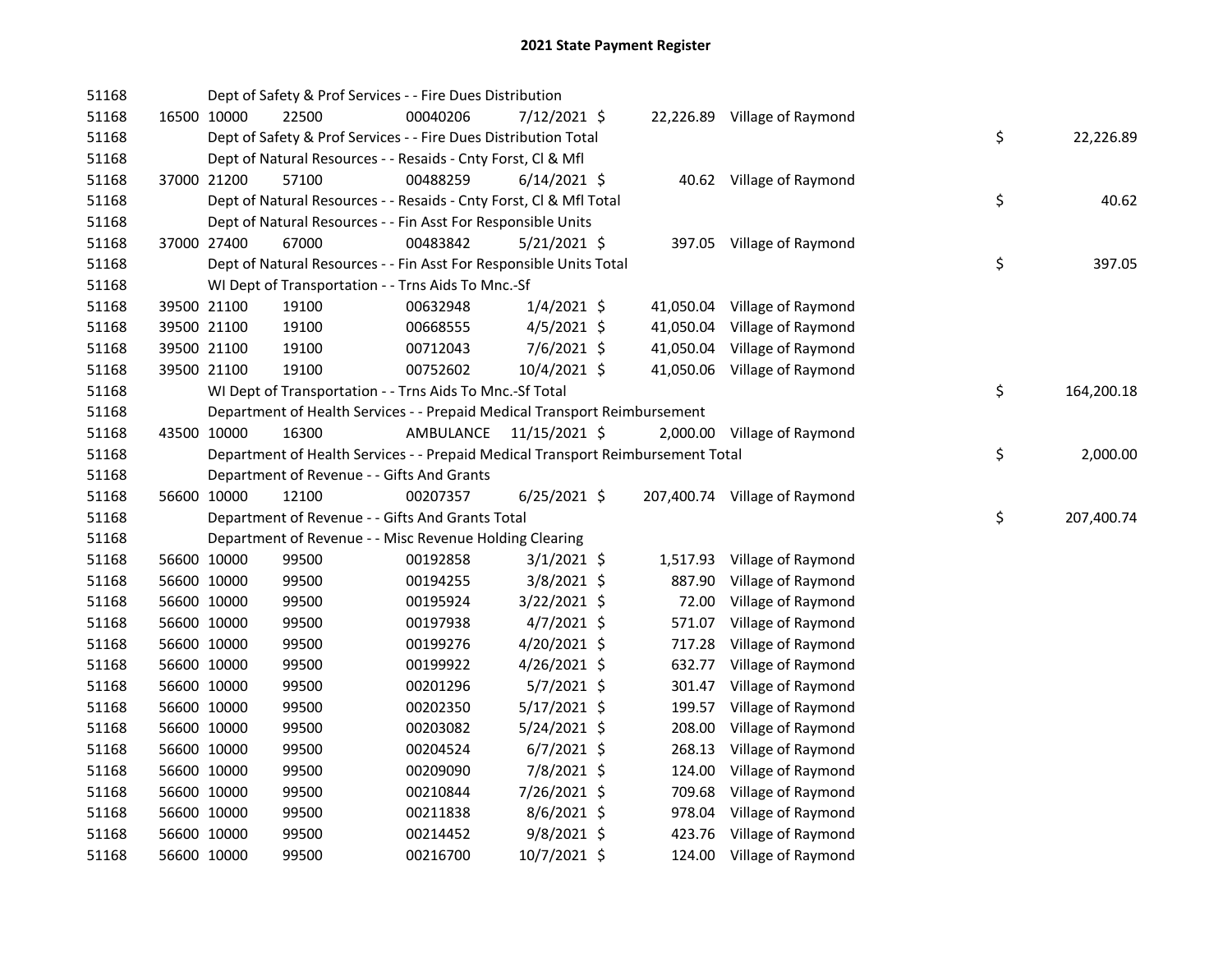| 51168              | 56600 10000 | 99500                                                               | 00219292 | 11/5/2021 \$   | 298.40    | Village of Raymond |    |            |
|--------------------|-------------|---------------------------------------------------------------------|----------|----------------|-----------|--------------------|----|------------|
| 51168              | 56600 10000 | 99500                                                               | 00221442 | $12/7/2021$ \$ | 110.69    | Village of Raymond |    |            |
| 51168              |             | Department of Revenue - - Misc Revenue Holding Clearing Total       |          |                |           |                    | \$ | 8,144.69   |
| 51168              |             | Shared Revenue and Tax Relief - - County And Municipal Aid          |          |                |           |                    |    |            |
| 51168              | 83500 10000 | 10500                                                               | 00082034 | 7/26/2021 \$   | 6,465.41  | Village of Raymond |    |            |
| 51168              | 83500 10000 | 10500                                                               | 00089137 | 11/15/2021 \$  | 34,637.30 | Village of Raymond |    |            |
| 51168              |             | Shared Revenue and Tax Relief - - County And Municipal Aid Total    |          |                |           |                    | \$ | 41,102.71  |
| 51168              |             | Shared Revenue and Tax Relief - - Exempt Computer Aid               |          |                |           |                    |    |            |
| 51168              | 83500 10000 | 10900                                                               | 00084592 | 7/26/2021 \$   | 4,902.17  | Village of Raymond |    |            |
| 51168              |             | Shared Revenue and Tax Relief - - Exempt Computer Aid Total         |          |                |           |                    | \$ | 4,902.17   |
| 51168              |             | Shared Revenue and Tax Relief - - Utility Aid                       |          |                |           |                    |    |            |
| 51168              | 83500 10000 | 11000                                                               | 00082034 | 7/26/2021 \$   | 2,450.03  | Village of Raymond |    |            |
| 51168              | 83500 10000 | 11000                                                               | 00089137 | 11/15/2021 \$  | 14,105.88 | Village of Raymond |    |            |
| 51168              |             | Shared Revenue and Tax Relief - - Utility Aid Total                 |          |                |           |                    | \$ | 16,555.91  |
| 51168              |             | Shared Revenue and Tax Relief - - Personal Property Aid             |          |                |           |                    |    |            |
| 51168              | 83500 10000 | 11100                                                               | 00077773 | $5/3/2021$ \$  | 6,674.83  | Village of Raymond |    |            |
| 51168              |             | Shared Revenue and Tax Relief - - Personal Property Aid Total       |          |                |           |                    | \$ | 6,674.83   |
| 51168              |             | Shared Revenue and Tax Relief - - Payments For Municipal Svcs       |          |                |           |                    |    |            |
| 51168              | 83500 10000 | 50100                                                               | 00073746 | $2/1/2021$ \$  | 69.82     | Village of Raymond |    |            |
| 51168              |             | Shared Revenue and Tax Relief - - Payments For Municipal Svcs Total |          |                |           |                    | \$ | 69.82      |
| <b>51168 Total</b> |             |                                                                     |          |                |           |                    | \$ | 473,715.61 |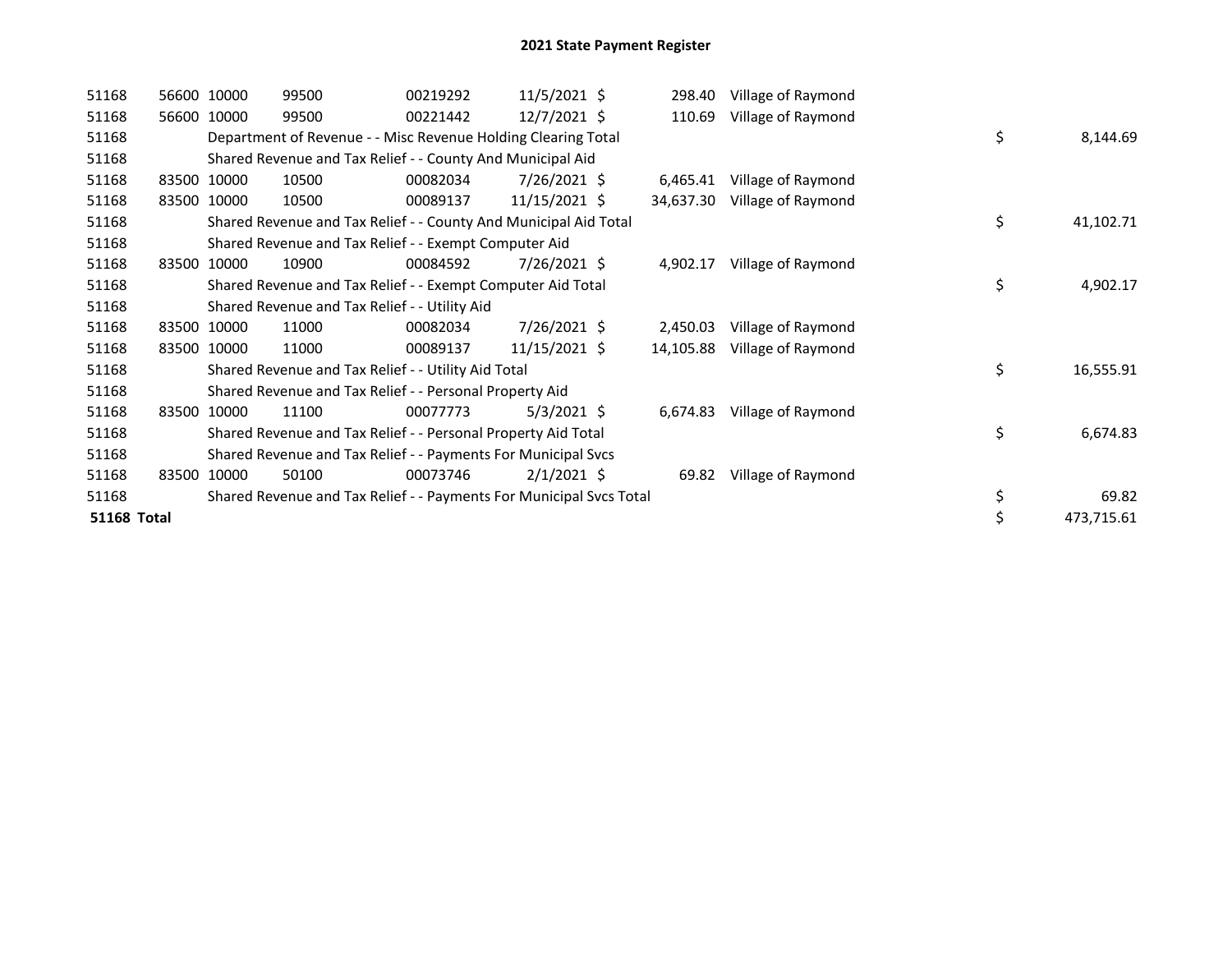| 51176 |             |             | Dept of Safety & Prof Services - - Fire Dues Distribution          |          |                |  |                                 |    |            |
|-------|-------------|-------------|--------------------------------------------------------------------|----------|----------------|--|---------------------------------|----|------------|
| 51176 |             | 16500 10000 | 22500                                                              | 00041577 | 7/16/2021 \$   |  | 14,882.97 Village Of Rochester  |    |            |
| 51176 |             |             | Dept of Safety & Prof Services - - Fire Dues Distribution Total    |          |                |  |                                 | \$ | 14,882.97  |
| 51176 |             |             | Dept of Natural Resources - - Aids In Lieu Of Taxes - Gener        |          |                |  |                                 |    |            |
| 51176 | 37000 10000 |             | 50300                                                              | 00459550 | 1/28/2021 \$   |  | 145.75 Village Of Rochester     |    |            |
| 51176 | 37000 10000 |             | 50300                                                              | 00459551 | $1/28/2021$ \$ |  | 19,581.39 Village Of Rochester  |    |            |
| 51176 | 37000 10000 |             | 50300                                                              | 00475368 | $4/21/2021$ \$ |  | 500.95 Village Of Rochester     |    |            |
| 51176 |             |             | Dept of Natural Resources - - Aids In Lieu Of Taxes - Gener Total  |          |                |  |                                 | \$ | 20,228.09  |
| 51176 |             |             | Dept of Natural Resources - - Seg Earned                           |          |                |  |                                 |    |            |
| 51176 | 37000 21200 |             | 100SE                                                              | 00474024 | $4/15/2021$ \$ |  | 2,986.33 Village Of Rochester   |    |            |
| 51176 |             |             | Dept of Natural Resources - - Seg Earned Total                     |          |                |  |                                 | \$ | 2,986.33   |
| 51176 |             |             | Dept of Natural Resources - - Resaids - Cnty Forst, Cl & Mfl       |          |                |  |                                 |    |            |
| 51176 | 37000 21200 |             | 57100                                                              | 00488260 | $6/14/2021$ \$ |  | 84.25 Village Of Rochester      |    |            |
| 51176 |             |             | Dept of Natural Resources - - Resaids - Cnty Forst, Cl & Mfl Total |          |                |  |                                 | \$ | 84.25      |
| 51176 |             |             | Dept of Natural Resources - - Aids In Lieu Of Taxes - Sum S        |          |                |  |                                 |    |            |
| 51176 | 37000 21200 |             | 57900                                                              | 00475367 | $4/21/2021$ \$ |  | 289.04 Village Of Rochester     |    |            |
| 51176 |             |             | Dept of Natural Resources - - Aids In Lieu Of Taxes - Sum S Total  |          |                |  |                                 | \$ | 289.04     |
| 51176 |             |             | Dept of Natural Resources - - Resaids - Urban Forestry Grant       |          |                |  |                                 |    |            |
| 51176 |             | 37000 21200 | 58700                                                              | 00526647 | 12/29/2021 \$  |  | 2,725.98 Village Of Rochester   |    |            |
| 51176 |             |             | Dept of Natural Resources - - Resaids - Urban Forestry Grant Total |          |                |  |                                 | \$ | 2,725.98   |
| 51176 |             |             | Dept of Natural Resources - - Fin Asst For Responsible Units       |          |                |  |                                 |    |            |
| 51176 | 37000 27400 |             | 67000                                                              | 00483845 | $5/21/2021$ \$ |  | 6,164.11 Village Of Rochester   |    |            |
| 51176 |             |             | Dept of Natural Resources - - Fin Asst For Responsible Units Total |          |                |  |                                 | \$ | 6,164.11   |
| 51176 |             |             | WI Dept of Transportation - - Trns Aids To Mnc.-Sf                 |          |                |  |                                 |    |            |
| 51176 | 39500 21100 |             | 19100                                                              | 00632949 | $1/4/2021$ \$  |  | 23,256.69 Village Of Rochester  |    |            |
| 51176 |             | 39500 21100 | 19100                                                              | 00668556 | $4/5/2021$ \$  |  | 23,256.69 Village Of Rochester  |    |            |
| 51176 | 39500 21100 |             | 19100                                                              | 00712044 | 7/6/2021 \$    |  | 23,256.69 Village Of Rochester  |    |            |
| 51176 | 39500 21100 |             | 19100                                                              | 00752603 | 10/4/2021 \$   |  | 23,256.71 Village Of Rochester  |    |            |
| 51176 |             |             | WI Dept of Transportation - - Trns Aids To Mnc.-Sf Total           |          |                |  |                                 | \$ | 93,026.78  |
| 51176 |             |             | WI Dept of Transportation - - Loc Rd Imp Prg St Fd                 |          |                |  |                                 |    |            |
| 51176 |             | 39500 21100 | 27800                                                              | 00774089 | 11/15/2021 \$  |  | 18,960.79 Village Of Rochester  |    |            |
| 51176 |             |             | WI Dept of Transportation - - Loc Rd Imp Prg St Fd Total           |          |                |  |                                 | \$ | 18,960.79  |
| 51176 |             |             | Department of Revenue - - Gifts And Grants                         |          |                |  |                                 |    |            |
| 51176 | 56600 10000 |             | 12100                                                              | 00207358 | $6/25/2021$ \$ |  | 202,376.65 Village Of Rochester |    |            |
| 51176 |             |             | Department of Revenue - - Gifts And Grants Total                   |          |                |  |                                 | \$ | 202,376.65 |
| 51176 |             |             | Shared Revenue and Tax Relief - - County And Municipal Aid         |          |                |  |                                 |    |            |
| 51176 | 83500 10000 |             | 10500                                                              | 00082035 | 7/26/2021 \$   |  | 9,243.34 Village Of Rochester   |    |            |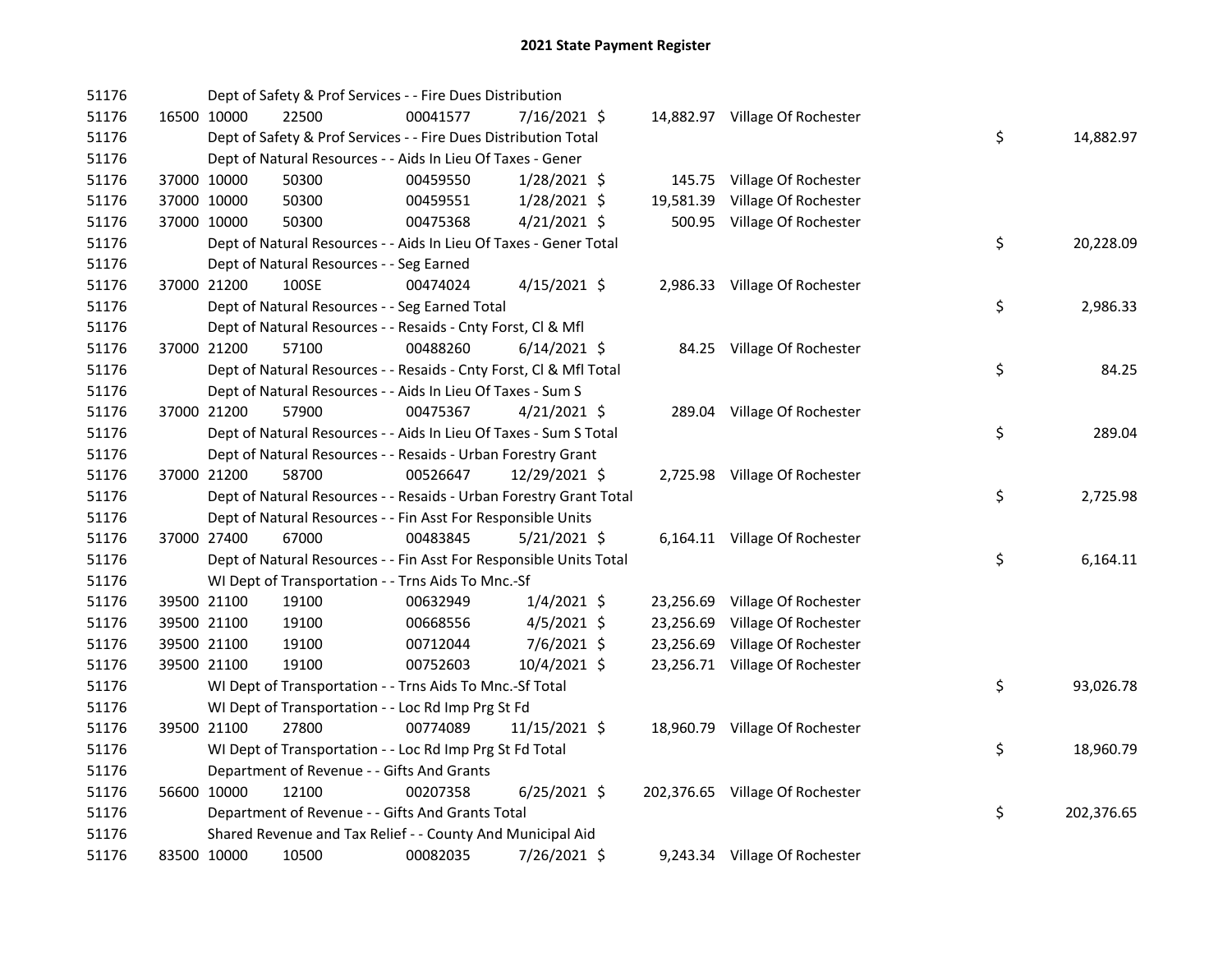| 51176              | 83500 10000 |             | 10500                                                                         | 00089138 | 11/15/2021 \$ | 52,378.90 | Village Of Rochester |    |            |
|--------------------|-------------|-------------|-------------------------------------------------------------------------------|----------|---------------|-----------|----------------------|----|------------|
| 51176              |             |             | Shared Revenue and Tax Relief - - County And Municipal Aid Total              |          |               |           |                      | \$ | 61,622.24  |
| 51176              |             |             | Shared Revenue and Tax Relief - - Exempt Computer Aid                         |          |               |           |                      |    |            |
| 51176              | 83500       | 10000       | 10900                                                                         | 00084593 | 7/26/2021 \$  | 288.92    | Village Of Rochester |    |            |
| 51176              |             |             | Shared Revenue and Tax Relief - - Exempt Computer Aid Total                   |          |               |           |                      | \$ | 288.92     |
| 51176              |             |             | Shared Revenue and Tax Relief - - Utility Aid                                 |          |               |           |                      |    |            |
| 51176              |             | 83500 10000 | 11000                                                                         | 00082035 | 7/26/2021 \$  | 604.40    | Village Of Rochester |    |            |
| 51176              |             | 83500 10000 | 11000                                                                         | 00089138 | 11/15/2021 \$ | 3,263.24  | Village Of Rochester |    |            |
| 51176              |             |             | Shared Revenue and Tax Relief - - Utility Aid Total                           |          |               |           |                      | \$ | 3,867.64   |
| 51176              |             |             | Shared Revenue and Tax Relief - - Personal Property Aid                       |          |               |           |                      |    |            |
| 51176              |             | 83500 10000 | 11100                                                                         | 00077774 | $5/3/2021$ \$ | 1,057.44  | Village Of Rochester |    |            |
| 51176              |             |             | Shared Revenue and Tax Relief - - Personal Property Aid Total                 |          |               |           |                      | \$ | 1,057.44   |
| 51176              |             |             | Shared Revenue and Tax Relief - - State Aid; Video Service Provider Fee       |          |               |           |                      |    |            |
| 51176              |             | 83500 10000 | 11200                                                                         | 00083117 | 7/26/2021 \$  | 8,497.53  | Village Of Rochester |    |            |
| 51176              |             |             | Shared Revenue and Tax Relief - - State Aid; Video Service Provider Fee Total |          |               |           |                      | \$ | 8,497.53   |
| <b>51176 Total</b> |             |             |                                                                               |          |               |           |                      | \$ | 437,058.76 |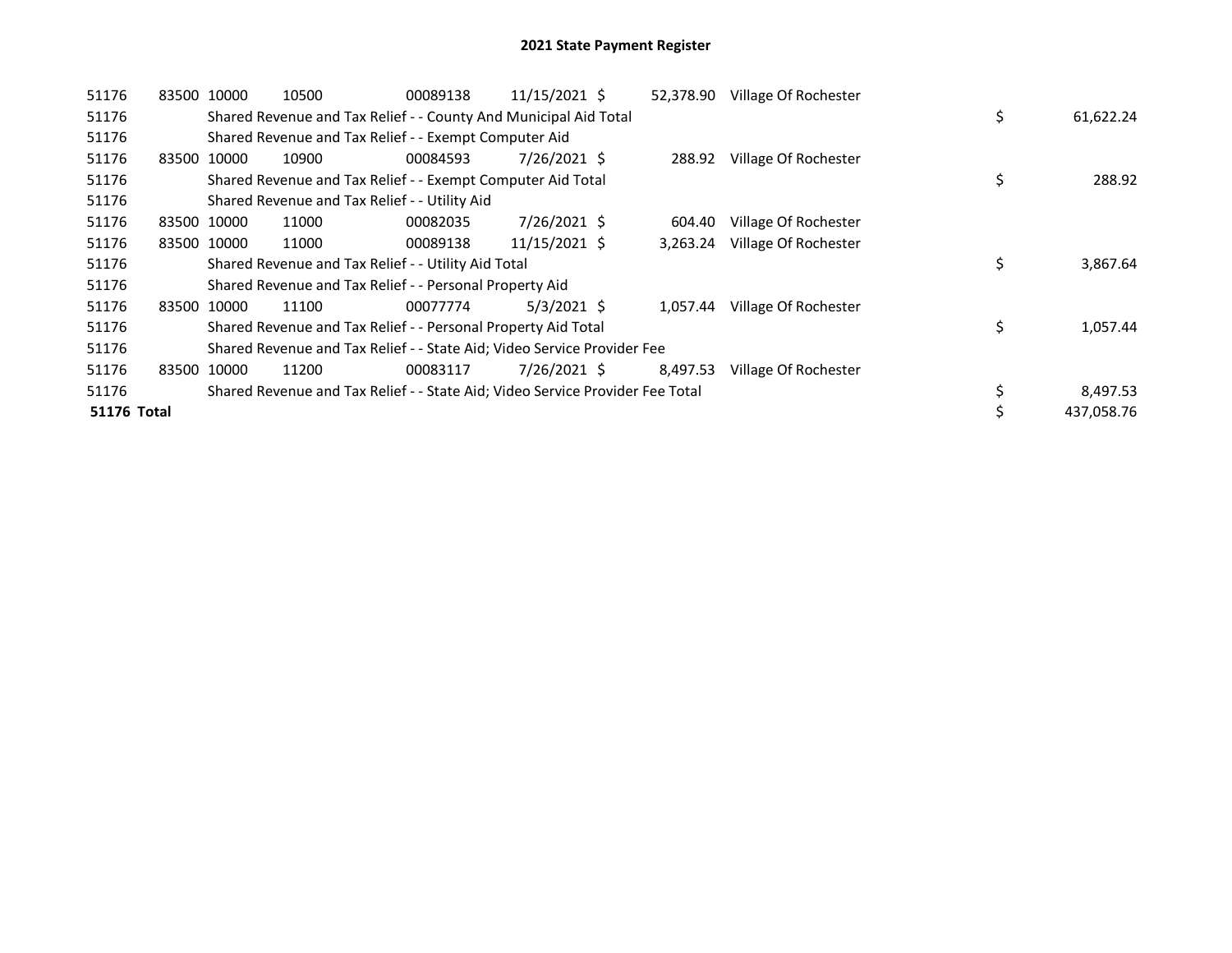| 51181 |             |             | Dept of Safety & Prof Services - - Fire Dues Distribution          |          |                |            |                                  |    |            |
|-------|-------------|-------------|--------------------------------------------------------------------|----------|----------------|------------|----------------------------------|----|------------|
| 51181 | 16500 10000 |             | 22500                                                              | 00041578 | 7/16/2021 \$   |            | 27,189.27 Village Of Sturtevant  |    |            |
| 51181 |             |             | Dept of Safety & Prof Services - - Fire Dues Distribution Total    |          |                |            |                                  | \$ | 27,189.27  |
| 51181 |             |             | Dept of Natural Resources - - Fin Asst For Responsible Units       |          |                |            |                                  |    |            |
| 51181 | 37000 27400 |             | 67000                                                              | 00483577 | $5/21/2021$ \$ |            | 18,736.42 Village Of Sturtevant  |    |            |
| 51181 |             |             | Dept of Natural Resources - - Fin Asst For Responsible Units Total |          |                |            |                                  | \$ | 18,736.42  |
| 51181 |             |             | WI Dept of Transportation - - Trns Aids To Mnc.-Sf                 |          |                |            |                                  |    |            |
| 51181 |             | 39500 21100 | 19100                                                              | 00632950 | $1/4/2021$ \$  | 132,132.73 | Village Of Sturtevant            |    |            |
| 51181 |             | 39500 21100 | 19100                                                              | 00668557 | 4/5/2021 \$    | 132,132.73 | Village Of Sturtevant            |    |            |
| 51181 | 39500 21100 |             | 19100                                                              | 00712045 | 7/6/2021 \$    | 132,132.73 | Village Of Sturtevant            |    |            |
| 51181 | 39500 21100 |             | 19100                                                              | 00752604 | 10/4/2021 \$   |            | 132,132.76 Village Of Sturtevant |    |            |
| 51181 |             |             | WI Dept of Transportation - - Trns Aids To Mnc.-Sf Total           |          |                |            |                                  | \$ | 528,530.95 |
| 51181 |             |             | WI Dept of Transportation - - St Hwy Rehab, Sf                     |          |                |            |                                  |    |            |
| 51181 | 39500 21100 |             | 36300                                                              | 00689173 | $5/5/2021$ \$  |            | 27,613.25 Village Of Sturtevant  |    |            |
| 51181 |             |             | WI Dept of Transportation - - St Hwy Rehab, Sf Total               |          |                |            |                                  | \$ | 27,613.25  |
| 51181 |             |             | WI Dept of Transportation - - Veh Insp, Trf EnfSf                  |          |                |            |                                  |    |            |
| 51181 | 39500 21100 |             | 56400                                                              | 00685141 | 4/27/2021 \$   |            | 60.00 Village Of Sturtevant      |    |            |
| 51181 |             |             | WI Dept of Transportation - - Veh Insp, Trf EnfSf Total            |          |                |            |                                  | \$ | 60.00      |
| 51181 |             |             | Department of Corrections - - Energy Costs, Energy-Related A       |          |                |            |                                  |    |            |
| 51181 |             | 41000 10000 | 10600                                                              | 00404573 | $1/15/2021$ \$ | 371.92     | Village Of Sturtevant            |    |            |
| 51181 |             | 41000 10000 | 10600                                                              | 00404574 | $1/15/2021$ \$ | 7,259.26   | Village Of Sturtevant            |    |            |
| 51181 | 41000 10000 |             | 10600                                                              | 00404575 | $1/15/2021$ \$ | 10,919.60  | Village Of Sturtevant            |    |            |
| 51181 | 41000 10000 |             | 10600                                                              | 00404577 | $1/15/2021$ \$ | 296.00     | Village Of Sturtevant            |    |            |
| 51181 | 41000 10000 |             | 10600                                                              | 00404578 | $1/15/2021$ \$ | 296.00     | Village Of Sturtevant            |    |            |
| 51181 | 41000 10000 |             | 10600                                                              | 00404580 | $1/15/2021$ \$ | 4,908.16   | Village Of Sturtevant            |    |            |
| 51181 | 41000 10000 |             | 10600                                                              | 00404583 | $1/15/2021$ \$ | 14,077.45  | Village Of Sturtevant            |    |            |
| 51181 | 41000 10000 |             | 10600                                                              | 00404585 | $1/15/2021$ \$ | 2,321.95   | Village Of Sturtevant            |    |            |
| 51181 | 41000 10000 |             | 10600                                                              | 00404587 | $1/15/2021$ \$ | 17,050.90  | Village Of Sturtevant            |    |            |
| 51181 | 41000 10000 |             | 10600                                                              | 00404590 | $1/15/2021$ \$ | 296.00     | Village Of Sturtevant            |    |            |
| 51181 | 41000 10000 |             | 10600                                                              | 00404593 | $1/15/2021$ \$ | 9,250.78   | Village Of Sturtevant            |    |            |
| 51181 | 41000 10000 |             | 10600                                                              | 00404599 | $1/15/2021$ \$ | 9,278.44   | Village Of Sturtevant            |    |            |
| 51181 | 41000 10000 |             | 10600                                                              | 00404602 | $1/15/2021$ \$ | 10,753.64  | Village Of Sturtevant            |    |            |
| 51181 | 41000 10000 |             | 10600                                                              | 00404615 | $1/15/2021$ \$ | 12,030.61  | Village Of Sturtevant            |    |            |
| 51181 | 41000 10000 |             | 10600                                                              | 00404618 | $1/15/2021$ \$ | 7,356.07   | Village Of Sturtevant            |    |            |
| 51181 | 41000 10000 |             | 10600                                                              | 00404622 | $1/15/2021$ \$ | 4,331.91   | Village Of Sturtevant            |    |            |
| 51181 | 41000 10000 |             | 10600                                                              | 00404626 | $1/15/2021$ \$ | 296.00     | Village Of Sturtevant            |    |            |
| 51181 | 41000 10000 |             | 10600                                                              | 00404630 | $1/15/2021$ \$ | 296.00     | Village Of Sturtevant            |    |            |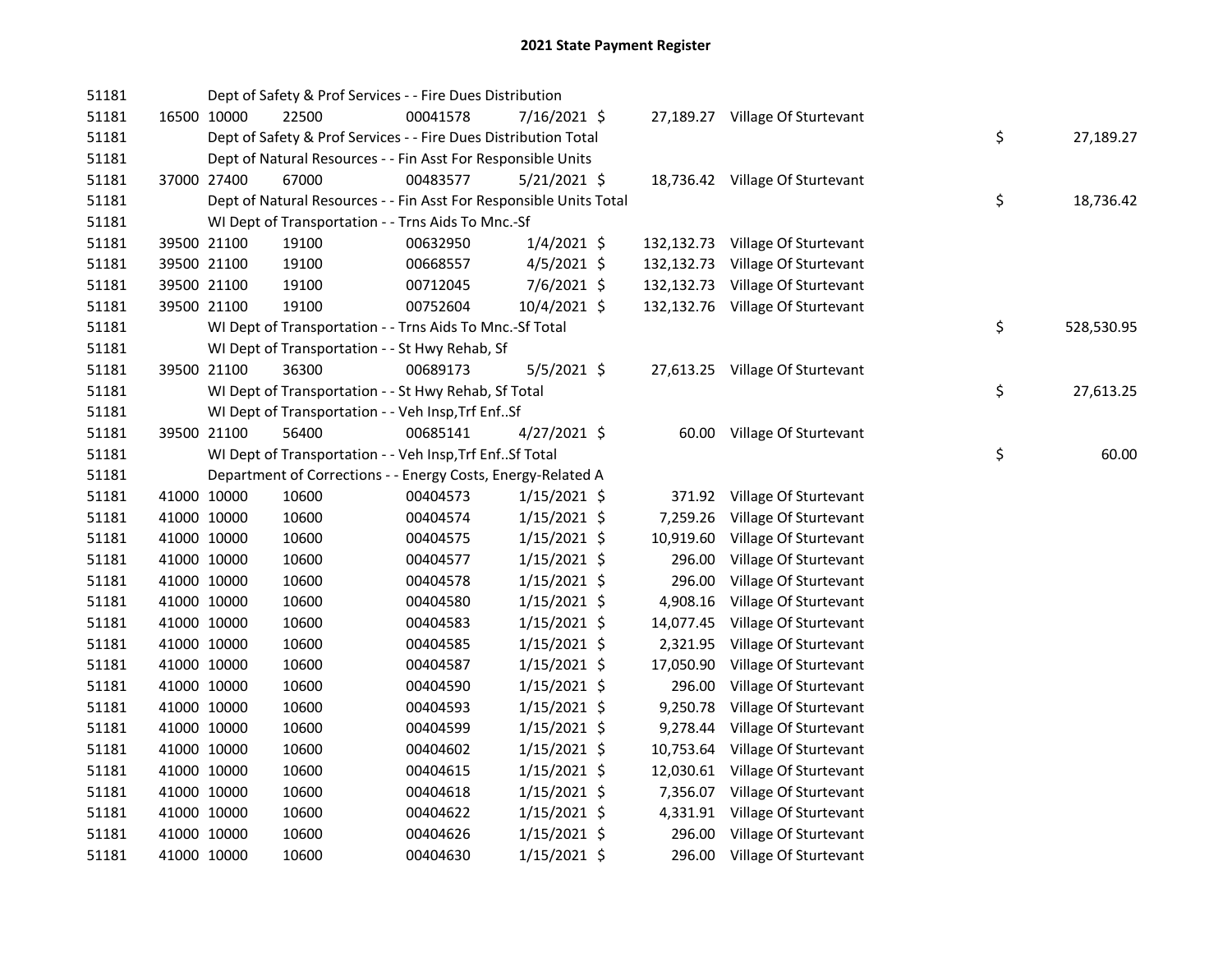| 51181 | 41000 10000    | 10600 | 00404634 | 1/15/2021 \$ |                    | 296.00    | Village Of Sturtevant |
|-------|----------------|-------|----------|--------------|--------------------|-----------|-----------------------|
| 51181 | 41000 10000    | 10600 | 00420763 | 4/13/2021 \$ |                    | 11,975.29 | Village Of Sturtevant |
| 51181 | 41000 10000    | 10600 | 00420767 | 4/13/2021    | \$                 | 12,104.37 | Village Of Sturtevant |
| 51181 | 41000 10000    | 10600 | 00420770 | 4/13/2021 \$ |                    | 296.00    | Village Of Sturtevant |
| 51181 | 41000 10000    | 10600 | 00420775 | 4/13/2021    | $\zeta$            | 296.00    | Village Of Sturtevant |
| 51181 | 41000 10000    | 10600 | 00420777 | 4/13/2021    | \$                 | 4,954.26  | Village Of Sturtevant |
| 51181 | 41000 10000    | 10600 | 00420780 | 4/13/2021    | \$                 | 15,617.19 | Village Of Sturtevant |
| 51181 | 41000 10000    | 10600 | 00420782 | 4/13/2021    | $\ddot{\varsigma}$ | 2,861.32  | Village Of Sturtevant |
| 51181 | 41000 10000    | 10600 | 00420786 | 4/13/2021    | \$                 | 296.00    | Village Of Sturtevant |
| 51181 | 41000 10000    | 10600 | 00420788 | 4/13/2021    | \$                 | 296.00    | Village Of Sturtevant |
| 51181 | 41000 10000    | 10600 | 00420790 | 4/13/2021    | \$                 | 510.22    | Village Of Sturtevant |
| 51181 | 41000 10000    | 10600 | 00420791 | 4/13/2021    | \$                 | 7,886.22  | Village Of Sturtevant |
| 51181 | 41000 10000    | 10600 | 00420792 | 4/13/2021 \$ |                    | 18,263.33 | Village Of Sturtevant |
| 51181 | 41000 10000    | 10600 | 00420794 | 4/13/2021 \$ |                    | 296.00    | Village Of Sturtevant |
| 51181 | 41000 10000    | 10600 | 00420796 | 4/13/2021 \$ |                    | 10,246.54 | Village Of Sturtevant |
| 51181 | 41000 10000    | 10600 | 00420799 | 4/13/2021 \$ |                    | 10,126.68 | Village Of Sturtevant |
| 51181 | 41000 10000    | 10600 | 00420803 | 4/13/2021 \$ |                    | 9,527.38  | Village Of Sturtevant |
| 51181 | 41000 10000    | 10600 | 00420804 | 4/13/2021 \$ |                    | 7,992.25  | Village Of Sturtevant |
| 51181 | 41000 10000    | 10600 | 00420807 | 4/13/2021 \$ |                    | 5,055.68  | Village Of Sturtevant |
| 51181 | 41000 10000    | 10600 | 00420809 | 4/13/2021 \$ |                    | 296.00    | Village Of Sturtevant |
| 51181 | 41000 10000    | 10600 | 00438148 | 7/12/2021 \$ |                    | 12,657.57 | Village Of Sturtevant |
| 51181 | 41000 10000    | 10600 | 00438152 | 7/12/2021 \$ |                    | 296.00    | Village Of Sturtevant |
| 51181 | 41000 10000    | 10600 | 00438157 | 7/12/2021 \$ |                    | 4,133.68  | Village Of Sturtevant |
| 51181 | 41000 10000    | 10600 | 00438160 | 7/12/2021 \$ |                    | 7,328.41  | Village Of Sturtevant |
| 51181 | 41000 10000    | 10600 | 00438162 | 7/12/2021 \$ |                    | 9,227.73  | Village Of Sturtevant |
| 51181 | 41000 10000    | 10600 | 00438344 | 7/13/2021 \$ |                    | 9,969.94  | Village Of Sturtevant |
| 51181 | 41000<br>10000 | 10600 | 00438345 | 7/13/2021    | \$                 | 9,633.41  | Village Of Sturtevant |
| 51181 | 41000 10000    | 10600 | 00438346 | 7/13/2021    | \$                 | 296.00    | Village Of Sturtevant |
| 51181 | 41000 10000    | 10600 | 00438348 | 7/13/2021    | \$                 | 16,806.57 | Village Of Sturtevant |
| 51181 | 41000 10000    | 10600 | 00438353 | 7/13/2021    | \$                 | 7,162.45  | Village Of Sturtevant |
| 51181 | 41000<br>10000 | 10600 | 00438359 | 7/13/2021 \$ |                    | 524.05    | Village Of Sturtevant |
| 51181 | 41000 10000    | 10600 | 00438363 | 7/13/2021 \$ |                    | 296.00    | Village Of Sturtevant |
| 51181 | 41000 10000    | 10600 | 00438364 | 7/13/2021 \$ |                    | 296.00    | Village Of Sturtevant |
| 51181 | 41000 10000    | 10600 | 00438368 | 7/13/2021 \$ |                    | 2,953.52  | Village Of Sturtevant |
| 51181 | 41000 10000    | 10600 | 00438372 | 7/13/2021 \$ |                    | 15,552.65 | Village Of Sturtevant |
| 51181 | 41000 10000    | 10600 | 00438374 | 7/13/2021    | \$                 | 7,369.90  | Village Of Sturtevant |
| 51181 | 41000 10000    | 10600 | 00438378 | 7/13/2021 \$ |                    | 296.00    | Village Of Sturtevant |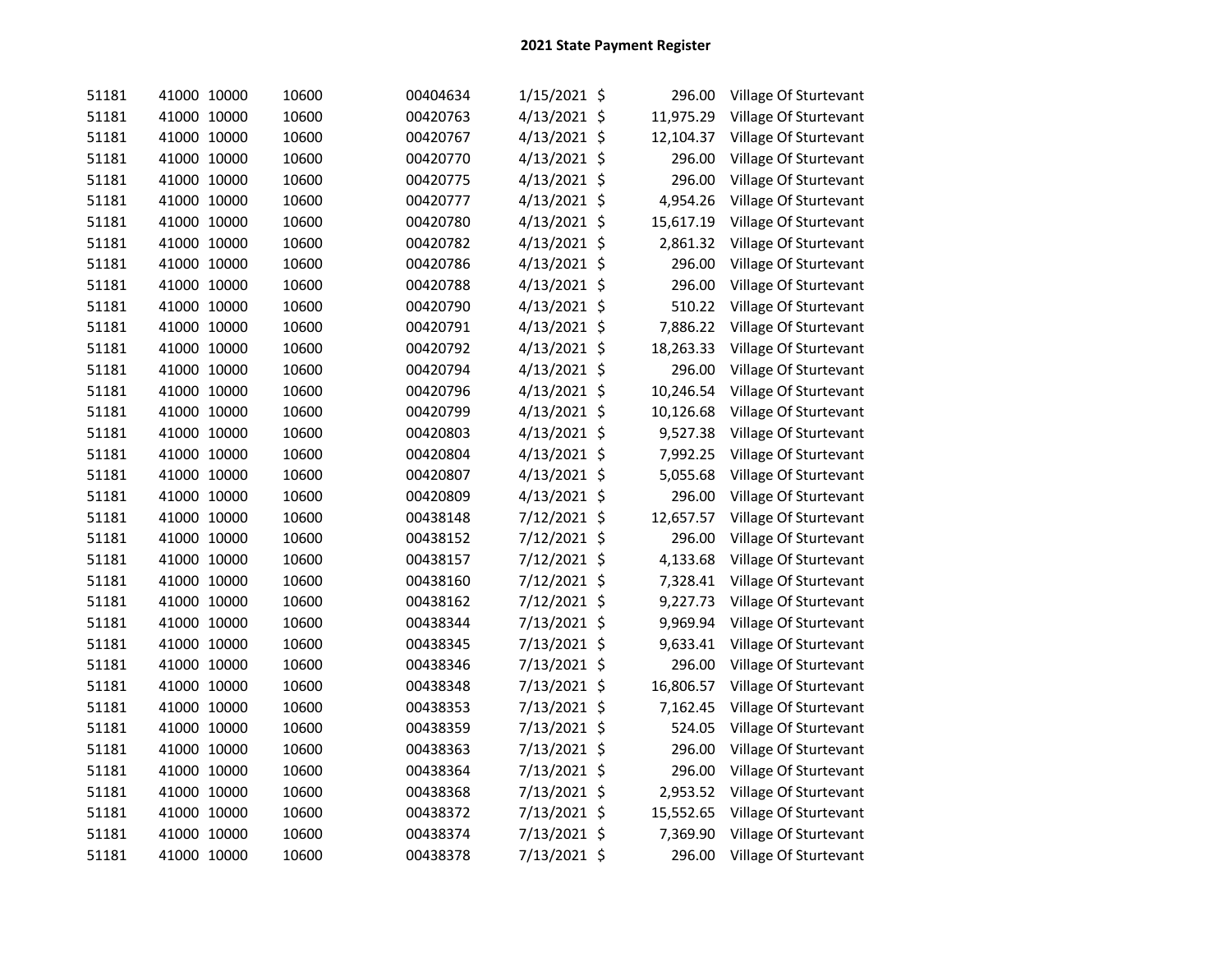| 51181 | 41000 10000 |             | 10600                                                                | 00438381 | 7/13/2021 \$   |           | 296.00 Village Of Sturtevant     |    |            |
|-------|-------------|-------------|----------------------------------------------------------------------|----------|----------------|-----------|----------------------------------|----|------------|
| 51181 | 41000 10000 |             | 10600                                                                | 00438388 | 7/13/2021 \$   |           | 11,777.06 Village Of Sturtevant  |    |            |
| 51181 | 41000 10000 |             | 10600                                                                | 00456711 | 10/15/2021 \$  |           | 13,994.47 Village Of Sturtevant  |    |            |
| 51181 | 41000 10000 |             | 10600                                                                | 00456713 | 10/15/2021 \$  |           | 422.63 Village Of Sturtevant     |    |            |
| 51181 | 41000 10000 |             | 10600                                                                | 00456714 | 10/15/2021 \$  |           | 8,259.63 Village Of Sturtevant   |    |            |
| 51181 | 41000 10000 |             | 10600                                                                | 00456716 | 10/15/2021 \$  |           | 17,912.97 Village Of Sturtevant  |    |            |
| 51181 | 41000 10000 |             | 10600                                                                | 00456717 | 10/15/2021 \$  | 296.00    | Village Of Sturtevant            |    |            |
| 51181 | 41000 10000 |             | 10600                                                                | 00456719 | 10/15/2021 \$  |           | 10,974.92 Village Of Sturtevant  |    |            |
| 51181 | 41000 10000 |             | 10600                                                                | 00456720 | 10/15/2021 \$  |           | 10,573.85 Village Of Sturtevant  |    |            |
| 51181 | 41000 10000 |             | 10600                                                                | 00456721 | 10/15/2021 \$  | 9,536.60  | Village Of Sturtevant            |    |            |
| 51181 | 41000 10000 |             | 10600                                                                | 00456722 | 10/15/2021 \$  | 7,568.13  | Village Of Sturtevant            |    |            |
| 51181 | 41000 10000 |             | 10600                                                                | 00456724 | 10/15/2021 \$  |           | 3,511.33 Village Of Sturtevant   |    |            |
| 51181 | 41000 10000 |             | 10600                                                                | 00456725 | 10/15/2021 \$  |           | 296.00 Village Of Sturtevant     |    |            |
| 51181 |             | 41000 10000 | 10600                                                                | 00456726 | 10/15/2021 \$  | 11,523.51 | Village Of Sturtevant            |    |            |
| 51181 |             | 41000 10000 | 10600                                                                | 00456727 | 10/15/2021 \$  |           | 296.00 Village Of Sturtevant     |    |            |
| 51181 |             | 41000 10000 | 10600                                                                | 00456728 | 10/15/2021 \$  |           | 296.00 Village Of Sturtevant     |    |            |
| 51181 |             | 41000 10000 | 10600                                                                | 00456729 | 10/15/2021 \$  |           | 8,167.43 Village Of Sturtevant   |    |            |
| 51181 |             | 41000 10000 | 10600                                                                | 00456730 | 10/15/2021 \$  |           | 18,249.50 Village Of Sturtevant  |    |            |
| 51181 | 41000 10000 |             | 10600                                                                | 00456731 | 10/15/2021 \$  |           | 3,469.84 Village Of Sturtevant   |    |            |
| 51181 |             | 41000 10000 | 10600                                                                | 00456732 | 10/15/2021 \$  | 296.00    | Village Of Sturtevant            |    |            |
| 51181 |             | 41000 10000 | 10600                                                                | 00456733 | 10/15/2021 \$  |           | 296.00 Village Of Sturtevant     |    |            |
| 51181 |             |             | Department of Corrections - - Energy Costs, Energy-Related A Total   |          |                |           |                                  | \$ | 473,397.17 |
| 51181 |             |             | Department of Justice - - Officer training reimbursement             |          |                |           |                                  |    |            |
| 51181 |             | 45500 10000 | 21400                                                                | 00106108 | 11/29/2021 \$  |           | 2,080.00 Village Of Sturtevant   |    |            |
| 51181 |             |             | Department of Justice - - Officer training reimbursement Total       |          |                |           |                                  | \$ | 2,080.00   |
| 51181 |             |             | Department of Administration - - Hv Trans Ln Annual Impact Fee       |          |                |           |                                  |    |            |
| 51181 |             | 50500 10000 | 17400                                                                | 00144348 | $5/3/2021$ \$  |           | 29,933.00 Village Of Sturtevant  |    |            |
| 51181 |             |             | Department of Administration - - Hv Trans Ln Annual Impact Fee Total |          |                |           |                                  | \$ | 29,933.00  |
| 51181 |             |             | Department of Revenue - - Gifts And Grants                           |          |                |           |                                  |    |            |
| 51181 |             | 56600 10000 | 12100                                                                | 00207359 | $6/25/2021$ \$ |           | 348,127.61 Village Of Sturtevant |    |            |
| 51181 |             |             | Department of Revenue - - Gifts And Grants Total                     |          |                |           |                                  | \$ | 348,127.61 |
| 51181 |             |             | Department of Revenue - - Misc Revenue Holding Clearing              |          |                |           |                                  |    |            |
| 51181 |             | 56600 10000 | 99500                                                                | 00188967 | $1/8/2021$ \$  |           | 1,128.92 Village Of Sturtevant   |    |            |
| 51181 | 56600 10000 |             | 99500                                                                | 00191034 | $2/5/2021$ \$  |           | 1,027.76 Village Of Sturtevant   |    |            |
| 51181 | 56600 10000 |             | 99500                                                                | 00192035 | 2/22/2021 \$   |           | 98.80 Village Of Sturtevant      |    |            |
| 51181 | 56600 10000 |             | 99500                                                                | 00192857 | $3/1/2021$ \$  |           | 2,349.90 Village Of Sturtevant   |    |            |
| 51181 | 56600 10000 |             | 99500                                                                | 00193652 | $3/5/2021$ \$  |           | 3,567.66 Village Of Sturtevant   |    |            |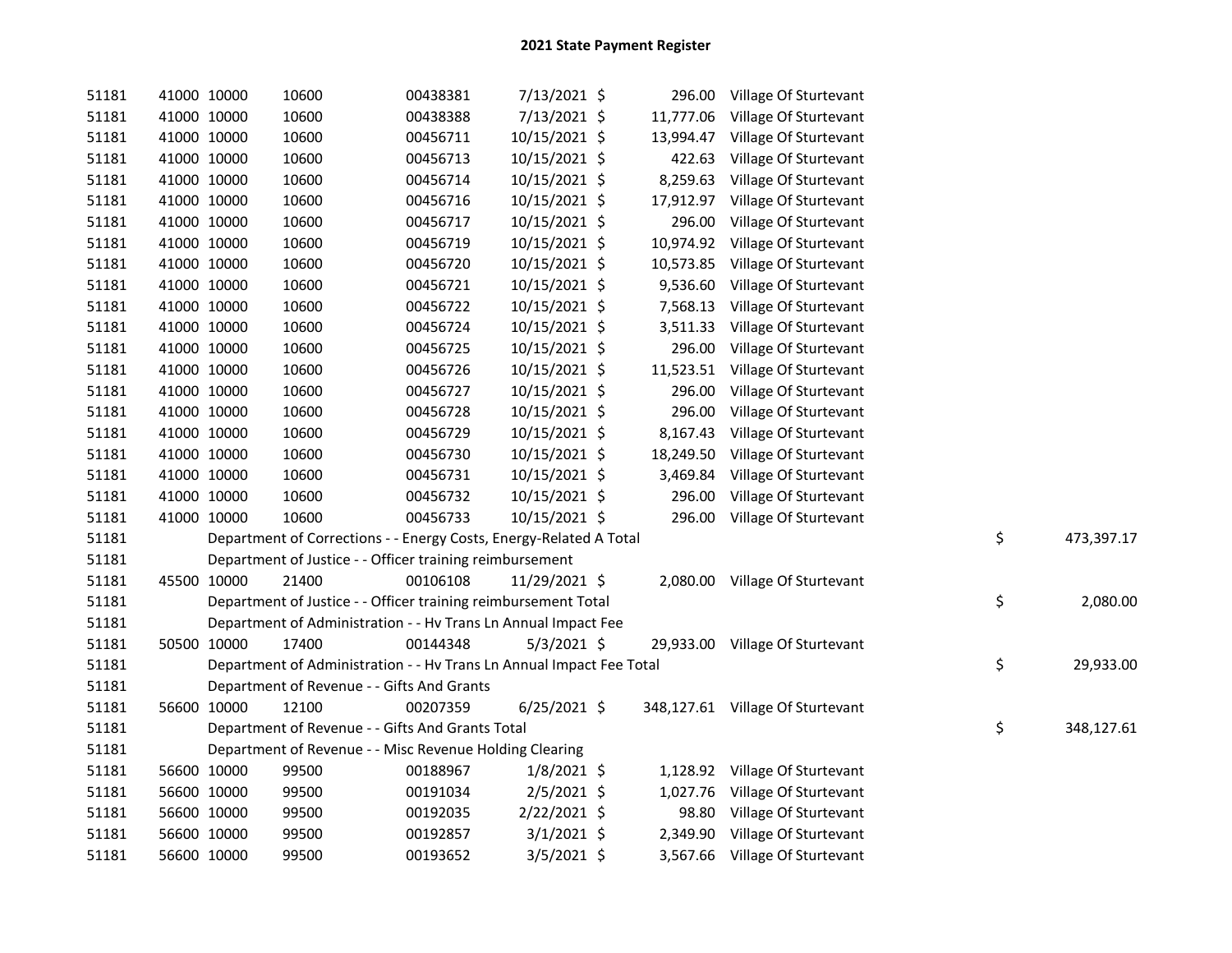| 51181 | 56600 10000 | 99500                                                                 | 00194253 | 3/8/2021 \$    |          | 248.00 Village Of Sturtevant     |    |            |
|-------|-------------|-----------------------------------------------------------------------|----------|----------------|----------|----------------------------------|----|------------|
| 51181 | 56600 10000 | 99500                                                                 | 00195112 | 3/15/2021 \$   | 1,024.57 | Village Of Sturtevant            |    |            |
| 51181 | 56600 10000 | 99500                                                                 | 00196600 | 3/29/2021 \$   | 332.80   | Village Of Sturtevant            |    |            |
| 51181 | 56600 10000 | 99500                                                                 | 00197936 | $4/7/2021$ \$  | 3,637.77 | Village Of Sturtevant            |    |            |
| 51181 | 56600 10000 | 99500                                                                 | 00198542 | 4/12/2021 \$   | 258.00   | Village Of Sturtevant            |    |            |
| 51181 | 56600 10000 | 99500                                                                 | 00199921 | $4/26/2021$ \$ | 351.00   | Village Of Sturtevant            |    |            |
| 51181 | 56600 10000 | 99500                                                                 | 00201294 | $5/7/2021$ \$  | 2,319.16 | Village Of Sturtevant            |    |            |
| 51181 | 56600 10000 | 99500                                                                 | 00202349 | $5/17/2021$ \$ | 190.00   | Village Of Sturtevant            |    |            |
| 51181 | 56600 10000 | 99500                                                                 | 00203081 | 5/24/2021 \$   | 177.62   | Village Of Sturtevant            |    |            |
| 51181 | 56600 10000 | 99500                                                                 | 00204522 | $6/7/2021$ \$  | 5,766.88 | Village Of Sturtevant            |    |            |
| 51181 | 56600 10000 | 99500                                                                 | 00209088 | 7/8/2021 \$    | 4,602.54 | Village Of Sturtevant            |    |            |
| 51181 | 56600 10000 | 99500                                                                 | 00209440 | 7/12/2021 \$   | 260.60   | Village Of Sturtevant            |    |            |
| 51181 | 56600 10000 | 99500                                                                 | 00211836 | $8/6/2021$ \$  | 3,343.96 | Village Of Sturtevant            |    |            |
| 51181 | 56600 10000 | 99500                                                                 | 00212191 | 8/9/2021 \$    | 138.00   | Village Of Sturtevant            |    |            |
| 51181 | 56600 10000 | 99500                                                                 | 00212691 | 8/16/2021 \$   | 124.00   | Village Of Sturtevant            |    |            |
| 51181 | 56600 10000 | 99500                                                                 | 00213581 | 8/30/2021 \$   | 314.40   | Village Of Sturtevant            |    |            |
| 51181 | 56600 10000 | 99500                                                                 | 00214450 | $9/8/2021$ \$  | 1,967.69 | Village Of Sturtevant            |    |            |
| 51181 | 56600 10000 | 99500                                                                 | 00216698 | 10/7/2021 \$   | 1,710.79 | Village Of Sturtevant            |    |            |
| 51181 | 56600 10000 | 99500                                                                 | 00217512 | 10/18/2021 \$  | 222.80   | Village Of Sturtevant            |    |            |
| 51181 | 56600 10000 | 99500                                                                 | 00218625 | 11/1/2021 \$   | 126.60   | Village Of Sturtevant            |    |            |
| 51181 | 56600 10000 | 99500                                                                 | 00219290 | 11/5/2021 \$   | 4,299.58 | Village Of Sturtevant            |    |            |
| 51181 | 56600 10000 | 99500                                                                 | 00221440 | 12/7/2021 \$   |          | 3,005.63 Village Of Sturtevant   |    |            |
| 51181 |             | Department of Revenue - - Misc Revenue Holding Clearing Total         |          |                |          |                                  | \$ | 42,595.43  |
| 51181 |             | Shared Revenue and Tax Relief - - Expenditure Restraint Program       |          |                |          |                                  |    |            |
| 51181 | 83500 10000 | 10100                                                                 | 00082036 | 7/26/2021 \$   |          | 89,873.66 Village Of Sturtevant  |    |            |
| 51181 |             | Shared Revenue and Tax Relief - - Expenditure Restraint Program Total |          |                |          |                                  | \$ | 89,873.66  |
| 51181 |             | Shared Revenue and Tax Relief - - County And Municipal Aid            |          |                |          |                                  |    |            |
| 51181 | 83500 10000 | 10500                                                                 | 00082036 | 7/26/2021 \$   |          | 124,809.99 Village Of Sturtevant |    |            |
| 51181 | 83500 10000 | 10500                                                                 | 00089139 | 11/15/2021 \$  |          | 707,256.64 Village Of Sturtevant |    |            |
| 51181 |             | Shared Revenue and Tax Relief - - County And Municipal Aid Total      |          |                |          |                                  | \$ | 832,066.63 |
| 51181 |             | Shared Revenue and Tax Relief - - Exempt Computer Aid                 |          |                |          |                                  |    |            |
| 51181 | 83500 10000 | 10900                                                                 | 00084594 | 7/26/2021 \$   |          | 72,808.18 Village Of Sturtevant  |    |            |
| 51181 |             | Shared Revenue and Tax Relief - - Exempt Computer Aid Total           |          |                |          |                                  | \$ | 72,808.18  |
| 51181 |             | Shared Revenue and Tax Relief - - Utility Aid                         |          |                |          |                                  |    |            |
| 51181 | 83500 10000 | 11000                                                                 | 00082036 | 7/26/2021 \$   |          | 398.88 Village Of Sturtevant     |    |            |
| 51181 | 83500 10000 | 11000                                                                 | 00089139 | 11/15/2021 \$  |          | 2,311.43 Village Of Sturtevant   |    |            |
| 51181 |             | Shared Revenue and Tax Relief - - Utility Aid Total                   |          |                |          |                                  | \$ | 2,710.31   |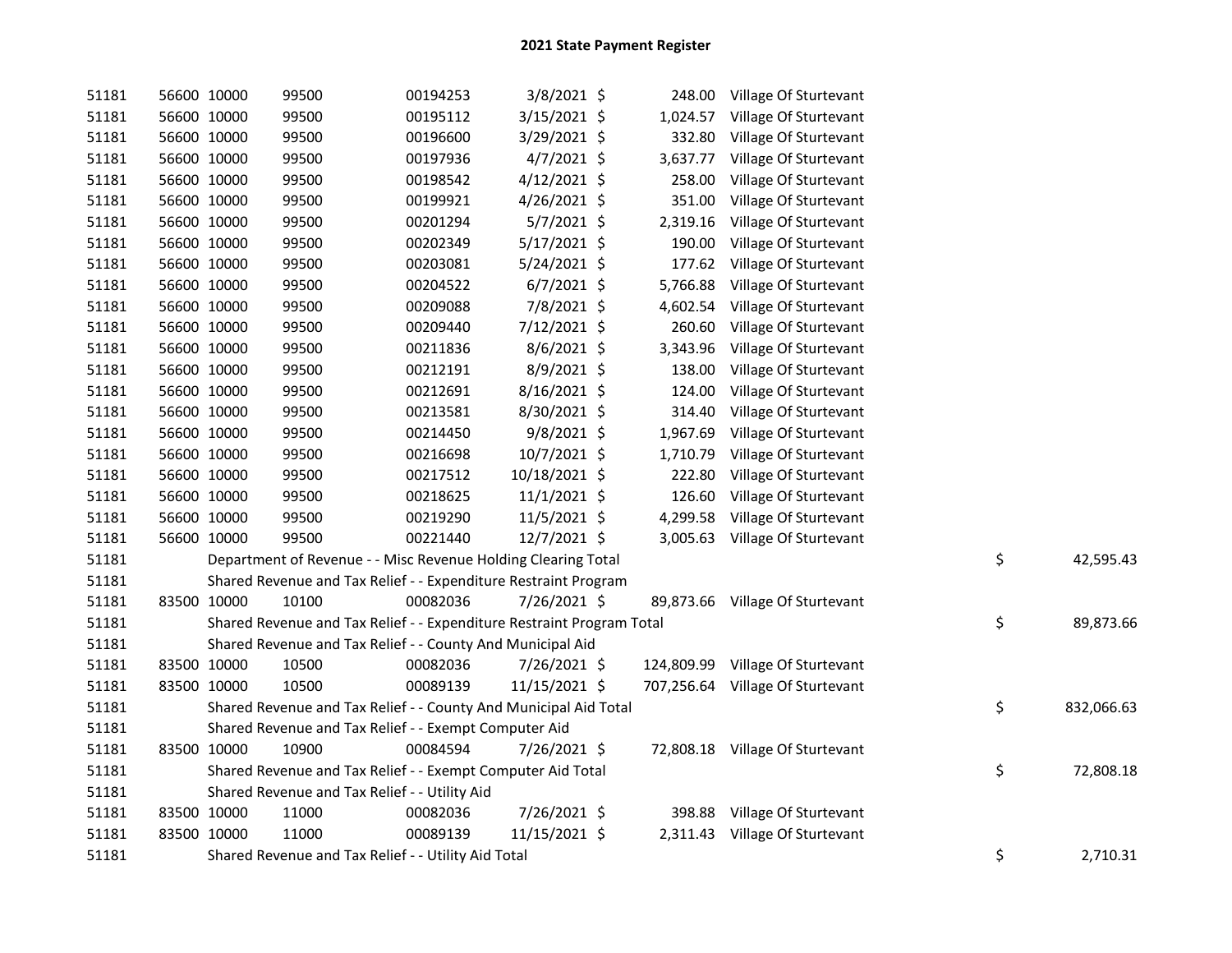| 51181              |             |             | Shared Revenue and Tax Relief - - Personal Property Aid                       |          |               |            |                       |              |
|--------------------|-------------|-------------|-------------------------------------------------------------------------------|----------|---------------|------------|-----------------------|--------------|
| 51181              |             | 83500 10000 | 11100                                                                         | 00077775 | $5/3/2021$ \$ | 59.235.78  | Village Of Sturtevant |              |
| 51181              |             | 83500 10000 | 11100                                                                         | 00078985 | $5/3/2021$ \$ | 12.284.44  | Village Of Sturtevant |              |
| 51181              |             |             | Shared Revenue and Tax Relief - - Personal Property Aid Total                 |          |               |            |                       | 71,520.22    |
| 51181              |             |             | Shared Revenue and Tax Relief - - State Aid; Video Service Provider Fee       |          |               |            |                       |              |
| 51181              | 83500 10000 |             | 11200                                                                         | 00083118 | 7/26/2021 \$  | 13,873.31  | Village Of Sturtevant |              |
| 51181              |             |             | Shared Revenue and Tax Relief - - State Aid; Video Service Provider Fee Total |          |               |            |                       | 13,873.31    |
| 51181              |             |             | Shared Revenue and Tax Relief - - Payments For Municipal Svcs                 |          |               |            |                       |              |
| 51181              | 83500 10000 |             | 50100                                                                         | 00073748 | $2/1/2021$ \$ | 104.022.19 | Village Of Sturtevant |              |
| 51181              |             |             | Shared Revenue and Tax Relief - - Payments For Municipal Svcs Total           |          |               |            |                       | 104.022.19   |
| <b>51181 Total</b> |             |             |                                                                               |          |               |            |                       | 2,685,137.60 |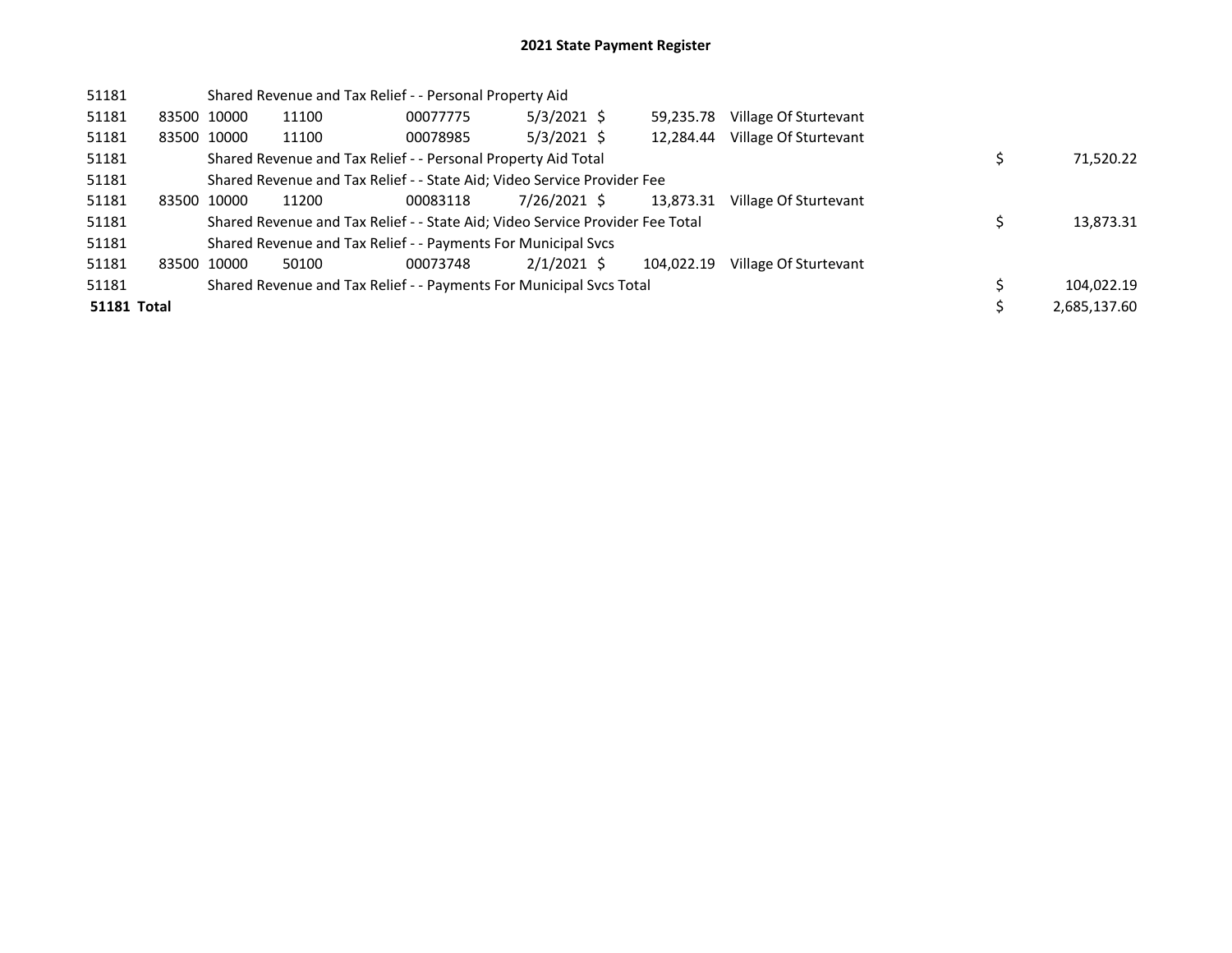| 51186 |             | Dept of Safety & Prof Services - - Fire Dues Distribution                       |           |                |          |                                   |    |            |
|-------|-------------|---------------------------------------------------------------------------------|-----------|----------------|----------|-----------------------------------|----|------------|
| 51186 | 16500 10000 | 22500                                                                           | 00041579  | $7/16/2021$ \$ |          | 16,434.32 Village Of Union Grove  |    |            |
| 51186 |             | Dept of Safety & Prof Services - - Fire Dues Distribution Total                 |           |                |          |                                   | \$ | 16,434.32  |
| 51186 |             | Dept of Natural Resources - - Fin Asst For Responsible Units                    |           |                |          |                                   |    |            |
| 51186 | 37000 27400 | 67000                                                                           | 00483856  | $5/21/2021$ \$ |          | 12,687.23 Village Of Union Grove  |    |            |
| 51186 |             | Dept of Natural Resources - - Fin Asst For Responsible Units Total              |           |                |          |                                   | \$ | 12,687.23  |
| 51186 |             | WI Dept of Transportation - - Conn Hwy Aids St Fds                              |           |                |          |                                   |    |            |
| 51186 | 39500 21100 | 16200                                                                           | 00633599  | $1/4/2021$ \$  |          | 2,301.39 Village Of Union Grove   |    |            |
| 51186 | 39500 21100 | 16200                                                                           | 00669206  | $4/5/2021$ \$  | 2,301.39 | Village Of Union Grove            |    |            |
| 51186 | 39500 21100 | 16200                                                                           | 00712694  | 7/6/2021 \$    |          | 2,301.39 Village Of Union Grove   |    |            |
| 51186 | 39500 21100 | 16200                                                                           | 00753253  | 10/4/2021 \$   |          | 2,301.41 Village Of Union Grove   |    |            |
| 51186 |             | WI Dept of Transportation - - Conn Hwy Aids St Fds Total                        |           |                |          |                                   | \$ | 9,205.58   |
| 51186 |             | WI Dept of Transportation - - Trns Aids To Mnc.-Sf                              |           |                |          |                                   |    |            |
| 51186 | 39500 21100 | 19100                                                                           | 00632951  | $1/4/2021$ \$  |          | 44,712.53 Village Of Union Grove  |    |            |
| 51186 | 39500 21100 | 19100                                                                           | 00668558  | $4/5/2021$ \$  |          | 44,712.53 Village Of Union Grove  |    |            |
| 51186 | 39500 21100 | 19100                                                                           | 00712046  | 7/6/2021 \$    |          | 44,712.53 Village Of Union Grove  |    |            |
| 51186 | 39500 21100 | 19100                                                                           | 00752605  | 10/4/2021 \$   |          | 44,712.54 Village Of Union Grove  |    |            |
| 51186 |             | WI Dept of Transportation - - Trns Aids To Mnc.-Sf Total                        |           |                |          |                                   | \$ | 178,850.13 |
| 51186 |             | WI Dept of Transportation - - Loc Rd Imp Prg St Fd                              |           |                |          |                                   |    |            |
| 51186 | 39500 21100 | 27800                                                                           | 00716138  | $7/1/2021$ \$  |          | 18,165.25 Village Of Union Grove  |    |            |
| 51186 |             | WI Dept of Transportation - - Loc Rd Imp Prg St Fd Total                        |           |                |          |                                   | \$ | 18,165.25  |
| 51186 |             | WI Dept of Transportation - - Hwy Mgmt & Opers Sf                               |           |                |          |                                   |    |            |
| 51186 | 39500 21100 | 36500                                                                           | 00721898  | 7/16/2021 \$   |          | 3,242.50 Village Of Union Grove   |    |            |
| 51186 |             | WI Dept of Transportation - - Hwy Mgmt & Opers Sf Total                         |           |                |          |                                   | \$ | 3,242.50   |
| 51186 |             | Department of Health Services - - Prepaid Medical Transport Reimbursement       |           |                |          |                                   |    |            |
| 51186 | 43500 10000 | 16300                                                                           | AMBULANCE | 11/15/2021 \$  |          | 6,730.99 Village Of Union Grove   |    |            |
| 51186 |             | Department of Health Services - - Prepaid Medical Transport Reimbursement Total |           |                |          |                                   | \$ | 6,730.99   |
| 51186 |             | Department of Revenue - - Gifts And Grants                                      |           |                |          |                                   |    |            |
| 51186 | 56600 10000 | 12100                                                                           | 00207360  | $6/25/2021$ \$ |          | 267,480.49 Village Of Union Grove |    |            |
| 51186 |             | Department of Revenue - - Gifts And Grants Total                                |           |                |          |                                   | \$ | 267,480.49 |
| 51186 |             | Department of Revenue - - Misc Revenue Holding Clearing                         |           |                |          |                                   |    |            |
| 51186 | 56600 10000 | 99500                                                                           | 00188971  | $1/8/2021$ \$  |          | 1,243.00 Village Of Union Grove   |    |            |
| 51186 | 56600 10000 | 99500                                                                           | 00191038  | $2/5/2021$ \$  |          | 2,178.50 Village Of Union Grove   |    |            |
| 51186 | 56600 10000 | 99500                                                                           | 00191649  | 2/16/2021 \$   |          | 1,321.94 Village Of Union Grove   |    |            |
| 51186 | 56600 10000 | 99500                                                                           | 00192852  | $3/1/2021$ \$  |          | 5,204.88 Village Of Union Grove   |    |            |
| 51186 | 56600 10000 | 99500                                                                           | 00193656  | $3/5/2021$ \$  |          | 3,682.87 Village Of Union Grove   |    |            |
| 51186 | 56600 10000 | 99500                                                                           | 00194250  | 3/8/2021 \$    |          | 716.57 Village Of Union Grove     |    |            |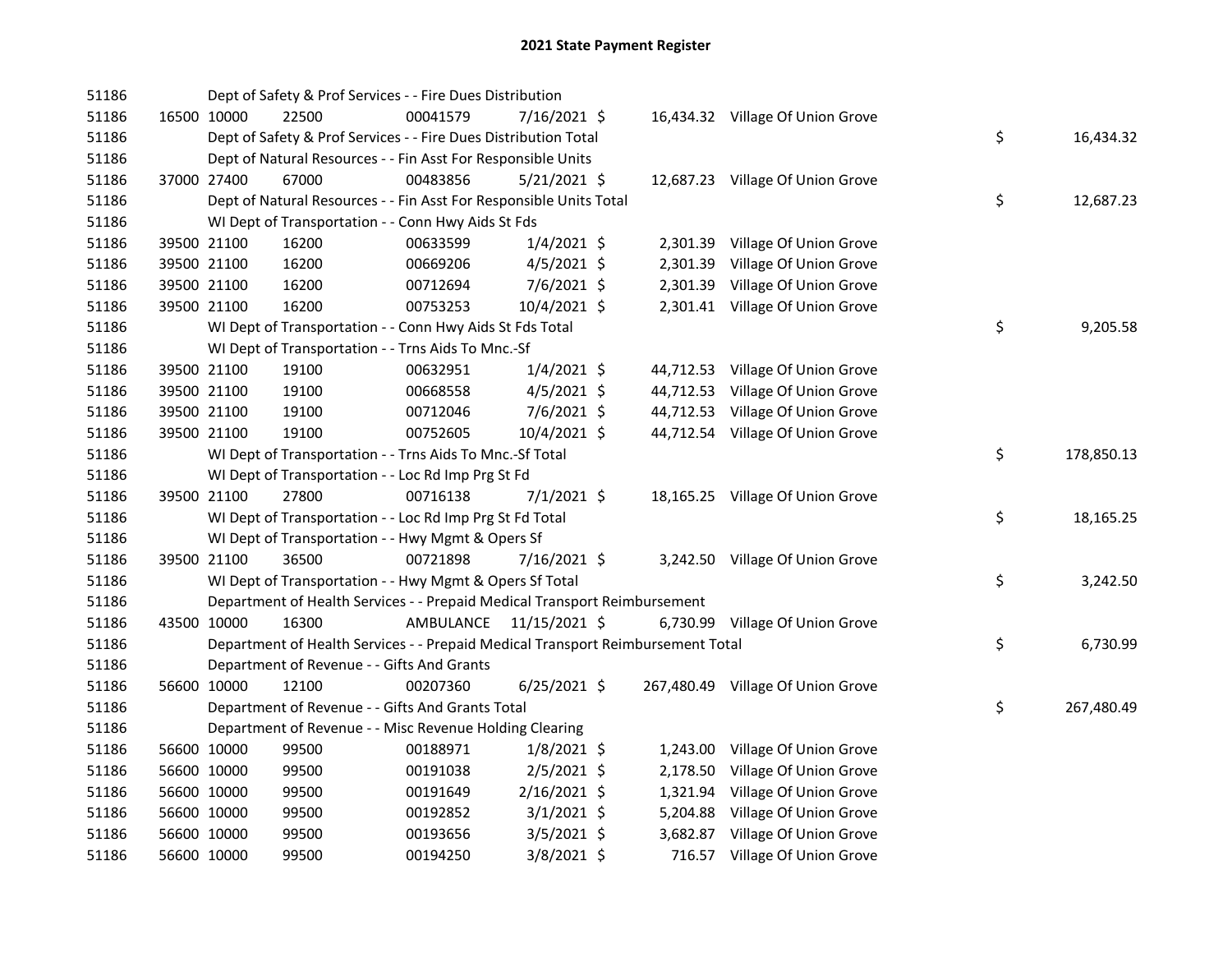| 51186 | 56600 10000 | 99500                                                                 | 00195107 | 3/15/2021 \$   |          | 1,065.53 Village Of Union Grove   |                  |
|-------|-------------|-----------------------------------------------------------------------|----------|----------------|----------|-----------------------------------|------------------|
| 51186 | 56600 10000 | 99500                                                                 | 00195921 | 3/22/2021 \$   | 1,636.76 | Village Of Union Grove            |                  |
| 51186 | 56600 10000 | 99500                                                                 | 00197343 | $4/5/2021$ \$  | 560.84   | Village Of Union Grove            |                  |
| 51186 | 56600 10000 | 99500                                                                 | 00197941 | $4/7/2021$ \$  | 3,075.68 | Village Of Union Grove            |                  |
| 51186 | 56600 10000 | 99500                                                                 | 00198541 | 4/12/2021 \$   | 276.56   | Village Of Union Grove            |                  |
| 51186 | 56600 10000 | 99500                                                                 | 00199275 | 4/20/2021 \$   | 1,093.56 | Village Of Union Grove            |                  |
| 51186 | 56600 10000 | 99500                                                                 | 00199918 | $4/26/2021$ \$ | 25.00    | Village Of Union Grove            |                  |
| 51186 | 56600 10000 | 99500                                                                 | 00200508 | $5/3/2021$ \$  | 369.53   | Village Of Union Grove            |                  |
| 51186 | 56600 10000 | 99500                                                                 | 00201299 | $5/7/2021$ \$  | 3,107.61 | Village Of Union Grove            |                  |
| 51186 | 56600 10000 | 99500                                                                 | 00202347 | 5/17/2021 \$   | 190.42   | Village Of Union Grove            |                  |
| 51186 | 56600 10000 | 99500                                                                 | 00203079 | $5/24/2021$ \$ | 297.52   | Village Of Union Grove            |                  |
| 51186 | 56600 10000 | 99500                                                                 | 00203772 | $6/1/2021$ \$  | 278.00   | Village Of Union Grove            |                  |
| 51186 | 56600 10000 | 99500                                                                 | 00204527 | $6/7/2021$ \$  | 2,716.96 | Village Of Union Grove            |                  |
| 51186 | 56600 10000 | 99500                                                                 | 00205418 | $6/14/2021$ \$ | 111.92   | Village Of Union Grove            |                  |
| 51186 | 56600 10000 | 99500                                                                 | 00208131 | $6/28/2021$ \$ | 752.66   | Village Of Union Grove            |                  |
| 51186 | 56600 10000 | 99500                                                                 | 00209093 | 7/8/2021 \$    | 503.69   | Village Of Union Grove            |                  |
| 51186 | 56600 10000 | 99500                                                                 | 00211841 | $8/6/2021$ \$  | 425.13   | Village Of Union Grove            |                  |
| 51186 | 56600 10000 | 99500                                                                 | 00214455 | $9/8/2021$ \$  | 746.71   | Village Of Union Grove            |                  |
| 51186 | 56600 10000 | 99500                                                                 | 00216149 | 10/4/2021 \$   | 461.99   | Village Of Union Grove            |                  |
| 51186 | 56600 10000 | 99500                                                                 | 00216703 | 10/7/2021 \$   | 1,108.44 | Village Of Union Grove            |                  |
| 51186 | 56600 10000 | 99500                                                                 | 00219295 | 11/5/2021 \$   | 835.98   | Village Of Union Grove            |                  |
| 51186 | 56600 10000 | 99500                                                                 | 00220382 | 11/22/2021 \$  | 222.00   | Village Of Union Grove            |                  |
| 51186 | 56600 10000 | 99500                                                                 | 00221445 | 12/7/2021 \$   |          | 219.76 Village Of Union Grove     |                  |
| 51186 |             | Department of Revenue - - Misc Revenue Holding Clearing Total         |          |                |          |                                   | \$<br>34,430.01  |
| 51186 |             | Shared Revenue and Tax Relief - - Expenditure Restraint Program       |          |                |          |                                   |                  |
| 51186 | 83500 10000 | 10100                                                                 | 00082037 | 7/26/2021 \$   |          | 13,073.04 Village Of Union Grove  |                  |
| 51186 |             | Shared Revenue and Tax Relief - - Expenditure Restraint Program Total |          |                |          |                                   | \$<br>13,073.04  |
| 51186 |             | Shared Revenue and Tax Relief - - County And Municipal Aid            |          |                |          |                                   |                  |
| 51186 | 83500 10000 | 10500                                                                 | 00082037 | 7/26/2021 \$   |          | 60,669.26 Village Of Union Grove  |                  |
| 51186 | 83500 10000 | 10500                                                                 | 00089140 | 11/15/2021 \$  |          | 337,061.51 Village Of Union Grove |                  |
| 51186 |             | Shared Revenue and Tax Relief - - County And Municipal Aid Total      |          |                |          |                                   | \$<br>397,730.77 |
| 51186 |             | Shared Revenue and Tax Relief - - Exempt Computer Aid                 |          |                |          |                                   |                  |
| 51186 | 83500 10000 | 10900                                                                 | 00084595 | 7/26/2021 \$   |          | 4,509.79 Village Of Union Grove   |                  |
| 51186 | 83500 10000 | 10900                                                                 | 00085897 | 7/26/2021 \$   |          | 5,701.00 Village Of Union Grove   |                  |
| 51186 |             | Shared Revenue and Tax Relief - - Exempt Computer Aid Total           |          |                |          |                                   | \$<br>10,210.79  |
| 51186 |             | Shared Revenue and Tax Relief - - Personal Property Aid               |          |                |          |                                   |                  |
| 51186 | 83500 10000 | 11100                                                                 | 00078986 | $5/3/2021$ \$  |          | 88,055.73 Village Of Union Grove  |                  |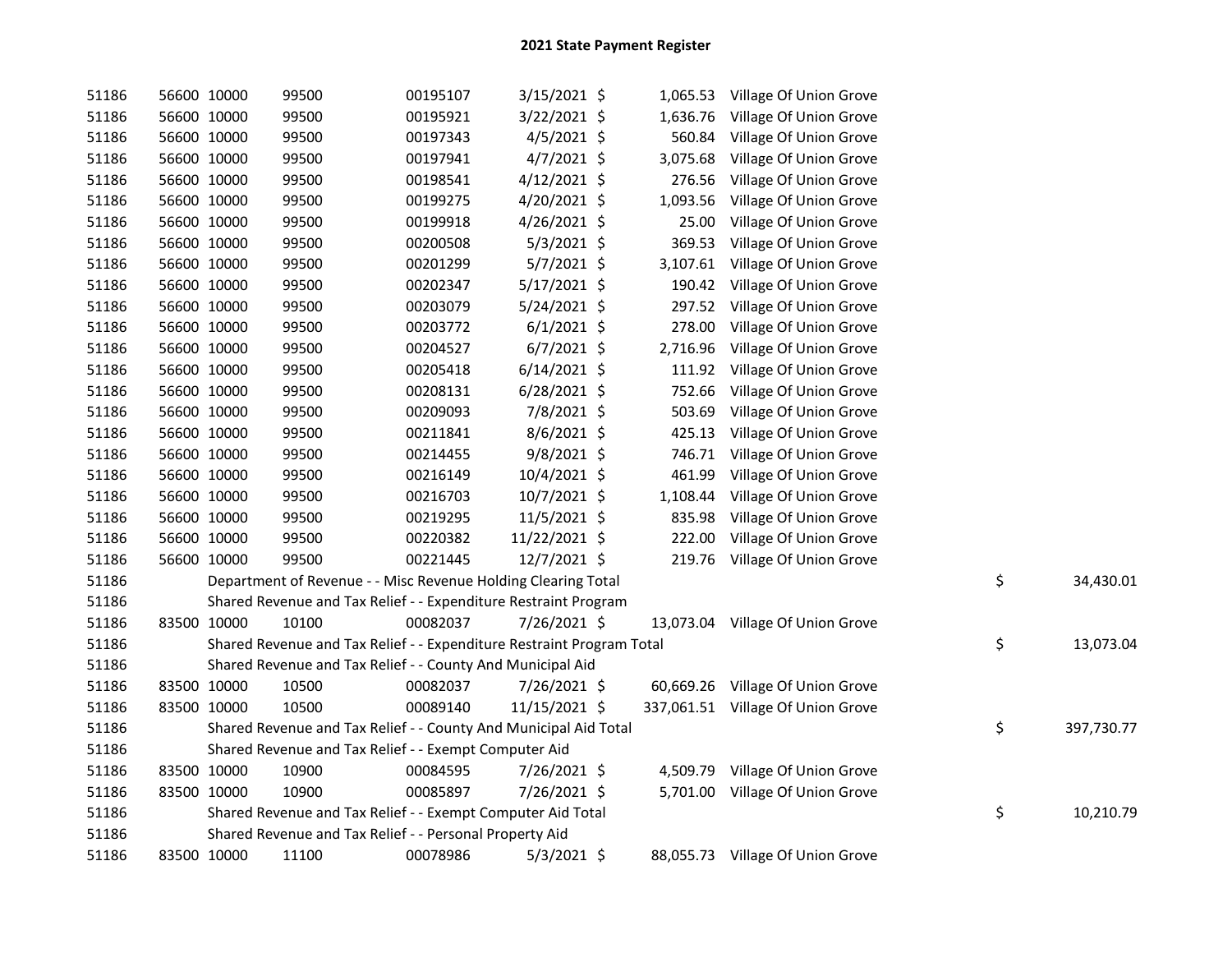## 2021 State Payment Register

| 51186       |       |             |       | Shared Revenue and Tax Relief - - Personal Property Aid Total                 |                | 88,055.73 |                        |              |
|-------------|-------|-------------|-------|-------------------------------------------------------------------------------|----------------|-----------|------------------------|--------------|
| 51186       |       |             |       | Shared Revenue and Tax Relief - - State Aid; Video Service Provider Fee       |                |           |                        |              |
| 51186       | 83500 | 10000       | 11200 | 00083119                                                                      | 7/26/2021 \$   | 9.776.27  | Village Of Union Grove |              |
| 51186       |       |             |       | Shared Revenue and Tax Relief - - State Aid; Video Service Provider Fee Total |                |           |                        | 9,776.27     |
| 51186       |       |             |       | Shared Revenue and Tax Relief - - Lottery & Gaming Credit                     |                |           |                        |              |
| 51186       |       | 83500 52100 | 36300 | 00074361                                                                      | $3/22/2021$ \$ | 2.796.82  | Village Of Union Grove |              |
| 51186       |       |             |       | Shared Revenue and Tax Relief - - Lottery & Gaming Credit Total               |                |           |                        | 2.796.82     |
| 51186 Total |       |             |       |                                                                               |                |           |                        | 1.068.869.92 |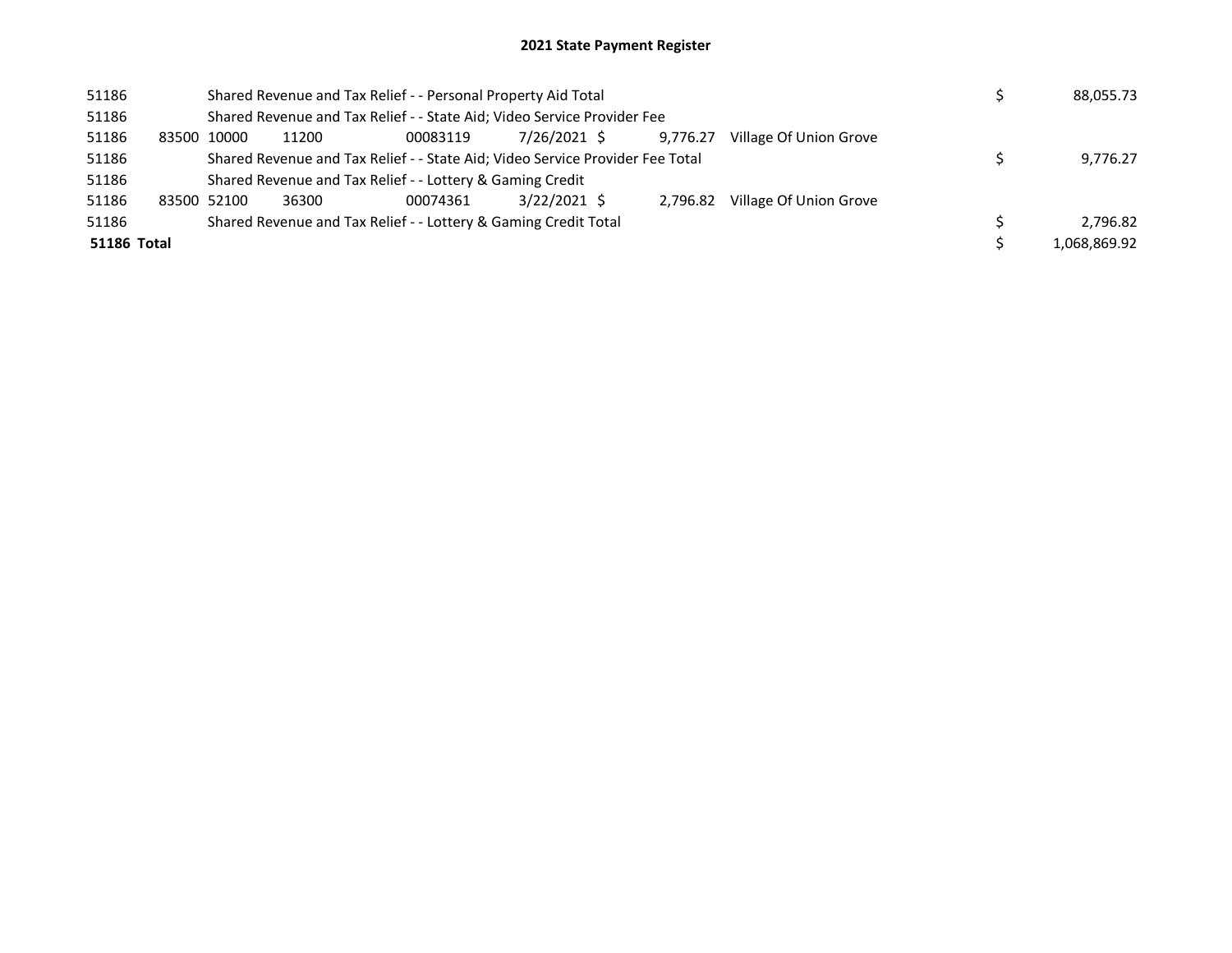| 51191 |             | Dept of Safety & Prof Services - - Fire Dues Distribution             |          |                |          |                                 |    |            |
|-------|-------------|-----------------------------------------------------------------------|----------|----------------|----------|---------------------------------|----|------------|
| 51191 | 16500 10000 | 22500                                                                 | 00041581 | 7/16/2021 \$   |          | 23,498.00 Village Of Waterford  |    |            |
| 51191 |             | Dept of Safety & Prof Services - - Fire Dues Distribution Total       |          |                |          |                                 | \$ | 23,498.00  |
| 51191 |             | Dept of Natural Resources - - Fin Asst For Responsible Units          |          |                |          |                                 |    |            |
| 51191 | 37000 27400 | 67000                                                                 | 00483061 | $5/21/2021$ \$ |          | 12,325.05 Village Of Waterford  |    |            |
| 51191 |             | Dept of Natural Resources - - Fin Asst For Responsible Units Total    |          |                |          |                                 | \$ | 12,325.05  |
| 51191 |             | WI Dept of Transportation - - Trns Aids To Mnc.-Sf                    |          |                |          |                                 |    |            |
| 51191 | 39500 21100 | 19100                                                                 | 00632952 | $1/4/2021$ \$  |          | 54,586.13 Village Of Waterford  |    |            |
| 51191 | 39500 21100 | 19100                                                                 | 00668559 | $4/5/2021$ \$  |          | 54,586.13 Village Of Waterford  |    |            |
| 51191 | 39500 21100 | 19100                                                                 | 00712047 | 7/6/2021 \$    |          | 54,586.13 Village Of Waterford  |    |            |
| 51191 | 39500 21100 | 19100                                                                 | 00752606 | 10/4/2021 \$   |          | 54,586.14 Village Of Waterford  |    |            |
| 51191 |             | WI Dept of Transportation - - Trns Aids To Mnc.-Sf Total              |          |                |          |                                 | \$ | 218,344.53 |
| 51191 |             | Department of Revenue - - Gifts And Grants                            |          |                |          |                                 |    |            |
| 51191 | 56600 10000 | 12100                                                                 | 00207361 | $6/25/2021$ \$ |          | 291,083.25 Village Of Waterford |    |            |
| 51191 |             | Department of Revenue - - Gifts And Grants Total                      |          |                |          |                                 | \$ | 291,083.25 |
| 51191 |             | Department of Revenue - - Misc Revenue Holding Clearing               |          |                |          |                                 |    |            |
| 51191 | 56600 10000 | 99500                                                                 | 00188989 | $1/8/2021$ \$  |          | 265.17 Village Of Waterford     |    |            |
| 51191 | 56600 10000 | 99500                                                                 | 00191058 | $2/5/2021$ \$  | 434.83   | Village Of Waterford            |    |            |
| 51191 | 56600 10000 | 99500                                                                 | 00193681 | 3/5/2021 \$    |          | 4,375.18 Village Of Waterford   |    |            |
| 51191 | 56600 10000 | 99500                                                                 | 00197964 | 4/7/2021 \$    |          | 4,155.34 Village Of Waterford   |    |            |
| 51191 | 56600 10000 | 99500                                                                 | 00201317 | 5/7/2021 \$    |          | 2,488.68 Village Of Waterford   |    |            |
| 51191 | 56600 10000 | 99500                                                                 | 00204545 | $6/7/2021$ \$  |          | 2,191.32 Village Of Waterford   |    |            |
| 51191 | 56600 10000 | 99500                                                                 | 00209114 | 7/8/2021 \$    | 1,540.26 | Village Of Waterford            |    |            |
| 51191 | 56600 10000 | 99500                                                                 | 00211857 | 8/6/2021 \$    |          | 1,412.33 Village Of Waterford   |    |            |
| 51191 | 56600 10000 | 99500                                                                 | 00214477 | $9/8/2021$ \$  |          | 933.25 Village Of Waterford     |    |            |
| 51191 | 56600 10000 | 99500                                                                 | 00216724 | 10/7/2021 \$   |          | 1,544.04 Village Of Waterford   |    |            |
| 51191 | 56600 10000 | 99500                                                                 | 00219316 | 11/5/2021 \$   |          | 1,196.85 Village Of Waterford   |    |            |
| 51191 | 56600 10000 | 99500                                                                 | 00221467 | 12/7/2021 \$   |          | 124.00 Village Of Waterford     |    |            |
| 51191 |             | Department of Revenue - - Misc Revenue Holding Clearing Total         |          |                |          |                                 | \$ | 20,661.25  |
| 51191 |             | Shared Revenue and Tax Relief - - Expenditure Restraint Program       |          |                |          |                                 |    |            |
| 51191 | 83500 10000 | 10100                                                                 | 00082038 | 7/26/2021 \$   |          | 793.87 Village Of Waterford     |    |            |
| 51191 |             | Shared Revenue and Tax Relief - - Expenditure Restraint Program Total |          |                |          |                                 | \$ | 793.87     |
| 51191 |             | Shared Revenue and Tax Relief - - County And Municipal Aid            |          |                |          |                                 |    |            |
| 51191 | 83500 10000 | 10500                                                                 | 00082038 | 7/26/2021 \$   |          | 18,713.34 Village Of Waterford  |    |            |
| 51191 | 83500 10000 | 10500                                                                 | 00089141 | 11/15/2021 \$  |          | 106,042.24 Village Of Waterford |    |            |
| 51191 |             | Shared Revenue and Tax Relief - - County And Municipal Aid Total      |          |                |          |                                 | \$ | 124,755.58 |
| 51191 |             | Shared Revenue and Tax Relief - - Exempt Computer Aid                 |          |                |          |                                 |    |            |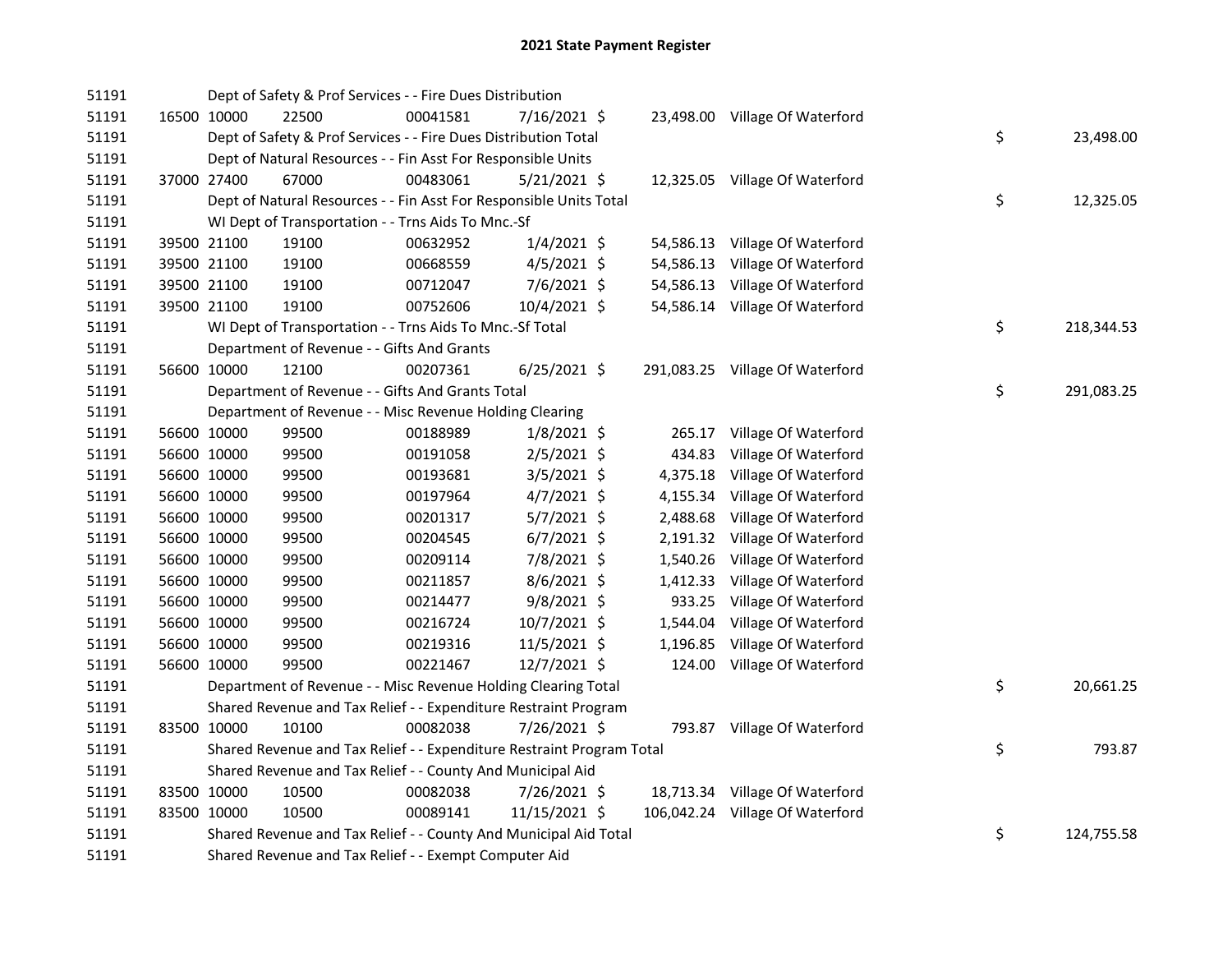| 51191       |       | 83500 10000 | 10900 | 00084596                                                                      | $7/26/2021$ \$ | 6,875.72  | Village Of Waterford |    |            |
|-------------|-------|-------------|-------|-------------------------------------------------------------------------------|----------------|-----------|----------------------|----|------------|
| 51191       |       | 83500 10000 | 10900 | 00085898                                                                      | $7/26/2021$ \$ | 40,992.22 | Village Of Waterford |    |            |
| 51191       |       |             |       | Shared Revenue and Tax Relief - - Exempt Computer Aid Total                   |                |           |                      | \$ | 47,867.94  |
| 51191       |       |             |       | Shared Revenue and Tax Relief - - Utility Aid                                 |                |           |                      |    |            |
| 51191       |       | 83500 10000 | 11000 | 00082038                                                                      | $7/26/2021$ \$ | 644.58    | Village Of Waterford |    |            |
| 51191       |       | 83500 10000 | 11000 | 00089141                                                                      | 11/15/2021 \$  | 3,729.07  | Village Of Waterford |    |            |
| 51191       |       |             |       | Shared Revenue and Tax Relief - - Utility Aid Total                           |                |           |                      | \$ | 4,373.65   |
| 51191       |       |             |       | Shared Revenue and Tax Relief - - Personal Property Aid                       |                |           |                      |    |            |
| 51191       |       | 83500 10000 | 11100 | 00077776                                                                      | $5/3/2021$ \$  | 3,621.50  | Village Of Waterford |    |            |
| 51191       |       | 83500 10000 | 11100 | 00078987                                                                      | $5/3/2021$ \$  | 16,686.75 | Village Of Waterford |    |            |
| 51191       |       |             |       | Shared Revenue and Tax Relief - - Personal Property Aid Total                 |                |           |                      | \$ | 20,308.25  |
| 51191       |       |             |       | Shared Revenue and Tax Relief - - State Aid; Video Service Provider Fee       |                |           |                      |    |            |
| 51191       | 83500 | 10000       | 11200 | 00083120                                                                      | 7/26/2021 \$   | 16,187.85 | Village Of Waterford |    |            |
| 51191       |       |             |       | Shared Revenue and Tax Relief - - State Aid; Video Service Provider Fee Total |                |           |                      | \$ | 16,187.85  |
| 51191       |       |             |       | Shared Revenue and Tax Relief - - Lottery & Gaming Credit                     |                |           |                      |    |            |
| 51191       |       | 83500 52100 | 36300 | 00074362                                                                      | $3/22/2021$ \$ | 24,209.76 | Village Of Waterford |    |            |
| 51191       |       |             |       | Shared Revenue and Tax Relief - - Lottery & Gaming Credit Total               |                |           |                      | \$ | 24,209.76  |
| 51191 Total |       |             |       |                                                                               |                |           |                      | \$ | 804.408.98 |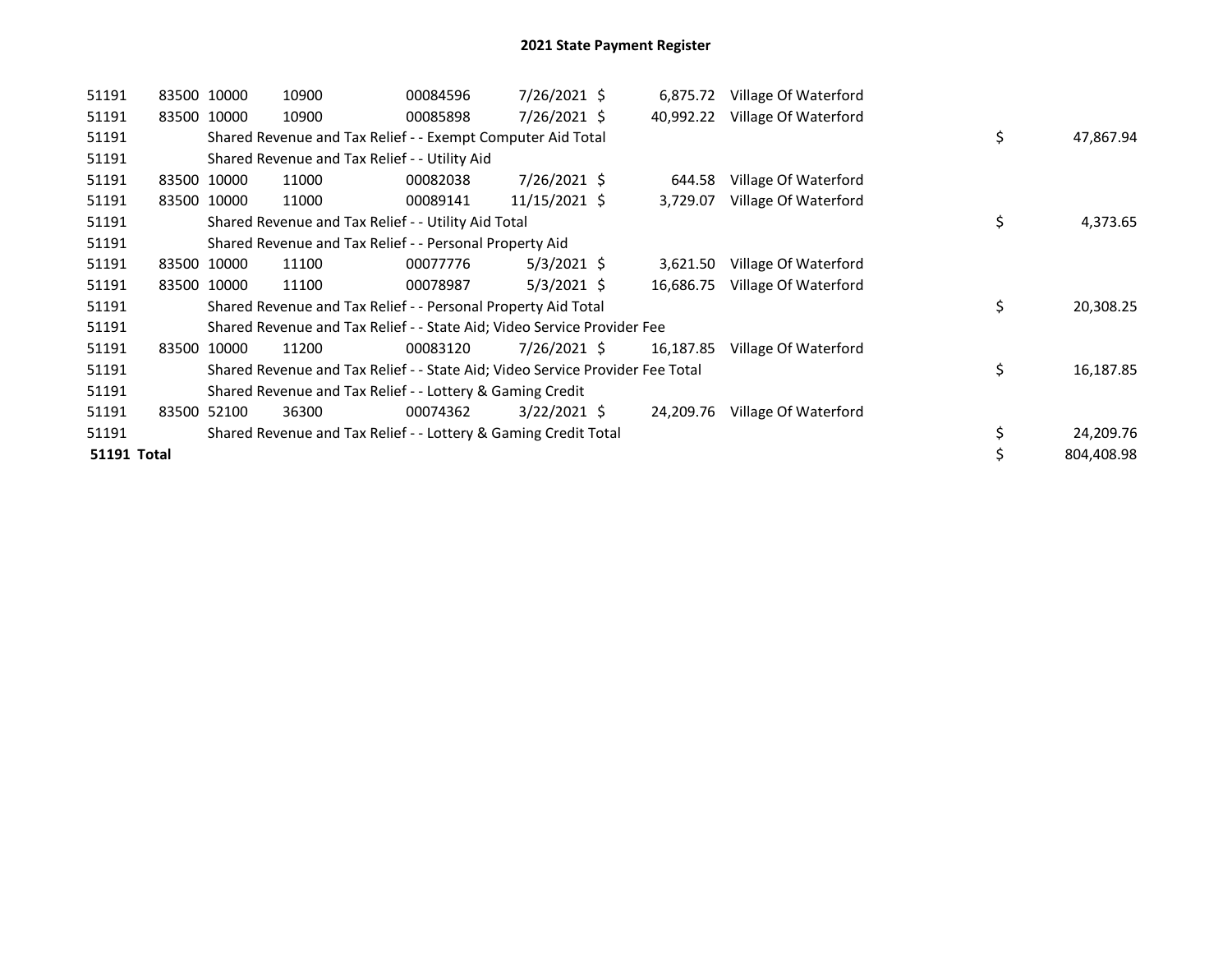| 51192 |             | Dept of Safety & Prof Services - - Fire Dues Distribution              |          |                |           |                                 |    |           |
|-------|-------------|------------------------------------------------------------------------|----------|----------------|-----------|---------------------------------|----|-----------|
| 51192 | 16500 10000 | 22500                                                                  | 00041582 | 7/16/2021 \$   |           | 11,268.68 Village Of Wind Point |    |           |
| 51192 |             | Dept of Safety & Prof Services - - Fire Dues Distribution Total        |          |                |           |                                 | \$ | 11,268.68 |
| 51192 |             | Dept of Natural Resources - - Resaids - Urban Forestry Grant           |          |                |           |                                 |    |           |
| 51192 | 37000 21200 | 58700                                                                  | 00524406 | 12/14/2021 \$  |           | 2,500.00 Village Of Wind Point  |    |           |
| 51192 |             | Dept of Natural Resources - - Resaids - Urban Forestry Grant Total     |          |                |           |                                 | \$ | 2,500.00  |
| 51192 |             | Dept of Natural Resources - - Fin Asst For Responsible Units           |          |                |           |                                 |    |           |
| 51192 | 37000 27400 | 67000                                                                  | 00483763 | $5/21/2021$ \$ |           | 8,686.12 Village Of Wind Point  |    |           |
| 51192 |             | Dept of Natural Resources - - Fin Asst For Responsible Units Total     |          |                |           |                                 | \$ | 8,686.12  |
| 51192 |             | WI Dept of Transportation - - Trns Aids To Mnc.-Sf                     |          |                |           |                                 |    |           |
| 51192 | 39500 21100 | 19100                                                                  | 00632953 | $1/4/2021$ \$  |           | 10,488.20 Village Of Wind Point |    |           |
| 51192 | 39500 21100 | 19100                                                                  | 00668560 | $4/5/2021$ \$  | 10,488.20 | Village Of Wind Point           |    |           |
| 51192 | 39500 21100 | 19100                                                                  | 00712048 | $7/6/2021$ \$  |           | 10,488.20 Village Of Wind Point |    |           |
| 51192 | 39500 21100 | 19100                                                                  | 00752607 | 10/4/2021 \$   |           | 10,488.21 Village Of Wind Point |    |           |
| 51192 |             | WI Dept of Transportation - - Trns Aids To Mnc.-Sf Total               |          |                |           |                                 | \$ | 41,952.81 |
| 51192 |             | Department of Justice - - Law Enforcement Train, Local                 |          |                |           |                                 |    |           |
| 51192 | 45500 10000 | 23100                                                                  | 00105981 | 11/26/2021 \$  |           | 480.00 Village Of Wind Point    |    |           |
| 51192 |             | Department of Justice - - Law Enforcement Train, Local Total           |          |                |           |                                 | \$ | 480.00    |
| 51192 |             | Department of Military Affairs - - Disaster Recovery Aid               |          |                |           |                                 |    |           |
| 51192 | 46500 10000 | 30500                                                                  | 00095336 | $6/11/2021$ \$ |           | 3,645.42 Village Of Wind Point  |    |           |
| 51192 |             | Department of Military Affairs - - Disaster Recovery Aid Total         |          |                |           |                                 | \$ | 3,645.42  |
| 51192 |             | Department of Military Affairs - - Federal Aid, Local Assistance       |          |                |           |                                 |    |           |
| 51192 | 46500 10000 | 34200                                                                  | 00095336 | $6/11/2021$ \$ |           | 21,872.51 Village Of Wind Point |    |           |
| 51192 |             | Department of Military Affairs - - Federal Aid, Local Assistance Total |          |                |           |                                 | \$ | 21,872.51 |
| 51192 |             | Department of Revenue - - Gifts And Grants                             |          |                |           |                                 |    |           |
| 51192 | 56600 10000 | 12100                                                                  | 00207362 | $6/25/2021$ \$ |           | 88,706.60 Village Of Wind Point |    |           |
| 51192 |             | Department of Revenue - - Gifts And Grants Total                       |          |                |           |                                 | \$ | 88,706.60 |
| 51192 |             | Department of Revenue - - Misc Revenue Holding Clearing                |          |                |           |                                 |    |           |
| 51192 | 56600 10000 | 99500                                                                  | 00188966 | $1/8/2021$ \$  |           | 1,899.77 Village Of Wind Point  |    |           |
| 51192 | 56600 10000 | 99500                                                                  | 00191033 | $2/5/2021$ \$  | 2,052.08  | Village Of Wind Point           |    |           |
| 51192 | 56600 10000 | 99500                                                                  | 00192855 | $3/1/2021$ \$  |           | 1,079.65 Village Of Wind Point  |    |           |
| 51192 | 56600 10000 | 99500                                                                  | 00193651 | $3/5/2021$ \$  |           | 13,260.05 Village Of Wind Point |    |           |
| 51192 | 56600 10000 | 99500                                                                  | 00194252 | $3/8/2021$ \$  |           | 743.68 Village Of Wind Point    |    |           |
| 51192 | 56600 10000 | 99500                                                                  | 00195110 | $3/15/2021$ \$ | 681.75    | Village Of Wind Point           |    |           |
| 51192 | 56600 10000 | 99500                                                                  | 00195923 | 3/22/2021 \$   | 212.30    | Village Of Wind Point           |    |           |
| 51192 | 56600 10000 | 99500                                                                  | 00196599 | 3/29/2021 \$   | 84.10     | Village Of Wind Point           |    |           |
| 51192 | 56600 10000 | 99500                                                                  | 00197345 | $4/5/2021$ \$  |           | 49.00 Village Of Wind Point     |    |           |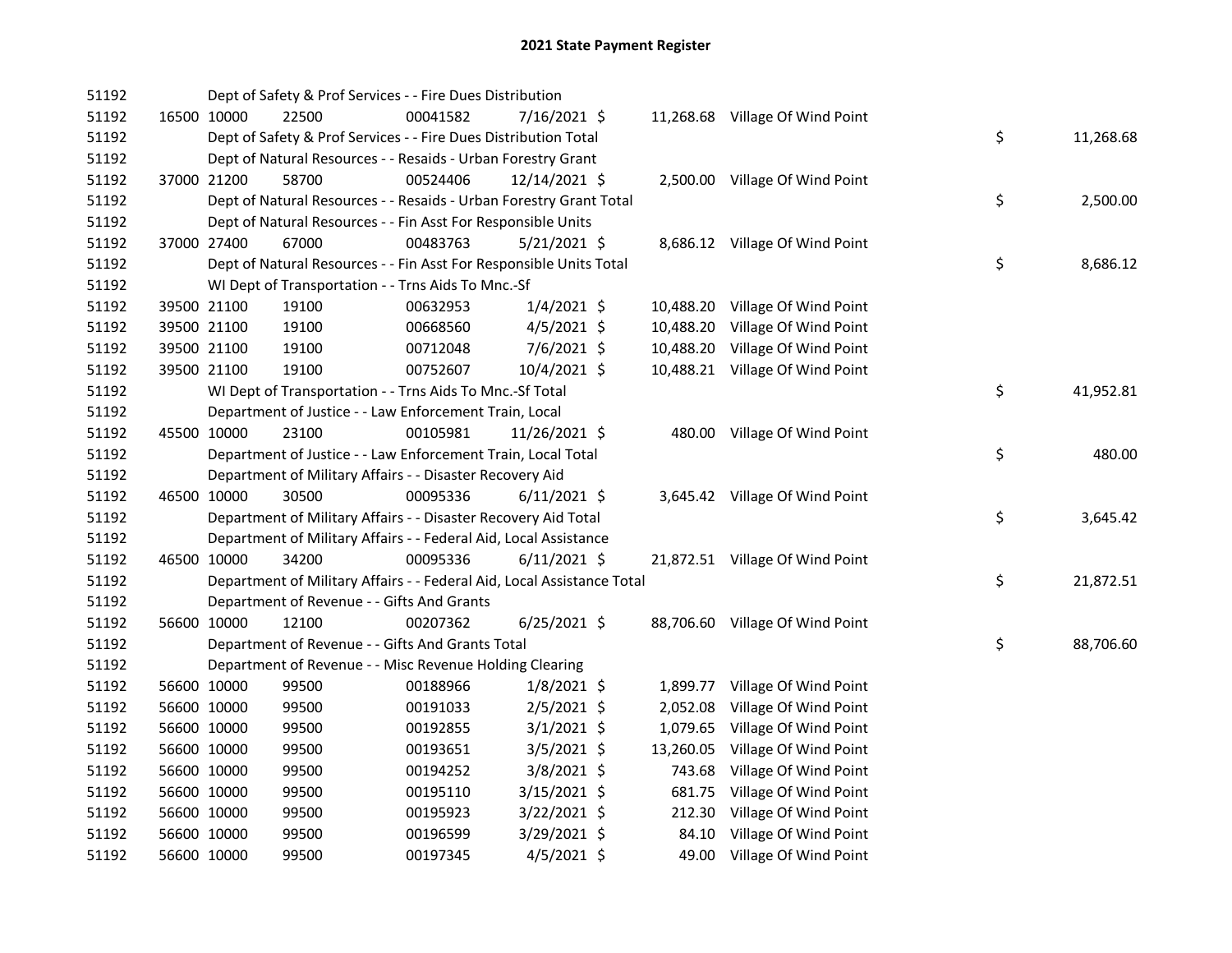| 51192              | 56600 10000 | 99500                                                                         | 00197935 | $4/7/2021$ \$  | 11,281.82 | Village Of Wind Point          |    |            |
|--------------------|-------------|-------------------------------------------------------------------------------|----------|----------------|-----------|--------------------------------|----|------------|
| 51192              | 56600 10000 | 99500                                                                         | 00201293 | $5/7/2021$ \$  | 3,357.33  | Village Of Wind Point          |    |            |
| 51192              | 56600 10000 | 99500                                                                         | 00203774 | $6/1/2021$ \$  | 157.74    | Village Of Wind Point          |    |            |
| 51192              | 56600 10000 | 99500                                                                         | 00204521 | $6/7/2021$ \$  | 3,444.89  | Village Of Wind Point          |    |            |
| 51192              | 56600 10000 | 99500                                                                         | 00205914 | $6/21/2021$ \$ | 147.79    | Village Of Wind Point          |    |            |
| 51192              | 56600 10000 | 99500                                                                         | 00209087 | 7/8/2021 \$    | 3,682.25  | Village Of Wind Point          |    |            |
| 51192              | 56600 10000 | 99500                                                                         | 00211835 | $8/6/2021$ \$  | 3,432.16  | Village Of Wind Point          |    |            |
| 51192              | 56600 10000 | 99500                                                                         | 00214449 | $9/8/2021$ \$  | 4,540.13  | Village Of Wind Point          |    |            |
| 51192              | 56600 10000 | 99500                                                                         | 00216697 | 10/7/2021 \$   | 2,177.99  | Village Of Wind Point          |    |            |
| 51192              | 56600 10000 | 99500                                                                         | 00219289 | 11/5/2021 \$   | 2,098.63  | Village Of Wind Point          |    |            |
| 51192              | 56600 10000 | 99500                                                                         | 00221056 | $12/6/2021$ \$ | 37.59     | Village Of Wind Point          |    |            |
| 51192              | 56600 10000 | 99500                                                                         | 00221439 | $12/7/2021$ \$ | 2,443.69  | Village Of Wind Point          |    |            |
| 51192              |             | Department of Revenue - - Misc Revenue Holding Clearing Total                 |          |                |           |                                | \$ | 56,864.39  |
| 51192              |             | Shared Revenue and Tax Relief - - County And Municipal Aid                    |          |                |           |                                |    |            |
| 51192              | 83500 10000 | 10500                                                                         | 00082039 | 7/26/2021 \$   | 3,589.80  | Village Of Wind Point          |    |            |
| 51192              | 83500 10000 | 10500                                                                         | 00089142 | 11/15/2021 \$  | 20,342.20 | Village Of Wind Point          |    |            |
| 51192              |             | Shared Revenue and Tax Relief - - County And Municipal Aid Total              |          |                |           |                                | \$ | 23,932.00  |
| 51192              |             | Shared Revenue and Tax Relief - - Exempt Computer Aid                         |          |                |           |                                |    |            |
| 51192              | 83500 10000 | 10900                                                                         | 00084597 | 7/26/2021 \$   |           | 1,541.22 Village Of Wind Point |    |            |
| 51192              |             | Shared Revenue and Tax Relief - - Exempt Computer Aid Total                   |          |                |           |                                | \$ | 1,541.22   |
| 51192              |             | Shared Revenue and Tax Relief - - Personal Property Aid                       |          |                |           |                                |    |            |
| 51192              | 83500 10000 | 11100                                                                         | 00077777 | $5/3/2021$ \$  |           | 8.32 Village Of Wind Point     |    |            |
| 51192              |             | Shared Revenue and Tax Relief - - Personal Property Aid Total                 |          |                |           |                                | \$ | 8.32       |
| 51192              |             | Shared Revenue and Tax Relief - - State Aid; Video Service Provider Fee       |          |                |           |                                |    |            |
| 51192              | 83500 10000 | 11200                                                                         | 00083121 | 7/26/2021 \$   | 5,512.69  | Village Of Wind Point          |    |            |
| 51192              |             | Shared Revenue and Tax Relief - - State Aid; Video Service Provider Fee Total |          |                |           |                                | \$ | 5,512.69   |
| <b>51192 Total</b> |             |                                                                               |          |                |           |                                | \$ | 266,970.76 |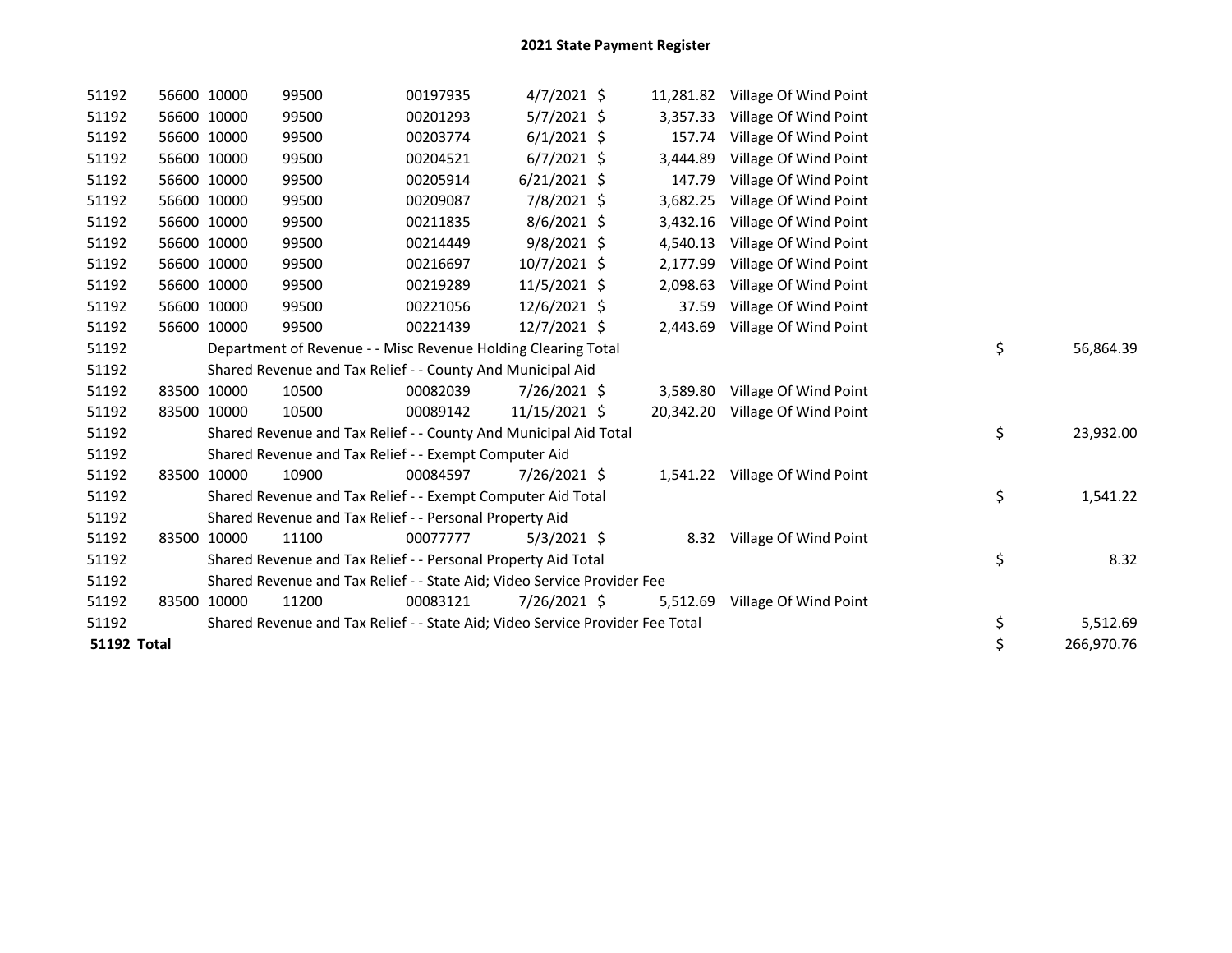| 51194 |             | Dept of Safety & Prof Services - - Fire Dues Distribution           |          |                |           |                                 |    |            |
|-------|-------------|---------------------------------------------------------------------|----------|----------------|-----------|---------------------------------|----|------------|
| 51194 | 16500 10000 | 22500                                                               | 00041615 | 7/15/2021 \$   |           | 26,406.23 Village Of Yorkville  |    |            |
| 51194 |             | Dept of Safety & Prof Services - - Fire Dues Distribution Total     |          |                |           |                                 | \$ | 26,406.23  |
| 51194 |             | Dept of Natural Resources - - Resaids - Cnty Forst, Cl & Mfl        |          |                |           |                                 |    |            |
| 51194 | 37000 21200 | 57100                                                               | 00488261 | $6/14/2021$ \$ |           | 2.40 Village Of Yorkville       |    |            |
| 51194 |             | Dept of Natural Resources - - Resaids - Cnty Forst, CI & Mfl Total  |          |                |           |                                 | \$ | 2.40       |
| 51194 |             | Dept of Natural Resources - - Fin Asst For Responsible Units        |          |                |           |                                 |    |            |
| 51194 | 37000 27400 | 67000                                                               | 00483743 | $5/21/2021$ \$ |           | 7,785.58 Village Of Yorkville   |    |            |
| 51194 |             | Dept of Natural Resources - - Fin Asst For Responsible Units Total  |          |                |           |                                 | \$ | 7,785.58   |
| 51194 |             | WI Dept of Transportation - - Trns Aids To Mnc.-Sf                  |          |                |           |                                 |    |            |
| 51194 | 39500 21100 | 19100                                                               | 00632954 | $1/4/2021$ \$  |           | 30,267.99 Village Of Yorkville  |    |            |
| 51194 | 39500 21100 | 19100                                                               | 00668561 | 4/5/2021 \$    | 30,267.99 | Village Of Yorkville            |    |            |
| 51194 | 39500 21100 | 19100                                                               | 00712049 | $7/6/2021$ \$  | 30,267.99 | Village Of Yorkville            |    |            |
| 51194 | 39500 21100 | 19100                                                               | 00752608 | 10/4/2021 \$   |           | 30,267.99 Village Of Yorkville  |    |            |
| 51194 |             | WI Dept of Transportation - - Trns Aids To Mnc.-Sf Total            |          |                |           |                                 | \$ | 121,071.96 |
| 51194 |             | WI Dept of Transportation - - Se Wi Frewy Mega Sf                   |          |                |           |                                 |    |            |
| 51194 | 39500 21100 | 37400                                                               | 00705396 | $6/11/2021$ \$ |           | 4,147.31 Village Of Yorkville   |    |            |
| 51194 | 39500 21100 | 37400                                                               | 00714118 | $6/28/2021$ \$ | 2,199.23  | Village Of Yorkville            |    |            |
| 51194 | 39500 21100 | 37400                                                               | 00739966 | 8/27/2021 \$   | 414.62    | Village Of Yorkville            |    |            |
| 51194 | 39500 21100 | 37400                                                               | 00744361 | $9/9/2021$ \$  |           | 912.15 Village Of Yorkville     |    |            |
| 51194 |             | WI Dept of Transportation - - Se Wi Frewy Mega Sf Total             |          |                |           |                                 | \$ | 7,673.31   |
| 51194 |             | WI Dept of Transportation - - Se Wi Frewy Mega Lf                   |          |                |           |                                 |    |            |
| 51194 | 39500 21100 | 37600                                                               | 00705396 | $6/11/2021$ \$ | 460.81    | Village Of Yorkville            |    |            |
| 51194 | 39500 21100 | 37600                                                               | 00714118 | $6/28/2021$ \$ | 244.35    | Village Of Yorkville            |    |            |
| 51194 | 39500 21100 | 37600                                                               | 00739966 | $8/27/2021$ \$ | 46.06     | Village Of Yorkville            |    |            |
| 51194 | 39500 21100 | 37600                                                               | 00744361 | $9/9/2021$ \$  |           | 101.35 Village Of Yorkville     |    |            |
| 51194 |             | WI Dept of Transportation - - Se Wi Frewy Mega Lf Total             |          |                |           |                                 | \$ | 852.57     |
| 51194 |             | Department of Military Affairs - - Major Disaster Assist; Pif       |          |                |           |                                 |    |            |
| 51194 | 46500 27200 | 36500                                                               | 00088923 | $1/28/2021$ \$ |           | 8,801.95 Village Of Yorkville   |    |            |
| 51194 |             | Department of Military Affairs - - Major Disaster Assist; Pif Total |          |                |           |                                 | \$ | 8,801.95   |
| 51194 |             | Department of Revenue - - Gifts And Grants                          |          |                |           |                                 |    |            |
| 51194 | 56600 10000 | 12100                                                               | 00207363 | $6/25/2021$ \$ |           | 163,806.29 Village Of Yorkville |    |            |
| 51194 |             | Department of Revenue - - Gifts And Grants Total                    |          |                |           |                                 | \$ | 163,806.29 |
| 51194 |             | Shared Revenue and Tax Relief - - County And Municipal Aid          |          |                |           |                                 |    |            |
| 51194 | 83500 10000 | 10500                                                               | 00082040 | 7/26/2021 \$   |           | 5,822.85 Village Of Yorkville   |    |            |
| 51194 | 83500 10000 | 10500                                                               | 00089143 | 11/15/2021 \$  |           | 32,996.17 Village Of Yorkville  |    |            |
| 51194 |             | Shared Revenue and Tax Relief - - County And Municipal Aid Total    |          |                |           |                                 | \$ | 38,819.02  |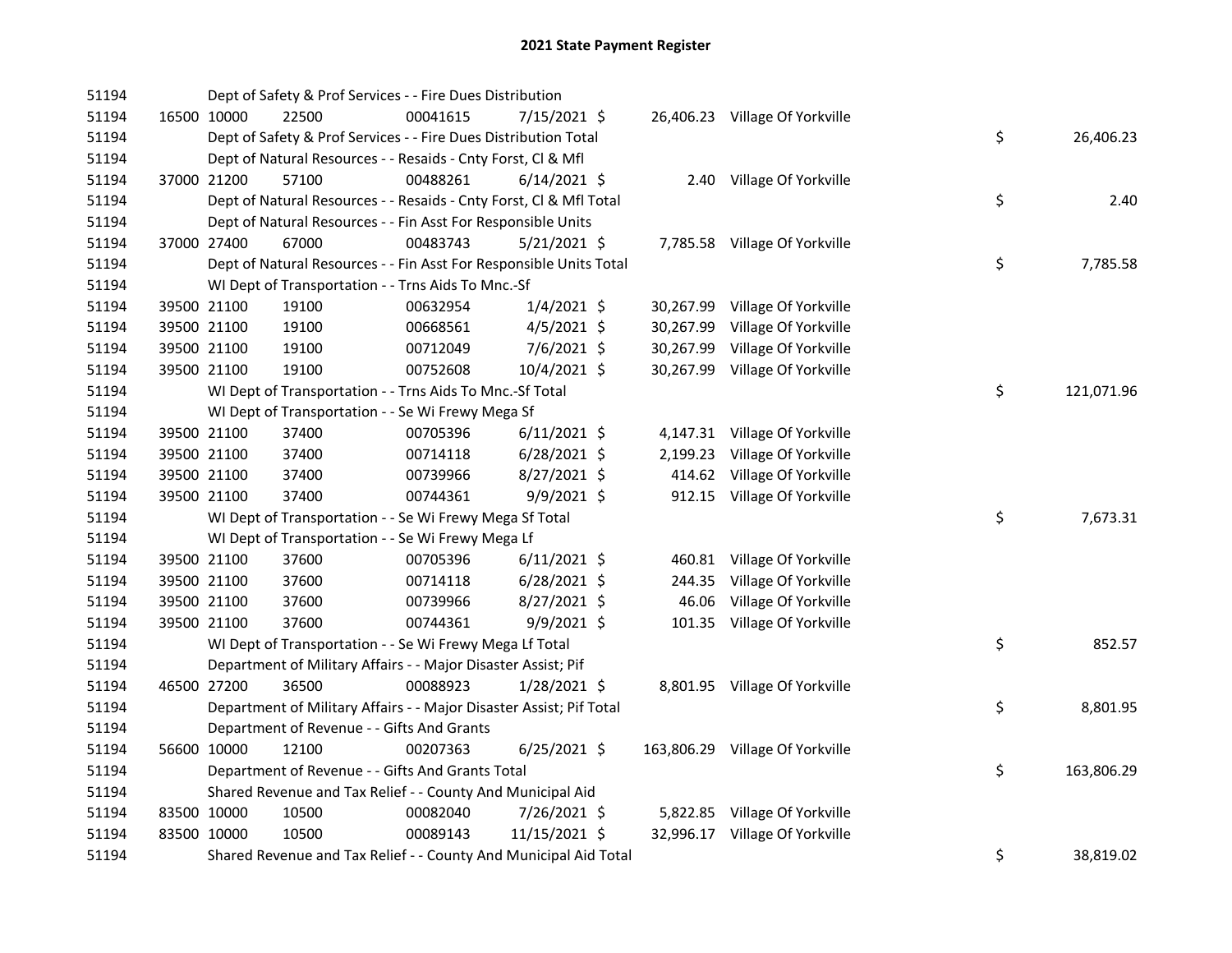| 51194       |             |             | Shared Revenue and Tax Relief - - Exempt Computer Aid                         |          |                |           |                      |    |            |
|-------------|-------------|-------------|-------------------------------------------------------------------------------|----------|----------------|-----------|----------------------|----|------------|
| 51194       | 83500 10000 |             | 10900                                                                         | 00084598 | 7/26/2021 \$   | 6,597.20  | Village Of Yorkville |    |            |
| 51194       |             |             | Shared Revenue and Tax Relief - - Exempt Computer Aid Total                   |          |                |           |                      | \$ | 6,597.20   |
| 51194       |             |             | Shared Revenue and Tax Relief - - Utility Aid                                 |          |                |           |                      |    |            |
| 51194       | 83500 10000 |             | 11000                                                                         | 00082040 | 7/26/2021 \$   | 292.52    | Village Of Yorkville |    |            |
| 51194       |             | 83500 10000 | 11000                                                                         | 00089143 | 11/15/2021 \$  | 1,695.15  | Village Of Yorkville |    |            |
| 51194       |             |             | Shared Revenue and Tax Relief - - Utility Aid Total                           |          |                |           |                      | \$ | 1,987.67   |
| 51194       |             |             | Shared Revenue and Tax Relief - - Personal Property Aid                       |          |                |           |                      |    |            |
| 51194       | 83500       | 10000       | 11100                                                                         | 00077778 | $5/3/2021$ \$  | 33,709.71 | Village Of Yorkville |    |            |
| 51194       |             |             | Shared Revenue and Tax Relief - - Personal Property Aid Total                 |          |                |           |                      | \$ | 33,709.71  |
| 51194       |             |             | Shared Revenue and Tax Relief - - State Aid; Video Service Provider Fee       |          |                |           |                      |    |            |
| 51194       | 83500       | 10000       | 11200                                                                         | 00083122 | 7/26/2021 \$   | 3.257.41  | Village Of Yorkville |    |            |
| 51194       |             |             | Shared Revenue and Tax Relief - - State Aid; Video Service Provider Fee Total |          |                |           |                      | \$ | 3,257.41   |
| 51194       |             |             | Shared Revenue and Tax Relief - - Lottery & Gaming Credit                     |          |                |           |                      |    |            |
| 51194       |             | 83500 52100 | 36300                                                                         | 00074363 | $3/22/2021$ \$ | 32,817.12 | Village Of Yorkville |    |            |
| 51194       |             |             | Shared Revenue and Tax Relief - - Lottery & Gaming Credit Total               |          |                |           |                      | \$ | 32,817.12  |
| 51194 Total |             |             |                                                                               |          |                |           |                      | \$ | 453,588.42 |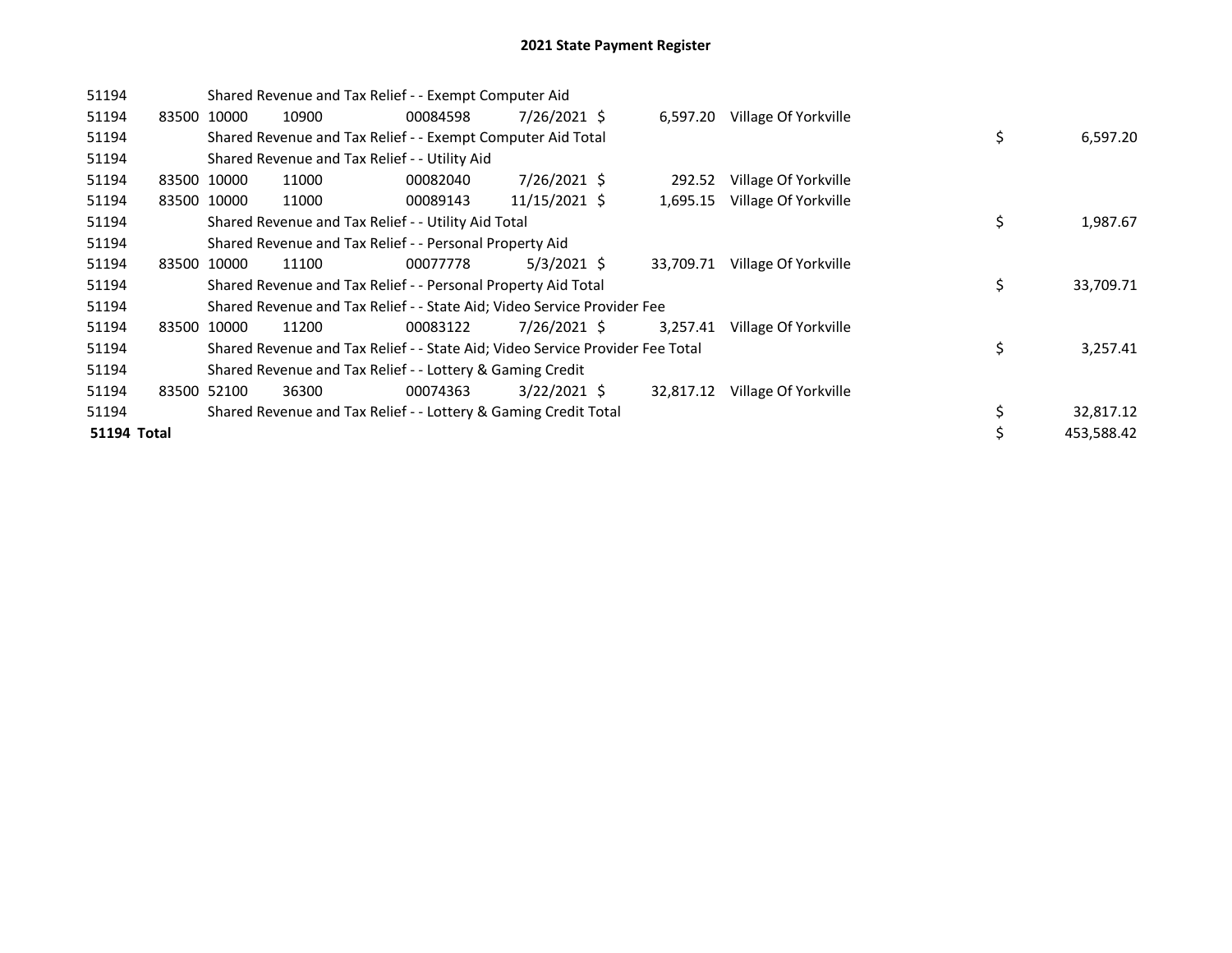| 51206 |             |             | Dept of Ag, Trade & Cons Protc - - Clean Sweep Grants                   |          |                |            |                              |    |            |
|-------|-------------|-------------|-------------------------------------------------------------------------|----------|----------------|------------|------------------------------|----|------------|
| 51206 |             | 11500 27400 | 77800                                                                   | 00068220 | $4/16/2021$ \$ |            | 15,000.00 City Of Burlington |    |            |
| 51206 |             |             | Dept of Ag, Trade & Cons Protc - - Clean Sweep Grants Total             |          |                |            |                              | \$ | 15,000.00  |
| 51206 |             |             | Dept of Safety & Prof Services - - Fire Dues Distribution               |          |                |            |                              |    |            |
| 51206 | 16500 10000 |             | 22500                                                                   | 00041568 | 7/16/2021 \$   |            | 46,918.63 City Of Burlington |    |            |
| 51206 |             |             | Dept of Safety & Prof Services - - Fire Dues Distribution Total         |          |                |            |                              | \$ | 46,918.63  |
| 51206 |             |             | Dept of Natural Resources - - Aids In Lieu Of Taxes - Gener             |          |                |            |                              |    |            |
| 51206 | 37000 10000 |             | 50300                                                                   | 00459649 | $1/28/2021$ \$ | 256.88     | City Of Burlington           |    |            |
| 51206 | 37000 10000 |             | 50300                                                                   | 00459650 | $1/28/2021$ \$ | 1,568.60   | City Of Burlington           |    |            |
| 51206 |             |             | Dept of Natural Resources - - Aids In Lieu Of Taxes - Gener Total       |          |                |            |                              | \$ | 1,825.48   |
| 51206 |             |             | Dept of Natural Resources - - Fin Asst For Responsible Units            |          |                |            |                              |    |            |
| 51206 | 37000 27400 |             | 67000                                                                   | 00483889 | $5/21/2021$ \$ |            | 30,317.31 City Of Burlington |    |            |
| 51206 |             |             | Dept of Natural Resources - - Fin Asst For Responsible Units Total      |          |                |            |                              | \$ | 30,317.31  |
| 51206 |             |             | Department of Tourism - - Mktg: Gaming Revenue                          |          |                |            |                              |    |            |
| 51206 | 38000 10000 |             | 12800                                                                   | 00009779 | 2/18/2021 \$   |            | 17,225.00 City Of Burlington |    |            |
| 51206 |             |             | Department of Tourism - - Mktg: Gaming Revenue Total                    |          |                |            |                              | \$ | 17,225.00  |
| 51206 |             |             | WI Dept of Transportation - - Trns Aids To Mnc.-Sf                      |          |                |            |                              |    |            |
| 51206 | 39500 21100 |             | 19100                                                                   | 00632955 | $1/4/2021$ \$  | 135,637.09 | City Of Burlington           |    |            |
| 51206 |             | 39500 21100 | 19100                                                                   | 00668562 | 4/5/2021 \$    | 135,637.09 | City Of Burlington           |    |            |
| 51206 | 39500 21100 |             | 19100                                                                   | 00712050 | 7/6/2021 \$    | 135,637.09 | City Of Burlington           |    |            |
| 51206 | 39500 21100 |             | 19100                                                                   | 00752609 | 10/4/2021 \$   | 135,637.11 | City Of Burlington           |    |            |
| 51206 |             |             | WI Dept of Transportation - - Trns Aids To Mnc.-Sf Total                |          |                |            |                              | \$ | 542,548.38 |
| 51206 |             |             | WI Dept of Transportation - - Loc Rd Imp Prg St Fd                      |          |                |            |                              |    |            |
| 51206 | 39500 21100 |             | 27800                                                                   | 00716148 | $7/1/2021$ \$  |            | 18,165.25 City Of Burlington |    |            |
| 51206 |             |             | WI Dept of Transportation - - Loc Rd Imp Prg St Fd Total                |          |                |            |                              | \$ | 18,165.25  |
| 51206 |             |             | Department of Justice - - Officer training reimbursement                |          |                |            |                              |    |            |
| 51206 | 45500 10000 |             | 21400                                                                   | 00104994 | 11/12/2021 \$  |            | 3,040.00 City Of Burlington  |    |            |
| 51206 |             |             | Department of Justice - - Officer training reimbursement Total          |          |                |            |                              | \$ | 3,040.00   |
| 51206 |             |             | Department of Justice - - Federal Aid; Victim Comp                      |          |                |            |                              |    |            |
| 51206 |             | 45500 10000 | 54100                                                                   | 00099619 | $6/24/2021$ \$ | 677.20     | City Of Burlington           |    |            |
| 51206 |             |             | Department of Justice - - Federal Aid; Victim Comp Total                |          |                |            |                              | \$ | 677.20     |
| 51206 |             |             | Department of Military Affairs - - Energy Costs, Energy-Related A       |          |                |            |                              |    |            |
| 51206 |             | 46500 10000 | 10600                                                                   | 00088029 | $1/19/2021$ \$ | 283.34     | City Of Burlington           |    |            |
| 51206 | 46500 10000 |             | 10600                                                                   | 00092618 | $4/15/2021$ \$ | 294.64     | City Of Burlington           |    |            |
| 51206 | 46500 10000 |             | 10600                                                                   | 00101364 | 10/13/2021 \$  | 255.09     | City Of Burlington           |    |            |
| 51206 |             |             | Department of Military Affairs - - Energy Costs, Energy-Related A Total |          |                |            |                              | \$ | 833.07     |
| 51206 |             |             | Department of Military Affairs - - Federal Aid-Service Contracts        |          |                |            |                              |    |            |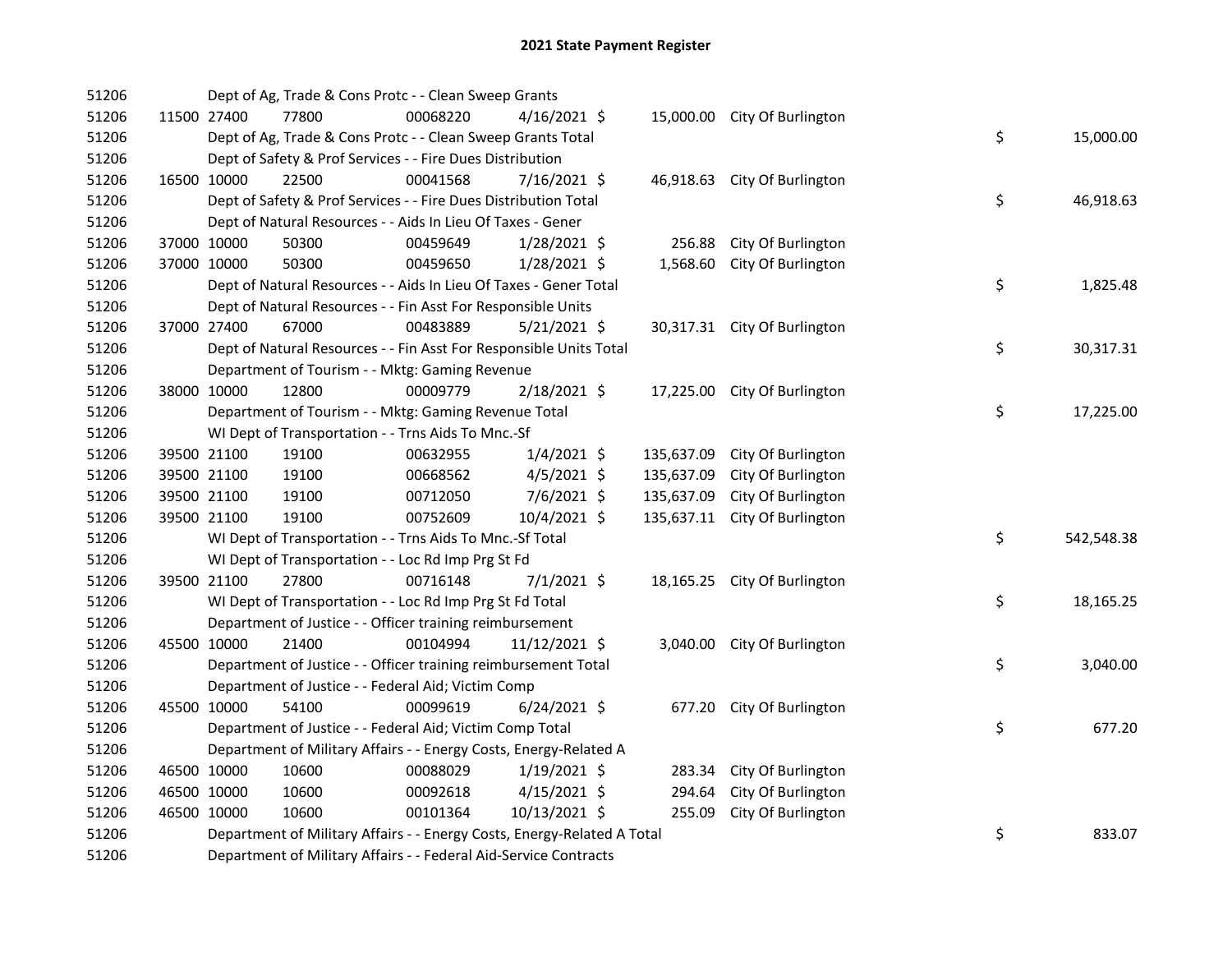| 51206 | 46500 10000 |             | 14100                                                                  | 00097453 | 7/16/2021 \$   |           | 272.04 City Of Burlington     |    |            |
|-------|-------------|-------------|------------------------------------------------------------------------|----------|----------------|-----------|-------------------------------|----|------------|
| 51206 |             |             | Department of Military Affairs - - Federal Aid-Service Contracts Total |          |                |           |                               | \$ | 272.04     |
| 51206 |             |             | Department of Military Affairs - - Federal Aid, Local Assistance       |          |                |           |                               |    |            |
| 51206 | 46500 10000 |             | 34200                                                                  | 00104094 | 12/17/2021 \$  |           | 13,819.84 City Of Burlington  |    |            |
| 51206 |             |             | Department of Military Affairs - - Federal Aid, Local Assistance Total |          |                |           |                               | \$ | 13,819.84  |
| 51206 |             |             | Department of Revenue - - Gifts And Grants                             |          |                |           |                               |    |            |
| 51206 | 56600 10000 |             | 12100                                                                  | 00207364 | $6/25/2021$ \$ |           | 574,630.37 City Of Burlington |    |            |
| 51206 |             |             | Department of Revenue - - Gifts And Grants Total                       |          |                |           |                               | \$ | 574,630.37 |
| 51206 |             |             | Department of Revenue - - Misc Revenue Holding Clearing                |          |                |           |                               |    |            |
| 51206 | 56600 10000 |             | 99500                                                                  | 00188968 | $1/8/2021$ \$  | 4,779.47  | City Of Burlington            |    |            |
| 51206 | 56600 10000 |             | 99500                                                                  | 00191035 | $2/5/2021$ \$  | 3,077.02  | City Of Burlington            |    |            |
| 51206 | 56600 10000 |             | 99500                                                                  | 00192850 | $3/1/2021$ \$  | 1,799.41  | City Of Burlington            |    |            |
| 51206 | 56600 10000 |             | 99500                                                                  | 00192864 | 3/1/2021 \$    | 4,175.62  | City Of Burlington            |    |            |
| 51206 | 56600 10000 |             | 99500                                                                  | 00193653 | 3/5/2021 \$    | 21,174.59 | City Of Burlington            |    |            |
| 51206 |             | 56600 10000 | 99500                                                                  | 00194248 | 3/8/2021 \$    | 225.00    | City Of Burlington            |    |            |
| 51206 | 56600 10000 |             | 99500                                                                  | 00194254 | 3/8/2021 \$    | 34.00     | City Of Burlington            |    |            |
| 51206 | 56600 10000 |             | 99500                                                                  | 00194259 | $3/8/2021$ \$  | 200.00    | City Of Burlington            |    |            |
| 51206 | 56600 10000 |             | 99500                                                                  | 00195106 | 3/15/2021 \$   | 100.00    | City Of Burlington            |    |            |
| 51206 | 56600 10000 |             | 99500                                                                  | 00195116 | 3/15/2021 \$   | 90.79     | City Of Burlington            |    |            |
| 51206 | 56600 10000 |             | 99500                                                                  | 00195929 | $3/22/2021$ \$ | 843.45    | City Of Burlington            |    |            |
| 51206 | 56600 10000 |             | 99500                                                                  | 00196604 | 3/29/2021 \$   | 84.00     | City Of Burlington            |    |            |
| 51206 | 56600 10000 |             | 99500                                                                  | 00197342 | $4/5/2021$ \$  | 318.35    | City Of Burlington            |    |            |
| 51206 | 56600 10000 |             | 99500                                                                  | 00197937 | $4/7/2021$ \$  | 18,369.48 | City Of Burlington            |    |            |
| 51206 | 56600 10000 |             | 99500                                                                  | 00199273 | 4/20/2021 \$   | 633.79    | City Of Burlington            |    |            |
| 51206 | 56600 10000 |             | 99500                                                                  | 00199280 | 4/20/2021 \$   | 385.00    | City Of Burlington            |    |            |
| 51206 | 56600 10000 |             | 99500                                                                  | 00199916 | 4/26/2021 \$   | 123.00    | City Of Burlington            |    |            |
| 51206 | 56600 10000 |             | 99500                                                                  | 00199927 | 4/26/2021 \$   | 874.00    | City Of Burlington            |    |            |
| 51206 | 56600 10000 |             | 99500                                                                  | 00200507 | $5/3/2021$ \$  | 120.00    | City Of Burlington            |    |            |
| 51206 | 56600 10000 |             | 99500                                                                  | 00200512 | $5/3/2021$ \$  | 42.00     | City Of Burlington            |    |            |
| 51206 | 56600 10000 |             | 99500                                                                  | 00201295 | 5/7/2021 \$    | 14,912.42 | City Of Burlington            |    |            |
| 51206 | 56600 10000 |             | 99500                                                                  | 00201708 | $5/10/2021$ \$ | 1,260.00  | City Of Burlington            |    |            |
| 51206 | 56600 10000 |             | 99500                                                                  | 00203077 | $5/24/2021$ \$ | 162.41    | City Of Burlington            |    |            |
| 51206 | 56600 10000 |             | 99500                                                                  | 00203085 | $5/24/2021$ \$ | 976.40    | City Of Burlington            |    |            |
| 51206 | 56600 10000 |             | 99500                                                                  | 00203771 | $6/1/2021$ \$  | 100.00    | City Of Burlington            |    |            |
| 51206 | 56600 10000 |             | 99500                                                                  | 00203777 | $6/1/2021$ \$  | 1,032.00  | City Of Burlington            |    |            |
| 51206 | 56600 10000 |             | 99500                                                                  | 00204523 | $6/7/2021$ \$  | 8,907.40  | City Of Burlington            |    |            |
| 51206 | 56600 10000 |             | 99500                                                                  | 00205422 | $6/14/2021$ \$ | 303.00    | City Of Burlington            |    |            |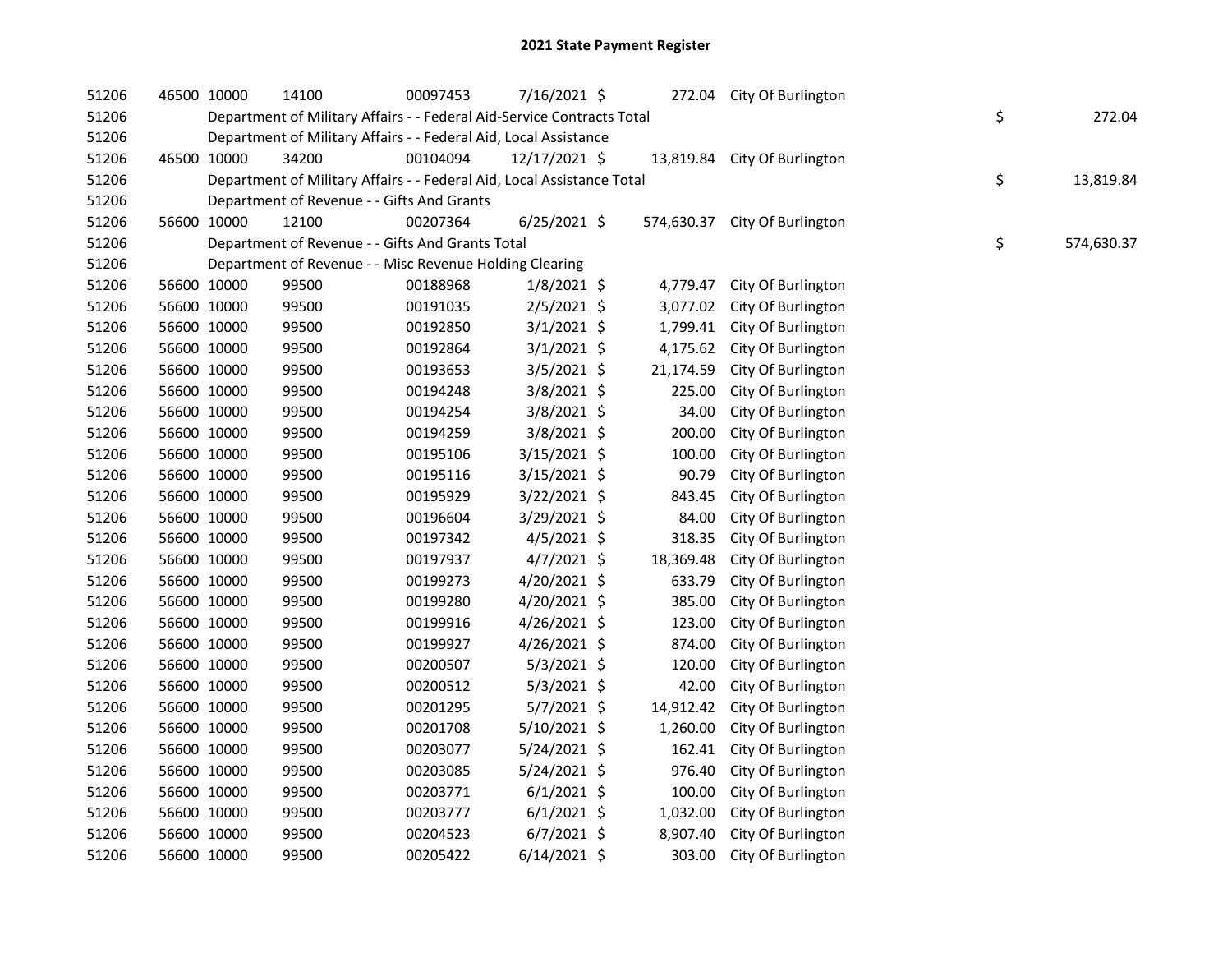| 51206 |             | 56600 10000 | 99500                                                                         | 00205912 | $6/21/2021$ \$ | 25.00     | City Of Burlington            |    |            |
|-------|-------------|-------------|-------------------------------------------------------------------------------|----------|----------------|-----------|-------------------------------|----|------------|
| 51206 |             | 56600 10000 | 99500                                                                         | 00208133 | $6/28/2021$ \$ | 63.00     | City Of Burlington            |    |            |
| 51206 |             | 56600 10000 | 99500                                                                         | 00209089 | 7/8/2021 \$    | 3,969.84  | City Of Burlington            |    |            |
| 51206 |             | 56600 10000 | 99500                                                                         | 00209442 | 7/12/2021 \$   | 535.00    | City Of Burlington            |    |            |
| 51206 |             | 56600 10000 | 99500                                                                         | 00211837 | 8/6/2021 \$    | 2,696.87  | City Of Burlington            |    |            |
| 51206 |             | 56600 10000 | 99500                                                                         | 00212189 | 8/9/2021 \$    | 222.60    | City Of Burlington            |    |            |
| 51206 |             | 56600 10000 | 99500                                                                         | 00212194 | 8/9/2021 \$    | 200.00    | City Of Burlington            |    |            |
| 51206 |             | 56600 10000 | 99500                                                                         | 00214451 | $9/8/2021$ \$  | 3,527.92  | City Of Burlington            |    |            |
| 51206 |             | 56600 10000 | 99500                                                                         | 00215703 | 9/27/2021 \$   | 200.00    | City Of Burlington            |    |            |
| 51206 |             | 56600 10000 | 99500                                                                         | 00216699 | 10/7/2021 \$   | 4,076.10  | City Of Burlington            |    |            |
| 51206 |             | 56600 10000 | 99500                                                                         | 00217072 | 10/12/2021 \$  | 25.00     | City Of Burlington            |    |            |
| 51206 |             | 56600 10000 | 99500                                                                         | 00217514 | 10/18/2021 \$  | 95.00     | City Of Burlington            |    |            |
| 51206 |             | 56600 10000 | 99500                                                                         | 00219291 | 11/5/2021 \$   | 3,532.79  | City Of Burlington            |    |            |
| 51206 |             | 56600 10000 | 99500                                                                         | 00221441 | 12/7/2021 \$   |           | 1,749.32 City Of Burlington   |    |            |
| 51206 |             |             | Department of Revenue - - Misc Revenue Holding Clearing Total                 |          |                |           |                               | \$ | 106,021.04 |
| 51206 |             |             | Shared Revenue and Tax Relief - - Expenditure Restraint Program               |          |                |           |                               |    |            |
| 51206 |             | 83500 10000 | 10100                                                                         | 00082041 | 7/26/2021 \$   |           | 211,509.16 City Of Burlington |    |            |
| 51206 |             |             | Shared Revenue and Tax Relief - - Expenditure Restraint Program Total         |          |                |           |                               | \$ | 211,509.16 |
| 51206 |             |             | Shared Revenue and Tax Relief - - County And Municipal Aid                    |          |                |           |                               |    |            |
| 51206 |             | 83500 10000 | 10500                                                                         | 00082041 | 7/26/2021 \$   |           | 63,207.64 City Of Burlington  |    |            |
| 51206 |             | 83500 10000 | 10500                                                                         | 00089144 | 11/15/2021 \$  |           | 358,176.63 City Of Burlington |    |            |
| 51206 |             |             | Shared Revenue and Tax Relief - - County And Municipal Aid Total              |          |                |           |                               | \$ | 421,384.27 |
| 51206 |             |             | Shared Revenue and Tax Relief - - Exempt Computer Aid                         |          |                |           |                               |    |            |
| 51206 |             | 83500 10000 | 10900                                                                         | 00084599 | 7/26/2021 \$   |           | 41,866.35 City Of Burlington  |    |            |
| 51206 |             |             | Shared Revenue and Tax Relief - - Exempt Computer Aid Total                   |          |                |           |                               | \$ | 41,866.35  |
| 51206 |             |             | Shared Revenue and Tax Relief - - Utility Aid                                 |          |                |           |                               |    |            |
| 51206 | 83500 10000 |             | 11000                                                                         | 00082041 | 7/26/2021 \$   | 8,293.44  | City Of Burlington            |    |            |
| 51206 | 83500 10000 |             | 11000                                                                         | 00089144 | 11/15/2021 \$  | 51,518.39 | City Of Burlington            |    |            |
| 51206 |             |             | Shared Revenue and Tax Relief - - Utility Aid Total                           |          |                |           |                               | \$ | 59,811.83  |
| 51206 |             |             | Shared Revenue and Tax Relief - - Personal Property Aid                       |          |                |           |                               |    |            |
| 51206 |             | 83500 10000 | 11100                                                                         | 00077779 | $5/3/2021$ \$  |           | 43,958.23 City Of Burlington  |    |            |
| 51206 |             |             | Shared Revenue and Tax Relief - - Personal Property Aid Total                 |          |                |           |                               | \$ | 43,958.23  |
| 51206 |             |             | Shared Revenue and Tax Relief - - State Aid; Video Service Provider Fee       |          |                |           |                               |    |            |
| 51206 |             | 83500 10000 | 11200                                                                         | 00083123 | 7/26/2021 \$   | 27,864.93 | City Of Burlington            |    |            |
| 51206 |             |             | Shared Revenue and Tax Relief - - State Aid; Video Service Provider Fee Total |          |                |           |                               | \$ | 27,864.93  |
| 51206 |             |             | Shared Revenue and Tax Relief - - Payments For Municipal Svcs                 |          |                |           |                               |    |            |
| 51206 |             | 83500 10000 | 50100                                                                         | 00073749 | $2/1/2021$ \$  |           | 1,376.27 City Of Burlington   |    |            |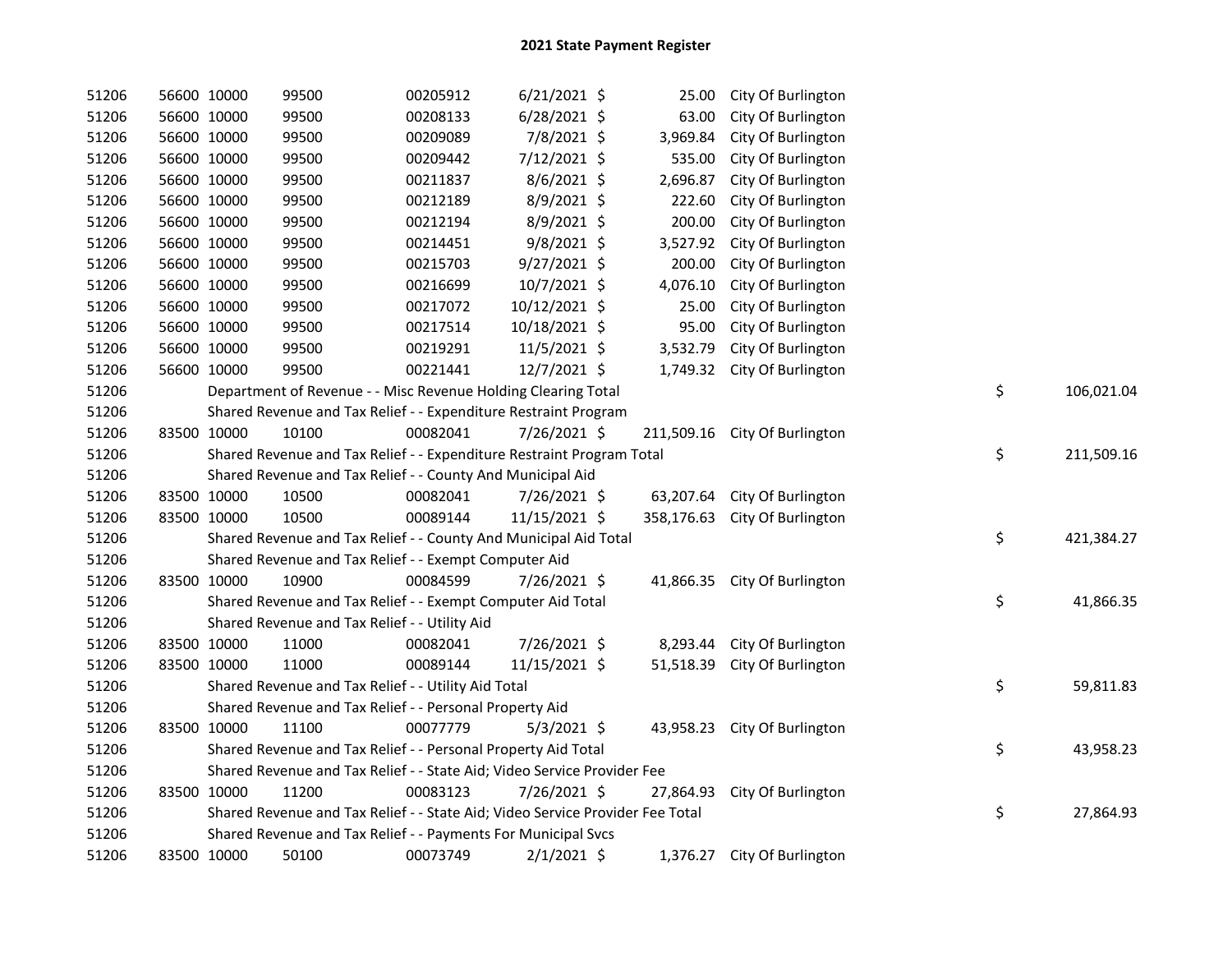## 2021 State Payment Register

| 51206       | Shared Revenue and Tax Relief - - Payments For Municipal Svcs Total | 1,376.27     |
|-------------|---------------------------------------------------------------------|--------------|
| 51206 Total |                                                                     | 2,179,064.65 |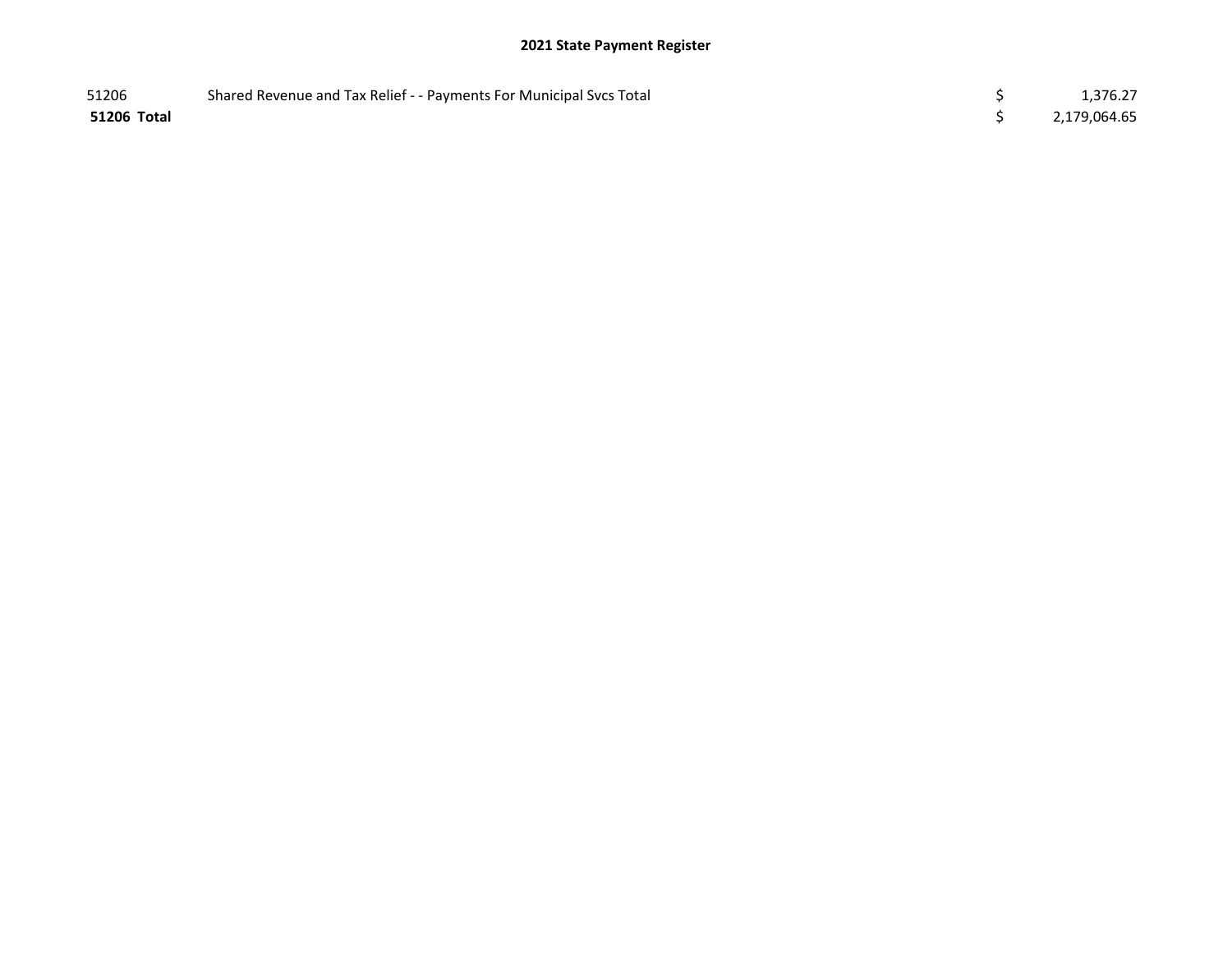| 51276 |             | Dept of Ag, Trade & Cons Protc - - Clean Sweep Grants              |          |                |           |                             |    |              |
|-------|-------------|--------------------------------------------------------------------|----------|----------------|-----------|-----------------------------|----|--------------|
| 51276 | 11500 27400 | 77800                                                              | 00066943 | 2/23/2021 \$   | 33,000.00 | City of Racine              |    |              |
| 51276 | 11500 27400 | 77800                                                              | 00068535 | $5/14/2021$ \$ | 5,160.00  | City of Racine              |    |              |
| 51276 | 11500 27400 | 77800                                                              | 00070102 | $6/17/2021$ \$ | 1,497.31  | City of Racine              |    |              |
| 51276 | 11500 27400 | 77800                                                              | 00075967 | 12/27/2021 \$  | 36,115.20 | City of Racine              |    |              |
| 51276 |             | Dept of Ag, Trade & Cons Protc - - Clean Sweep Grants Total        |          |                |           |                             | \$ | 75,772.51    |
| 51276 |             | Dept of Safety & Prof Services - - Fire Dues Distribution          |          |                |           |                             |    |              |
| 51276 | 16500 10000 | 22500                                                              | 00041576 | 7/15/2021 \$   |           | 167,062.11 City of Racine   |    |              |
| 51276 |             | Dept of Safety & Prof Services - - Fire Dues Distribution Total    |          |                |           |                             | \$ | 167,062.11   |
| 51276 |             | Dept of Natural Resources - - Fin Asst For Responsible Units       |          |                |           |                             |    |              |
| 51276 | 37000 27400 | 67000                                                              | 00483588 | $5/21/2021$ \$ |           | 295,973.19 City of Racine   |    |              |
| 51276 |             | Dept of Natural Resources - - Fin Asst For Responsible Units Total |          |                |           |                             | \$ | 295,973.19   |
| 51276 |             | Dept of Natural Resources - - Recycling Consolidation Grants       |          |                |           |                             |    |              |
| 51276 | 37000 27400 | 67300                                                              | 00483588 | $5/21/2021$ \$ |           | 19,724.84 City of Racine    |    |              |
| 51276 |             | Dept of Natural Resources - - Recycling Consolidation Grants Total |          |                |           |                             | \$ | 19,724.84    |
| 51276 |             | WI Dept of Transportation - - Conn Hwy Aids St Fds                 |          |                |           |                             |    |              |
| 51276 | 39500 21100 | 16200                                                              | 00633600 | $1/4/2021$ \$  |           | 62,831.32 City of Racine    |    |              |
| 51276 | 39500 21100 | 16200                                                              | 00669207 | $4/5/2021$ \$  |           | 62,831.32 City of Racine    |    |              |
| 51276 | 39500 21100 | 16200                                                              | 00712695 | 7/6/2021 \$    |           | 62,831.32 City of Racine    |    |              |
| 51276 | 39500 21100 | 16200                                                              | 00753254 | 10/4/2021 \$   |           | 62,831.32 City of Racine    |    |              |
| 51276 |             | WI Dept of Transportation - - Conn Hwy Aids St Fds Total           |          |                |           |                             | \$ | 251,325.28   |
| 51276 |             | WI Dept of Transportation - - Lift Bridge State Fd                 |          |                |           |                             |    |              |
| 51276 | 39500 21100 | 16400                                                              | 00710219 | 7/6/2021 \$    |           | 645,277.24 City of Racine   |    |              |
| 51276 |             | WI Dept of Transportation - - Lift Bridge State Fd Total           |          |                |           |                             | \$ | 645,277.24   |
| 51276 |             | WI Dept of Transportation - - Paratransit Aids, Sf                 |          |                |           |                             |    |              |
| 51276 | 39500 21100 | 17500                                                              | 00707837 | $6/18/2021$ \$ |           | 101,513.00 City of Racine   |    |              |
| 51276 |             | WI Dept of Transportation - - Paratransit Aids, Sf Total           |          |                |           |                             | \$ | 101,513.00   |
| 51276 |             | WI Dept of Transportation - - Tb, Trns Oper Aid Sf                 |          |                |           |                             |    |              |
| 51276 | 39500 21100 | 17600                                                              | 00709641 | $6/22/2021$ \$ |           | 483,175.00 City of Racine   |    |              |
| 51276 | 39500 21100 | 17600                                                              | 00754664 | $9/29/2021$ \$ |           | 1,449,531.00 City of Racine |    |              |
| 51276 |             | WI Dept of Transportation - - Tb, Trns Oper Aid Sf Total           |          |                |           |                             | \$ | 1,932,706.00 |
| 51276 |             | WI Dept of Transportation - - Hwy Sfty Loc Aid Ffd                 |          |                |           |                             |    |              |
| 51276 | 39500 21100 | 18500                                                              | 00742852 | $9/7/2021$ \$  |           | 3,072.12 City of Racine     |    |              |
| 51276 | 39500 21100 | 18500                                                              | 00742853 | 9/7/2021 \$    |           | 4,136.32 City of Racine     |    |              |
| 51276 | 39500 21100 | 18500                                                              | 00757419 | 10/5/2021 \$   |           | 1,690.67 City of Racine     |    |              |
| 51276 | 39500 21100 | 18500                                                              | 00757420 | $10/5/2021$ \$ | 539.20    | City of Racine              |    |              |
| 51276 | 39500 21100 | 18500                                                              | 00782031 | 12/9/2021 \$   |           | 2,441.14 City of Racine     |    |              |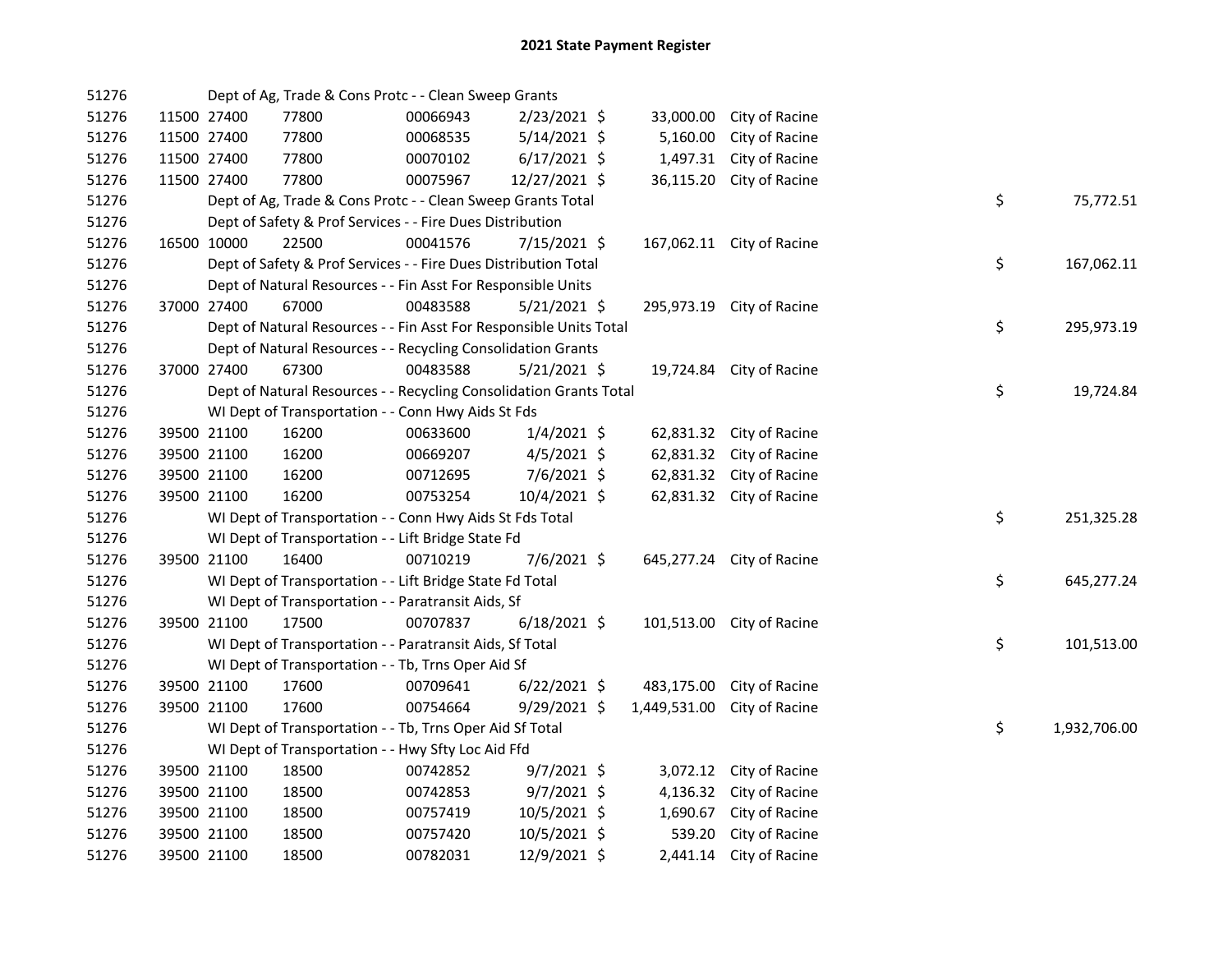| 51276 |             | WI Dept of Transportation - - Hwy Sfty Loc Aid Ffd Total           |          |                |            |                          | \$ | 11,879.45    |
|-------|-------------|--------------------------------------------------------------------|----------|----------------|------------|--------------------------|----|--------------|
| 51276 |             | WI Dept of Transportation - - Trns Aids To Mnc.-Sf                 |          |                |            |                          |    |              |
| 51276 | 39500 21100 | 19100                                                              | 00632956 | $1/4/2021$ \$  | 954,978.02 | City of Racine           |    |              |
| 51276 | 39500 21100 | 19100                                                              | 00668563 | 4/5/2021 \$    | 954,978.02 | City of Racine           |    |              |
| 51276 | 39500 21100 | 19100                                                              | 00712051 | 7/6/2021 \$    | 954,978.02 | City of Racine           |    |              |
| 51276 | 39500 21100 | 19100                                                              | 00752610 | 10/4/2021 \$   | 954,978.05 | City of Racine           |    |              |
| 51276 |             | WI Dept of Transportation - - Trns Aids To Mnc.-Sf Total           |          |                |            |                          | \$ | 3,819,912.11 |
| 51276 |             | WI Dept of Transportation - - Loc Rd Imp Prg St Fd                 |          |                |            |                          |    |              |
| 51276 | 39500 21100 | 27800                                                              | 00702942 | $6/7/2021$ \$  | 145,389.95 | City of Racine           |    |              |
| 51276 | 39500 21100 | 27800                                                              | 00776834 | 11/23/2021 \$  | 156,744.83 | City of Racine           |    |              |
| 51276 |             | WI Dept of Transportation - - Loc Rd Imp Prg St Fd Total           |          |                |            |                          | \$ | 302,134.78   |
| 51276 |             | WI Dept of Transportation - - Cg Mt & Air Q Imp-Ff                 |          |                |            |                          |    |              |
| 51276 | 39500 21100 | 28900                                                              | 00786260 | 12/22/2021 \$  |            | 27,295.25 City of Racine |    |              |
| 51276 |             | WI Dept of Transportation - - Cg Mt & Air Q Imp-Ff Total           |          |                |            |                          | \$ | 27,295.25    |
| 51276 |             | Department of Corrections - - Services For Community Correct       |          |                |            |                          |    |              |
| 51276 | 41000 10000 | 10200                                                              | 00406650 | $1/26/2021$ \$ | 8,309.02   | City of Racine           |    |              |
| 51276 | 41000 10000 | 10200                                                              | 00411780 | 2/23/2021 \$   | 8,309.02   | City of Racine           |    |              |
| 51276 | 41000 10000 | 10200                                                              | 00417091 | 3/25/2021 \$   | 8,309.02   | City of Racine           |    |              |
| 51276 | 41000 10000 | 10200                                                              | 00422485 | 4/26/2021 \$   | 8,309.02   | City of Racine           |    |              |
| 51276 | 41000 10000 | 10200                                                              | 00428550 | 5/25/2021 \$   | 8,454.43   | City of Racine           |    |              |
| 51276 | 41000 10000 | 10200                                                              | 00438652 | 7/13/2021 \$   | 8,454.43   | City of Racine           |    |              |
| 51276 | 41000 10000 | 10200                                                              | 00440522 | 7/26/2021 \$   | 8,454.43   | City of Racine           |    |              |
| 51276 | 41000 10000 | 10200                                                              | 00445805 | 8/25/2021 \$   | 8,454.43   | City of Racine           |    |              |
| 51276 | 41000 10000 | 10200                                                              | 00451906 | $9/27/2021$ \$ | 8,454.43   | City of Racine           |    |              |
| 51276 | 41000 10000 | 10200                                                              | 00455803 | 10/13/2021 \$  | 40.00      | City of Racine           |    |              |
| 51276 | 41000 10000 | 10200                                                              | 00457516 | 10/25/2021 \$  | 8,454.43   | City of Racine           |    |              |
| 51276 | 41000 10000 | 10200                                                              | 00463436 | 11/26/2021 \$  | 8,454.43   | City of Racine           |    |              |
| 51276 | 41000 10000 | 10200                                                              | 00469419 | 12/27/2021 \$  | 8,454.43   | City of Racine           |    |              |
| 51276 |             | Department of Corrections - - Services For Community Correct Total |          |                |            |                          | \$ | 100,911.52   |
| 51276 |             | Department of Corrections - - Energy Costs, Energy-Related A       |          |                |            |                          |    |              |
| 51276 | 41000 10000 | 10600                                                              | 00401423 | $1/20/2021$ \$ | 975.00     | City of Racine           |    |              |
| 51276 | 41000 10000 | 10600                                                              | 00401427 | 1/20/2021 \$   | 2,325.00   | City of Racine           |    |              |
| 51276 | 41000 10000 | 10600                                                              | 00401432 | 1/20/2021 \$   | 75.00      | City of Racine           |    |              |
| 51276 | 41000 10000 | 10600                                                              | 00402871 | $1/6/2021$ \$  | 15,522.90  | City of Racine           |    |              |
| 51276 | 41000 10000 | 10600                                                              | 00403667 | $1/11/2021$ \$ | 286.53     | City of Racine           |    |              |
| 51276 | 41000 10000 | 10600                                                              | 00408604 | 2/5/2021 \$    | 286.53     | City of Racine           |    |              |
| 51276 | 41000 10000 | 10600                                                              | 00413695 | $3/4/2021$ \$  | 286.53     | City of Racine           |    |              |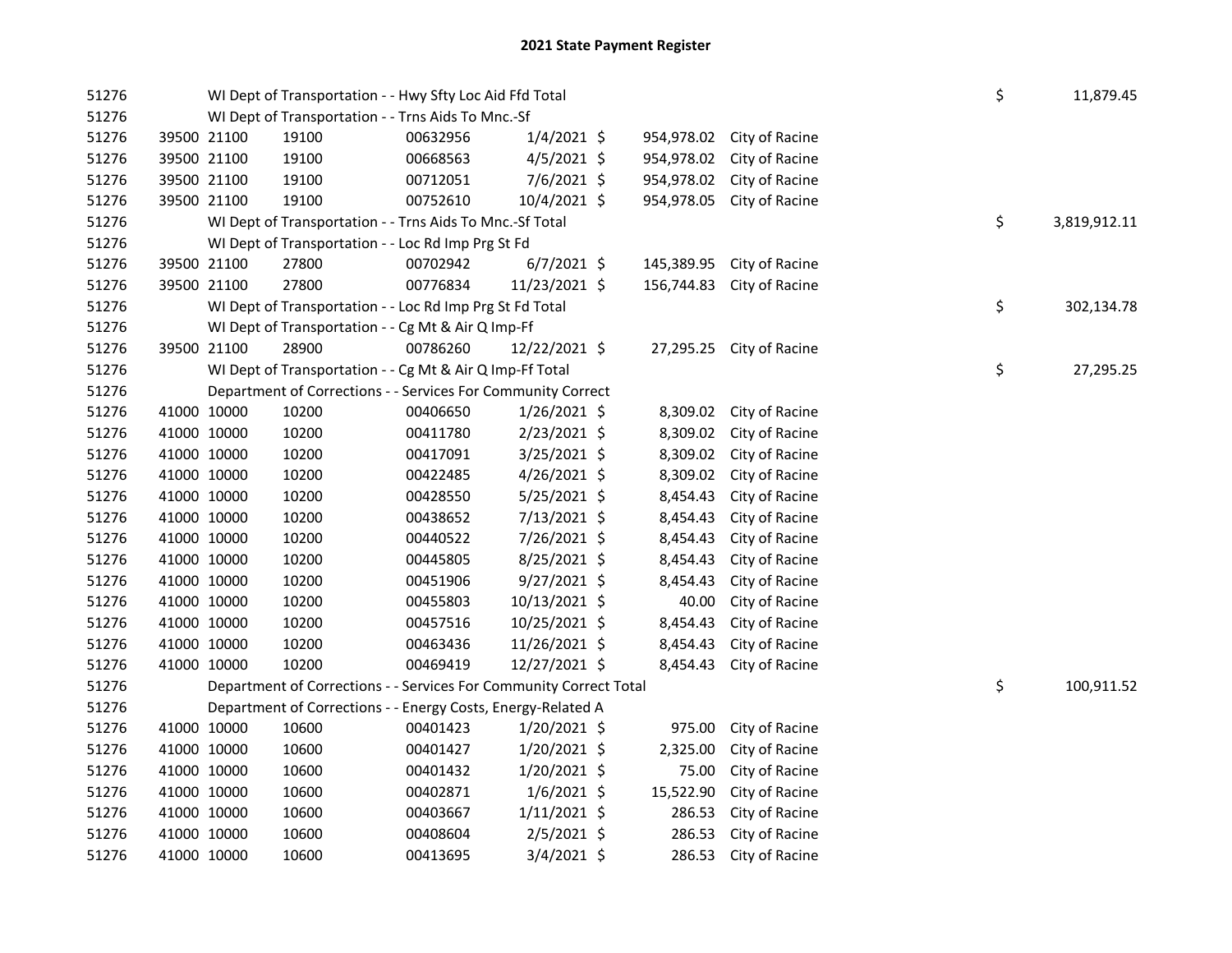| 51276 | 41000 10000 | 10600                                                              | 00414704 | 3/10/2021 \$   | 7,781.43  | City of Racine |    |            |
|-------|-------------|--------------------------------------------------------------------|----------|----------------|-----------|----------------|----|------------|
| 51276 | 41000 10000 | 10600                                                              | 00414707 | 3/10/2021 \$   | 481.90    | City of Racine |    |            |
| 51276 | 41000 10000 | 10600                                                              | 00414708 | 3/10/2021 \$   | 23,221.56 | City of Racine |    |            |
| 51276 | 41000 10000 | 10600                                                              | 00414710 | 3/10/2021 \$   | 30,201.02 | City of Racine |    |            |
| 51276 | 41000 10000 | 10600                                                              | 00414711 | 3/10/2021 \$   | 6,275.36  | City of Racine |    |            |
| 51276 | 41000 10000 | 10600                                                              | 00414713 | 3/10/2021 \$   | 5,227.16  | City of Racine |    |            |
| 51276 | 41000 10000 | 10600                                                              | 00419277 | $4/5/2021$ \$  | 15,378.58 | City of Racine |    |            |
| 51276 | 41000 10000 | 10600                                                              | 00419278 | $4/5/2021$ \$  | 286.53    | City of Racine |    |            |
| 51276 | 41000 10000 | 10600                                                              | 00425614 | 5/10/2021 \$   | 286.53    | City of Racine |    |            |
| 51276 | 41000 10000 | 10600                                                              | 00430068 | $6/3/2021$ \$  | 286.53    | City of Racine |    |            |
| 51276 | 41000 10000 | 10600                                                              | 00430837 | $6/7/2021$ \$  | 4,797.07  | City of Racine |    |            |
| 51276 | 41000 10000 | 10600                                                              | 00430844 | $6/7/2021$ \$  | 5,802.29  | City of Racine |    |            |
| 51276 | 41000 10000 | 10600                                                              | 00430846 | $6/7/2021$ \$  | 30,706.41 | City of Racine |    |            |
| 51276 | 41000 10000 | 10600                                                              | 00430853 | $6/7/2021$ \$  | 22,274.63 | City of Racine |    |            |
| 51276 | 41000 10000 | 10600                                                              | 00430857 | $6/7/2021$ \$  | 488.12    | City of Racine |    |            |
| 51276 | 41000 10000 | 10600                                                              | 00430861 | $6/7/2021$ \$  | 8,094.73  | City of Racine |    |            |
| 51276 | 41000 10000 | 10600                                                              | 00437125 | $7/7/2021$ \$  | 14,458.92 | City of Racine |    |            |
| 51276 | 41000 10000 | 10600                                                              | 00437126 | 7/7/2021 \$    | 286.53    | City of Racine |    |            |
| 51276 | 41000 10000 | 10600                                                              | 00443094 | 8/6/2021 \$    | 286.53    | City of Racine |    |            |
| 51276 | 41000 10000 | 10600                                                              | 00451209 | 9/17/2021 \$   | 286.53    | City of Racine |    |            |
| 51276 | 41000 10000 | 10600                                                              | 00451223 | $9/17/2021$ \$ | 8,745.43  | City of Racine |    |            |
| 51276 | 41000 10000 | 10600                                                              | 00451224 | $10/1/2021$ \$ | 550.32    | City of Racine |    |            |
| 51276 | 41000 10000 | 10600                                                              | 00451225 | 9/17/2021 \$   | 5,518.88  | City of Racine |    |            |
| 51276 | 41000 10000 | 10600                                                              | 00451227 | $9/17/2021$ \$ | 5,675.34  | City of Racine |    |            |
| 51276 | 41000 10000 | 10600                                                              | 00451228 | $9/17/2021$ \$ | 33,025.75 | City of Racine |    |            |
| 51276 | 41000 10000 | 10600                                                              | 00451229 | $9/17/2021$ \$ | 23,594.37 | City of Racine |    |            |
| 51276 | 41000 10000 | 10600                                                              | 00456109 | 10/13/2021 \$  | 286.53    | City of Racine |    |            |
| 51276 | 41000 10000 | 10600                                                              | 00456119 | 10/13/2021 \$  | 14,672.01 | City of Racine |    |            |
| 51276 | 41000 10000 | 10600                                                              | 00461686 | 11/10/2021 \$  | 286.53    | City of Racine |    |            |
| 51276 | 41000 10000 | 10600                                                              | 00466876 | 12/8/2021 \$   | 286.53    | City of Racine |    |            |
| 51276 |             | Department of Corrections - - Energy Costs, Energy-Related A Total |          |                |           |                | \$ | 289,307.54 |
| 51276 |             | Department of Corrections - - Purchased Services For Offende       |          |                |           |                |    |            |
| 51276 | 41000 10000 | 11100                                                              | 00421456 | $4/16/2021$ \$ | 1,500.00  | City of Racine |    |            |
| 51276 | 41000 10000 | 11100                                                              | 00433374 | $6/18/2021$ \$ | 999.00    | City of Racine |    |            |
| 51276 | 41000 10000 | 11100                                                              | 00467439 | 12/10/2021 \$  | 3,000.00  | City of Racine |    |            |
| 51276 |             | Department of Corrections - - Purchased Services For Offende Total |          |                |           |                | \$ | 5,499.00   |
| 51276 |             | Department of Corrections - - Probation, Parole And Extended       |          |                |           |                |    |            |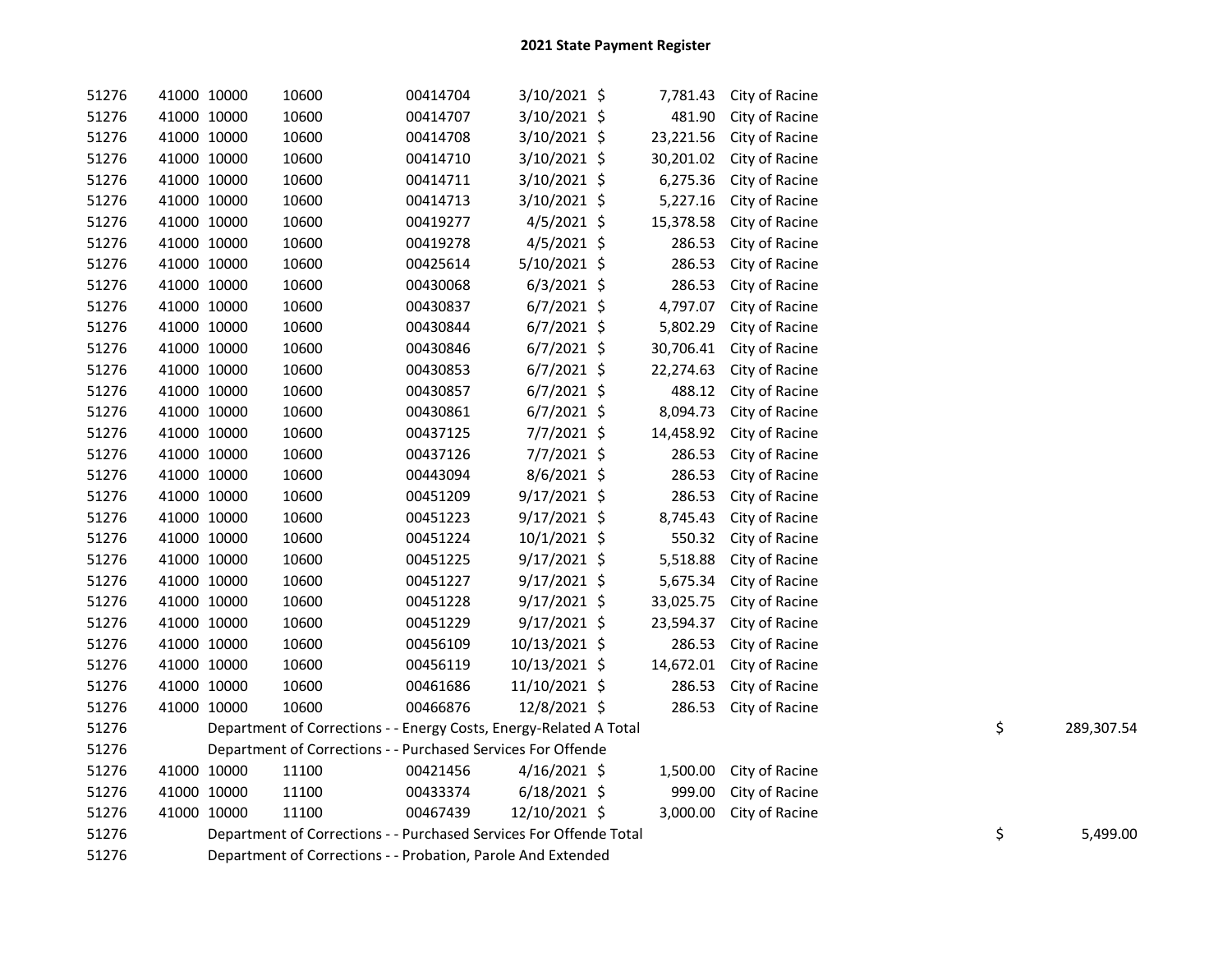| 51276 | 41000 10000 | 18700                                                                     | 00400950 | $1/13/2021$ \$ | 360.00     | City of Racine          |    |              |
|-------|-------------|---------------------------------------------------------------------------|----------|----------------|------------|-------------------------|----|--------------|
| 51276 | 41000 10000 | 18700                                                                     | 00421453 | 5/7/2021 \$    | 360.00     | City of Racine          |    |              |
| 51276 | 41000 10000 | 18700                                                                     | 00445198 | 9/9/2021 \$    | 360.00     | City of Racine          |    |              |
| 51276 | 41000 10000 | 18700                                                                     | 00462979 | 11/24/2021 \$  | 360.00     | City of Racine          |    |              |
| 51276 |             | Department of Corrections - - Probation, Parole And Extended Total        |          |                |            |                         | \$ | 1,440.00     |
| 51276 |             | Department of Health Services - - State/Federal Aids                      |          |                |            |                         |    |              |
| 51276 | 43500 10000 | 00000                                                                     | 92106    | $1/4/2021$ \$  | 274,561.00 | City of Racine          |    |              |
| 51276 | 43500 10000 | 00000                                                                     | 92107    | $2/1/2021$ \$  | 297,870.00 | City of Racine          |    |              |
| 51276 | 43500 10000 | 00000                                                                     | 92108    | $3/1/2021$ \$  | 157,935.00 | City of Racine          |    |              |
| 51276 | 43500 10000 | 00000                                                                     | 92109    | $4/1/2021$ \$  | 36,598.00  | City of Racine          |    |              |
| 51276 | 43500 10000 | 00000                                                                     | 92110    | $5/3/2021$ \$  | 201,513.00 | City of Racine          |    |              |
| 51276 | 43500 10000 | 00000                                                                     | 92111    | $6/1/2021$ \$  | 178,892.00 | City of Racine          |    |              |
| 51276 | 43500 10000 | 00000                                                                     | 92200    | 7/1/2021 \$    | 115,659.00 | City of Racine          |    |              |
| 51276 | 43500 10000 | 00000                                                                     | 92201    | $8/2/2021$ \$  | 165,252.00 | City of Racine          |    |              |
| 51276 | 43500 10000 | 00000                                                                     | 92202    | $9/1/2021$ \$  | 119,490.00 | City of Racine          |    |              |
| 51276 | 43500 10000 | 00000                                                                     | 92204    | 10/1/2021 \$   | 65,361.00  | City of Racine          |    |              |
| 51276 | 43500 10000 | 00000                                                                     | 92206    | $11/1/2021$ \$ | 32,233.00  | City of Racine          |    |              |
| 51276 | 43500 10000 | 00000                                                                     | 92207    | 12/1/2021 \$   | 176,304.00 | City of Racine          |    |              |
| 51276 |             | Department of Health Services - - State/Federal Aids Total                |          |                |            |                         | \$ | 1,821,668.00 |
| 51276 |             | Department of Health Services - - Services, Reimbursement & Paym          |          |                |            |                         |    |              |
| 51276 | 43500 10000 | 10900                                                                     | 00399350 | $1/15/2021$ \$ | 1,815.00   | City of Racine          |    |              |
| 51276 |             | Department of Health Services - - Services, Reimbursement & Paym Total    |          |                |            |                         | \$ | 1,815.00     |
| 51276 |             | Department of Health Services - - Emergency Medical Services, Ai          |          |                |            |                         |    |              |
| 51276 | 43500 10000 | 11900                                                                     | 00412304 | $3/1/2021$ \$  |            | 9,272.54 City of Racine |    |              |
| 51276 |             | Department of Health Services - - Emergency Medical Services, Ai Total    |          |                |            |                         | \$ | 9,272.54     |
| 51276 |             | Department of Health Services - - Federal Project Aids                    |          |                |            |                         |    |              |
| 51276 | 43500 10000 | 15000                                                                     | 00409254 | 3/5/2021 \$    | 60.94      | City of Racine          |    |              |
| 51276 | 43500 10000 | 15000                                                                     | 00425486 | $5/21/2021$ \$ | 33.19      |                         |    |              |
| 51276 |             |                                                                           |          |                |            | City of Racine          |    |              |
|       | 43500 10000 | 15000                                                                     | 00435480 | $6/28/2021$ \$ | 12,984.27  | City of Racine          |    |              |
| 51276 | 43500 10000 | 15000                                                                     | 00437477 | 7/9/2021 \$    | 36.48      | City of Racine          |    |              |
| 51276 | 43500 10000 | 15000                                                                     | 00437866 | 7/9/2021 \$    | 32.77      | City of Racine          |    |              |
| 51276 | 43500 10000 | 15000                                                                     | 00445267 | 8/27/2021 \$   | 34,167.00  | City of Racine          |    |              |
| 51276 | 43500 10000 | 15000                                                                     | 00450338 | $9/30/2021$ \$ | 29,097.00  | City of Racine          |    |              |
| 51276 | 43500 10000 | 15000                                                                     | 00462717 | $12/1/2021$ \$ | 22,944.84  | City of Racine          |    |              |
| 51276 |             | Department of Health Services - - Federal Project Aids Total              |          |                |            |                         | \$ | 99,356.49    |
| 51276 |             | Department of Health Services - - Prepaid Medical Transport Reimbursement |          |                |            |                         |    |              |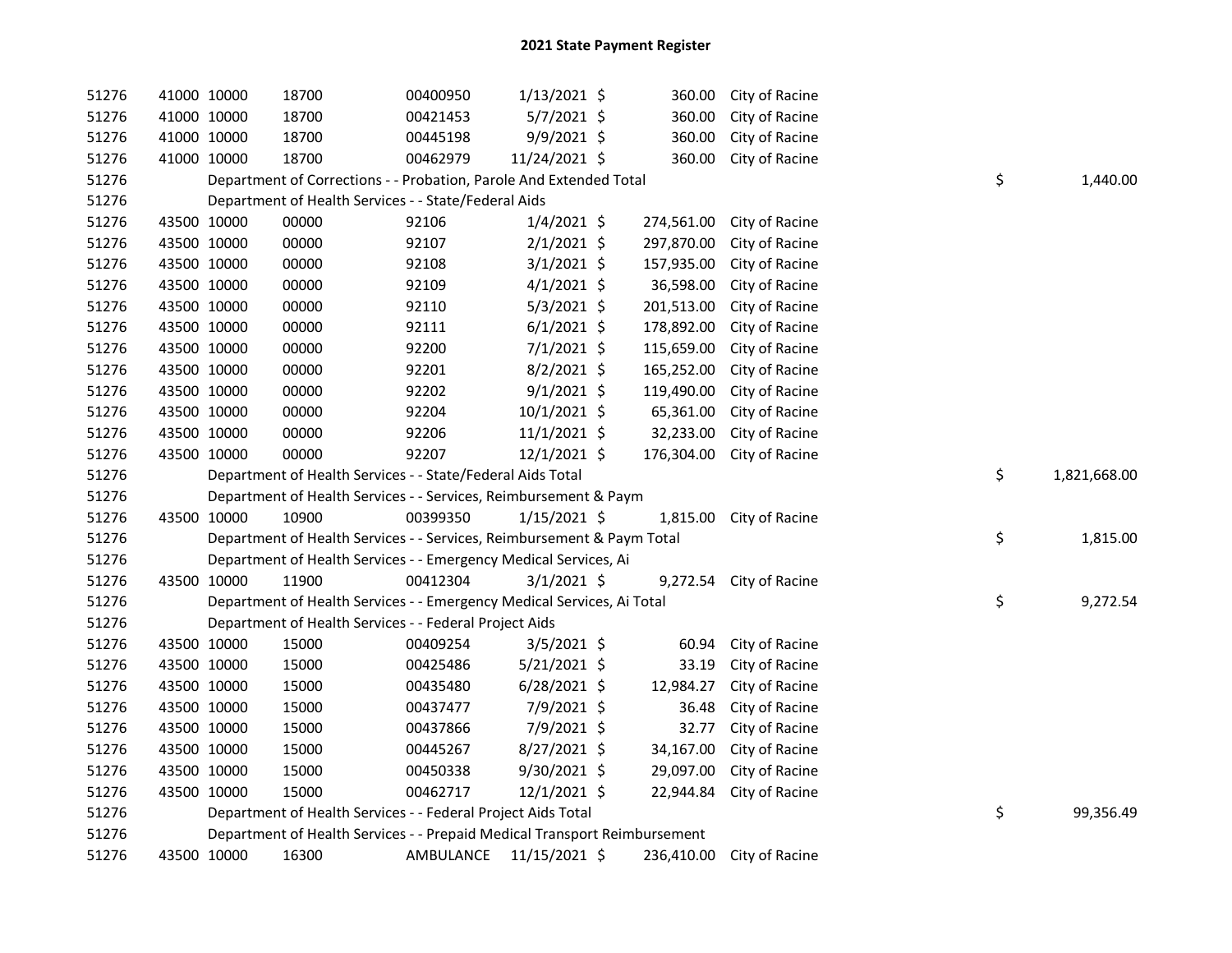| 51276 |             |       | Department of Health Services - - Prepaid Medical Transport Reimbursement Total |                |            |                | \$ | 236,410.00 |
|-------|-------------|-------|---------------------------------------------------------------------------------|----------------|------------|----------------|----|------------|
| 51276 |             |       | Department of Health Services - - Cemetery, Funeral, And Burial                 |                |            |                |    |            |
| 51276 | 43500 10000 | 41000 | 00403190                                                                        | $1/22/2021$ \$ | 1,000.00   | City of Racine |    |            |
| 51276 | 43500 10000 | 41000 | 00411089                                                                        | 3/5/2021 \$    | 1,000.00   | City of Racine |    |            |
| 51276 | 43500 10000 | 41000 | 00415111                                                                        | 3/26/2021 \$   | 1,000.00   | City of Racine |    |            |
| 51276 | 43500 10000 | 41000 | 00415112                                                                        | 3/26/2021 \$   | 340.00     | City of Racine |    |            |
| 51276 | 43500 10000 | 41000 | 00420219                                                                        | $4/12/2021$ \$ | 1,000.00   | City of Racine |    |            |
| 51276 | 43500 10000 | 41000 | 00422741                                                                        | $4/23/2021$ \$ | 1,000.00   | City of Racine |    |            |
| 51276 | 43500 10000 | 41000 | 00427015                                                                        | 5/24/2021 \$   | 1,000.00   | City of Racine |    |            |
| 51276 | 43500 10000 | 41000 | 00427016                                                                        | 5/24/2021 \$   | 1,000.00   | City of Racine |    |            |
| 51276 | 43500 10000 | 41000 | 00430143                                                                        | $6/3/2021$ \$  | 1,000.00   | City of Racine |    |            |
| 51276 | 43500 10000 | 41000 | 00436830                                                                        | 7/15/2021 \$   | 1,000.00   | City of Racine |    |            |
| 51276 | 43500 10000 | 41000 | 00442680                                                                        | 8/9/2021 \$    | 1,000.00   | City of Racine |    |            |
| 51276 | 43500 10000 | 41000 | 00444116                                                                        | 8/26/2021 \$   | 1,000.00   | City of Racine |    |            |
| 51276 | 43500 10000 | 41000 | 00447780                                                                        | 9/15/2021 \$   | 1,000.00   | City of Racine |    |            |
| 51276 | 43500 10000 | 41000 | 00450715                                                                        | 9/30/2021 \$   | 782.00     | City of Racine |    |            |
| 51276 | 43500 10000 | 41000 | 00456317                                                                        | 10/28/2021 \$  | 1,000.00   | City of Racine |    |            |
| 51276 | 43500 10000 | 41000 | 00461790                                                                        | 11/26/2021 \$  | 782.00     | City of Racine |    |            |
| 51276 | 43500 10000 | 41000 | 00461791                                                                        | 11/26/2021 \$  | 1,000.00   | City of Racine |    |            |
| 51276 |             |       | Department of Health Services - - Cemetery, Funeral, And Burial Total           |                |            |                | \$ | 15,904.00  |
| 51276 |             |       | Dept of Workforce Development - - Wi Fast Forward Grants/Srvcs                  |                |            |                |    |            |
| 51276 | 44500 10000 | 10900 | 00335419                                                                        | $8/5/2021$ \$  | 236,340.99 | City of Racine |    |            |
| 51276 | 44500 10000 | 10900 | 00338548                                                                        | 8/30/2021 \$   | 36,245.35  | City of Racine |    |            |
| 51276 |             |       | Dept of Workforce Development - - Wi Fast Forward Grants/Srvcs Total            |                |            |                | \$ | 272,586.34 |
| 51276 |             |       | Dept of Workforce Development - - Title Ib Aids State GPR                       |                |            |                |    |            |
| 51276 | 44500 10000 | 50900 | 00311094                                                                        | $1/15/2021$ \$ | 109.66     | City of Racine |    |            |
| 51276 | 44500 10000 | 50900 | 00312619                                                                        | 2/3/2021 \$    | 96.88      | City of Racine |    |            |
| 51276 | 44500 10000 | 50900 | 00312930                                                                        | $2/5/2021$ \$  | 123.50     | City of Racine |    |            |
| 51276 | 44500 10000 | 50900 | 00317178                                                                        | $3/12/2021$ \$ | 117.11     | City of Racine |    |            |
| 51276 | 44500 10000 | 50900 | 00320451                                                                        | $4/12/2021$ \$ | 75.59      | City of Racine |    |            |
| 51276 | 44500 10000 | 50900 | 00322702                                                                        | 4/30/2021 \$   | 143.73     | City of Racine |    |            |
| 51276 | 44500 10000 | 50900 | 00326961                                                                        | $6/4/2021$ \$  | 136.28     | City of Racine |    |            |
| 51276 | 44500 10000 | 50900 | 00330819                                                                        | 7/9/2021 \$    | 360.35     | City of Racine |    |            |
| 51276 | 44500 10000 | 50900 | 00334799                                                                        | 8/6/2021 \$    | 122.44     | City of Racine |    |            |
| 51276 | 44500 10000 | 50900 | 00337640                                                                        | 8/30/2021 \$   | 177.80     | City of Racine |    |            |
| 51276 | 44500 10000 | 50900 | 00341419                                                                        | $10/1/2021$ \$ | 206.54     | City of Racine |    |            |
| 51276 | 44500 10000 | 50900 | 00346986                                                                        | 11/8/2021 \$   | 212.92     | City of Racine |    |            |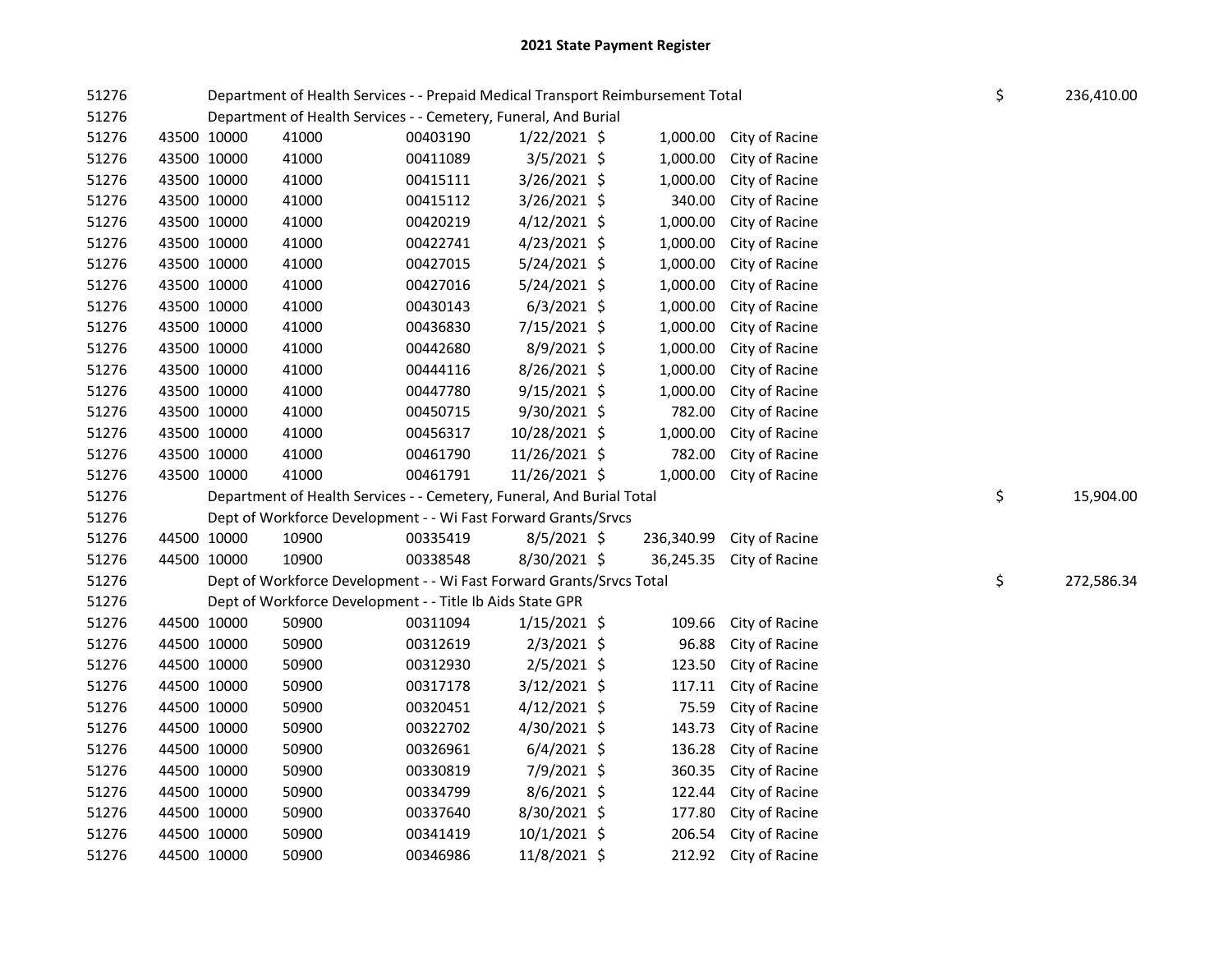| 51276 | 44500 10000 |                                                                   | 50900                                                              | 00350237 | 12/6/2021 \$   |  |           | 200.15 City of Racine      |  |    |           |
|-------|-------------|-------------------------------------------------------------------|--------------------------------------------------------------------|----------|----------------|--|-----------|----------------------------|--|----|-----------|
| 51276 |             | Dept of Workforce Development - - Title Ib Aids State GPR Total   |                                                                    | \$       | 2,082.95       |  |           |                            |  |    |           |
| 51276 |             |                                                                   | Dept of Workforce Development - - Title Ib Aids Federal Prf        |          |                |  |           |                            |  |    |           |
| 51276 |             | 44500 10000                                                       | 54400                                                              | 00311094 | $1/15/2021$ \$ |  | 405.34    | City of Racine             |  |    |           |
| 51276 |             | 44500 10000                                                       | 54400                                                              | 00312619 | $2/3/2021$ \$  |  | 358.12    | City of Racine             |  |    |           |
| 51276 |             | 44500 10000                                                       | 54400                                                              | 00312930 | $2/5/2021$ \$  |  | 456.50    | City of Racine             |  |    |           |
| 51276 |             | 44500 10000                                                       | 54400                                                              | 00317178 | 3/12/2021 \$   |  | 432.89    | City of Racine             |  |    |           |
| 51276 |             | 44500 10000                                                       | 54400                                                              | 00320451 | $4/12/2021$ \$ |  | 279.41    | City of Racine             |  |    |           |
| 51276 |             | 44500 10000                                                       | 54400                                                              | 00322702 | 4/30/2021 \$   |  | 531.27    | City of Racine             |  |    |           |
| 51276 |             | 44500 10000                                                       | 54400                                                              | 00326961 | $6/4/2021$ \$  |  | 503.72    | City of Racine             |  |    |           |
| 51276 |             | 44500 10000                                                       | 54400                                                              | 00330819 | 7/9/2021 \$    |  | 1,331.65  | City of Racine             |  |    |           |
| 51276 |             | 44500 10000                                                       | 54400                                                              | 00334799 | $8/6/2021$ \$  |  | 452.56    | City of Racine             |  |    |           |
| 51276 |             | 44500 10000                                                       | 54400                                                              | 00337640 | 8/30/2021 \$   |  | 657.20    | City of Racine             |  |    |           |
| 51276 |             | 44500 10000                                                       | 54400                                                              | 00341419 | 10/1/2021 \$   |  | 763.46    | City of Racine             |  |    |           |
| 51276 |             | 44500 10000                                                       | 54400                                                              | 00346986 | 11/8/2021 \$   |  | 787.08    | City of Racine             |  |    |           |
| 51276 | 44500 10000 |                                                                   | 54400                                                              | 00350237 | 12/6/2021 \$   |  | 739.85    | City of Racine             |  |    |           |
| 51276 |             | Dept of Workforce Development - - Title Ib Aids Federal Prf Total |                                                                    |          |                |  |           |                            |  |    | 7,699.05  |
| 51276 |             | Department of Justice - - Law Enforcement Officer Supplement      |                                                                    |          |                |  |           |                            |  |    |           |
| 51276 |             | 45500 10000                                                       | 21100                                                              | 00093666 | 2/18/2021 \$   |  | 11,420.92 | City of Racine             |  |    |           |
| 51276 |             | 45500 10000                                                       | 21100                                                              | 00094156 | $2/11/2021$ \$ |  | 28,548.52 | City of Racine             |  |    |           |
| 51276 | 45500 10000 |                                                                   | 21100                                                              | 00106162 | 12/2/2021 \$   |  | 1,368.41  | City of Racine             |  |    |           |
| 51276 |             |                                                                   | Department of Justice - - Law Enforcement Officer Supplement Total |          |                |  |           |                            |  | \$ | 41,337.85 |
| 51276 |             |                                                                   | Department of Justice - - Officer training reimbursement           |          |                |  |           |                            |  |    |           |
| 51276 |             | 45500 10000                                                       | 21400                                                              | 00105859 | 11/24/2021 \$  |  |           | 24,160.00 City of Racine   |  |    |           |
| 51276 |             |                                                                   | Department of Justice - - Officer training reimbursement Total     |          |                |  |           |                            |  | \$ | 24,160.00 |
| 51276 |             |                                                                   | Department of Justice - - Law Enf Officer Suplmnt Grants           |          |                |  |           |                            |  |    |           |
| 51276 |             | 45500 10000                                                       | 27500                                                              | 00094156 | $2/11/2021$ \$ |  |           | (28,548.52) City of Racine |  |    |           |
| 51276 |             | 45500 10000                                                       | 27500                                                              | 00098516 | $5/27/2021$ \$ |  |           | 32,140.14 City of Racine   |  |    |           |
| 51276 | 45500 10000 |                                                                   | 27500                                                              | 00105176 | 11/29/2021 \$  |  |           | 35,228.51 City of Racine   |  |    |           |
| 51276 |             | 45500 10000                                                       | 27500                                                              | 00106162 | $12/2/2021$ \$ |  | 30,817.35 | City of Racine             |  |    |           |
| 51276 |             |                                                                   | Department of Justice - - Law Enf Officer Suplmnt Grants Total     |          |                |  |           |                            |  | \$ | 69,637.48 |
| 51276 |             | Department of Justice - - Youth Diversion Program                 |                                                                    |          |                |  |           |                            |  |    |           |
| 51276 |             | 45500 10000                                                       | 27800                                                              | 00094455 | 2/18/2021 \$   |  | 17,027.83 | City of Racine             |  |    |           |
| 51276 | 45500 10000 |                                                                   | 27800                                                              | 00098148 | $5/13/2021$ \$ |  | 6,758.37  | City of Racine             |  |    |           |
| 51276 |             | 45500 10000                                                       | 27800                                                              | 00102098 | $8/30/2021$ \$ |  | 39,613.80 | City of Racine             |  |    |           |
| 51276 |             |                                                                   | Department of Justice - - Youth Diversion Program Total            |          |                |  |           |                            |  | \$ | 63,400.00 |
| 51276 |             | Department of Justice - - Awards For Victims Of Crimes            |                                                                    |          |                |  |           |                            |  |    |           |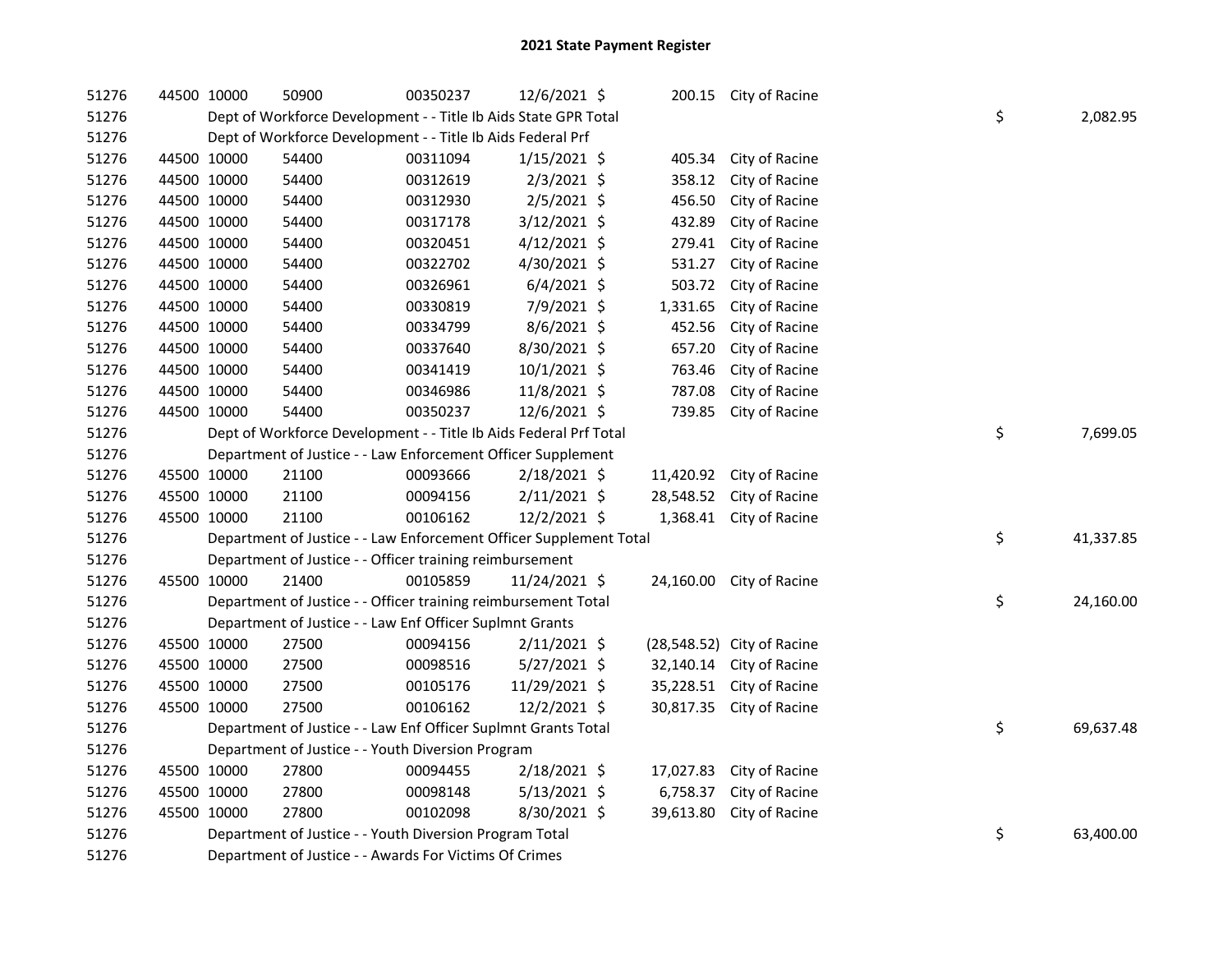| 51276 | 45500 10000 |                                                                                                   | 50200                                                                   | 00097085 | 4/19/2021 \$   |  |            | 1,201.00 City of Racine     |  |    |              |
|-------|-------------|---------------------------------------------------------------------------------------------------|-------------------------------------------------------------------------|----------|----------------|--|------------|-----------------------------|--|----|--------------|
| 51276 |             |                                                                                                   | Department of Justice - - Awards For Victims Of Crimes Total            |          |                |  |            |                             |  | \$ | 1,201.00     |
| 51276 |             |                                                                                                   | Department of Military Affairs - - Energy Costs, Energy-Related A       |          |                |  |            |                             |  |    |              |
| 51276 |             | 46500 10000                                                                                       | 10600                                                                   | 00087535 | $1/11/2021$ \$ |  | 1,028.25   | City of Racine              |  |    |              |
| 51276 |             | 46500 10000                                                                                       | 10600                                                                   | 00092674 | 4/19/2021 \$   |  | 1,018.27   | City of Racine              |  |    |              |
| 51276 |             | 46500 10000                                                                                       | 10600                                                                   | 00097081 | 7/23/2021 \$   |  | 1,040.39   | City of Racine              |  |    |              |
| 51276 | 46500 10000 |                                                                                                   | 10600                                                                   | 00101354 | 10/13/2021 \$  |  | 1,078.66   | City of Racine              |  |    |              |
| 51276 |             |                                                                                                   | Department of Military Affairs - - Energy Costs, Energy-Related A Total |          |                |  |            |                             |  | \$ | 4,165.57     |
| 51276 |             | Department of Military Affairs - - Regional Emergency Response Tm                                 |                                                                         |          |                |  |            |                             |  |    |              |
| 51276 |             | 46500 10000                                                                                       | 30600                                                                   | 00088874 | $1/28/2021$ \$ |  | 24,547.56  | City of Racine              |  |    |              |
| 51276 |             | 46500 10000                                                                                       | 30600                                                                   | 00094050 | $5/14/2021$ \$ |  | 24,547.56  | City of Racine              |  |    |              |
| 51276 |             | 46500 10000                                                                                       | 30600                                                                   | 00097556 | 7/15/2021 \$   |  | 24,547.56  | City of Racine              |  |    |              |
| 51276 |             | 46500 10000                                                                                       | 30600                                                                   | 00101876 | 10/25/2021 \$  |  | 24,547.56  | City of Racine              |  |    |              |
| 51276 |             |                                                                                                   | Department of Military Affairs - - Regional Emergency Response Tm Total |          |                |  |            |                             |  | \$ | 98,190.24    |
| 51276 |             |                                                                                                   | Department of Military Affairs - - Federal Aid, Local Assistance        |          |                |  |            |                             |  |    |              |
| 51276 |             | 46500 10000                                                                                       | 34200                                                                   | 00100349 | $9/22/2021$ \$ |  | 125,688.53 | City of Racine              |  |    |              |
| 51276 |             |                                                                                                   | Department of Military Affairs - - Federal Aid, Local Assistance Total  |          |                |  |            |                             |  | \$ | 125,688.53   |
| 51276 |             |                                                                                                   | Department of Administration - - Federal Aid                            |          |                |  |            |                             |  |    |              |
| 51276 |             | 50500 10000                                                                                       | 14200                                                                   | 00141234 | $3/22/2021$ \$ |  | 667.92     | City of Racine              |  |    |              |
| 51276 |             | 50500 10000                                                                                       | 14200                                                                   | 00141236 | 3/10/2021 \$   |  | 672.66     | City of Racine              |  |    |              |
| 51276 |             |                                                                                                   | Department of Administration - - Federal Aid Total                      |          |                |  |            |                             |  | \$ | 1,340.58     |
| 51276 |             |                                                                                                   | Department of Administration - - Hv Trans Ln Annual Impact Fee          |          |                |  |            |                             |  |    |              |
| 51276 |             | 50500 10000                                                                                       | 17400                                                                   | 00144346 | $5/3/2021$ \$  |  |            | 6,372.00 City of Racine     |  |    |              |
| 51276 |             |                                                                                                   | Department of Administration - - Hv Trans Ln Annual Impact Fee Total    |          |                |  |            |                             |  | \$ | 6,372.00     |
| 51276 |             |                                                                                                   | Commissioners of Public Lands - - Balsht Common School Fund             |          |                |  |            |                             |  |    |              |
| 51276 |             | 50700 37400                                                                                       | 57700                                                                   | 00003942 | $12/7/2021$ \$ |  |            | 4,000,000.00 City of Racine |  |    |              |
| 51276 |             |                                                                                                   | Commissioners of Public Lands - - Balsht Common School Fund Total       |          |                |  |            |                             |  | \$ | 4,000,000.00 |
| 51276 |             |                                                                                                   | Elections Commission - - General Program Ops, GPR                       |          |                |  |            |                             |  |    |              |
| 51276 |             | 51000 10000                                                                                       | 10100                                                                   | 00005063 | $1/7/2021$ \$  |  |            | 1,127.20 City of Racine     |  |    |              |
| 51276 |             |                                                                                                   | Elections Commission - - General Program Ops, GPR Total                 |          |                |  |            |                             |  | \$ | 1,127.20     |
| 51276 |             |                                                                                                   | Public Defender Board - - Trial Representation                          |          |                |  |            |                             |  |    |              |
| 51276 |             | 55000 10000                                                                                       | 10300                                                                   | 00276959 | $2/5/2021$ \$  |  | 174.16     | City of Racine              |  |    |              |
| 51276 |             | 55000 10000                                                                                       | 10300                                                                   | 00289882 | $5/17/2021$ \$ |  | 197.93     | City of Racine              |  |    |              |
| 51276 |             | 55000 10000                                                                                       | 10300                                                                   | 00303585 | 8/4/2021 \$    |  | 203.46     | City of Racine              |  |    |              |
| 51276 | 55000 10000 |                                                                                                   | 10300                                                                   | 00311447 | 11/2/2021 \$   |  |            | 231.11 City of Racine       |  |    |              |
| 51276 |             |                                                                                                   | Public Defender Board - - Trial Representation Total                    |          |                |  |            |                             |  | \$ | 806.66       |
| 51276 |             | Public Defender Board - - Transcript, Discovery and Records Provided to the Public Defender Board |                                                                         |          |                |  |            |                             |  |    |              |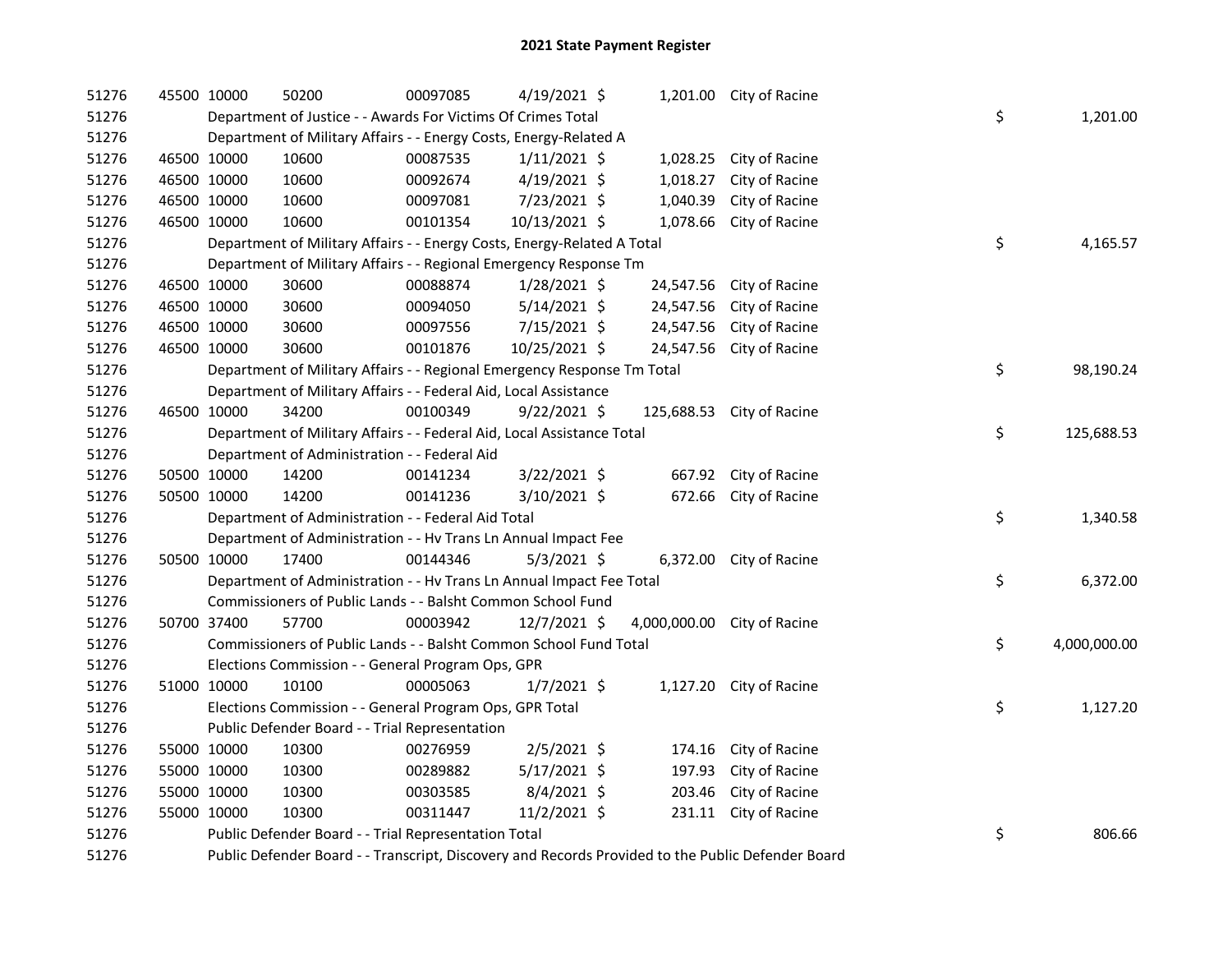| 51276 | 55000 10000 | 10600                                                   | 00291315 | $5/21/2021$ \$ | 140.00    | City of Racine                                                                                          |              |
|-------|-------------|---------------------------------------------------------|----------|----------------|-----------|---------------------------------------------------------------------------------------------------------|--------------|
| 51276 | 55000 10000 | 10600                                                   | 00301150 | 7/30/2021 \$   | 67.50     | City of Racine                                                                                          |              |
| 51276 |             |                                                         |          |                |           | Public Defender Board - - Transcript, Discovery and Records Provided to the Public Defender Board Total | \$<br>207.50 |
| 51276 |             | Department of Revenue - - Misc Revenue Holding Clearing |          |                |           |                                                                                                         |              |
| 51276 | 56600 10000 | 99500                                                   | 00188970 | $1/8/2021$ \$  | 21,428.72 | City of Racine                                                                                          |              |
| 51276 | 56600 10000 | 99500                                                   | 00189680 | $1/19/2021$ \$ | 1,471.01  | City of Racine                                                                                          |              |
| 51276 | 56600 10000 | 99500                                                   | 00190480 | $2/1/2021$ \$  | 68.80     | City of Racine                                                                                          |              |
| 51276 | 56600 10000 | 99500                                                   | 00191037 | $2/5/2021$ \$  | 14,170.05 | City of Racine                                                                                          |              |
| 51276 | 56600 10000 | 99500                                                   | 00191251 | $2/8/2021$ \$  | 488.00    | City of Racine                                                                                          |              |
| 51276 | 56600 10000 | 99500                                                   | 00192036 | 2/22/2021 \$   | 1,836.25  | City of Racine                                                                                          |              |
| 51276 | 56600 10000 | 99500                                                   | 00192856 | $3/1/2021$ \$  | 275.71    | City of Racine                                                                                          |              |
| 51276 | 56600 10000 | 99500                                                   | 00192859 | $3/1/2021$ \$  | 25,950.49 | City of Racine                                                                                          |              |
| 51276 | 56600 10000 | 99500                                                   | 00192860 | $3/1/2021$ \$  | 2,869.00  | City of Racine                                                                                          |              |
| 51276 | 56600 10000 | 99500                                                   | 00192861 | $3/1/2021$ \$  | 1,349.59  | City of Racine                                                                                          |              |
| 51276 | 56600 10000 | 99500                                                   | 00193655 | 3/5/2021 \$    | 78,469.33 | City of Racine                                                                                          |              |
| 51276 | 56600 10000 | 99500                                                   | 00194256 | 3/8/2021 \$    | 9,638.91  | City of Racine                                                                                          |              |
| 51276 | 56600 10000 | 99500                                                   | 00194257 | 3/8/2021 \$    | 660.91    | City of Racine                                                                                          |              |
| 51276 | 56600 10000 | 99500                                                   | 00195111 | $3/15/2021$ \$ | 506.76    | City of Racine                                                                                          |              |
| 51276 | 56600 10000 | 99500                                                   | 00195113 | $3/15/2021$ \$ | 11,756.18 | City of Racine                                                                                          |              |
| 51276 | 56600 10000 | 99500                                                   | 00195114 | 3/15/2021 \$   | 639.12    | City of Racine                                                                                          |              |
| 51276 | 56600 10000 | 99500                                                   | 00195925 | 3/22/2021 \$   | 6,289.17  | City of Racine                                                                                          |              |
| 51276 | 56600 10000 | 99500                                                   | 00195926 | 3/22/2021 \$   | 962.00    | City of Racine                                                                                          |              |
| 51276 | 56600 10000 | 99500                                                   | 00196601 | 3/29/2021 \$   | 5,373.90  | City of Racine                                                                                          |              |
| 51276 | 56600 10000 | 99500                                                   | 00196602 | 3/29/2021 \$   | 74.27     | City of Racine                                                                                          |              |
| 51276 | 56600 10000 | 99500                                                   | 00197346 | $4/5/2021$ \$  | 5,013.28  | City of Racine                                                                                          |              |
| 51276 | 56600 10000 | 99500                                                   | 00197347 | $4/5/2021$ \$  | 906.00    | City of Racine                                                                                          |              |
| 51276 | 56600 10000 | 99500                                                   | 00197348 | $4/5/2021$ \$  | 472.82    | City of Racine                                                                                          |              |
| 51276 | 56600 10000 | 99500                                                   | 00197940 | $4/7/2021$ \$  | 74,034.48 | City of Racine                                                                                          |              |
| 51276 | 56600 10000 | 99500                                                   | 00198543 | $4/12/2021$ \$ | 4,129.92  | City of Racine                                                                                          |              |
| 51276 | 56600 10000 | 99500                                                   | 00198544 | $4/12/2021$ \$ | 725.00    | City of Racine                                                                                          |              |
| 51276 | 56600 10000 | 99500                                                   | 00199277 | 4/20/2021 \$   | 4,386.26  | City of Racine                                                                                          |              |
| 51276 | 56600 10000 | 99500                                                   | 00199278 | 4/20/2021 \$   | 942.00    | City of Racine                                                                                          |              |
| 51276 | 56600 10000 | 99500                                                   | 00199923 | 4/26/2021 \$   | 4,699.79  | City of Racine                                                                                          |              |
| 51276 | 56600 10000 | 99500                                                   | 00199924 | 4/26/2021 \$   | 783.00    | City of Racine                                                                                          |              |
| 51276 | 56600 10000 | 99500                                                   | 00200510 | $5/3/2021$ \$  | 4,419.94  | City of Racine                                                                                          |              |
| 51276 | 56600 10000 | 99500                                                   | 00200511 | 5/3/2021 \$    | 76.53     | City of Racine                                                                                          |              |
| 51276 | 56600 10000 | 99500                                                   | 00201298 | 5/7/2021 \$    | 44,712.79 | City of Racine                                                                                          |              |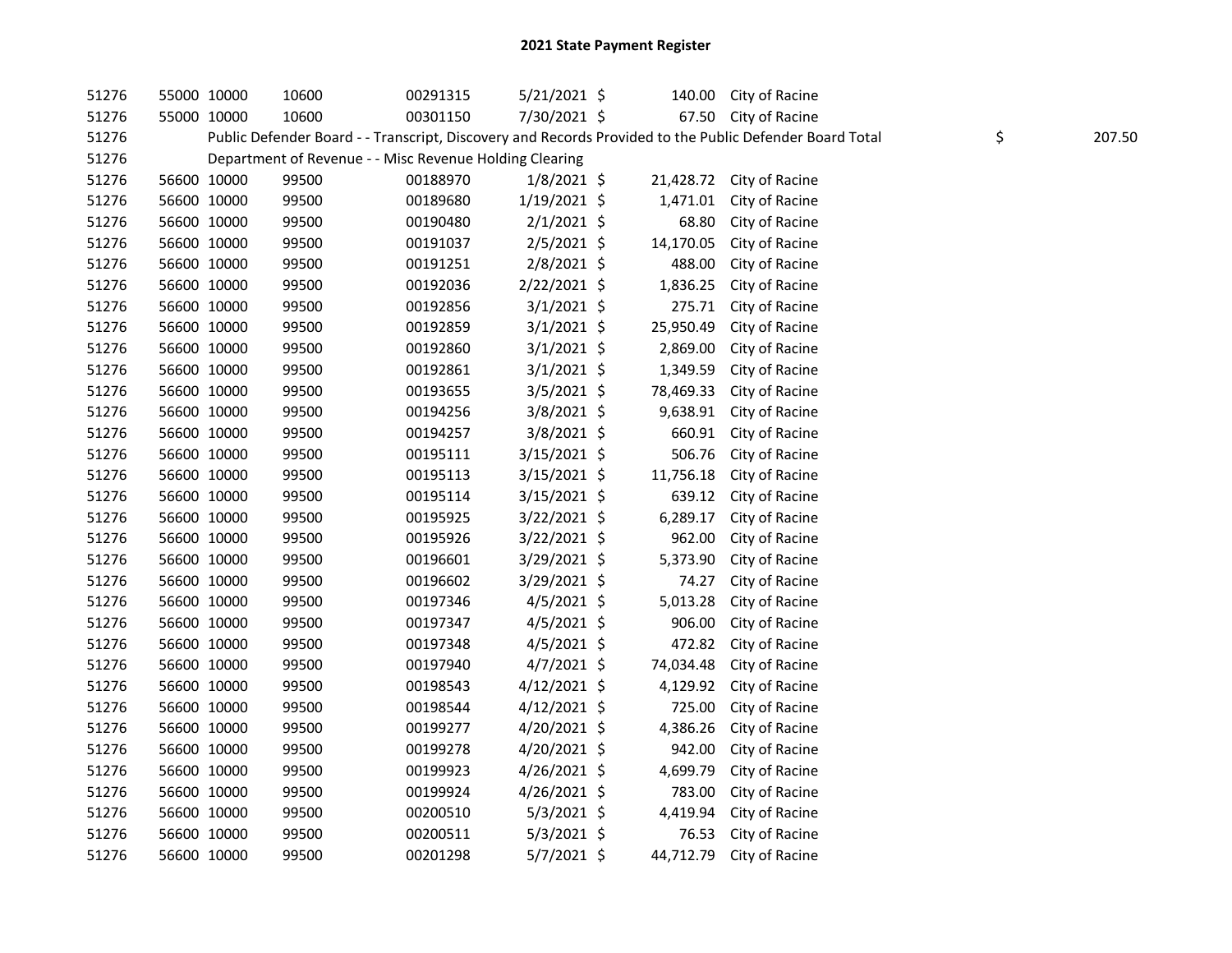| 51276 | 56600 10000 | 99500                                                                 | 00201706 | 5/10/2021 \$   | 3,659.47     | City of Racine |    |              |
|-------|-------------|-----------------------------------------------------------------------|----------|----------------|--------------|----------------|----|--------------|
| 51276 | 56600 10000 | 99500                                                                 | 00202351 | 5/17/2021 \$   | 4,663.64     | City of Racine |    |              |
| 51276 | 56600 10000 | 99500                                                                 | 00202352 | 5/17/2021 \$   | 29.43        | City of Racine |    |              |
| 51276 | 56600 10000 | 99500                                                                 | 00203083 | 5/24/2021 \$   | 9,030.80     | City of Racine |    |              |
| 51276 | 56600 10000 | 99500                                                                 | 00203084 | 5/24/2021 \$   | 307.00       | City of Racine |    |              |
| 51276 | 56600 10000 | 99500                                                                 | 00203775 | $6/1/2021$ \$  | 6,296.45     | City of Racine |    |              |
| 51276 | 56600 10000 | 99500                                                                 | 00204526 | $6/7/2021$ \$  | 36,901.52    | City of Racine |    |              |
| 51276 | 56600 10000 | 99500                                                                 | 00204820 | $6/7/2021$ \$  | 1,706.76     | City of Racine |    |              |
| 51276 | 56600 10000 | 99500                                                                 | 00204821 | $6/7/2021$ \$  | 63.00        | City of Racine |    |              |
| 51276 | 56600 10000 | 99500                                                                 | 00205420 | $6/14/2021$ \$ | 971.13       | City of Racine |    |              |
| 51276 | 56600 10000 | 99500                                                                 | 00205915 | 6/21/2021 \$   | 684.88       | City of Racine |    |              |
| 51276 | 56600 10000 | 99500                                                                 | 00208132 | 6/28/2021 \$   | 76.00        | City of Racine |    |              |
| 51276 | 56600 10000 | 99500                                                                 | 00208569 | 7/6/2021 \$    | 1,200.38     | City of Racine |    |              |
| 51276 | 56600 10000 | 99500                                                                 | 00209092 | 7/8/2021 \$    | 27,252.85    | City of Racine |    |              |
| 51276 | 56600 10000 | 99500                                                                 | 00210232 | 7/19/2021 \$   | 2,296.50     | City of Racine |    |              |
| 51276 | 56600 10000 | 99500                                                                 | 00210845 | 7/26/2021 \$   | 1,361.50     | City of Racine |    |              |
| 51276 | 56600 10000 | 99500                                                                 | 00210846 | 7/26/2021 \$   | 154.58       | City of Racine |    |              |
| 51276 | 56600 10000 | 99500                                                                 | 00211840 | 8/6/2021 \$    | 25,575.56    | City of Racine |    |              |
| 51276 | 56600 10000 | 99500                                                                 | 00212192 | 8/9/2021 \$    | 264.00       | City of Racine |    |              |
| 51276 | 56600 10000 | 99500                                                                 | 00212692 | 8/16/2021 \$   | 751.50       | City of Racine |    |              |
| 51276 | 56600 10000 | 99500                                                                 | 00214454 | 9/8/2021 \$    | 25,117.79    | City of Racine |    |              |
| 51276 | 56600 10000 | 99500                                                                 | 00215704 | 9/27/2021 \$   | 322.66       | City of Racine |    |              |
| 51276 | 56600 10000 | 99500                                                                 | 00216150 | 10/4/2021 \$   | 223.32       | City of Racine |    |              |
| 51276 | 56600 10000 | 99500                                                                 | 00216702 | 10/7/2021 \$   | 19,105.30    | City of Racine |    |              |
| 51276 | 56600 10000 | 99500                                                                 | 00217513 | 10/18/2021 \$  | 249.61       | City of Racine |    |              |
| 51276 | 56600 10000 | 99500                                                                 | 00218139 | 10/25/2021 \$  | 591.00       | City of Racine |    |              |
| 51276 | 56600 10000 | 99500                                                                 | 00219294 | 11/5/2021 \$   | 15,327.27    | City of Racine |    |              |
| 51276 | 56600 10000 | 99500                                                                 | 00220010 | 11/16/2021 \$  | 127.20       | City of Racine |    |              |
| 51276 | 56600 10000 | 99500                                                                 | 00220789 | 11/30/2021 \$  | 1,071.46     | City of Racine |    |              |
| 51276 | 56600 10000 | 99500                                                                 | 00221444 | 12/7/2021 \$   | 18,843.01    | City of Racine |    |              |
| 51276 | 56600 10000 | 99500                                                                 | 00222252 | 12/20/2021 \$  | 928.00       | City of Racine |    |              |
| 51276 | 56600 10000 | 99500                                                                 | 00222653 | 12/28/2021 \$  | 685.00       | City of Racine |    |              |
| 51276 |             | Department of Revenue - - Misc Revenue Holding Clearing Total         |          |                |              |                | \$ | 535,418.55   |
| 51276 |             | Shared Revenue and Tax Relief - - Expenditure Restraint Program       |          |                |              |                |    |              |
| 51276 | 83500 10000 | 10100                                                                 | 00082042 | 7/26/2021 \$   | 2,326,445.90 | City of Racine |    |              |
| 51276 |             | Shared Revenue and Tax Relief - - Expenditure Restraint Program Total |          |                |              |                | \$ | 2,326,445.90 |
| 51276 |             | Shared Revenue and Tax Relief - - County And Municipal Aid            |          |                |              |                |    |              |